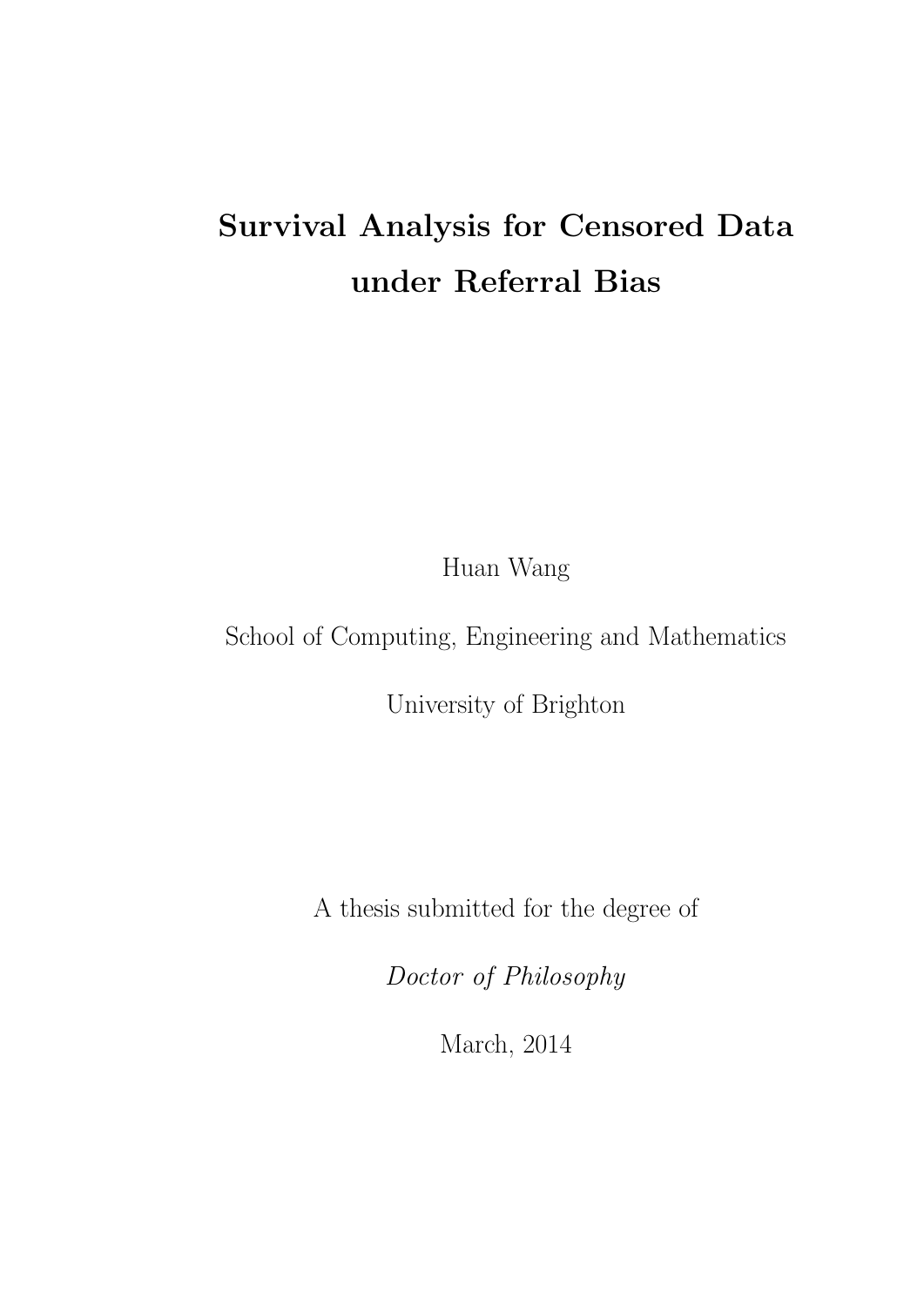### Declaration

I declare that the research contained in this thesis, unless otherwise formally indicated within the text, is the original work of the author. The thesis has not been previously submitted to this or any other university for a degree, and does not incorporate any material already submitted for a degree.

Signed

Date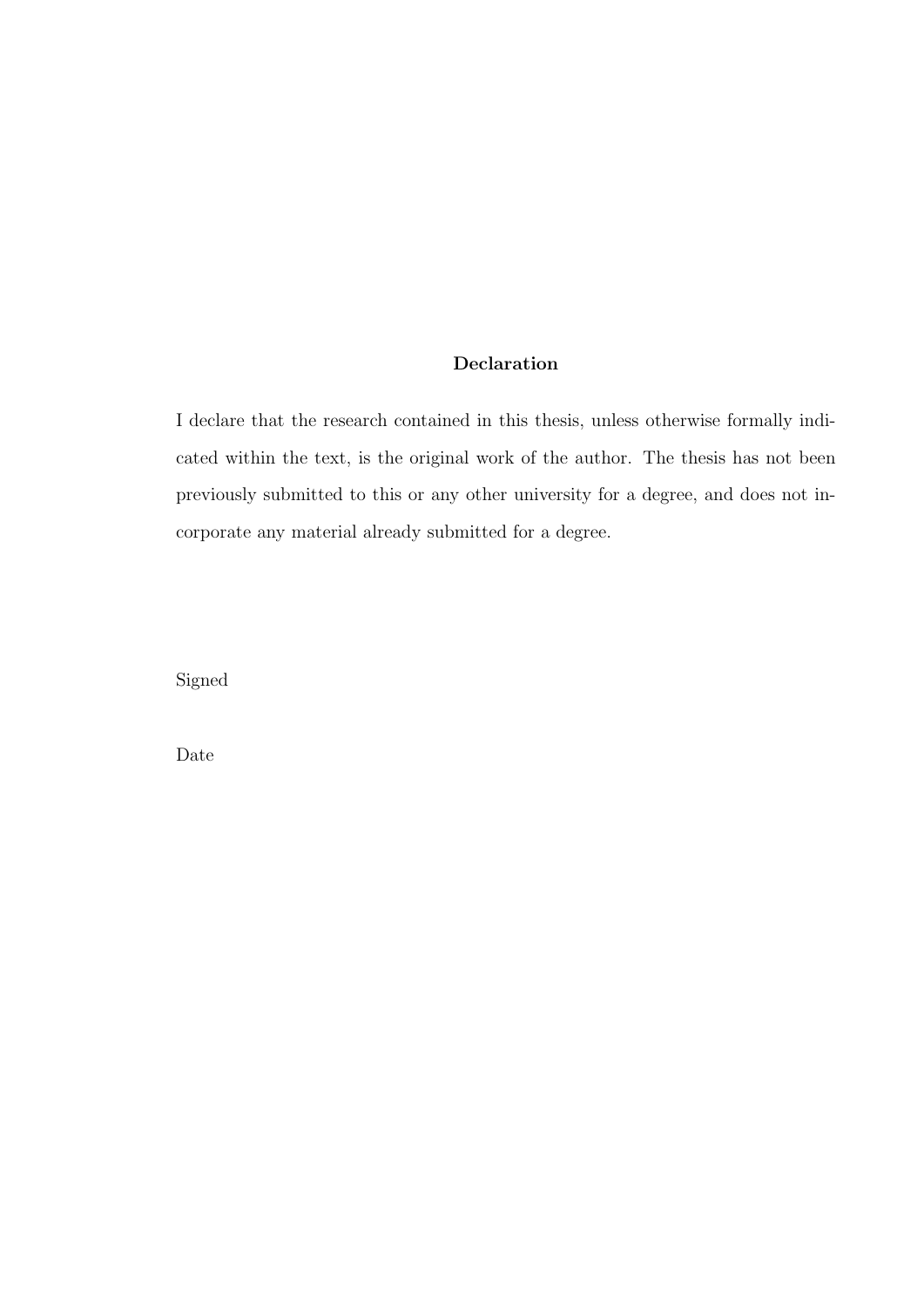I dedicate this thesis to

my families,

for their constant support and unconditional love. I love you all dearly.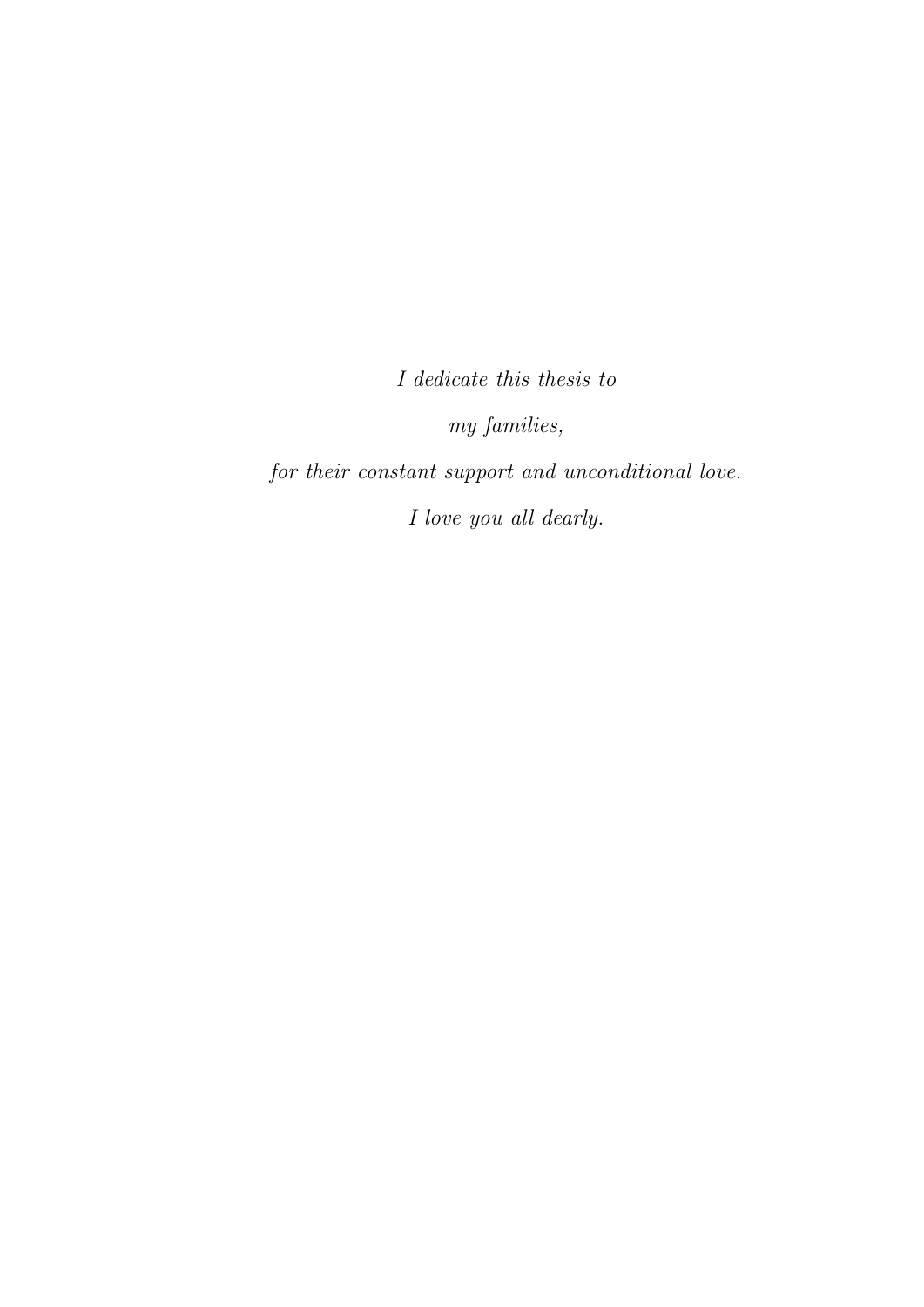#### Acknowledgements

The completion of this Ph.D. thesis has been a long journey. It has been a truly valuable and life-changing experience for me. I would like to express my thanks to the people who have been very helpful to me during the past four years.

First and foremost, I would like to say a very big thank you to my Ph.D. supervisors, Dr. Hongsheng Dai, Dr. Roma Chakrabarti and Liz Cheek, for all the support you gave me, during both the time I spent undertaking my field work and also the long months I spent writing up my thesis. I have been very fortunate working with you all. Dear Hongsheng, my daily supervisor, thank you for your patient guidance during my entrance to this research field and all the things you have done for me. Without your help, I would never have published our paper and finished my thesis. Dear Liz and Roma, thank you very much for your guidance and support. The discussion with you made me think deeply and added vigorous components to this thesis. Without your constant feedback and correction of the manuscripts, my thesis would not have been achieved.

I also would like to express my sincerest appreciation to my colleagues and other staffs in our school. Thank you for your help and encouragement during the past four years.

A special thank to my girlfriend, Cong Zhang, who has been by my side during the past two years. Without you, I would not have had courage to persevere on this journey.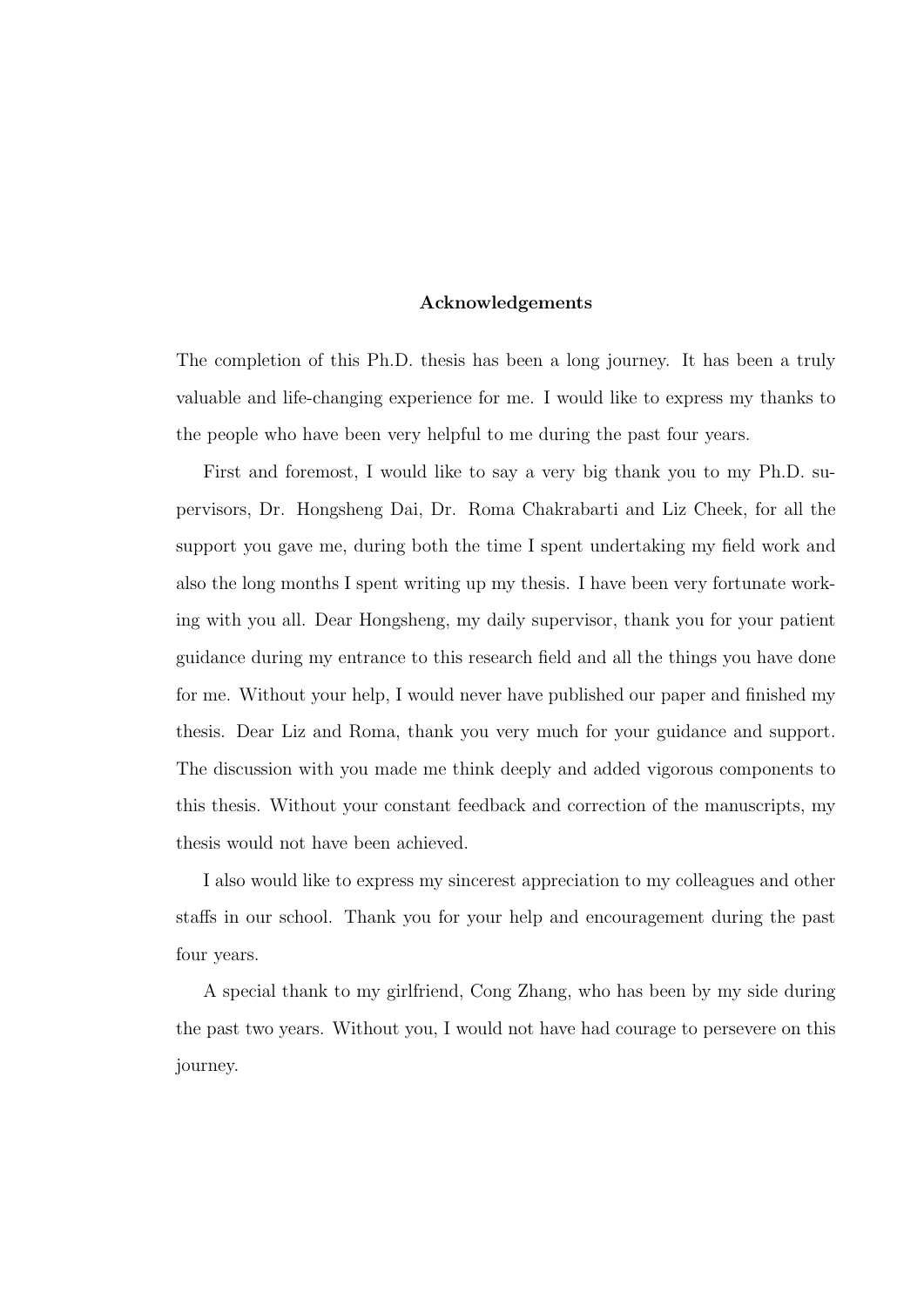Finally, a warmest thank to my parents. Mom and dad, you are the ones who always support me, encourage me and love me. You helped me to overcome all the difficulties and made everything possible.

Thanks for life, giving me such valuable experience.

Brighton March, 2014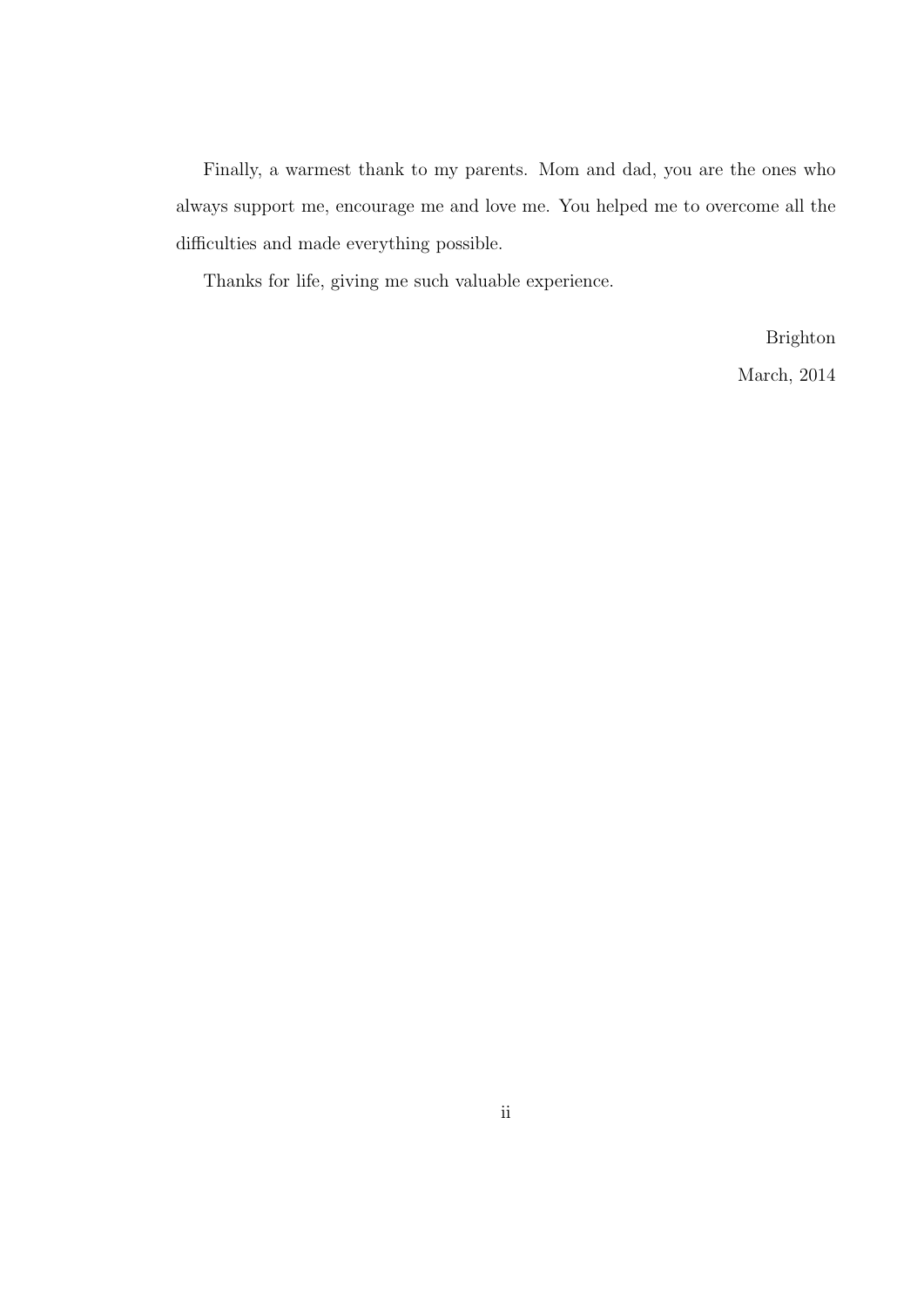#### Abstract

This work arises from a hepatitis C cohort study and focuses on estimating the effects of covariates on progression to cirrhosis. In hepatitis C cohort studies, patients may be recruited to the cohort with referral bias because clinically the patients with more rapid disease progression are preferentially referred to liver clinics. This referral bias can lead to significantly biased estimates of the effects of covariates on progression to cirrhosis.

A pair of correlated event times is observed for each patient, the time from infection to referral to the cohort (referral time) and the time from infection to the development of cirrhosis (cirrhosis time). Here the cirrhosis time may be subject to right censoring due to the last follow-up time. To take the referral bias into account, we assume that the referral time is right truncated. Then, based on a polar coordinate transformation, we propose a new non-parametric estimator for the bivariate survival function of truncation time and censoring time.

To handle such censored survival data with referral bias and to estimate the effects of covariates, we first consider an accelerated failure time model. We modify the estimating equation by including the estimated bivariate survival function of truncation time and censoring time. By applying the weighted least squares method to the modified estimating equation, unbiased estimates of the effects of covariates on the cirrhosis time are obtained. The large sample properties of the proposed coefficient estimator are also demonstrated. Simulation studies show that the proposed estimator and its covariance function estimator perform well. Through applying the proposed method to analyse the Edinburgh hepatitis C data, we find that our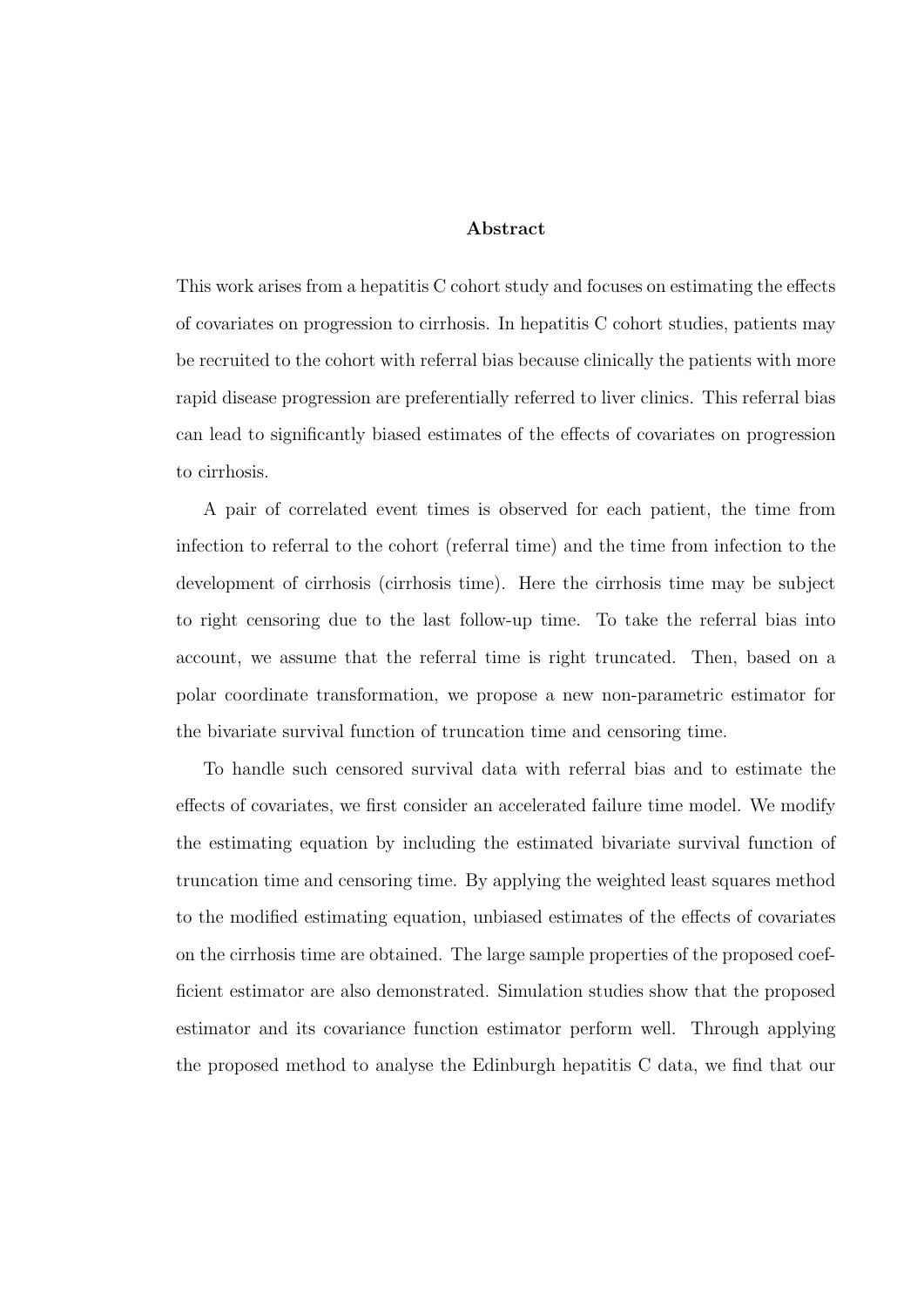proposed method can remove the referral bias and give more reliable estimates of the effects of covariates on the cirrhosis time.

The class of semi-parametric linear transformation models is also considered to study the effects of covariates on progression to cirrhosis. The commonly used proportional hazards model (Cox model) can be treated as a special case of this class. Once again we modify the estimating equation by incorporating the bivariate survival function of truncation time and censoring time. Heuristic proofs of the unbiasedness and asymptotic normality of the coefficient estimator are shown. Simulation studies for typical sample sizes show that our proposed methods perform well.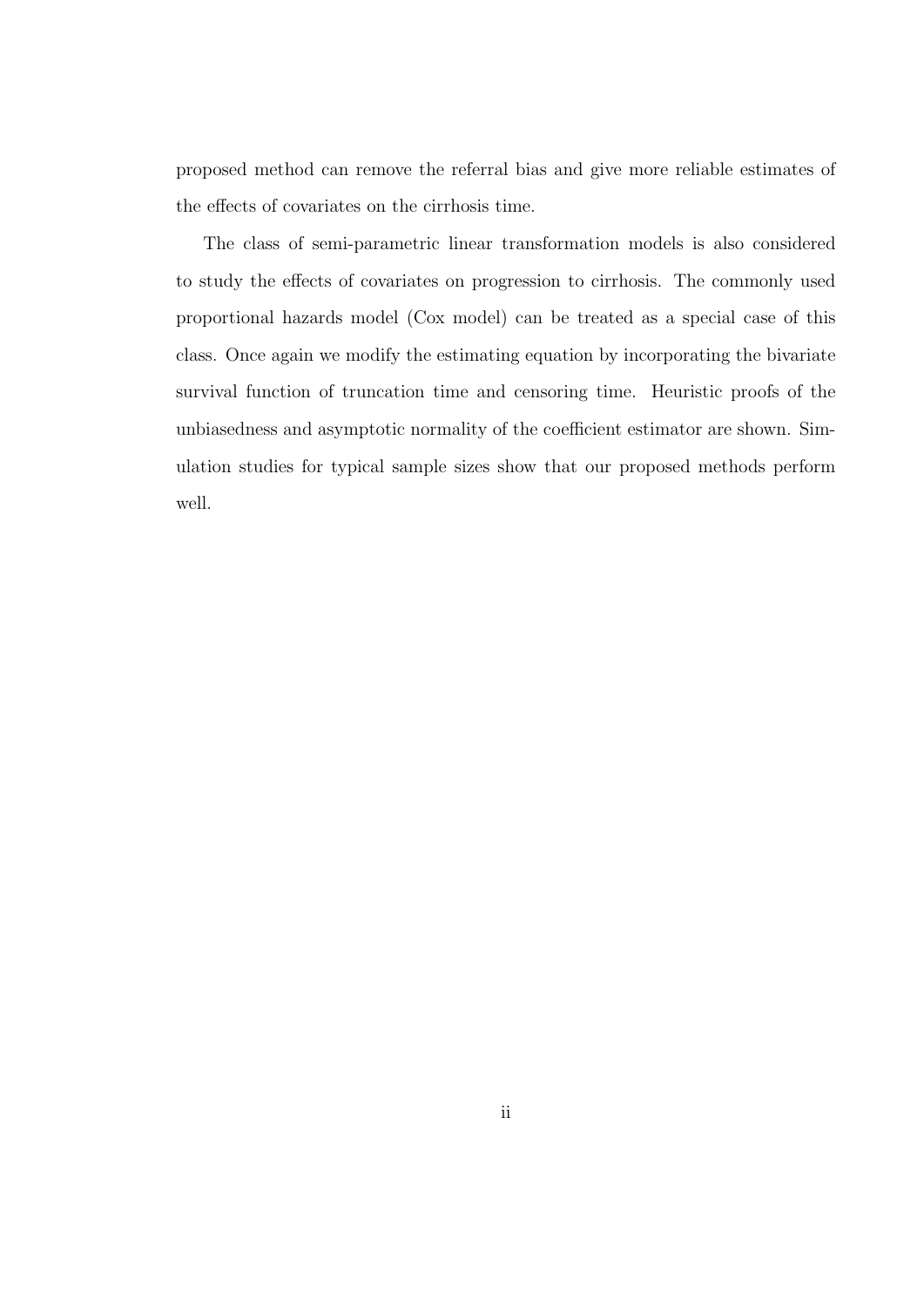# **Contents**

| $\mathbf 1$    |                                                                     | Introduction<br>$\mathbf{1}$ |                                                                                  |              |  |
|----------------|---------------------------------------------------------------------|------------------------------|----------------------------------------------------------------------------------|--------------|--|
|                | 1.1                                                                 |                              |                                                                                  | $\mathbf{1}$ |  |
|                | 1.2                                                                 |                              |                                                                                  | 3            |  |
|                |                                                                     | 1.2.1                        |                                                                                  | 3            |  |
|                |                                                                     | 1.2.2                        |                                                                                  | 5            |  |
|                | 1.3                                                                 |                              | Contribution to existing knowledge $\ldots \ldots \ldots \ldots \ldots$          |              |  |
|                | 1.4                                                                 |                              |                                                                                  | 9            |  |
| $\overline{2}$ | Literature review of regression estimators for univariate censoring |                              |                                                                                  |              |  |
|                |                                                                     |                              |                                                                                  |              |  |
|                |                                                                     |                              | data and estimators for bivariate survival functions                             | 11           |  |
|                | 2.1                                                                 |                              | Introduction to the accelerated failure time model $\ldots \ldots \ldots \ldots$ | 11           |  |
|                | 2.2                                                                 |                              | Existing regression approaches for univariate censored survival data.            | 13           |  |
|                |                                                                     | 2.2.1                        |                                                                                  | 13           |  |
|                |                                                                     | 2.2.2                        |                                                                                  | 16           |  |
|                |                                                                     | 2.2.3                        |                                                                                  | 18           |  |
|                |                                                                     | 2.2.4                        | Koul, Susarla & Van Ryzin estimator                                              | 20           |  |
|                |                                                                     | 2.2.5                        | Weighted least squares estimator                                                 | 21           |  |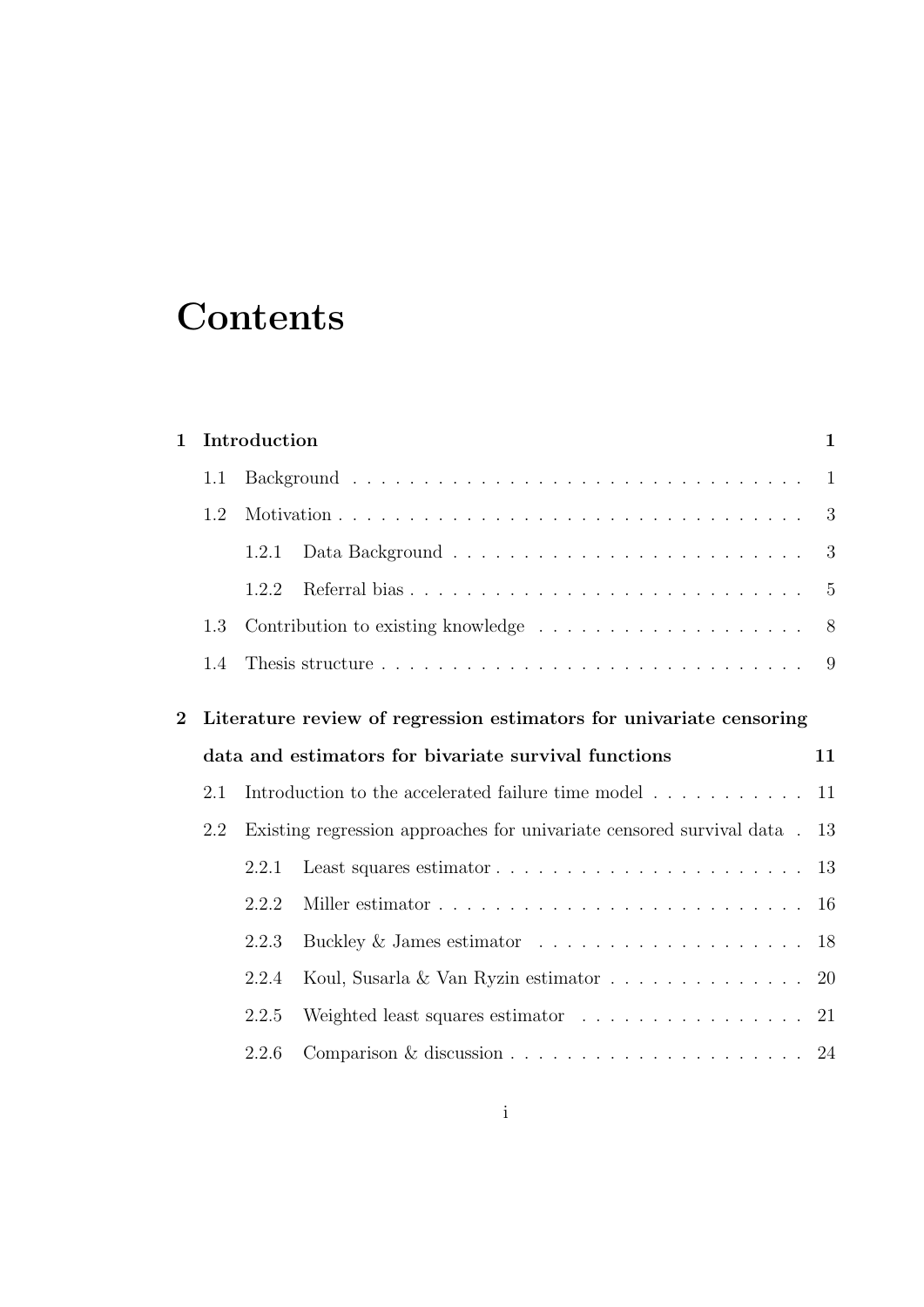|                  | 2.3 | 26                                                                                     |  |  |  |  |
|------------------|-----|----------------------------------------------------------------------------------------|--|--|--|--|
| 3                |     | Accelerated failure time models                                                        |  |  |  |  |
|                  | 3.1 |                                                                                        |  |  |  |  |
|                  |     | 29<br>3.1.1                                                                            |  |  |  |  |
|                  |     | 30<br>3.1.2                                                                            |  |  |  |  |
|                  |     | 31<br>3.1.3                                                                            |  |  |  |  |
|                  | 3.2 | 33                                                                                     |  |  |  |  |
|                  | 3.3 | Estimation of the bivariate survival function $G \ldots \ldots \ldots \ldots$<br>36    |  |  |  |  |
|                  | 3.4 | 40                                                                                     |  |  |  |  |
|                  |     | 3.4.1<br>40                                                                            |  |  |  |  |
|                  |     | 3.4.2                                                                                  |  |  |  |  |
|                  |     | 3.4.3                                                                                  |  |  |  |  |
|                  | 3.5 |                                                                                        |  |  |  |  |
|                  |     | 44<br>3.5.1                                                                            |  |  |  |  |
|                  |     | 3.5.2<br>46                                                                            |  |  |  |  |
|                  | 3.6 | Simulation studies and data analysis $\ldots \ldots \ldots \ldots \ldots \ldots$<br>48 |  |  |  |  |
|                  |     | 3.6.1<br>48                                                                            |  |  |  |  |
|                  |     | Comparison with KSV estimator 55<br>3.6.2                                              |  |  |  |  |
|                  |     | 3.6.3<br>60                                                                            |  |  |  |  |
|                  | 3.7 | 63                                                                                     |  |  |  |  |
|                  | 3.8 | 64                                                                                     |  |  |  |  |
| $\boldsymbol{4}$ |     | Linear transformation models<br>67                                                     |  |  |  |  |
|                  | 4.1 | Existing methods of linear transformation                                              |  |  |  |  |
|                  |     | -69                                                                                    |  |  |  |  |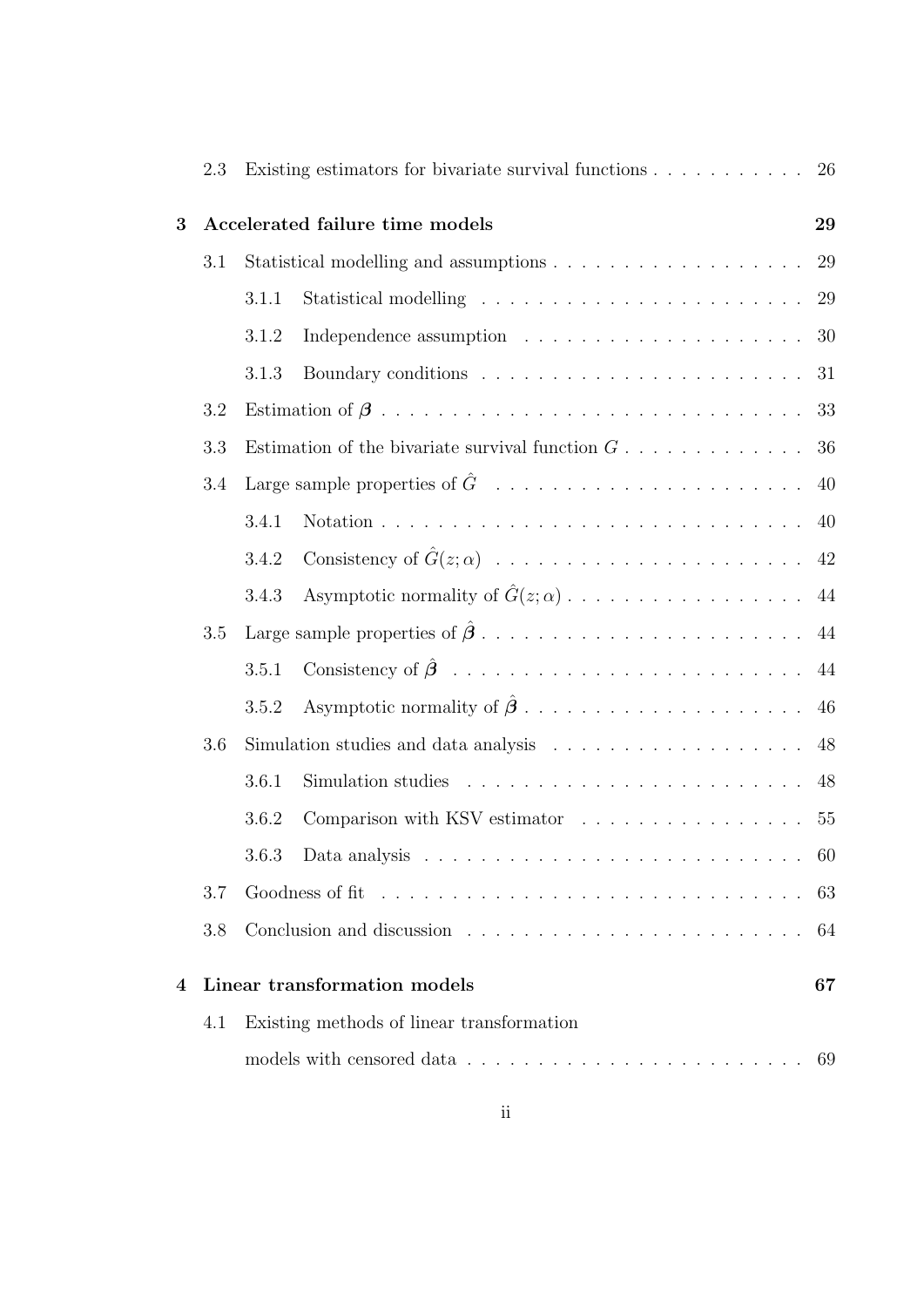|                | 4.2 | Statistical modelling and estimating equation 70                                               |    |
|----------------|-----|------------------------------------------------------------------------------------------------|----|
|                | 4.3 |                                                                                                |    |
|                |     | 4.3.1                                                                                          |    |
|                |     | 4.3.2                                                                                          |    |
|                | 4.4 | Simulation studies and data analysis $\ldots \ldots \ldots \ldots \ldots \ldots$ 75            |    |
|                |     | Simulation studies $\ldots \ldots \ldots \ldots \ldots \ldots \ldots \ldots \ldots$<br>4.4.1   |    |
|                |     | Comparison with the case ignoring the referral bias $\dots \dots$ 80<br>4.4.2                  |    |
|                |     | Data analysis $\ldots \ldots \ldots \ldots \ldots \ldots \ldots \ldots \ldots \ldots$<br>4.4.3 |    |
|                | 4.5 |                                                                                                |    |
| $\overline{5}$ |     | Conclusion and future works                                                                    | 86 |
|                |     | Appendix A Proofs in Section 3.3                                                               | 91 |
|                |     |                                                                                                | 91 |
|                |     |                                                                                                | 92 |
|                |     |                                                                                                | 93 |
|                |     | Appendix B Proofs in Section 3.4                                                               | 95 |
|                | B.1 |                                                                                                | 95 |
|                | B.2 |                                                                                                | 97 |
|                |     | Appendix C Proofs in Section 3.5<br>104                                                        |    |
|                |     | C.1 Lemma in Fleming and Harrington (1991) 104                                                 |    |
|                |     |                                                                                                |    |
|                |     | Appendix D Proof in Chapter 4<br><b>110</b>                                                    |    |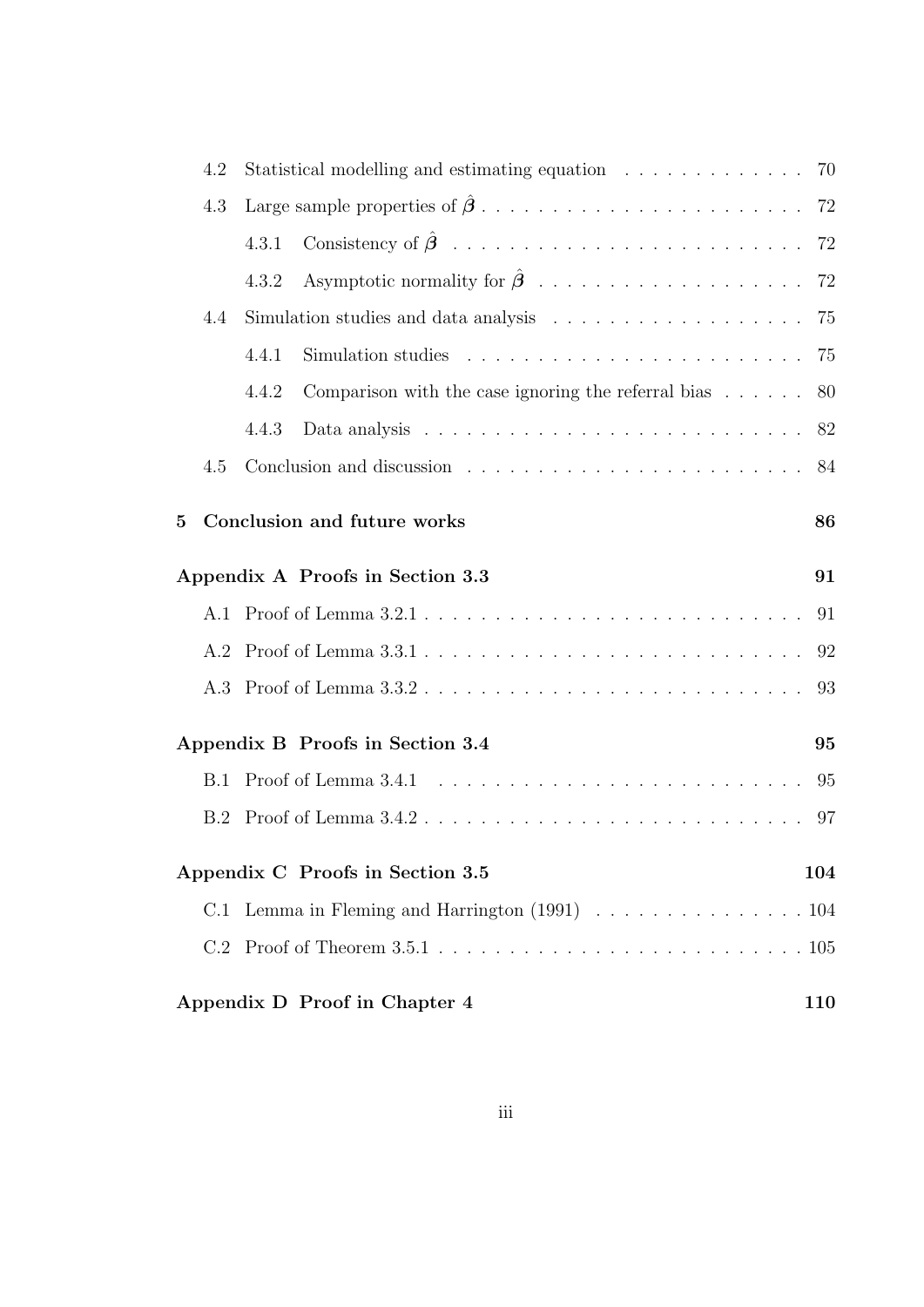### Chapter 1

### Introduction

### 1.1 Background

Hepatitis C is an infectious liver disease caused by the hepatitis C virus (HCV). Clinically, it has been recognised as a leading cause of cirrhosis, a common cause of hepatocellular carcinoma (HCC) and consequently the most common reason for liver transplantation. In 1979, hepatitis C was first recognized as a separate disease and was categorized as "non-A, non-B hepatitis". Then in 1989, the hepatitis C virus was found and identified to account for the majority of those patients with "non-A, non-B hepatitis". According to the report of hepatitis C proposed by the World Health Organization, there are currently around 170 million people infected by HCV worldwide, comprising around 3% of the global population. About 3 - 4 million people are infected each year, and more than 350,000 people die from hepatitis C-related diseases every year (Fu et al., 2011).

The hepatitis C virus is most commonly transmitted through exposure to infectious blood. In the National Institutes of Health Consensus Statements (2002), it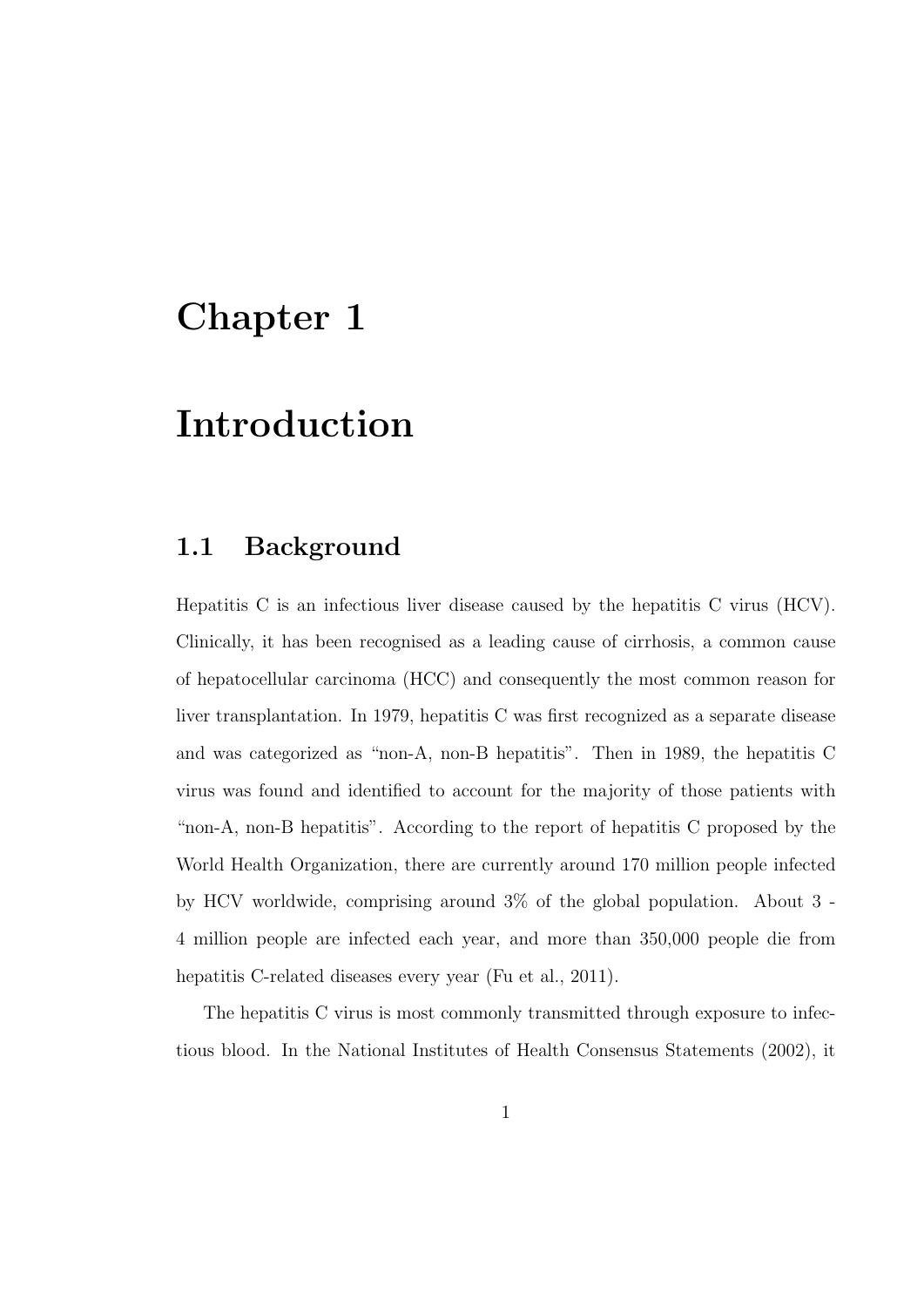was reported that infection can occur through intravenous drug use, blood transfusion, solid organ transplantation from infected donors, unsafe medical practices, occupational exposure to infected blood, birth to an infected mother, sex with an infected person, high-risk sexual practices and possibly intranasal cocaine use.

HCV infection has both acute and chronic forms. It has been reported by the World Health Organization that around 75-85% of newly infected people develop chronic disease. The incubation period for hepatitis C is 2 weeks to 6 months. Following initial infection, HCV progression is often clinically silent. Most infected people do not exhibit any symptoms until the development of complications after many years (Fu et al., 2011).

One of the most common complications of chronic HCV infection is liver cirrhosis. Among people who chronically infected, the risk for developing cirrhosis after 20 years varies between studies but has been estimated at around 10-15% for men and 1-5% for women (Freeman et al., 2001). Factors that have been reported to influence this risk include age at infection (older age at infection associated with more rapid progression), alcohol consumption (associated with an increased rate of disease progression), and HIV co-infection (associated with a markedly increased rate of disease progression). In hepatitis C natural history research, the primary focuses at present are estimation of the rate of progression to cirrhosis and assessment of risk factors associated with disease progression.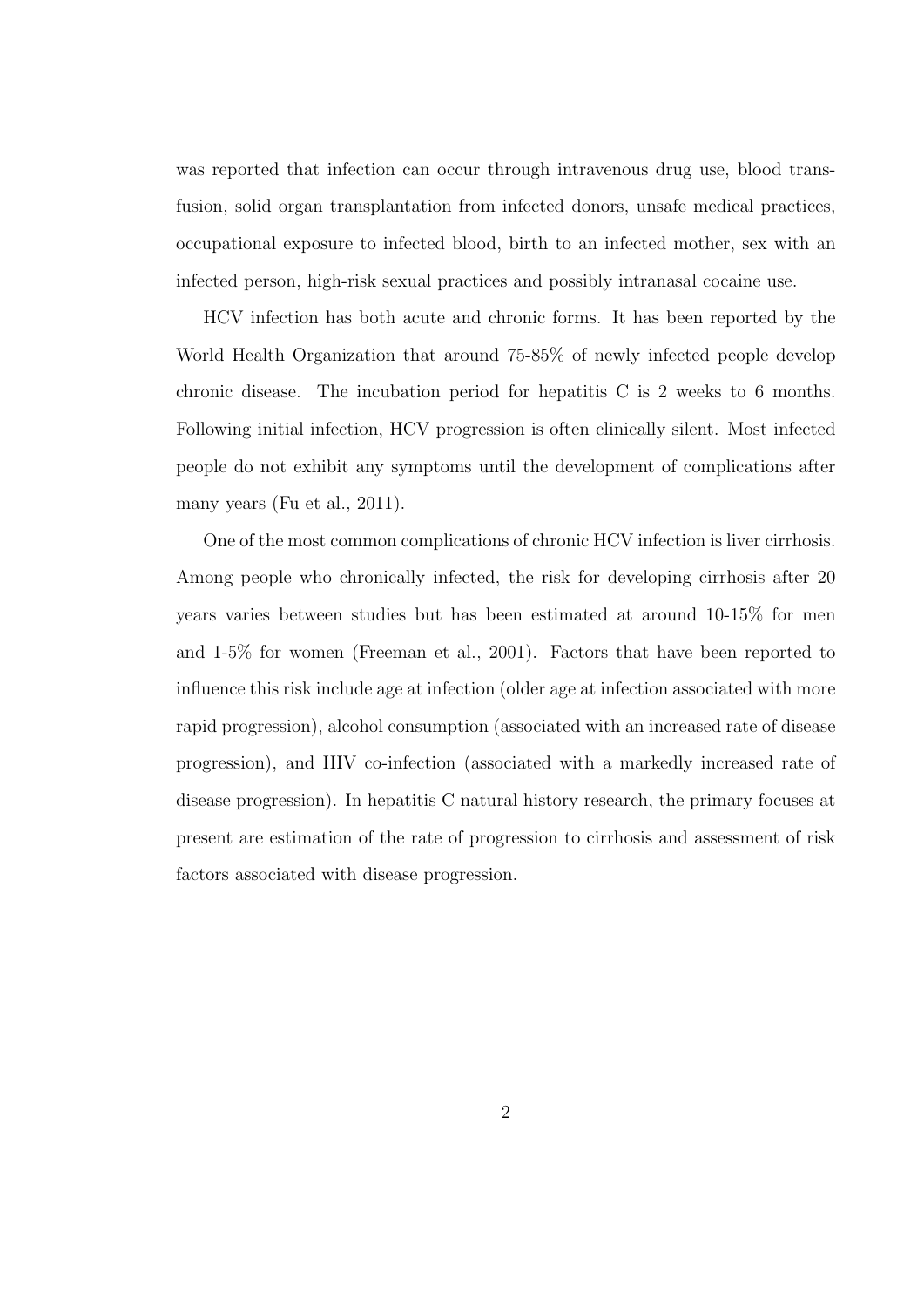### 1.2 Motivation

### 1.2.1 Data Background

The motivation for this thesis arose from a hepatitis C cohort study in Fu et al. (2007), where the epidemiological interest is to study progression to liver cirrhosis in HCV-infected patients. The Edinburgh hepatitis C dataset studied in Fu et al. (2007) consists of 387 HCV-infected patients recruited to Edinburgh Royal Infirmary's liver clinic from early 1990 to the end of 1999. Data on individuals have been collected at registration including patient demographics, source of infection, calendar year of infection, referral year, risk factors, historical data and treatment history. The mean age at HCV-infection is around 22 years. A total of 63 of the patients (16%) were known to have progressed to liver cirrhosis diagnosed by liver biopsy examinations. For these 63 observed cases, 25% were diagnosed with cirrhosis within 18 years since infection; 50% within 24 years and 75% within 30 years. A total of 29 patients were known to have died and their deaths all occurred after diagnosis of cirrhosis. The demographic details are shown in Table 1.1.

In the Edinburgh hepatitis C dataset, the pair of event times  $(R, T)$  is recorded for each patient, where

- $R$ , referral time: time period from HCV infection to referral to the clinic cohort;
- T, cirrhosis time: time period from HCV infection to the development of cirrhosis.

Here the cirrhosis time  $T$  may be subject to right censoring at the last diagnosis follow-up time. In survival analysis, censoring is a common form of missing data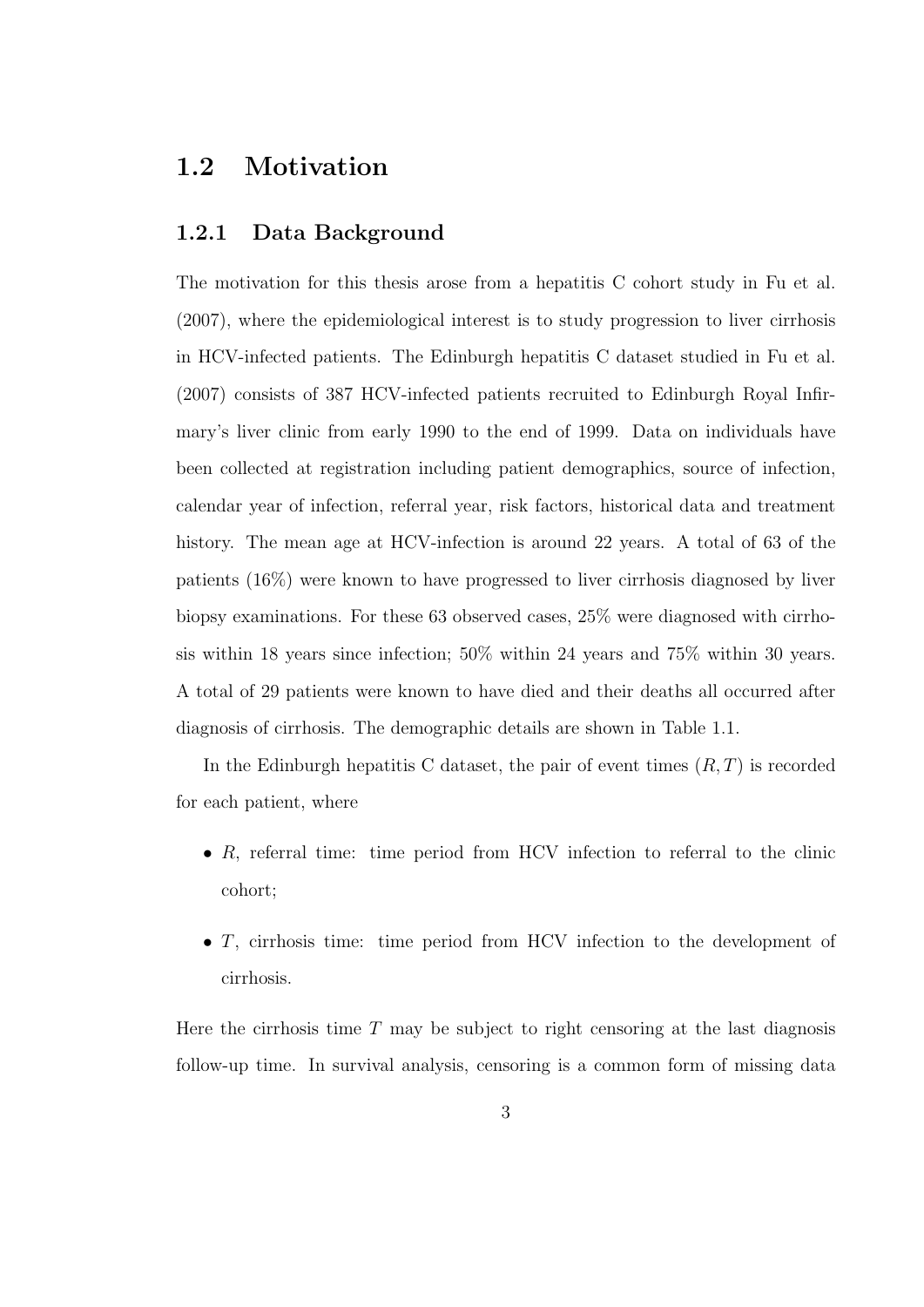| Table 1.1: Demographic details for the Edmourgh liver clinic series<br>Cohort characteristics (name of covariate) | Number $(\%)$ |  |
|-------------------------------------------------------------------------------------------------------------------|---------------|--|
| Mean age at HCV-infection (Age)                                                                                   | 22.4          |  |
| Standard deviation of age at HCV-infection                                                                        | 9.8           |  |
| Number $(\%)$ known as ever injected drugs (IDU)                                                                  |               |  |
| $Yes - 1$                                                                                                         | 292 (75\%)    |  |
| $No - 0$                                                                                                          | 95(25%)       |  |
| Number $(\%)$ of patients with known HIV status (HIV)                                                             |               |  |
| Positive - 1                                                                                                      | 41 $(11\%)$   |  |
| Negative $-0$                                                                                                     | 346 (89%)     |  |
| Number $(\%)$ of patients (Gender)                                                                                |               |  |
| Male $-1$                                                                                                         | 250(65%)      |  |
| Female - 0                                                                                                        | 137 (35%)     |  |
| Number $(\%)$ with excessive alcohol consumption (Alcohol)                                                        |               |  |
| Excessive - 1                                                                                                     | 116 $(30\%)$  |  |
| Not Excessive $-0$                                                                                                | 271 (70%)     |  |

Table 1.1: Demographic details for the Edinburgh liver clinic series

problem. It includes several different forms such as right censoring, left censoring, interval censoring and so on. In this hepatitis C cohort study, we only encounter right censoring. Let C denote the censoring time, which is the time period from HCV infection to the last diagnosis follow-up. As shown in Figure 1.1, if cirrhosis of an individual occurs before the last diagnosis follow-up, the cirrhosis time for this subject can be observed. However, if cirrhosis occurs after the last diagnosis followup, we cannot observe the exact cirrhosis time for this patient but only know that the cirrhosis time for him/her is at least equal to the censoring time  $C$ . Then the observed survival time and the corresponding censoring indicator can be denoted by  $(X, \delta)$ , where  $X = \min(T, C)$ , and  $\delta = I[T \leq C]$ . We will review some existing techniques which can handle the censored survival data in Chapter 2.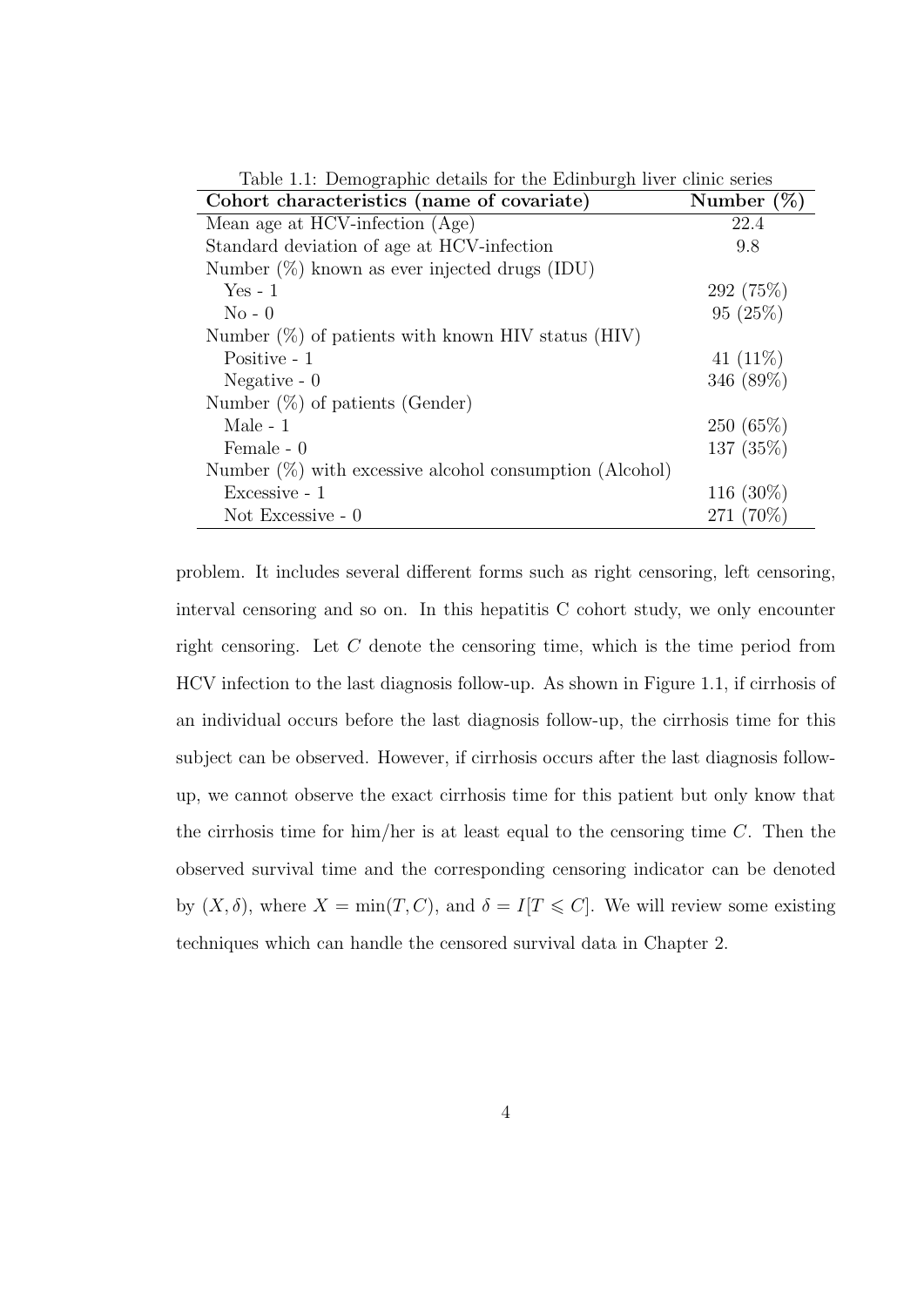

Figure 1.1: Right censoring

### 1.2.2 Referral bias

In the Edinburgh hepatitis C data set mentioned above, the cirrhosis time  $T$  and the referral time  $R$  are correlated since the patients with more rapid disease progression are preferentially referred to liver clinics (Dore et al., 2002). This is because the disease progression is often clinically silent after initial infection. Most infected people do not seek medical advice until severe symptoms exhibit. In practice, the closer a patient is to developing cirrhosis, the more likely he/she will go to hospital and subsequently be included into the study. Therefore, the time period from infection to cirrhosis observed in the clinics may be shorter than that for the whole HCV patients community (Wang et al., 2013). If so, the conventional analysis based on liver clinics may overestimate the progression rate among the HCV patients community. This is usually called referral bias in epidemiology.

Such a referral bias can explain why cirrhosis progression rates were estimated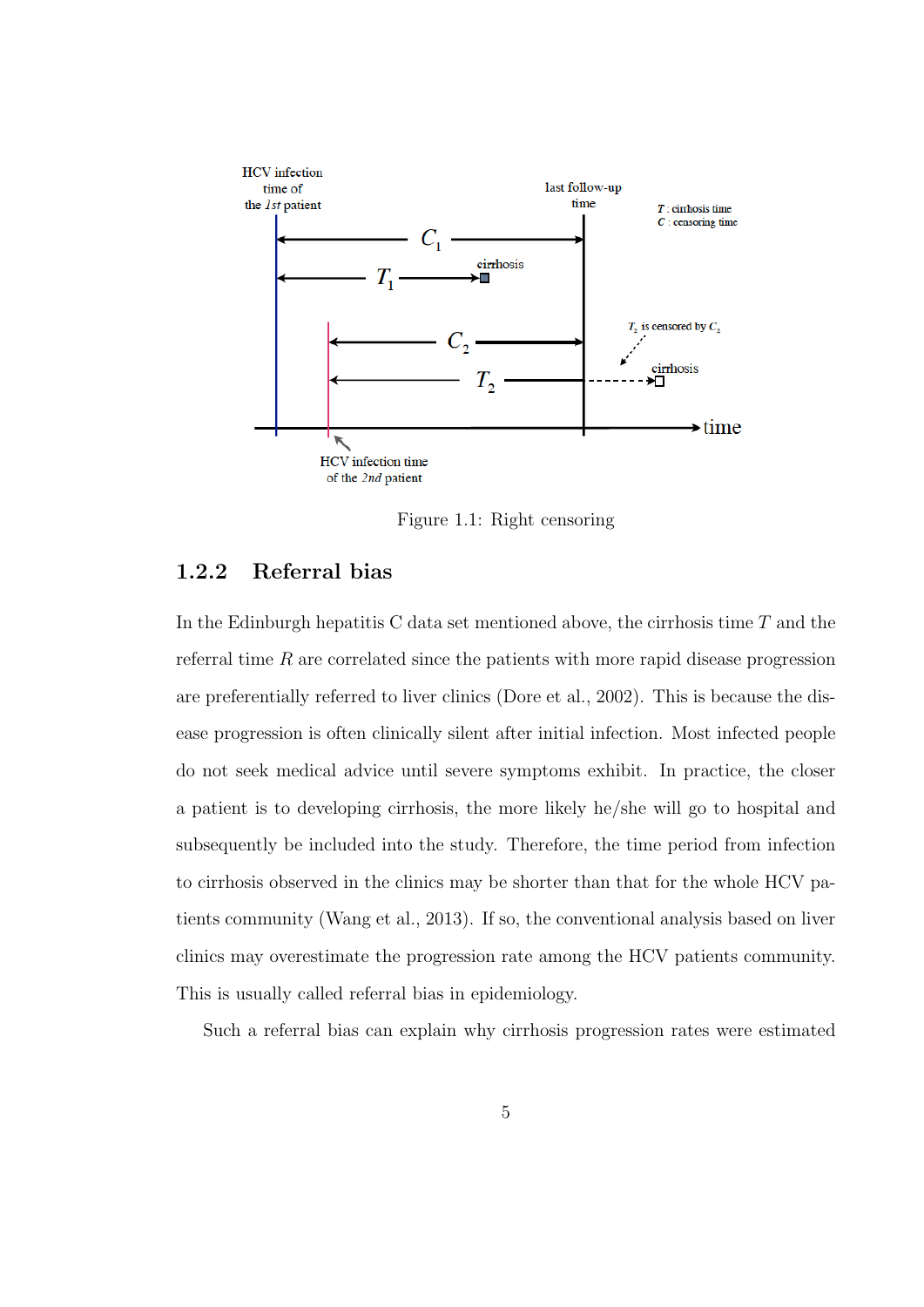very differently based on liver clinics assembled by different recruitment methods. For example, in a seminal systematic review of hepatitis C natural history studies, Freeman et al. (2001) estimated the rate of progression to cirrhosis among people with chronic hepatitis C and identified factors associated with more rapid disease progression. Their findings from 57 published studies over the period 1990-2000 demonstrated widely contrasting results. The estimated progression rate to cirrhosis after 20 years of HCV infection was 22% (95% CI, 18%-26%) for liver clinics. In contrast, among community-based cohorts, they obtained a much lower estimate of cirrhosis prevalence after 20 years which was 7% (95% CI, 4%-10%). Moreover, older age at HCV infection, male gender, and heavy alcohol intake were identified by Freeman et al. (2001) as risk factors associated with more rapid disease progression. Another example is given by Sweeting et al. (2006). With adjustment for factors including age at HCV infection and gender, Sweeting et al. (2006) estimated probability of progression to cirrhosis after 20 years of infection as 12% (95% CI,  $6\%$ -22%) for a hospital-based cohort, as  $6\%$  (95% CI,  $3\%$ -13%) for post-transfusion cohort (people with "non-A, non-B hepatitis", subsequently diagnosed as hepatitis C), and as 23% (95% CI, 14%-37%) for a cohort recruited from a tertiary referral centre.

A simulation was carried on by Fu et al. (2007) to investigate how event-biased referral to liver clinics can influence the progression rates for differently recruited cohorts. In particular, they compared the estimated progression rates for liver clinics with that for the whole community of HCV-infected patients. The estimated progression rate to cirrhosis after 20 years of infection was around 5% in the community, and about 20% for those who had been selectively referred to a liver clinic. Their studies demonstrated the wide variation in estimated progression rates for differ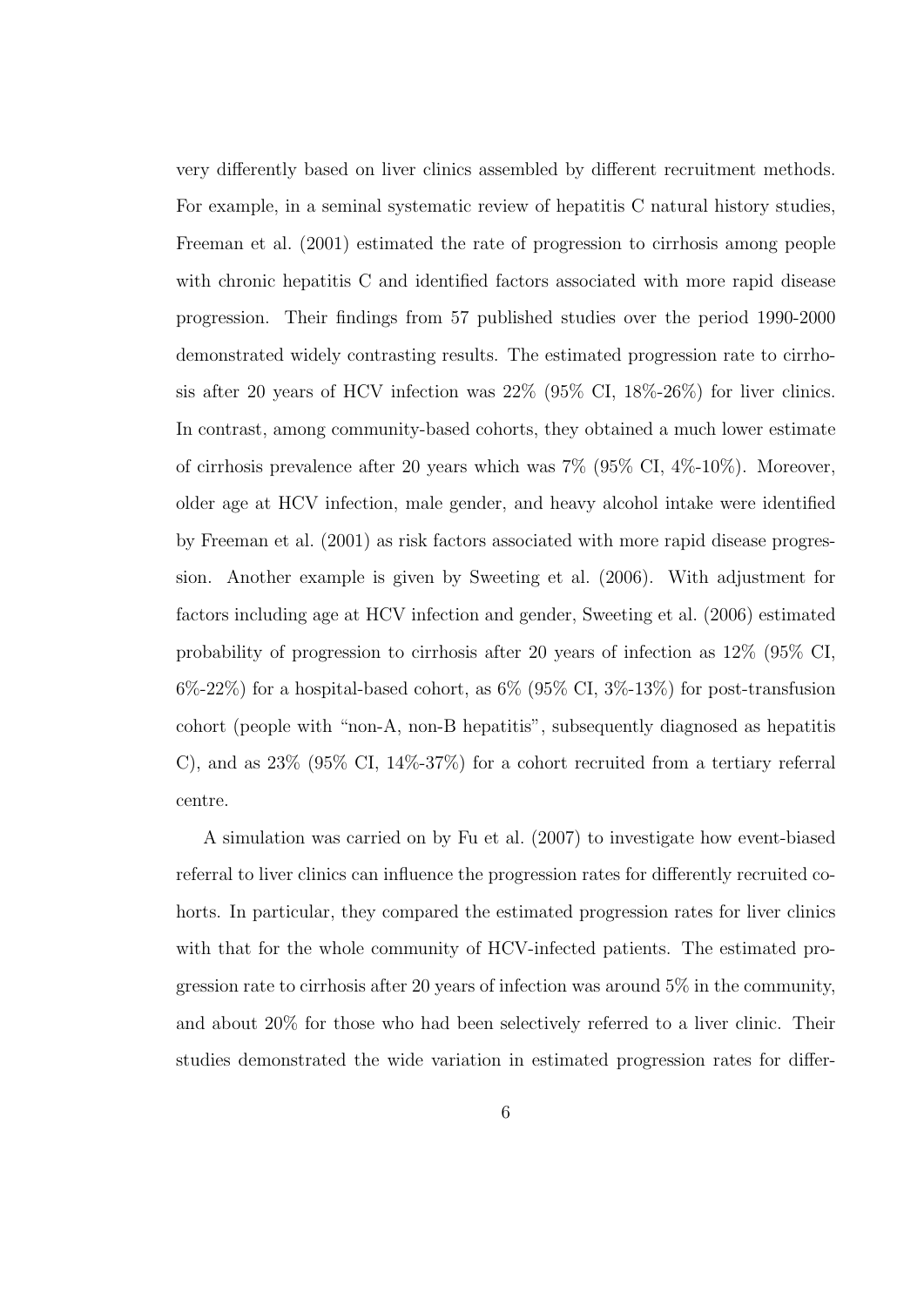ent clinical cohorts and also indicated that the referral bias could produce severely biased estimates of progression rates.

In summary, all the studies to date (Freeman et al., 2001; Sweeting et al., 2006; Fu et al., 2007) have shown that liver clinics will overestimate the community-wide rate of progression to cirrhosis because the potential referral bias has considerable influence on the estimated progression rates. Therefore, to get an unbiased estimate of progression rate and to identify risk factors associated with hepatitis C progression, it is necessary to take the referral bias into account.

In this thesis, we are interested in the effects of risk factors on the disease progression to cirrhosis, such as age at infection, HIV co-infection, and alcohol intake. To take referral bias into account and to obtain unbiased estimates of the effects of covariates on the cirrhosis time, we consider the following truncation model. Let L denote the time period from HCV infection to the end of recruitment. As shown in Figure 1.2, a patient can be included into the study only if he/she is referred to the clinic before the end of recruitment, i.e.  $R \leq L$ . If a patient is still not referred to the clinic until the end of recruitment, i.e.  $R > L$ , the referral time R of this patient is right truncated by the corresponding truncation time  $L$ . Then no information of this individual is available. By setting up this kind of scheme, the patients with smaller values of  $R$  are more likely to be referred to the clinics. Consequently, the patients in the clinics are more likely to have more rapid disease progression because  $R$  and  $T$  are correlated. Then the referral bias can be taken into account by incorporating this kind of truncation.

Now we can see that, the referral time  $R$  may be right truncated by the truncation time  $L$ , and the cirrhosis time  $T$  may be right censored by the censoring time  $C$ . The pairwise event times  $(R, T)$  has one component censored and the other component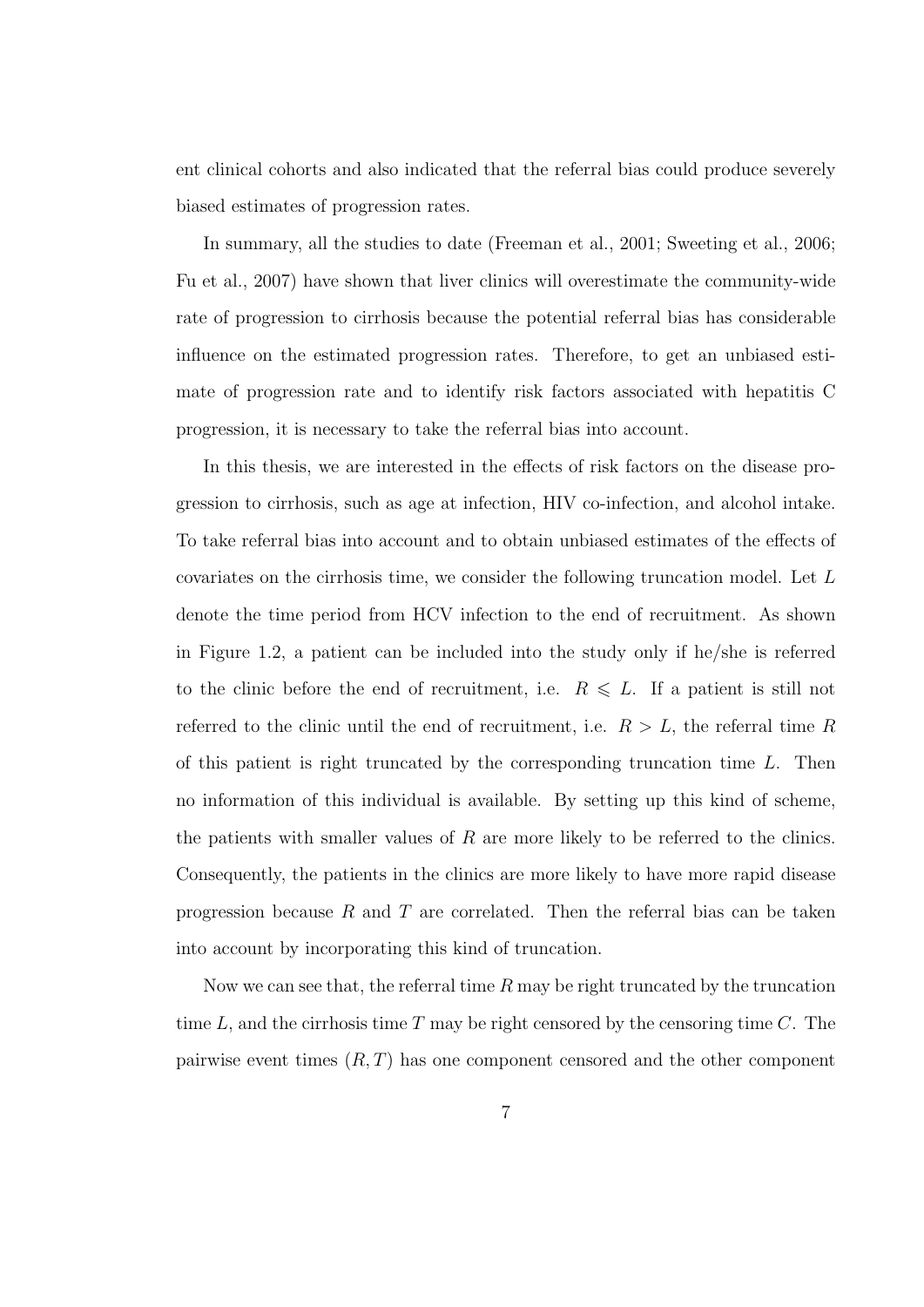

Figure 1.2: Right truncation

truncated. Existing methods in survival analysis are not readily available for such kind of bivariate censoring-truncation data. In this thesis we will develop new methodologies to handle such kind of bivariate survival data.

### 1.3 Contribution to existing knowledge

The potential referral bias has considerable influence on estimating progression rate to cirrhosis and on identifying risk factors which can affect the time period from HCV infection to cirrhosis (Freeman et al., 2001; Sweeting et al., 2006; Fu et al., 2007). To obtain unbiased estimates of the effects of covariates on the time period from infection to cirrhosis, we involve right truncation to take the referral bias into account. New methods for different regression models (the accelerated failure time model and the linear transformation model) are proposed to handle censored survival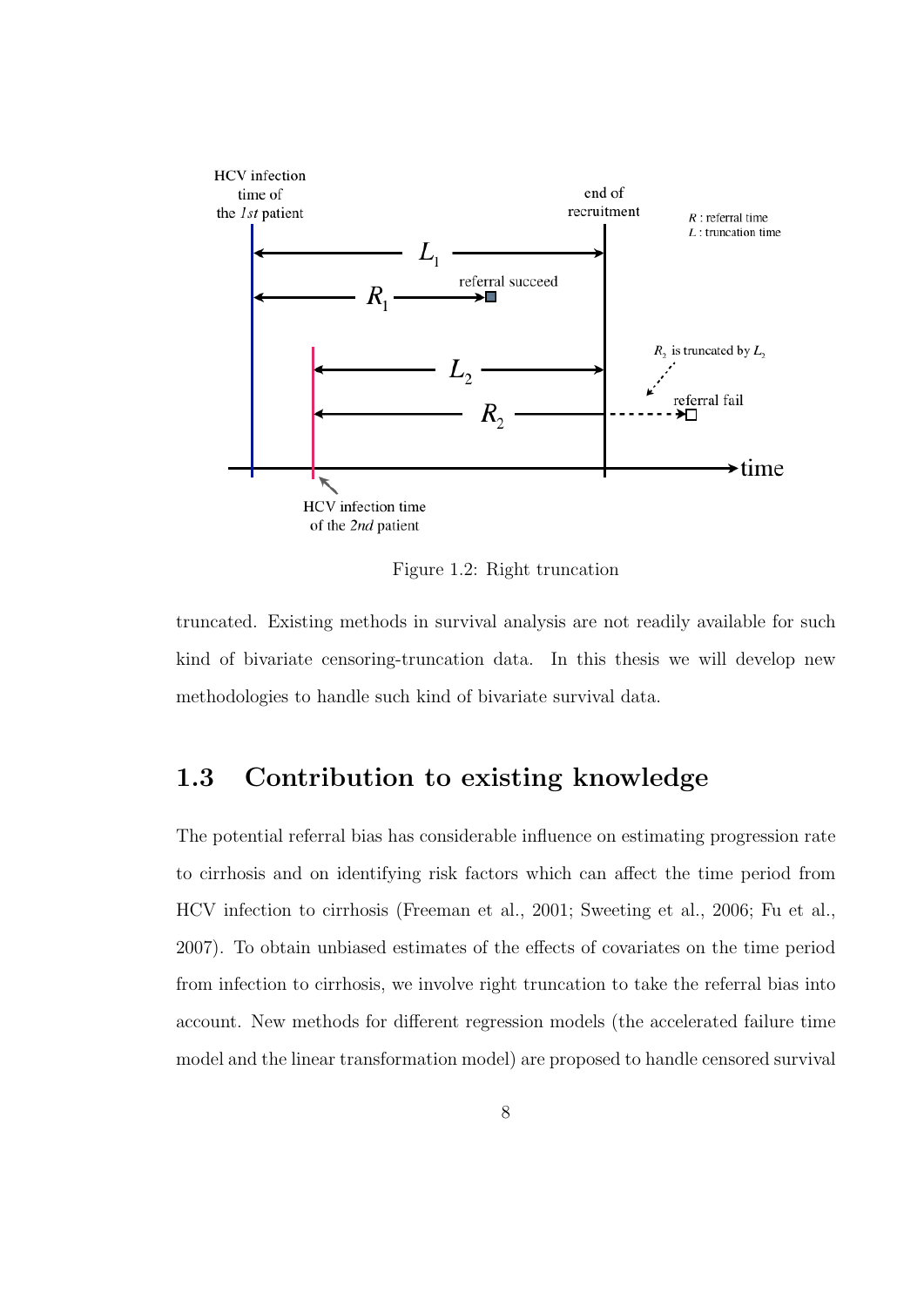data with referral bias. Our methods can remove the potential referral bias and then produce unbiased estimates of the effects of covariates on cirrhosis time. By using our methods, people can obtain more reliable estimates of progression rate based on data from clinic cohorts, and can also get more reasonable results in identifying risk factors which influence the progression to cirrhosis in chronic hepatitis C virus infection. Moreover, the developed methods can be directly applied to regression analysis of bivariate survival data with random censoring and truncation and can be generally extended to a general class of bivariate regression models with different types of truncation and censoring.

### 1.4 Thesis structure

The structure of this thesis is as follows. In Chapter 2, we review some existing methods which can handle the univariate censored data for the accelerated failure time (AFT) model and then give a short comparison and discussion for them. A brief summary of existing estimators of bivariate survival functions is also presented in this chapter. In Chapter 3, the AFT model is studied to explore the effects of covariates on cirrhosis time. An estimating procedure for the regression coefficient vector is introduced. We propose a new non-parametric estimator to take the referral bias into account so that we can handle a flexible bivariate distribution of the referral time and the cirrhosis time. The large sample properties of the proposed estimator are provided. Simulation studies and data analysis based on the Edinburgh hepatitis C data (Fu et al., 2007) are also motivated to demonstrate that the proposed estimator performs well. In Chapter 4, instead of the AFT model, a well-known class of linear transformation model is considered. New methodology which can deal with censored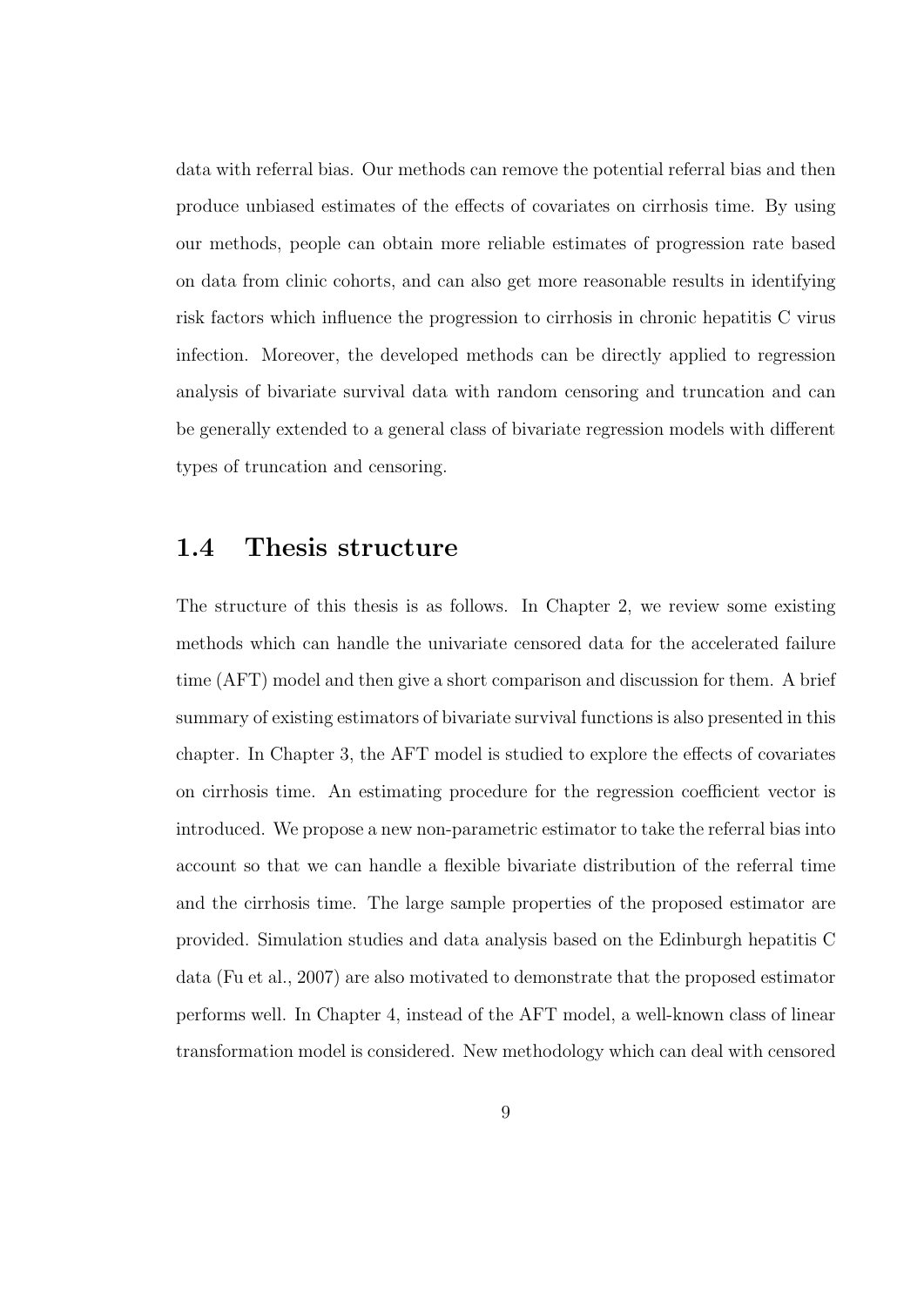survival data with referral bias is proposed. The proportional hazard model (Cox, 1972) is studied as a special case of the linear transformation model. Simulation studies for typical sample sizes and different censoring percentages are also provided. Chapter 5 gives the conclusion and proposals for future research.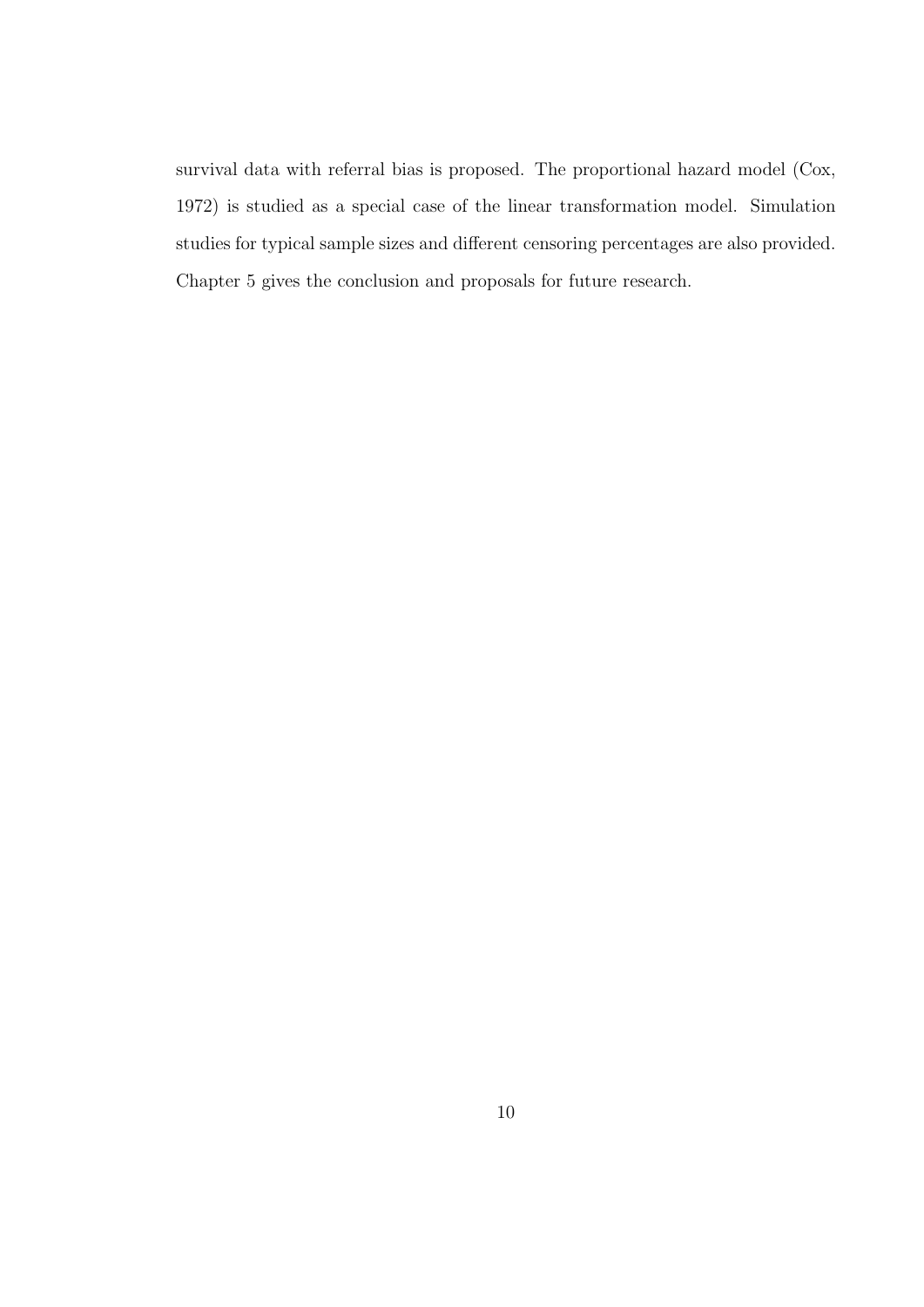### Chapter 2

# Literature review of regression estimators for univariate censoring data and estimators for bivariate survival functions

# 2.1 Introduction to the accelerated failure time model

Let T be the "failure time", the response variable, and  $W$  be the corresponding covariate vector. We are interested in making inferences about the effects of  $W$ on the response variable T. If there are no censored or truncated observations, we simply regress  $T$  or a transformation of it directly on the covariate vector  $W$ . However, if there are censored or truncated observations in the data, conventional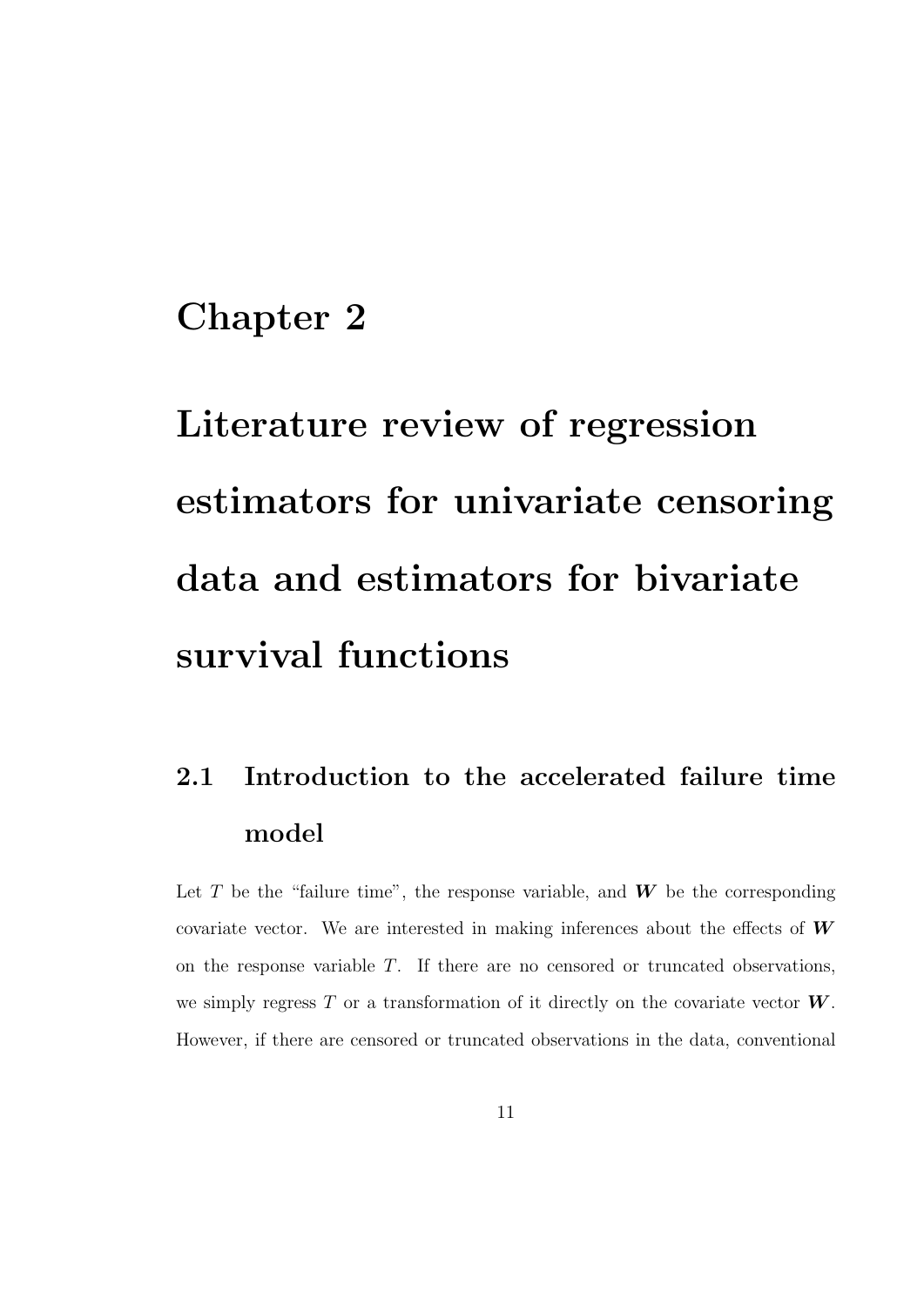regression approaches are not readily available to handle these kinds of data. We extensively utilise the proportional hazards model with partial likelihood inference to estimate the covariate effects. This model was proposed by Cox (1972) and has been known as the Cox model. For the Cox model, the hazard function is modelled and the effects of covariates act multiplicatively on the hazard function. In chapter 4, we will discuss how to apply the Cox model to our bivariate survival data.

A useful alternative to the Cox model is the accelerated failure time (AFT) model (Kalbfleisch and Prentice, 2002), which is given by

$$
\log T_i = \mathbf{W}_i \boldsymbol{\beta} + \varepsilon_i, \tag{2.1}
$$

where  $T_i$  denotes the failure time for individual i,  $\mathbf{W}_i = (W_{i1}, \ldots, W_{ip})$  is the pdimensional covariate vector for the *i*th observation,  $\boldsymbol{\beta} = (\beta_1, \ldots, \beta_p)^{tr}$  is the pdimensional regression parameter vector, and  $\varepsilon_i$  is the corresponding error term. As we can see, the failure time (survival time)  $T$  or the transformation of it is modelled directly on the covariate vector  $W$  so that the linear regression technique can be used to handle the censored or truncated observations.

When  $T_i$  is only subject to random censoring, model  $(2.1)$  has been well studied (Miller, 1976; Buckley and James, 1979; Koul et al., 1981; Miller and Harplen, 1982; Stute, 1993, 1996; He and Wong, 2003; Jin et al., 2006). Moreover, comparison studies were given in Heller and Simonoff (1990) and Bao et al. (2007). When the response  $T_i$  itself is subject to truncation, model  $(2.1)$  can also be solved using the methods in Gross and Huber-Carol (1992); Gross and Lai (1996); He and Yang (2003). We review some key existing methods in the following sections.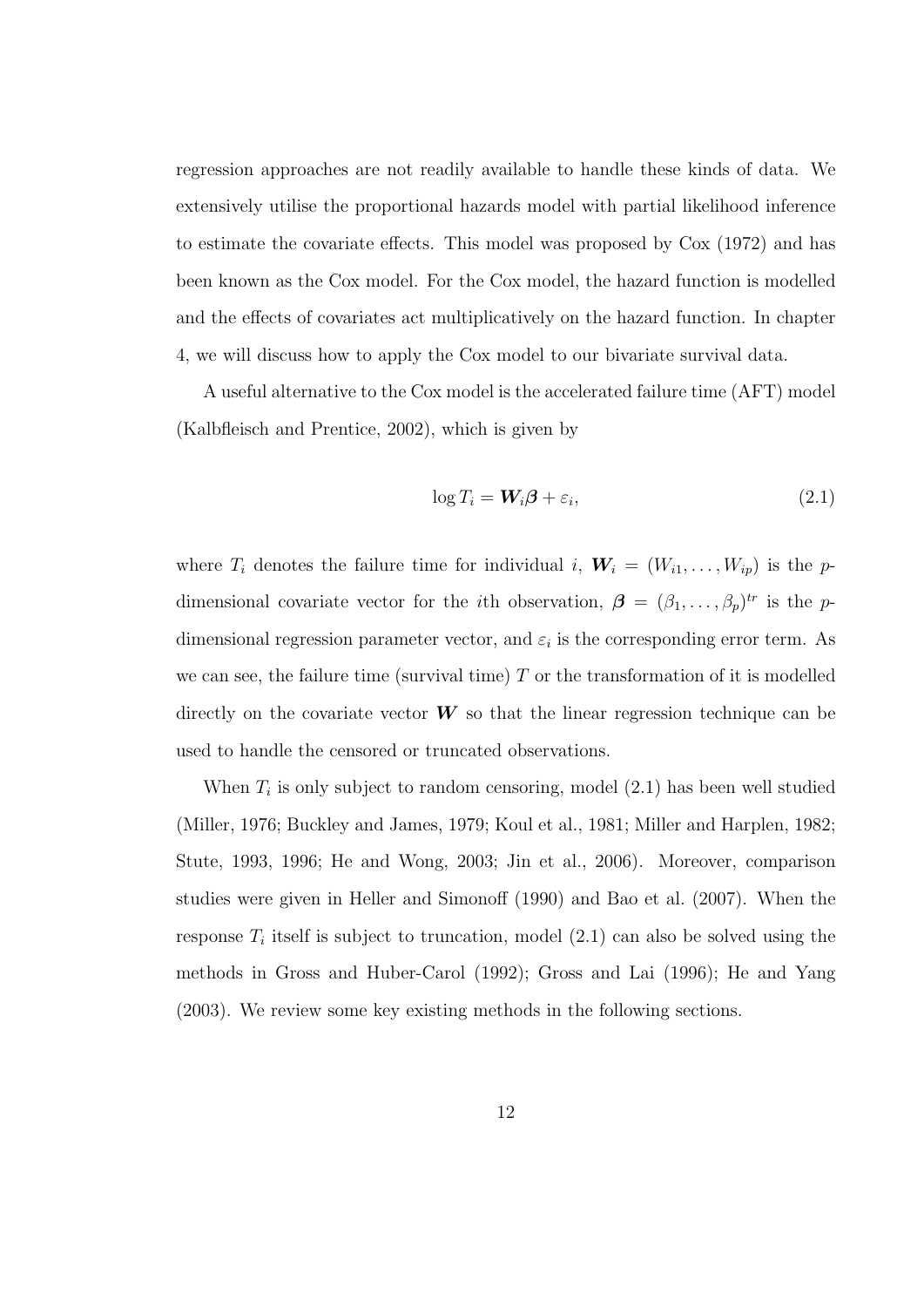# 2.2 Existing regression approaches for univariate censored survival data

### 2.2.1 Least squares estimator

For simplicity, let T be the logarithm of the actual survival time. Consider the standard linear regression model

$$
T_i = \alpha + \mathbf{W}_i \boldsymbol{\beta} + \varepsilon_i, i = 1, \dots, n,
$$
\n
$$
(2.2)
$$

where the error terms  $\varepsilon_i$  are assumed to be independent and identically distributed  $(i.i.d.)$  with unspecified distribution F, mean 0 and finite variance. In the absence of censoring, the usual least squares estimates  $\hat{\alpha}$  and  $\hat{\beta}$  are those which minimize

$$
\int u^2 d\hat{F}(u) = \frac{1}{n} \sum_{i=1}^n (T_i - \alpha - W_i \beta)^2,
$$
\n(2.3)

where  $\hat{F}$  are the sample distribution estimates based on  $\varepsilon_i = T_i - \alpha - W_i \beta$ ,  $d\hat{F}(\varepsilon_i) =$  $1/n$ , and  $i = 1, ..., n$ .

In the presence of censoring,  $T$  may be subjected to right censoring by the censoring variable C. Then the observed data for the ith subject will be

$$
X_i = \min(T_i, C_i), \delta_i = I[T_i \leq C_i], W_i = (W_{i1}, \dots, W_{ip}),
$$

where I is the indicator function. Given  $W_i$ , we assume that  $T_i$  and  $C_i$  are independently distributed according to their respective distribution functions  $H(t)$  and  $G(t)$ . The distribution estimates  $\hat{F}$  are now based on the censored and uncensored residuals  $\tilde{\varepsilon}_i = X_i - \alpha - \mathbf{W}_i \boldsymbol{\beta}, i = 1, \ldots, n$ , and  $d\hat{F}(\tilde{\varepsilon}_i)$  is no longer equal to  $1/n$  for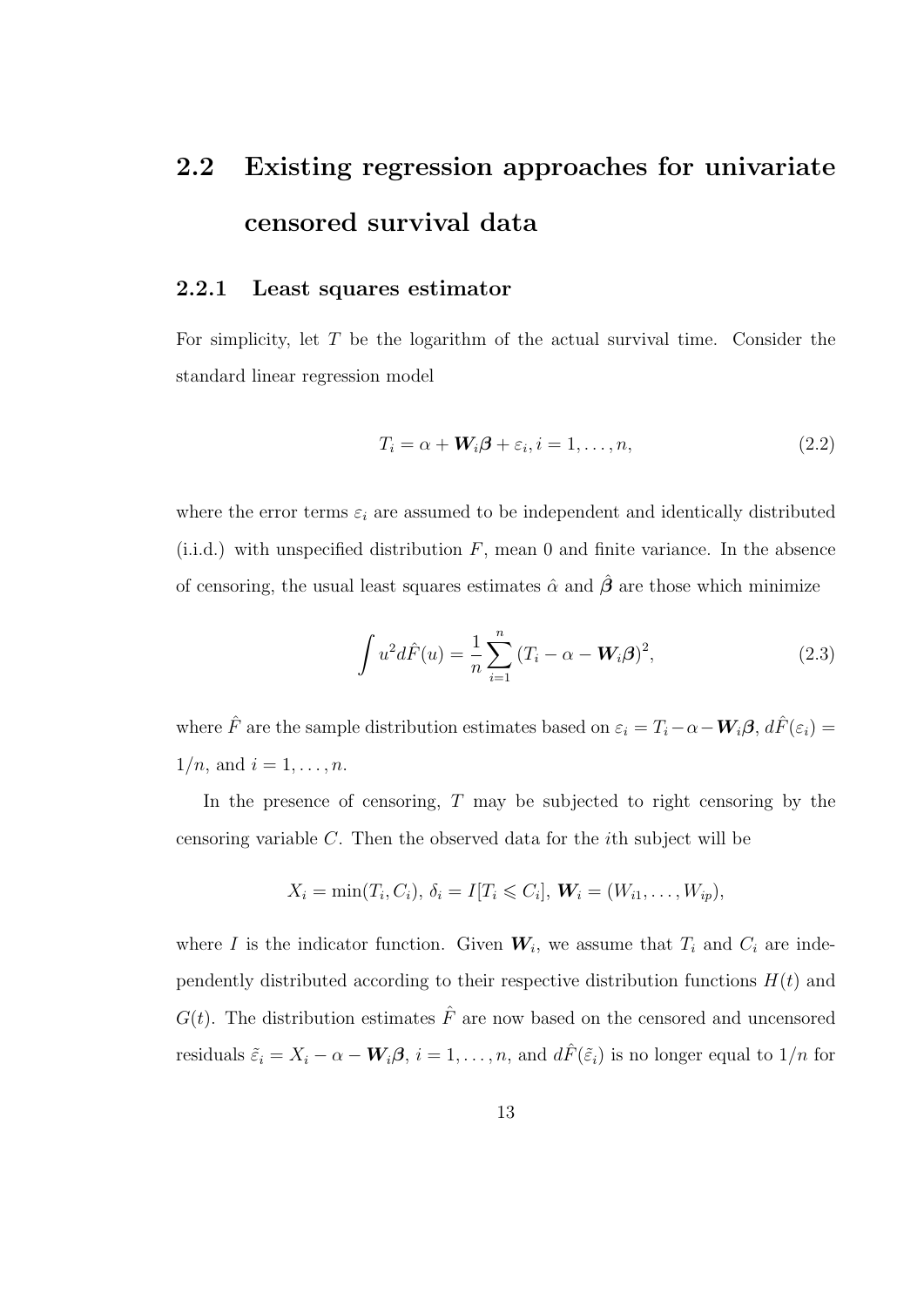each  $\tilde{\varepsilon}_i$ . Therefore, to estimate  $\alpha$  and  $\beta$  by using the least squares technique, it is necessary to estimate the distribution function  $F$  for the data which contains both censored and uncensored observations.

Kaplan and Meier (1958) introduced the product-limit estimator of a distribution function which can extend conventional least squares approach to handle censored data. The product-limit estimator, hereafter referred to as the Kaplan-Meier (KM) estimator, of the distribution function F based on  $\tilde{\varepsilon}_i = X_i - \alpha - W_i \beta$ ,  $i = 1, ..., n$ is given by

$$
\hat{F}^{\text{KM}}(u) = 1 - \prod_{i:\tilde{\varepsilon}_{(i)} \leq u} \left(\frac{n-i}{n-i+1}\right)^{\delta_i},\tag{2.4}
$$

where  $\tilde{\varepsilon}_{(1)} \leq \cdots \leq \tilde{\varepsilon}_{(n)}$  is the ordered sequence of the residual  $\tilde{\varepsilon}$ , and the index i refers to the rank for each  $\tilde{\varepsilon}_{(i)}$ .

Then for the combined sample with both censored and uncensored observations, we just choose  $\alpha$  and  $\beta$  to minimize

$$
\int u^2 d\hat{F}^{\text{KM}}(u). \tag{2.5}
$$

For fixed  $\alpha$  and  $\beta$ , the integral in (2.5) is equivalent to a weighted sum of squares

$$
\sum_{i=1}^{n} \omega_i(\alpha, \beta) (X_i - \alpha - W_i \beta)^2,
$$
\n(2.6)

where the weights  $\omega_i(\alpha, \beta) = d\hat{F}^{KM}(\tilde{\varepsilon}_i), i = 1, \ldots, n$ . The KM estimator  $\hat{F}^{KM}$ changes only by jumps at the uncensored points, so the size of the jump  $d\hat{F}^{KM} = 0$ at a censored point. Here if the largest  $\tilde{\varepsilon}_{(n)}$  is censored, it will be reclassified as an uncensored point, and the corresponding  $\hat{F}^{KM}(\tilde{\varepsilon}_{(n)})$  is defined to be 1 (Miller, 1976). Therefore the summation in (2.6) is actually over all the uncensored observations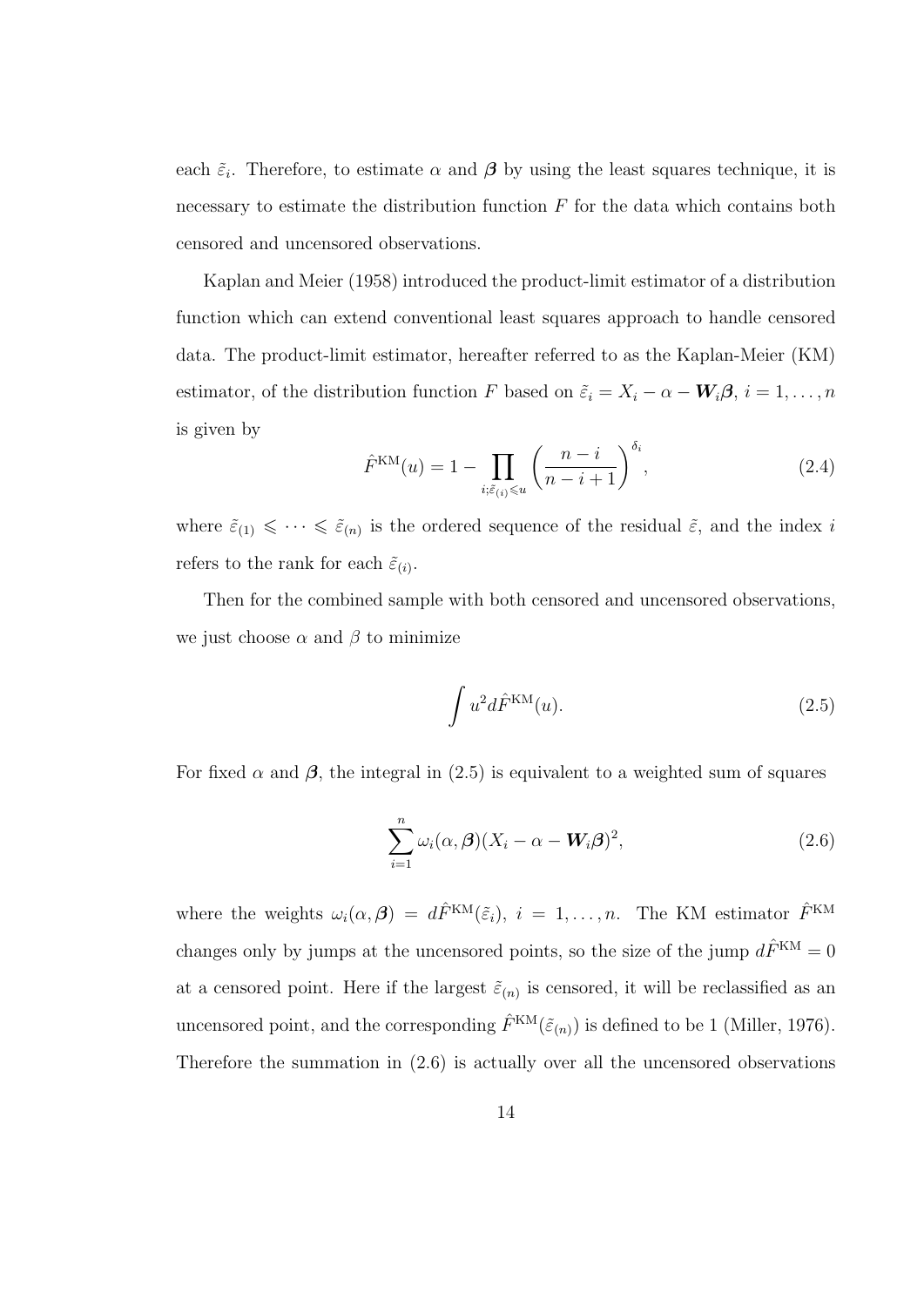including the reclassified largest  $\tilde{\varepsilon}_{(n)}$ . In the absence of censoring, the KM estimator reduces to the usual sample distribution estimator which assigns weight  $1/n$  to each observation.

For fixed  $\beta$ , any change in the value of  $\alpha$  shifts  $\tilde{\varepsilon}_i = X_i - \alpha - W_i \beta$  without changing their order. Hence the weights would not be disturbed. Therefore, the minimum with respect to  $\alpha$  can be computed directly without any iteration; the minimizing value of  $\alpha$  is given by

$$
\hat{\alpha}^{\text{KM}} = \sum_{i=1}^{n} \omega_i(0, \boldsymbol{\beta})(X_i - \boldsymbol{W}_i \boldsymbol{\beta}).
$$
\n(2.7)

Then  $\hat{\beta}^{KM}$  can be obtained by minimizing the following function

$$
f(\boldsymbol{\beta}) = \sum_{i=1}^{n} \omega_i(\boldsymbol{\beta}) (X_i - \hat{\alpha}^{KM} - \boldsymbol{W}_i \boldsymbol{\beta})^2,
$$
\n(2.8)

where  $\omega_i(\boldsymbol{\beta}) = \omega_i(0,\boldsymbol{\beta})$ , and  $\hat{\alpha}^{KM}$  is given in (2.7). When obtaining  $\hat{\boldsymbol{\beta}}^{KM}$ , we can substitute it into (2.7) to get the KM estimator  $\hat{\alpha}^{KM}$ .

Unfortunately, the least squares estimates  $\hat{\alpha}^{KM}$  and  $\hat{\beta}^{KM}$  from (2.7) and (2.8) do not always converge to the true value of  $\alpha$  and  $\beta$  as  $n \to \infty$ . To guarantee the asymptotic consistency of the estimates, it is necessary that the censoring distribution functions  $G(t; \boldsymbol{W}_i)$  satisfy

$$
G(t; \mathbf{W}_i) = G(t - \alpha - \mathbf{W}_i \boldsymbol{\beta}), \tag{2.9}
$$

which requires that, as  $W_i$  changes, the censoring distributions shift along the same line as the distributions of the survival time (Miller, 1976).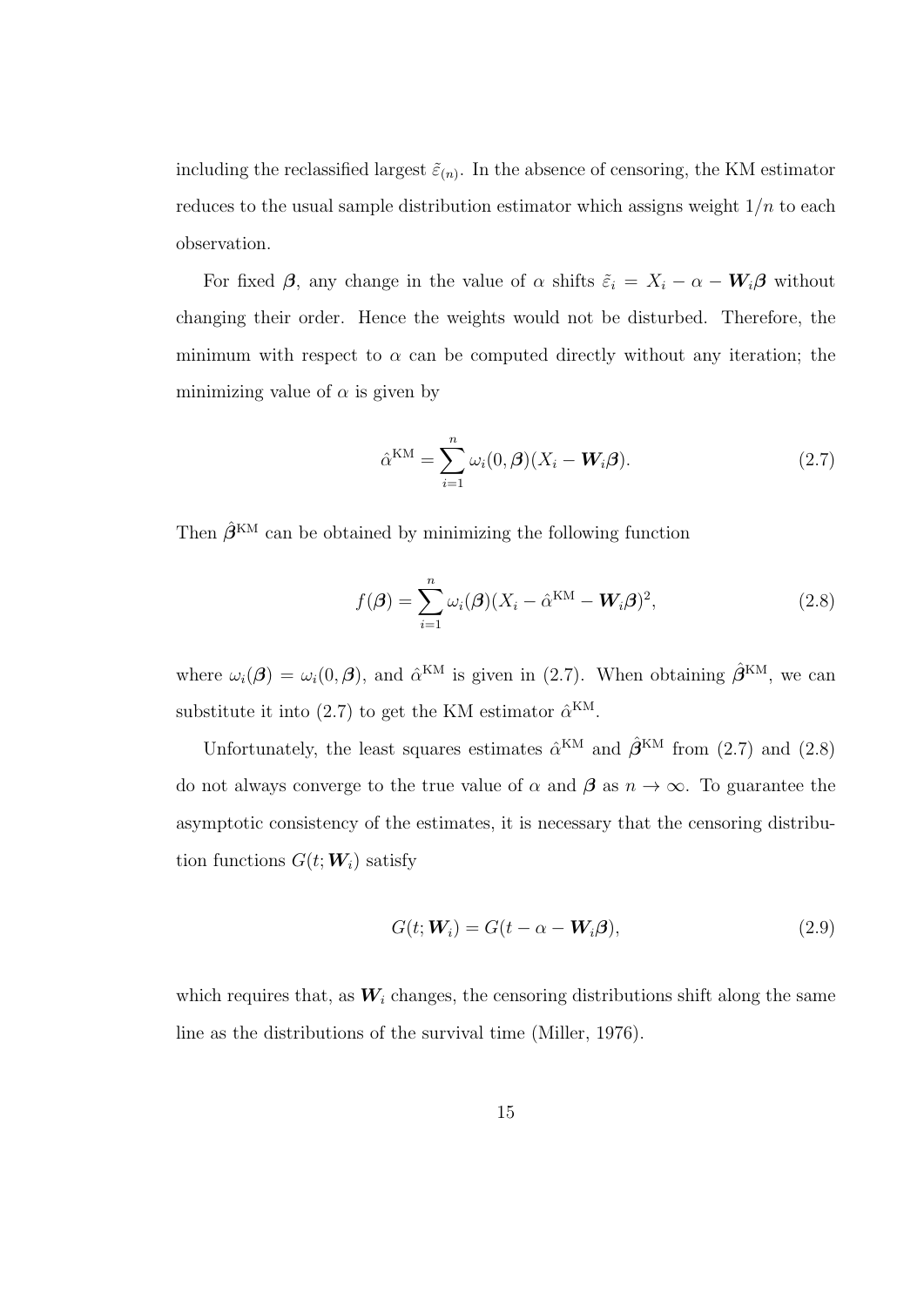### 2.2.2 Miller estimator

A modification of the Kaplan-Meier least squares approach was introduced by Miller (1976). There are two reasons for his modification. (i) The asymptotic properties of  $\alpha^{KM}$  and  $\boldsymbol{\beta}^{KM}$  are difficult to study since the sum of squares in  $(2.6)$  is a discontinuous function of  $\beta$ . This will cause that the minimum of (2.8) can occur at a discontinuity point, so that the iterative procedures based on the power series expansions are not useful. (ii) It is computationally difficult to obtain the Kaplan-Meier least squares estimates with more than one regression variable since a grid search procedure is necessary when the minimum of  $(2.8)$  occurs at discontinuities.

Under the condition in (2.9), Miller (1976) suggested using an initial estimate  $\hat{\beta}^{(0)}$  to obtain the Kaplan-Meier weights and then minimizing the sum of squares (2.6) weighted by these estimated weights. The initial estimate  $\hat{\beta}^{(0)}$  is given by

$$
\hat{\boldsymbol{\beta}}^{(0)} = \left\{ \left( \boldsymbol{W}^{\text{uc}} - \boldsymbol{\bar{W}}^{\text{uc}} \right)^{tr} \left( \boldsymbol{W}^{\text{uc}} - \boldsymbol{\bar{W}}^{\text{uc}} \right) \right\}^{-1} \left( \boldsymbol{W}^{\text{uc}} - \boldsymbol{\bar{W}}^{\text{uc}} \right)^{tr} \boldsymbol{T}^{\text{uc}}, \tag{2.10}
$$

where  $\mathbf{W}^{\text{uc}} = ((W^{\text{uc}}_{ij}))$  is the matrix of the  $\mathbf{W}_i$  associated with the uncensored  $T_i$ ,  $\bar{\mathbf{W}}^{\text{uc}}$  has elements  $n^{-1} \sum$ i  $W_{ij}^{\text{uc}}$ , and  $T^{\text{uc}}$  is the row vector of all uncensored  $T_i$ . Then this initial estimator  $\hat{\beta}^{(0)}$  is based only on the uncensored values.

With this initial estimate  $\hat{\beta}^{(0)}$ , the weights  $\omega_i(\hat{\beta}^{(0)})$  are calculated by applying the Kaplan-Meier procedure to  $X_i - \hat{\boldsymbol{\beta}}^{(0)} \boldsymbol{W}_i$ ,  $i = 1, \ldots, n$ . Then the modified estimate  $\hat{\beta}^{(1)}$  can be obtained by minimizing the weighted sum of squares

$$
\sum_{i=1}^{n} \omega_i(\hat{\beta}^{(0)})(X_i - \alpha - W_i \beta)^2.
$$
 (2.11)

The convention in the Kaplan-Meier least squares approach is that, if the largest  $\tilde{\varepsilon}_{(n)}$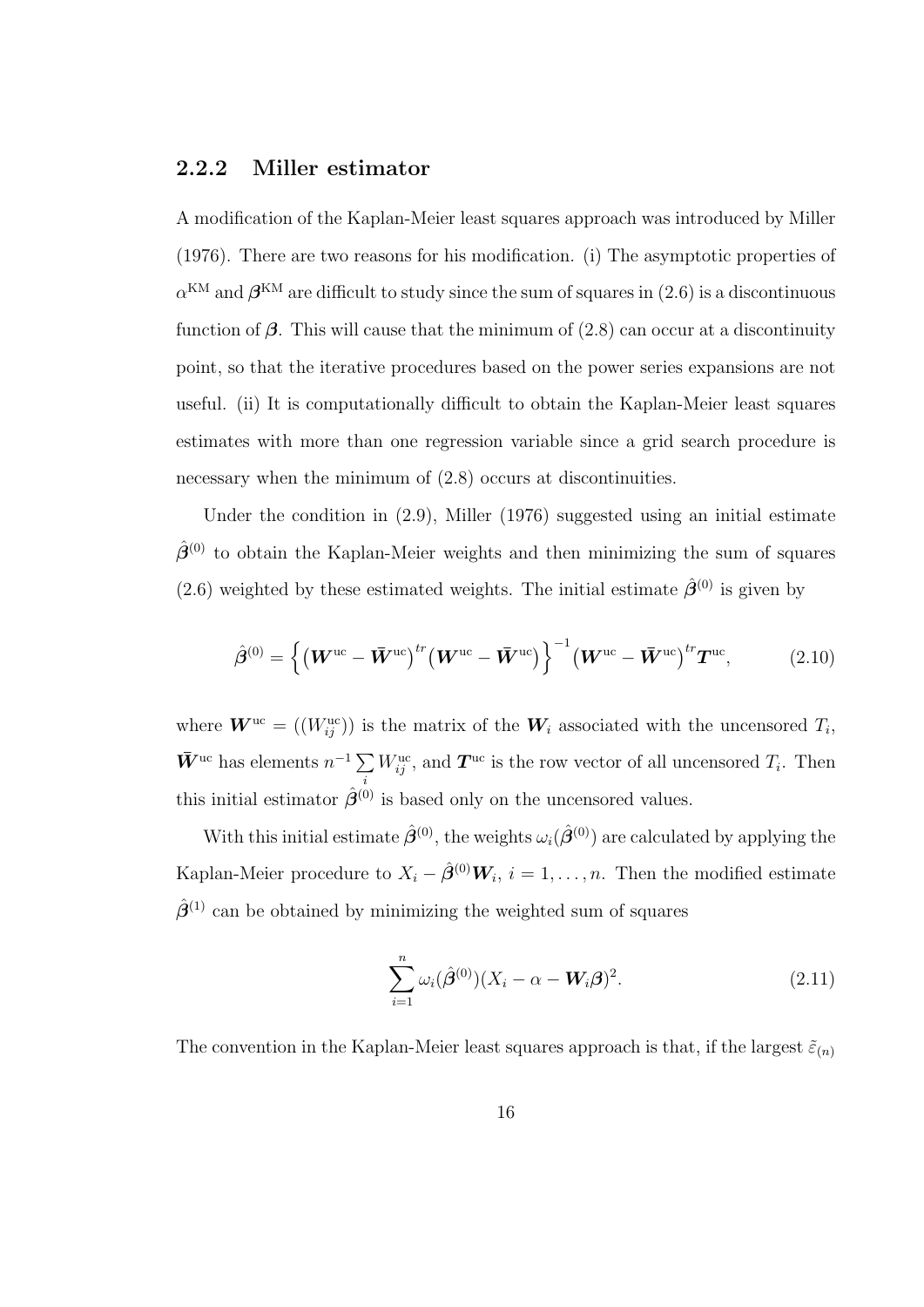is censored, it will be reclassified as uncensored and the corresponding  $\hat{F}^{KM}(\tilde{\varepsilon}_{(n)})$  is defined to be 1. If so, the mass  $1-\hat{F}^{KM}(\infty)$  is unassigned to any  $\tilde{\varepsilon}_i$ . However, it has been found that the estimate of  $\beta$  was unstable when this procedure was applied on the Stanford heart transplant data. Therefore, an alternative estimating procedure obtained by normalizing the weights so that they sum to be one was recommended by Miller (1976). To be specific, the modified weights are given by

$$
\omega_i^*(\hat{\beta}^{(0)}) = \frac{\omega_i(\hat{\beta}^{(0)})}{\sum_{k=1}^n \omega_k(\hat{\beta}^{(0)})},\tag{2.12}
$$

which assigns the remaining mass  $1 - \hat{F}^{KM}(\infty)$  to the largest  $\tilde{\varepsilon}_{(n)}$  (Miller, 1976). Then an iterative sequence to calculate the estimate of the regression coefficient vector  $\beta$  is

$$
\hat{\beta}^{(k+1)} = \left\{ \left( \mathbf{W} - \bar{\mathbf{W}}^* \right)^{tr} \mathbf{D}(\hat{\beta}^{(k)}) \left( \mathbf{W} - \bar{\mathbf{W}}^* \right) \right\}^{-1} \left( \mathbf{W} - \bar{\mathbf{W}}^* \right)^{tr} \mathbf{D}(\hat{\beta}^{(k)}) \mathbf{X}, \quad (2.13)
$$

where  $i = 1, ..., n; j = 1, ..., p;$  and

$$
\mathbf{W} = ((W_{ij}))_{n \times p}, \ \mathbf{\bar{W}}^* = \left( \left( \sum_{i=1}^n \omega_i^* (\hat{\boldsymbol{\beta}}^{(k)}) \right) \right)_{n \times p},
$$

$$
\mathbf{D}(\hat{\boldsymbol{\beta}}^{(k)}) = \text{diag} \left\{ \omega_i^* (\hat{\boldsymbol{\beta}}^{(k)}) \right\}_{n \times n}, \ \mathbf{X} = (X_1, X_2, \dots, X_n)^{tr}.
$$

The limit of the sequence in (2.13) for  $k = 0, 1, \ldots$ , is the estimate of  $\beta$ . Unfortunately, the sequence may become trapped in a loop because the modified weights in  $(2.12)$  is a discontinuous function of  $\hat{\beta}^{(k)}$ . If the values in the loop are not far apart, Miller suggested that an average value over the loop can be used for the estimate  $\hat{\beta}$ .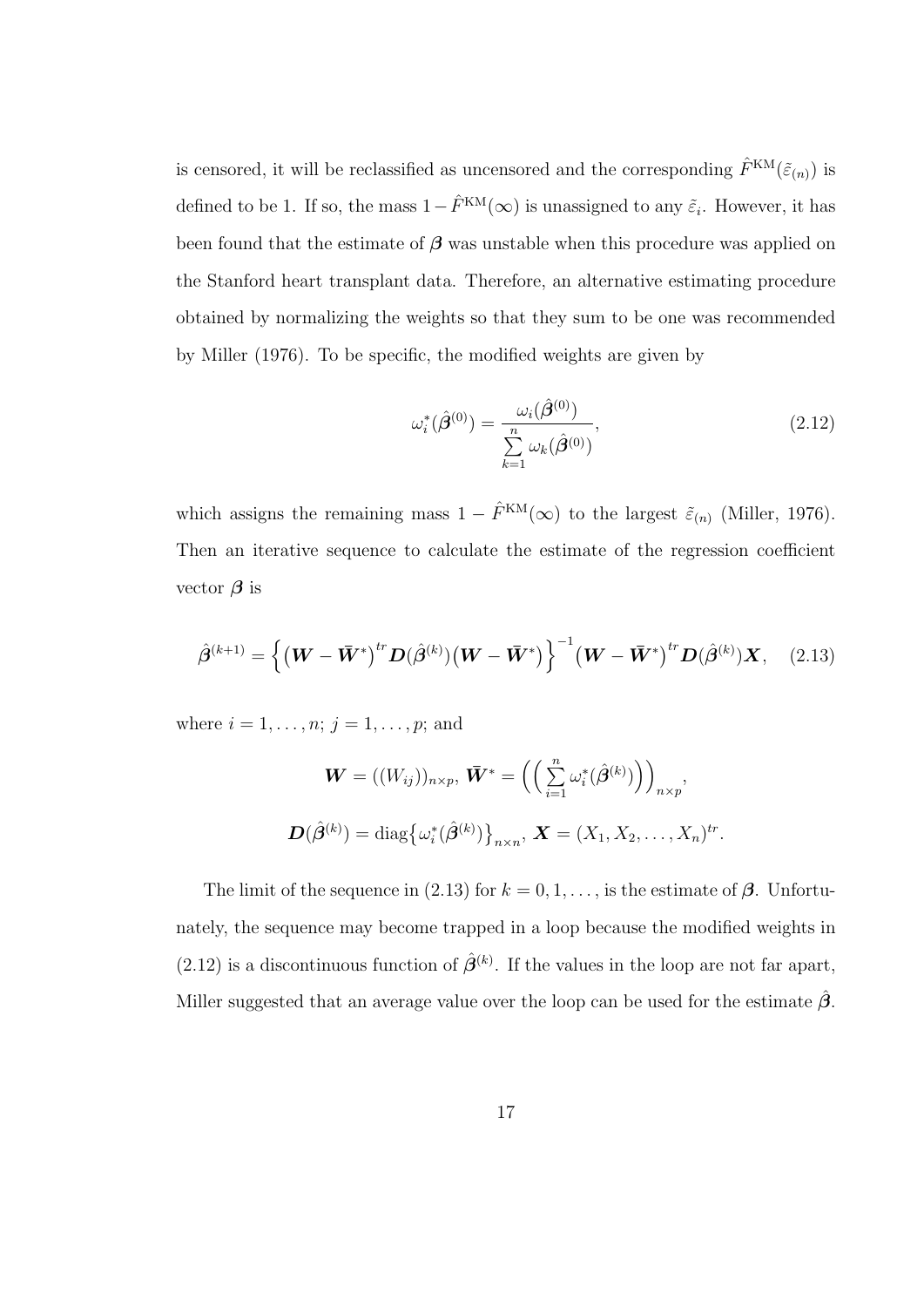### 2.2.3 Buckley & James estimator

For the estimate  $\hat{\boldsymbol{\beta}}$  to be consistent, the assumption given in (2.9) is necessary for the Kaplan-Meier least squares (KMLS) approach and the modified approach proposed by Miller (1976). However, this assumption will rarely be satisfied in practice. Therefore, an estimation method which does not require such restrictions was proposed by Buckley and James (1979). The difference between their method and that of Miller (1976) is that the least squares normal equations rather than the sum of squares of residuals are modified.

In the absence of censoring, the classical least squares estimator is obtained by minimizing

$$
\frac{1}{n}\sum_{i=1}^{n} \left( T_i - \alpha - \mathbf{W}_i \boldsymbol{\beta} \right)^2 \tag{2.14}
$$

with respect to  $\alpha$  and  $\beta$ . The estimate  $\hat{\beta}$  satisfies the following estimating equation

$$
\sum_{i=1}^{n} \left( \mathbf{W}_i - \bar{\mathbf{W}} \right) (T_i - \mathbf{W}_i \boldsymbol{\beta}) = 0, \tag{2.15}
$$

where  $\bar{\mathbf{W}} = n^{-1} \sum_{n=1}^{n}$  $i=1$  $\boldsymbol{W_i}.$ 

In the presence of censoring, the observed data are  $(X_i, \delta_i, \mathbf{W}_i)$ , which have been defined in Section 2.2.1. The values of the  $T_i$  associated with  $\delta_i = 0$  are unknown, so that  $(2.15)$  cannot be used directly to estimate  $\beta$ . In order to account for censoring, Buckley and James (1979) modified the classical least-squares procedure above by substituting the observed  $X_i$  by a new variable which is given by

$$
X_i^* = \delta_i X_i + (1 - \delta_i) E(T_i | T_i > X_i), \tag{2.16}
$$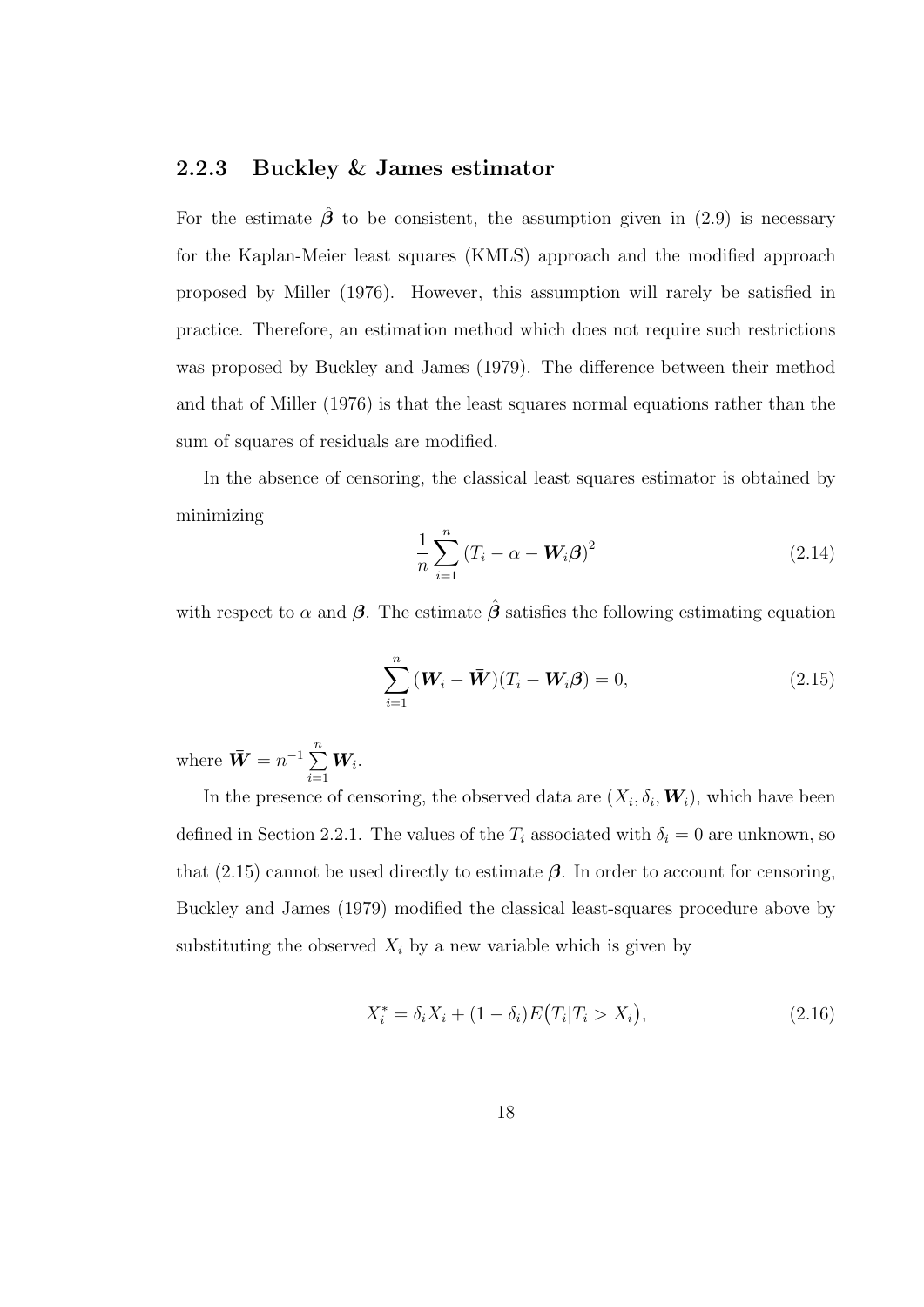where  $\delta_i = I[T_i \leq C_i]$  and  $i = 1, ..., n$ . Since  $E(T_i | T_i > X_i)$  is unknown, Buckley and James suggested using a self-consistency approach to estimate it from the KM estimator  $\hat{F}^{KM}(\tilde{\varepsilon}_i)$  for  $\tilde{\varepsilon}_i = X_i - W_i \beta$ . Specifically, the replacing variable  $X_i^*$  can be estimated by

$$
\hat{X}_{i}^{*}(\boldsymbol{\beta}) = \delta_{i}X_{i} + (1 - \delta_{i}) \left[ \boldsymbol{W}_{i}\boldsymbol{\beta} + \frac{\sum_{j:\tilde{\varepsilon}_{j} > \tilde{\varepsilon}_{i}} \omega_{j}^{*}(\boldsymbol{\beta})\tilde{\varepsilon}_{j}}{1 - \hat{F}^{\text{KM}}(\tilde{\varepsilon}_{i})} \right],
$$
\n(2.17)

where  $\omega_j^*(\boldsymbol{\beta})$  are the modified weights defined in  $(2.12)$  and here  $j = 1, \ldots, n$ .

Treating all the observations as uncensored, the initial estimator  $\hat{\beta}^{(0)}$  is given by

$$
\hat{\beta}^{(0)} = \left\{ \left( \boldsymbol{W} - \bar{\boldsymbol{W}} \right)^{tr} \left( \boldsymbol{W} - \bar{\boldsymbol{W}} \right) \right\}^{-1} \left( \boldsymbol{W} - \bar{\boldsymbol{W}} \right)^{tr} \boldsymbol{X},\tag{2.18}
$$

where

$$
\mathbf{W} = ((W_{ij}))_{n \times p}, \ \mathbf{\bar{W}} = \left( \left( n^{-1} \sum_{i=1}^{n} W_{ij} \right) \right)_{n \times p}, \ \mathbf{X} = (X_1, X_2, \dots, X_n)^{tr},
$$
  
and  $i = 1, \dots, n, j = 1, \dots, p.$ 

Then applying the usual least squares procedure iteratively, the estimator  $\hat{\beta}^{(k+1)}$  at the  $k + 1$  step is

$$
\hat{\beta}^{(k+1)} = \{ (\mathbf{W} - \bar{\mathbf{W}})^{tr} (\mathbf{W} - \bar{\mathbf{W}}) \}^{-1} (\mathbf{W} - \bar{\mathbf{W}})^{tr} \hat{\mathbf{X}}^* (\hat{\beta}^{(k)}), \tag{2.19}
$$

where  $\hat{\bm{X}}^{*}(\hat{\beta}_{k}) = (\hat{X}_{1}^{*}(\hat{\beta}^{(k)}), \ldots, \hat{X}_{n}^{*}(\hat{\beta}^{(k)}))^{tr}.$ 

The limit of the sequence in (2.19) is the estimate of  $\beta$ . However, the iterations may also settle down to oscillation between two values as that for Miller's estimator. According to Buckley and James (1979), these values are closer to each other than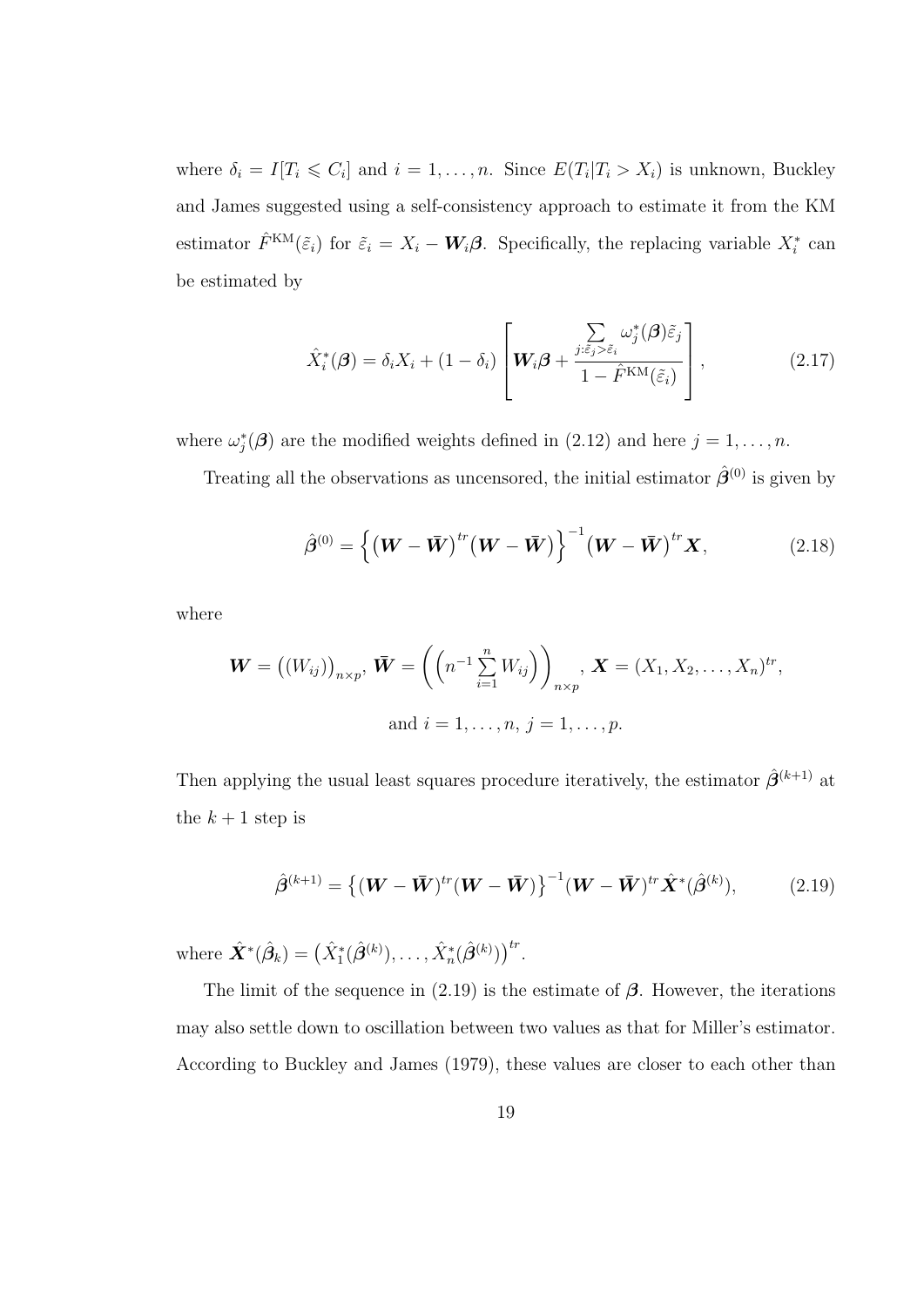for the Miller's estimator. In such cases the average of the two values can be used as the estimate of  $\beta$ . Given the limiting value  $\hat{\beta}$ , the corresponding estimate of  $\alpha$  is

$$
\hat{\alpha} = \frac{1}{n} \sum_{i=1}^{n} \left\{ \hat{X}_i^*(\hat{\boldsymbol{\beta}}) - \boldsymbol{W}_i \hat{\boldsymbol{\beta}} \right\}.
$$
\n(2.20)

The Buckley and James (BJ) estimator appears to overcome the inconsistency problems in Miller's approach, since the assumption (2.9) on the distribution of the censoring variable is not necessary here. As shown in Lai and Ying (1991), the estimating function of the BJ estimator is locally asymptotically linear. Using this result, Jin et al. (2006) showed that if the initial estimator is consistent, then for each fixed  $m$ , an  $m$ -step estimator must also be consistent. In addition, if the initial estimator is asymptotically normal, then so is the  $m$ -step estimator.

### 2.2.4 Koul, Susarla & Van Ryzin estimator

As we mentioned before, the Miller estimator and the BJ estimator are computed by using iterative procedures. In both cases, as the authors pointed out, the iterations may eventually settle down to oscillation between two values. Koul et al. (1981) proposed a new estimator of the parameter vector  $\beta$ , hereafter called KSV estimator, which is explicitly defined and easily computable since no iterations are required.

Under the assumption that  $G(t; \mathbf{W}) \equiv G(t)$ , Koul et al. (1981) consider a linear relationship which is

$$
E\left\{\frac{\delta_i X_i}{1 - G(X_i -)} \Big| \mathbf{W}_i\right\} = \alpha + \mathbf{W}_i \boldsymbol{\beta},\tag{2.21}
$$

where  $G(t-)$  denotes the left continuous version of the distribution function of the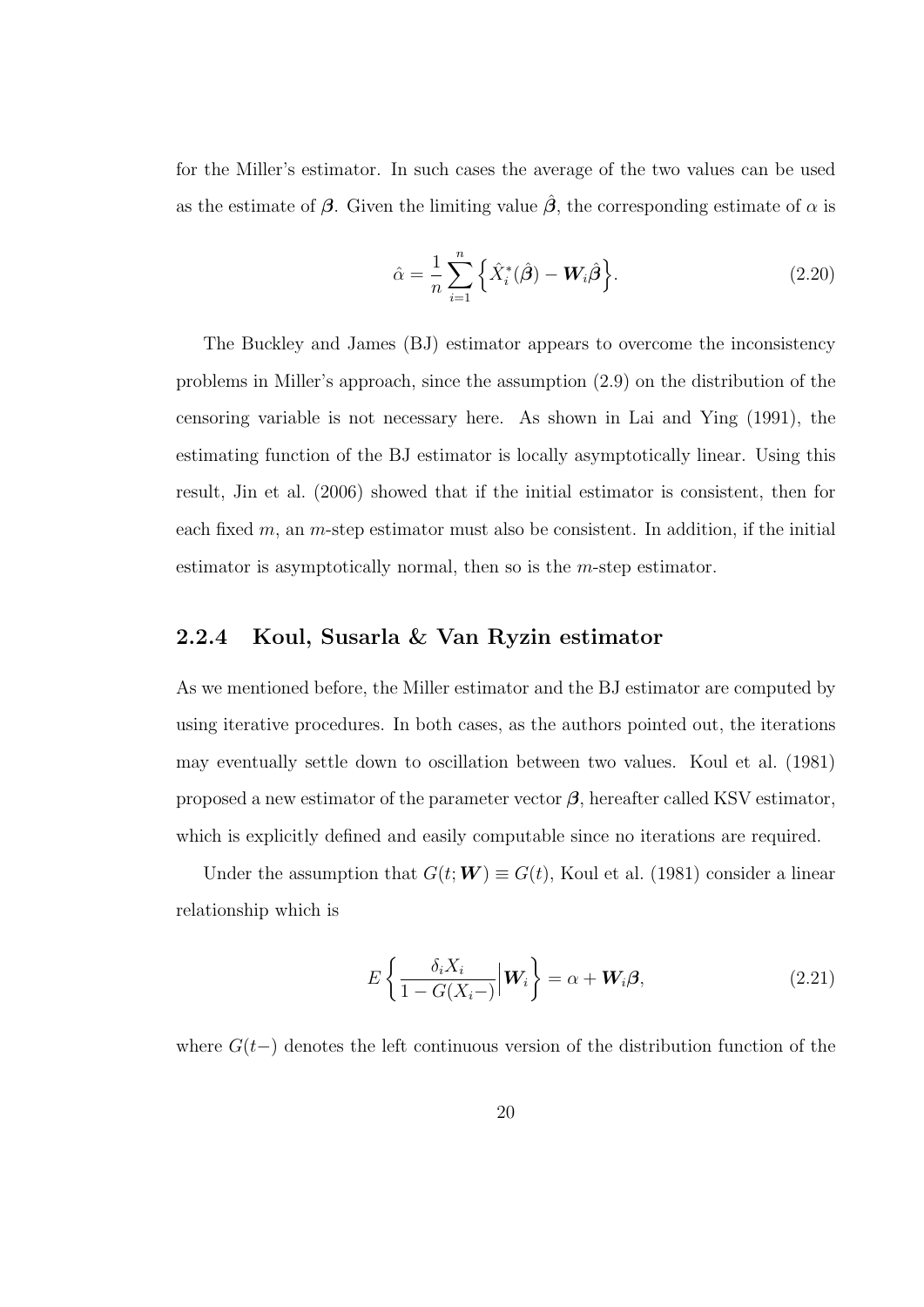censoring variable C. If  $G(t)$  is substituted by an estimator  $\hat{G}(t)$ , say the KM estimator  $\hat{G}^{KM}(t)$ , the synthetic data can be obtained by

$$
\hat{X}_i^* = \frac{\delta_i X_i}{1 - \hat{G}^{KM}(X_i -)}, i = 1, \dots, n.
$$
\n(2.22)

Once  $\hat{X}^*_i$  are computed, the standard least squares procedure is processed to get the KSV estimator of  $\beta$ . Specifically,

$$
\hat{\boldsymbol{\beta}} = \left\{ (\boldsymbol{W} - \boldsymbol{\bar{W}})^{tr} (\boldsymbol{W} - \boldsymbol{\bar{W}}) \right\}^{-1} (\boldsymbol{W} - \boldsymbol{\bar{W}})^{tr} \hat{\boldsymbol{X}}^*, \tag{2.23}
$$

$$
\hat{\alpha} = \frac{1}{n} \sum_{i=1}^{n} (\hat{X}_i^* - \mathbf{W}_i \hat{\boldsymbol{\beta}}), \tag{2.24}
$$

where  $\bar{\bm{W}} = \left( \left( n^{-1} \sum_{i=1}^{n} \bm{w}_i^T \right) \right)$  $i=1$  $W_{ij}$ )  $n \times p$ , and  $\hat{\mathbf{X}}^* = (\hat{X}_1^*, \dots, \hat{X}_n^*)^{tr}$ .

Comparing with the former methods, the KSV approach is the easiest to be carried out since no iterations are required and the standard least squares procedures can be used once the observations of the response are transformed by the censoring information. Denoting  $\omega_i = \delta_i (1 - \hat{G}^{KM}(X_i-))^{-1}$ , then we can see that the KSV estimator is based on the responses weighted by  $\omega_i$ . Therefore when the censoring mechanism depends on covariates, the KSV estimator may lead to false results since only the responses are weighted by the censoring distribution estimates.

### 2.2.5 Weighted least squares estimator

Stute (1993, 1996) proposed a weighted least squares (WLS) estimator of  $\beta$  and proved its consistency and asymptotic normality. He and Wong (2003) obtained the WLS estimator of  $\beta$  and the variance estimator. They also proved the asymptotic normality for both estimators. The method in He and Wong (2003) requires sim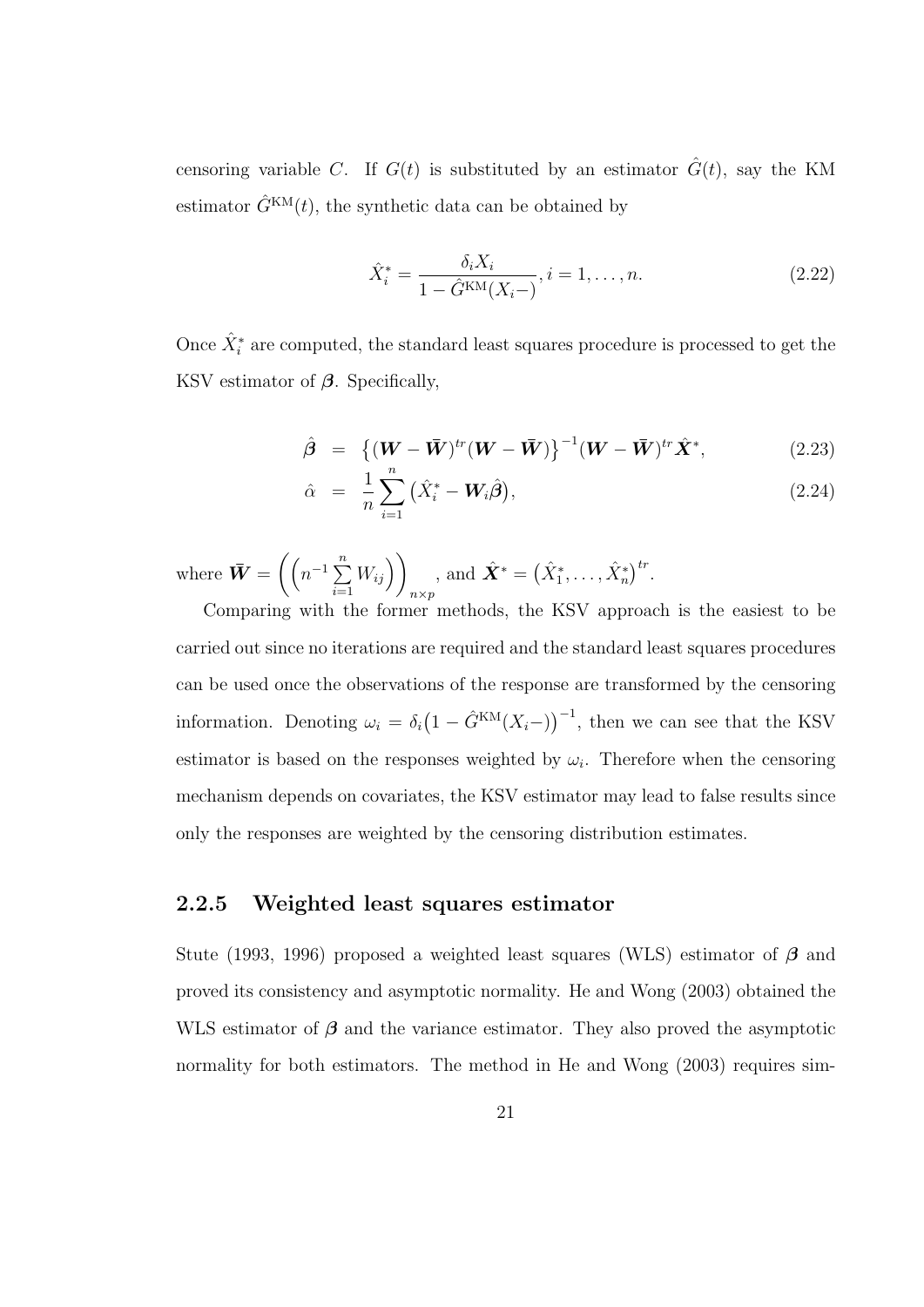pler conditions for the asymptotic normality of the estimators and provides a more concise form of limit covariance matrix comparing with that derived in Stute (1996).

Consider the linear regression model

$$
T_i = W_i \beta + \varepsilon_i, i = 1, \dots, n. \tag{2.25}
$$

For the censoring mechanism it will be assumed that:

- (i)  $T$  and  $C$  are independent;
- (ii)  $P(T \leq C | T, \mathbf{W}) = P(T \leq C | T).$

The independence assumption (i) is a widely accepted assumption. The assumption (ii) was used in Stute (1993) and it makes the censored model (2.25) flexible enough to allow for a dependence between the covariates  $W$  and the censoring variable C. As pointed out by Stute (1996), the assumptions above can guarantee that the joint distribution of  $(T, \mathbf{W})$  can be theoretically derived from that of  $(X, \mathbf{W}, \delta)$  and consistently estimated from a sample  $(X_i, \mathbf{W}_i, \delta_i)$ , where  $i = 1, \ldots, n$  (Bao et al., 2007).

Now we briefly describe the method proposed by He and Wong (2003). Let  $\mathbf{W}_i = (W_{i1}, \cdots, W_{ip}), \mathbf{\Gamma} = E(\mathbf{W}_i^{tr} \mathbf{W}_i) = (\varsigma_{jk})_{j,k=1}^p, \mathbf{q} = E(\mathbf{W}_i^{tr} T_i) = (\varsigma_{01}, \cdots, \varsigma_{0p})^{tr},$ where

$$
\varsigma_{0k} = E(W_{ik}T_i) = \int tw_k \tilde{F}(dt, d\boldsymbol{w}), 1 \leq k \leq p; \tag{2.26}
$$

$$
\varsigma_{jk} = E(W_{ij}W_{ik}) = \int w_j w_k \tilde{F}(dw_j, dw_k), 1 \le j, k \le p; \tag{2.27}
$$

and  $\tilde{F}(\cdot, \cdot)$  is the joint distribution function for  $T_i$  and  $W_i$ . Multiplying the two sides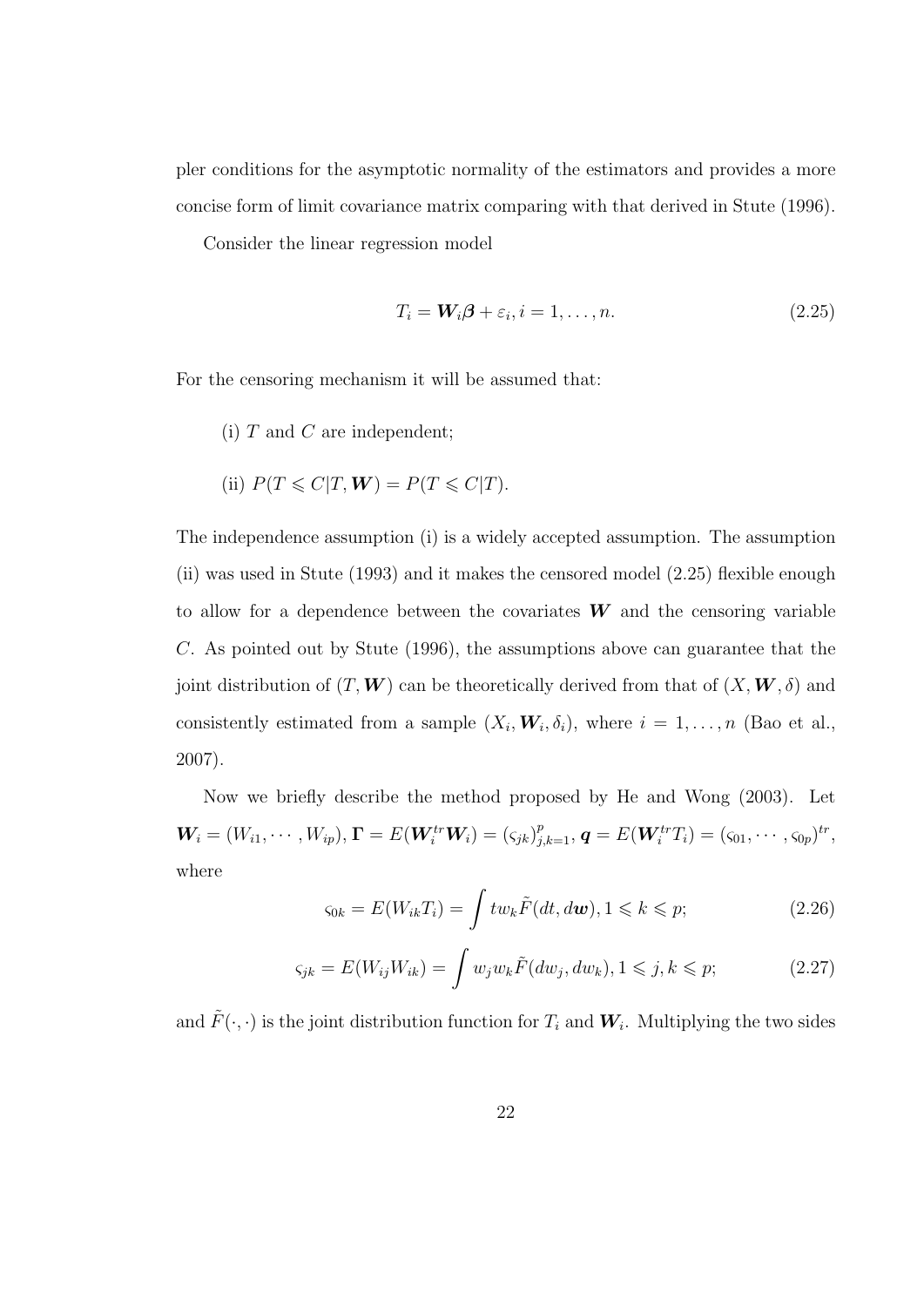of (2.25) by  $W_i^{tr}$  and taking expectation yields

$$
q = \Gamma \beta,\tag{2.28}
$$

where components of **q** and  $\Gamma$ ,  $\varsigma_{0k}$  and  $\varsigma_{jk}$ , can be estimated respectively by unbiased estimates

$$
\hat{\varsigma}_{0k} = \frac{1}{n} \sum_{i=1}^{n} \frac{X_i W_{ik} \delta_i}{1 - \hat{G}^{\text{KM}}(X_i -)},
$$
\n(2.29)

$$
\hat{\varsigma}_{jk} = \frac{1}{n} \sum_{i=1}^{n} \frac{W_{ij} W_{2ik} \delta_i}{1 - \hat{G}^{KM}(X_i -)},
$$
\n(2.30)

where  $j = 1, \ldots, p, k = 1, \ldots, p, \hat{G}^{KM}(X_i-)$  is the left continuous version of the KM estimator for the distribution function of  $C_i$ .

Assuming that  $\hat{\Gamma}$  is invertible, the WLS estimator of  $\beta$  can be obtained by

$$
\hat{\boldsymbol{\beta}} = \hat{\boldsymbol{\Gamma}}^{-1} \hat{\boldsymbol{q}}.\tag{2.31}
$$

It can be easily proved that the estimator in  $(2.31)$  is a vector that minimizes

$$
Q(\boldsymbol{\beta}) = \sum_{i=1}^{n} \frac{\delta_i}{1 - \hat{G}^{KM}(X_i - W_i \boldsymbol{\beta})^2},
$$
\n(2.32)

and hence is the same as the estimator proposed by Stute (1993).

Comparing this with the previous estimators, similar advantages to the KSV estimator are also achieved by the WLS estimator, which does not require iterative procedures. Furthermore, the WLS approach incorporates both weighted responses and weighted covariates. Therefore when the censoring mechanism depends on co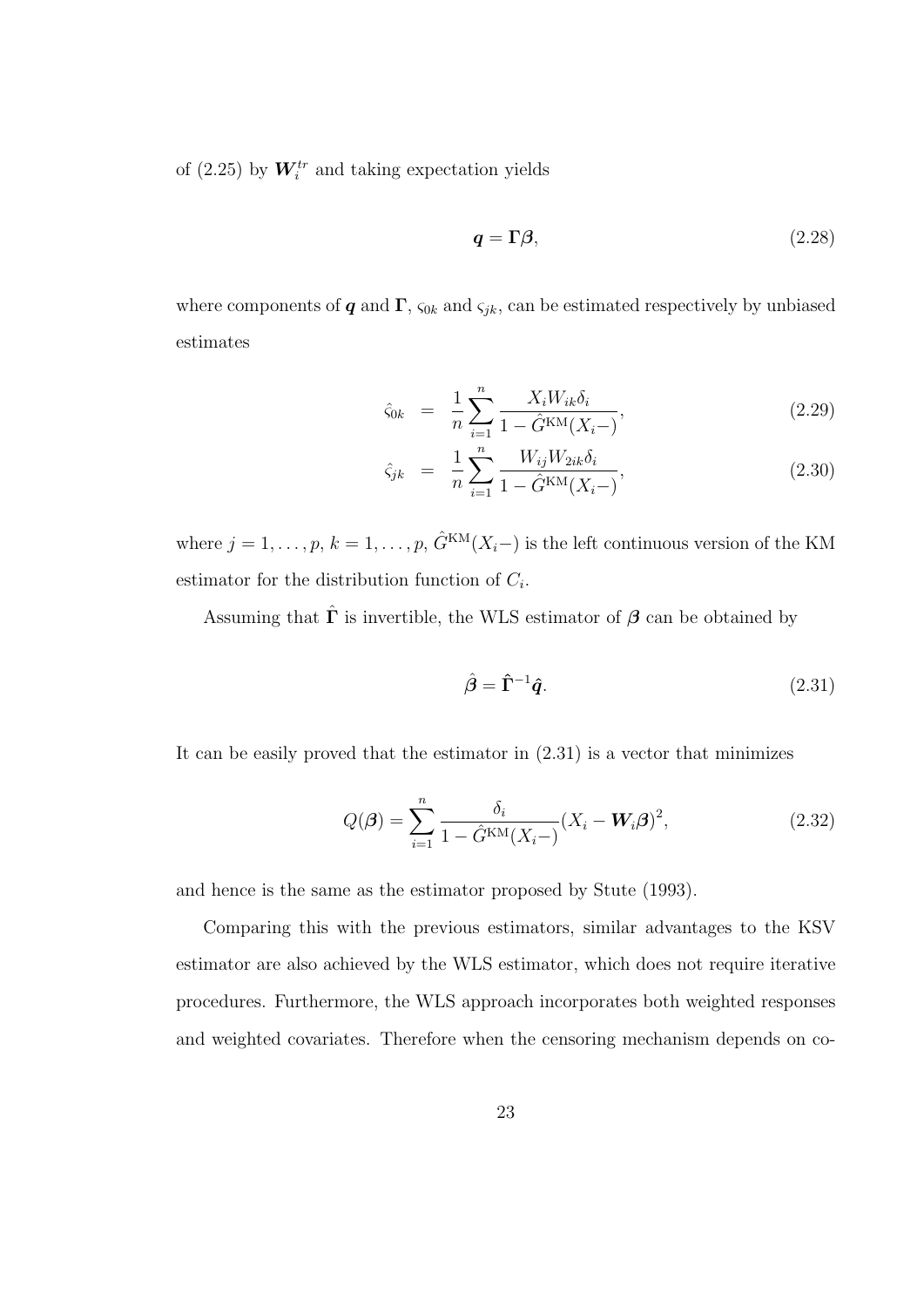variates, the false results from the KSV estimator may be avoided by the use of the WLS estimator (Bao et al., 2007).

### 2.2.6 Comparison & discussion

In this section, several existing estimators of regression parameter  $\beta$  for censored survival data are described. All approaches assume that the error terms  $\varepsilon_i$  are i.i.d random variables with mean 0 and an unknown distribution function, and the censoring variables  $C_i$  are i.i.d random variables which are independent of  $\varepsilon_i$ .

Both the KMLS estimator and the Miller estimator require the condition  $G(t;W)$  $G(t - \alpha - \mathbf{W}\beta)$  on the censoring distributions, which is necessary for the asymptotic consistency of the estimators. Since this assumption will rarely be satisfied in practice, a new estimator which does not need such restrictions was proposed by Buckley and James (1979). The BJ estimator does not depend on particular censoring patterns. The normal equations rather than the sum of squares of residuals are modified in BJ's approach and this can overcome the inconsistency problems in Miller's approach. The BJ estimator only assumes that the survival time  $T$  and the censoring time C are conditionally independent given the covariates  $W$ , which also needs to be satisfied in Miller's approach. The KSV estimator is based on the assumption that the censoring distribution  $G(t)$  does not vary with the covariates  $W$ . However in practice censoring is frequently related to one of the covariates, such as age, therefore the basic assumption of the KSV estimator is not always valid. The WLS estimator assumes that  $P(T \leq C | T, W) = P(T \leq C | T)$ , which makes the censored model (2.25) flexible enough to allow for a dependence between  $W$  and C. In other words, this assumption says that given the survival time, the covariates do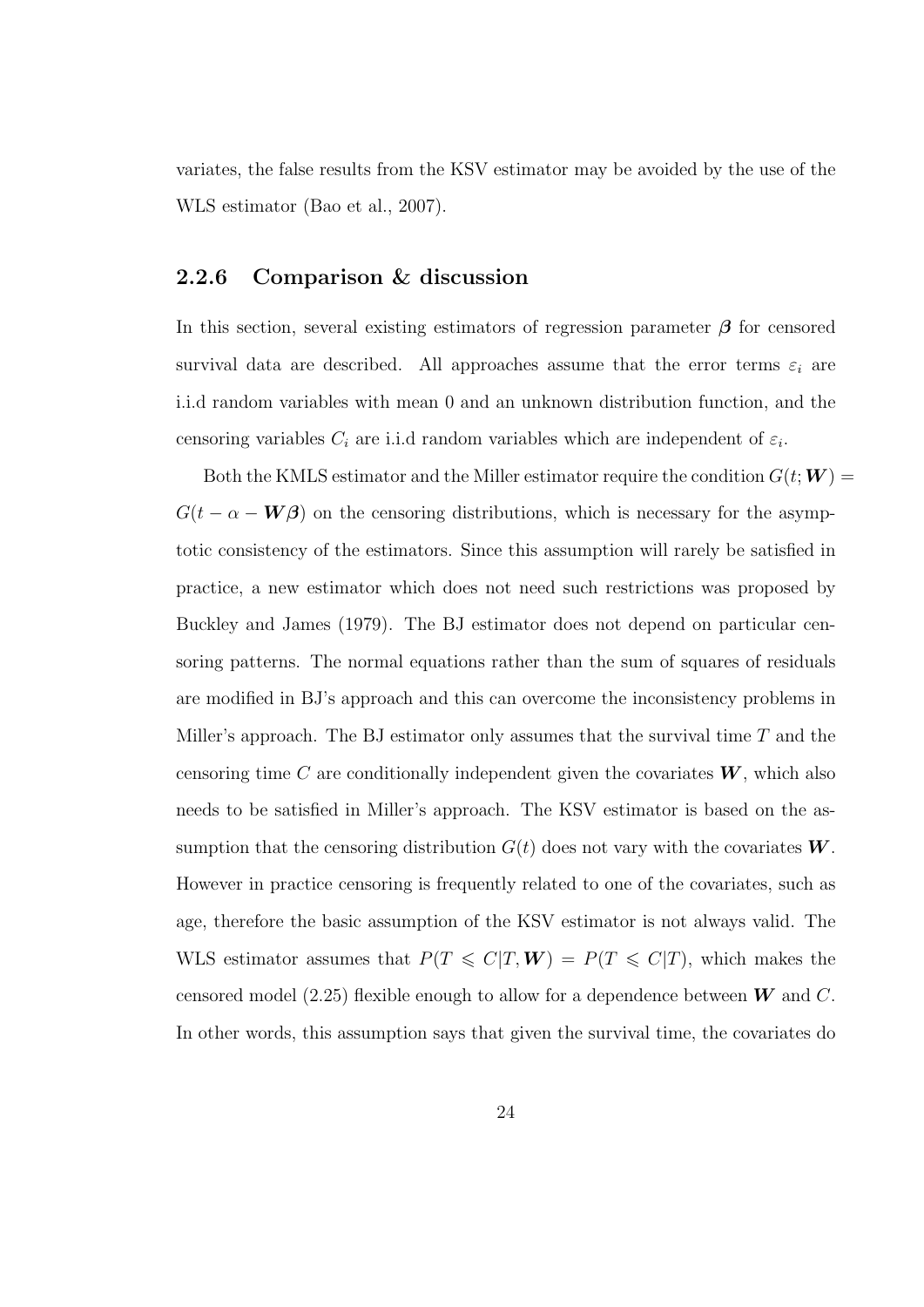not provide any further information about whether censoring will happen or not. Note here both KSV and WLS approaches require that  $T$  and  $C$  should be independent, which is different from the conditional independence for the Miller estimator and BJ estimator.

Iterative procedures are needed in both the Buckley & James's approach and Miller's approach. The iterative sequences of the estimators can become trapped in loops and fail to converge for both methods. According to Buckley and James (1979), the loops are less frequent and less severe for the BJ estimator than for the Miller estimator. The advantage of the KSV estimator and the WLS estimator is that the estimates are in closed forms so that no iterations are required. The difference between these two methods is that the KSV estimator reweights only the responses, while the WLS estimator reweights both the responses and covariates. Therefore when the censoring mechanism depends on covariates, the covariates in the KSV approach remain unchanged which can produce a false result.

Miller and Harplen (1982) found that the BJ estimator was more reliable than the Miller estimator and the KSV estimator by applying these methods to the updated Stanford heart transplant data. Heller and Simonoff (1990) conducted an extensive simulation study to compare several methods of estimating parameters using linear regression when the response variable may be censored. They also concluded that the BJ estimator is preferred because the bias of the estimator is consistently smaller than that of the other methods, and its root mean squared error is usually smallest.

Bao et al. (2007) compared the estimator of Koul et al. and WLS estimator by using an extensive simulation study. Their simulation results indicated that the KSV estimator may be extremely biased when the censoring variable is dependent on the covariates. The same findings have also been reported by Fygenson and Zhou (1994).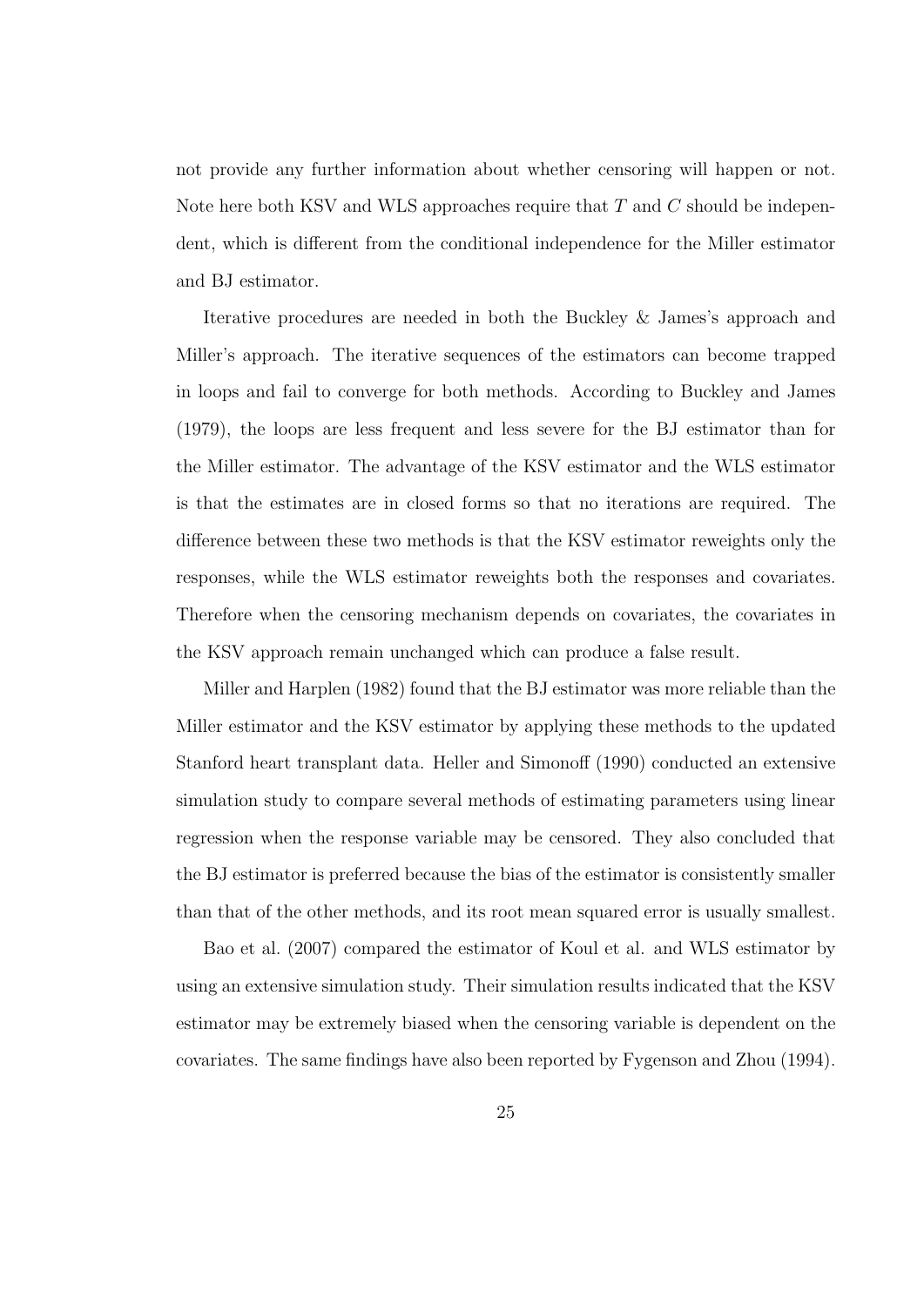The WLS approach, however, produced sensible estimates under various situations although the same weights as those in the KSV method are used. By carrying out an analysis of the Stanford heart transplant data, Bao et al. (2007) found that the WLS method yielded estimates as good as that by the BJ's method. They concluded that the WLS estimator performs much better than the KSV estimator, especially when the number of parameters in the model is large or the censoring is heavy.

## 2.3 Existing estimators for bivariate survival functions

In the above section, we have reviewed some existing regression techniques to handle the univariate censored survival data. When the response  $T$  itself is also subject to truncation, the univariate truncation models and the univariate truncation and censoring models have also been well studied (Gross and Huber-Carol, 1992; Gross and Lai, 1996; He and Yang, 2003). Besides univariate survival data, pairs of correlated event times are also often observed in survival analysis. For example in the hepatitis C cohort study in Fu et al. (2007), two recorded event times are the time from HCV infection to the development of cirrhosis, and the time from HCV infection to referral to the clinic cohort. The two correlated event times are referred to as bivariate survival data. To handle bivariate survival data, people usually utilize the KSV approach or the WLS approach since no iterations are required to estimate the regression parameter. Therefore, it is necessary to estimate the bivariate distribution function or the corresponding bivariate survival function of the pairwise event times.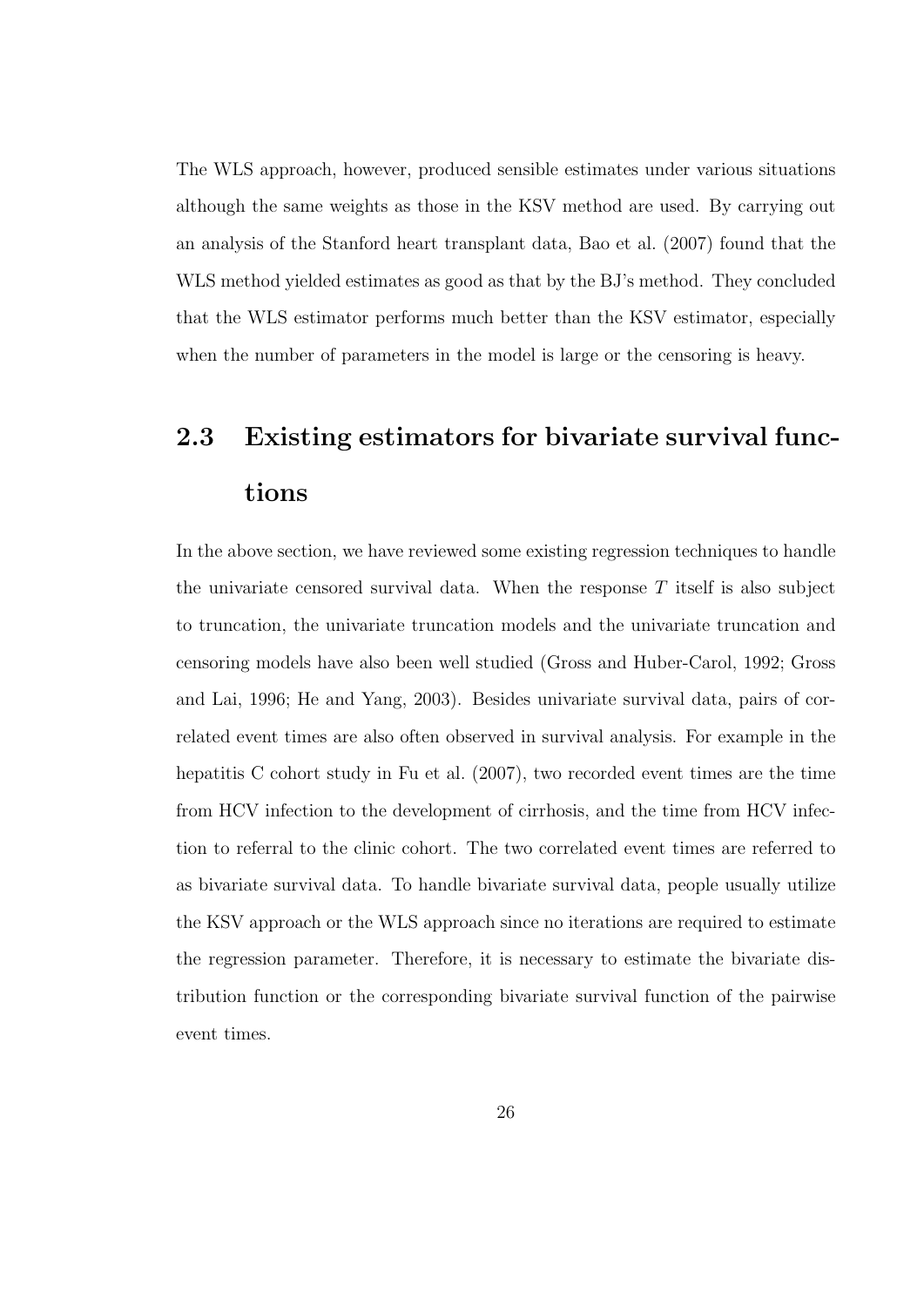Non-parametric estimators of bivariate distributions under right censoring have been proposed by Campbell (1981); Burke (1988); Dabrowska (1988); Tsai et al. (1990); Lin and Ying (1993); van der Laan (1996a); Akritas and Keilegom (2003); Prentice et al. (2004); Dai and Bao (2009). There has also been some work on estimating a bivariate distribution when observations are subject to truncation; see for example, Gürler (1996, 1997) for applications when a single component of the bivariate data is subject to truncation; van der Laan (1996b) and Huang et al. (2001) for bivariately truncated data.

However, there are few methods to estimate the bivariate survival function when both censoring and truncation occur. Gilbels and Gürler (1998) proposed a useful nonparametric estimator for bivariate survival data with both censoring and truncation. However, their method is confined to the special case where a single component of the bivariate data is subject to both censoring and truncation and the other component is fully observed.

For bivariate survival data where both components are under censoring and truncation, Shen (2006) proposed an inverse probability weighted (IPW) approach to estimate the joint survival function. Shen and Yan (2008) proposed two types of estimators as generalizations of Dabrowska (1988, 1989) estimator and Campbell and Földes (1982) estimator for the joint survival function under left truncation and right censoring. Their methods, however, require an iterative algorithm to calculate the distribution estimates, which is computationally heavy and may be impractical for data with a large sample size. Moreover, no analytic expressions of the asymptotic variance estimators are given, and their estimators are not illustrated by any real examples.

According to our literature search, the most recent work was done by Dai and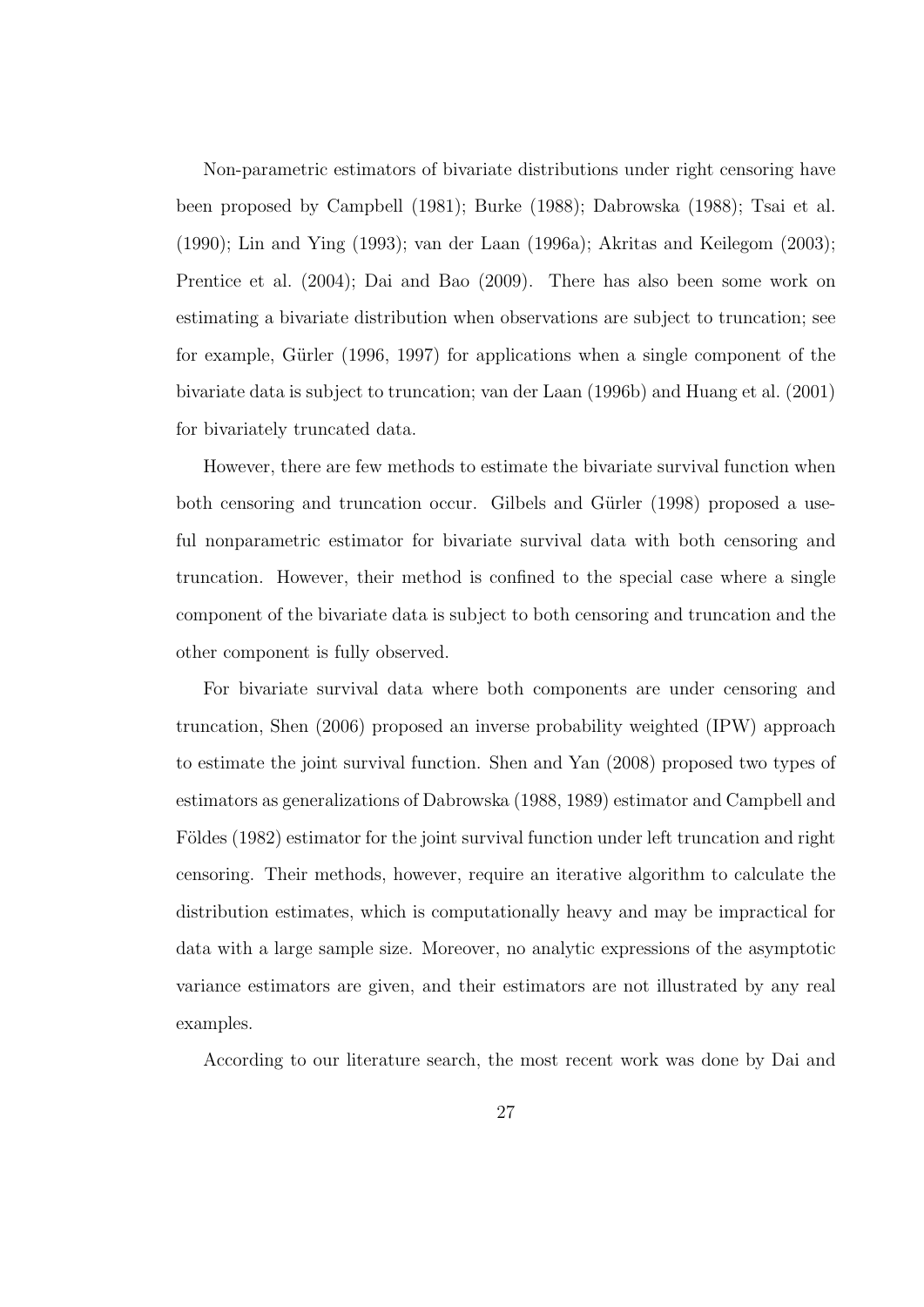Fu (2012). They proposed a flexible estimator for paired survival times under both random truncation and random censoring. Their method is based on a polar coordinate transformation, which enables us to transform a bivariate survival function to a univariate survival function. A consistent estimator for the transformed univariate survival function is proposed. Then the univariate estimator can be transformed back to a bivariate estimator. Their estimator is in closed form, and it converges weakly to a zero-mean Gaussian process with an easily estimated covariance function. In this thesis, their method will be used to estimate the bivariate survival function we need.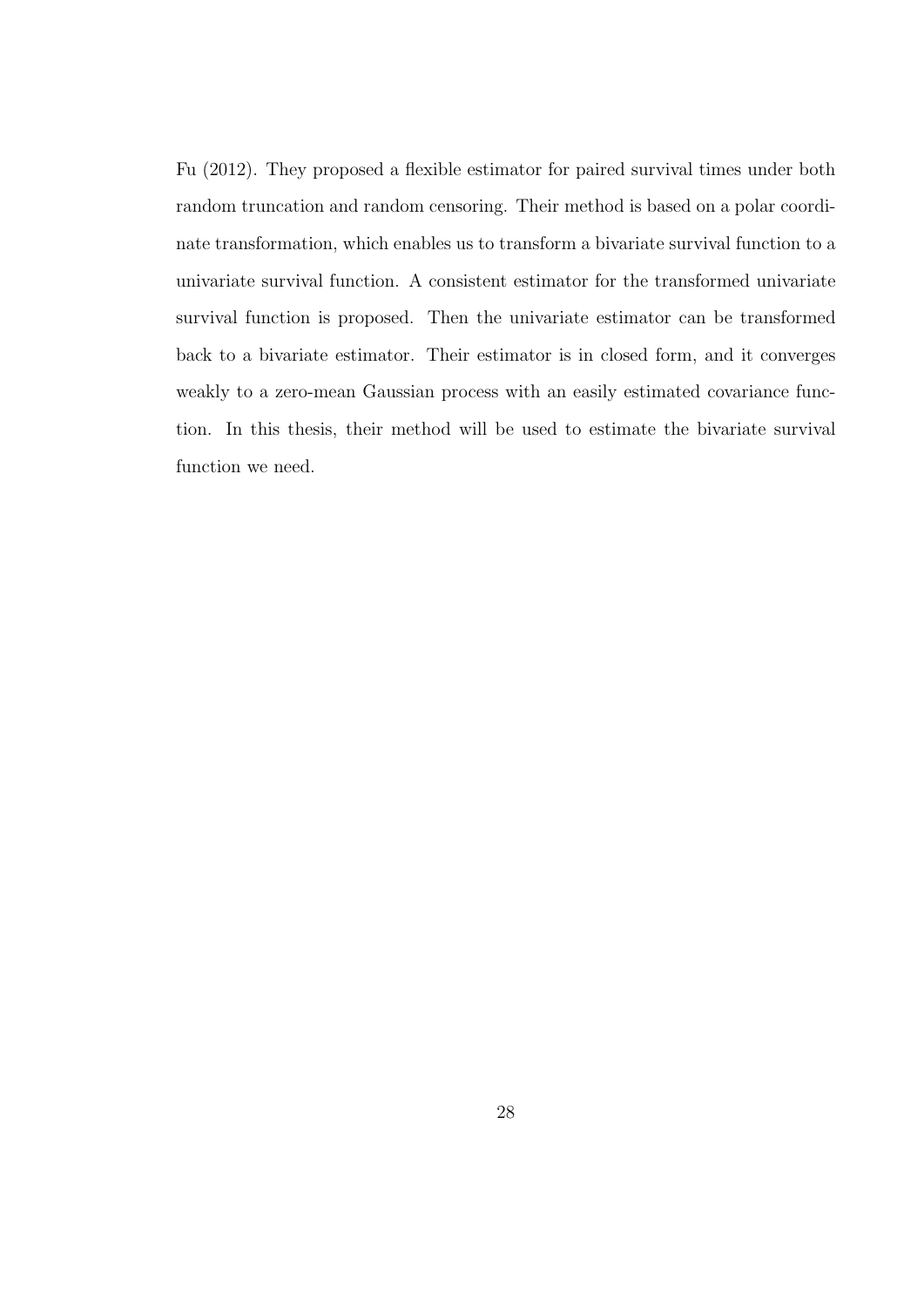## Chapter 3

# Accelerated failure time models

In this chapter, we will explore how the risk factors, such as age, HIV coinfection and heavy alcohol consumption, affect cirrhosis time. In our analysis, referral bias will be taken into account in order to obtain unbiased estimates for the covariates. We will focus on the accelerated failure time model (AFT) model in this chapter. Another commonly used model, the proportional hazards model (Cox model), will be discussed in the next chapter.

### 3.1 Statistical modelling and assumptions

### 3.1.1 Statistical modelling

We use  $T_i$  to denote the time from HCV infection to cirrhosis for patient i and  $W_i =$  $(W_{i1},\ldots,W_{ip})$  to denote the p-dimensional covariate vector. The effect of covariates on incubation time from infection to cirrhosis is modelled by the accelerated failure time (AFT) model,

$$
\log T_i = \mathbf{W}_i \boldsymbol{\beta} + \varepsilon_i,\tag{3.1}
$$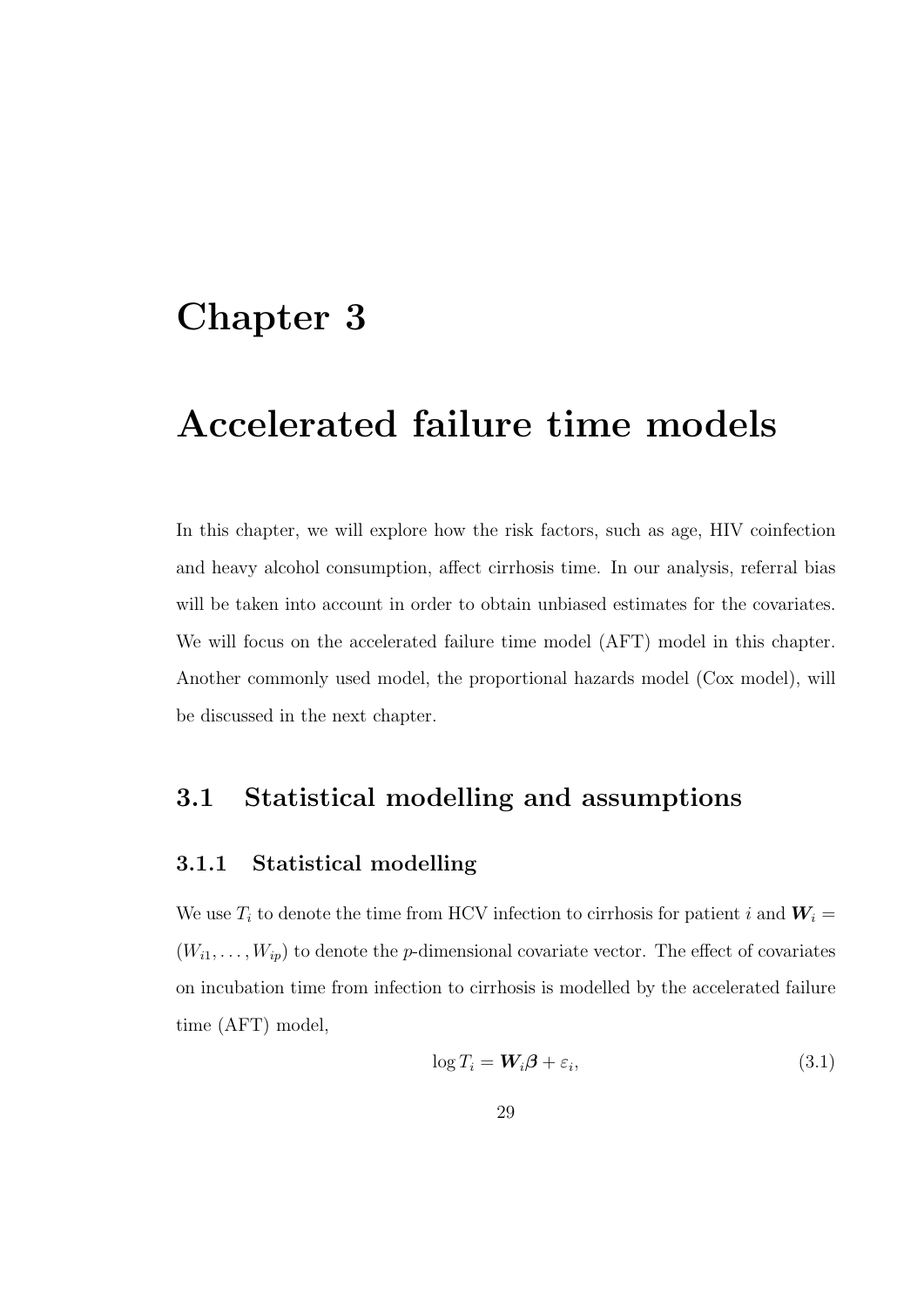where  $\boldsymbol{\beta} = (\beta_1, \dots, \beta_p)^{tr}$  is the regression coefficient vector and  $\varepsilon_i$  is the error term. Here we assume that the error terms  $\{\varepsilon_i, i = 1, \cdots, n\}$  are independent and identically distributed (i.i.d.) with mean 0 and have an unknown distribution  $F_{\varepsilon}(\cdot)$ . We also assume that the error terms are independent of the covariates  $W$ . Apart from these, we make no further assumptions on the distribution of the error terms, which allows our model to have wider applicability and increased robustness, compared to models with a parametric distribution assumption on the error terms.

In practice we observe a pair of event times for each patient, denoted by  $(R_i, T_i)$ , where  $T_i$  is given above and  $R_i$  is the time from HCV infection to referral to the cohort. The value  $R_i$  is randomly right-truncated by  $L_i$ , which is the truncation time (from infection to the end of recruitment). The value  $T_i$  is subject to random right censoring by  $C_i$ , which is the censoring time (from infection to the last follow-up time). If  $R_i > L_i$  then we cannot get any information about this patient. If  $R_i \leq L_i$ , then we can observe  $\{R_i, L_i, X_i, \delta_i, \mathbf{W}_i, \}$ , where  $\delta_i = I[T_i \leqslant C_i], X_i = \min\{T_i, C_i\}$ . We denote the observed data as  $\{R_i^*, L_i^*, X_i^*, \delta_i^*, \mathbf{W}_i^*\}, i = 1, \cdots, n$ .

#### 3.1.2 Independence assumption

Throughout this thesis, we make the following assumptions on  $(R, T, W)$  and  $(L, C)$ .

Assumption 3.1.1. (i)  $(L, C)$  are independent of the covariate vector W. (ii)  $(L, C)$  are independent of the time pair  $(R, T)$ .

The assumption (i) is reasonable for our cirrhosis data since the end of recruitment was fixed before collecting the data so that the truncation time L can be viewed as independent of all patient information, and also the last follow-up time (censoring time) C can be usually any number of years after recruitment, which is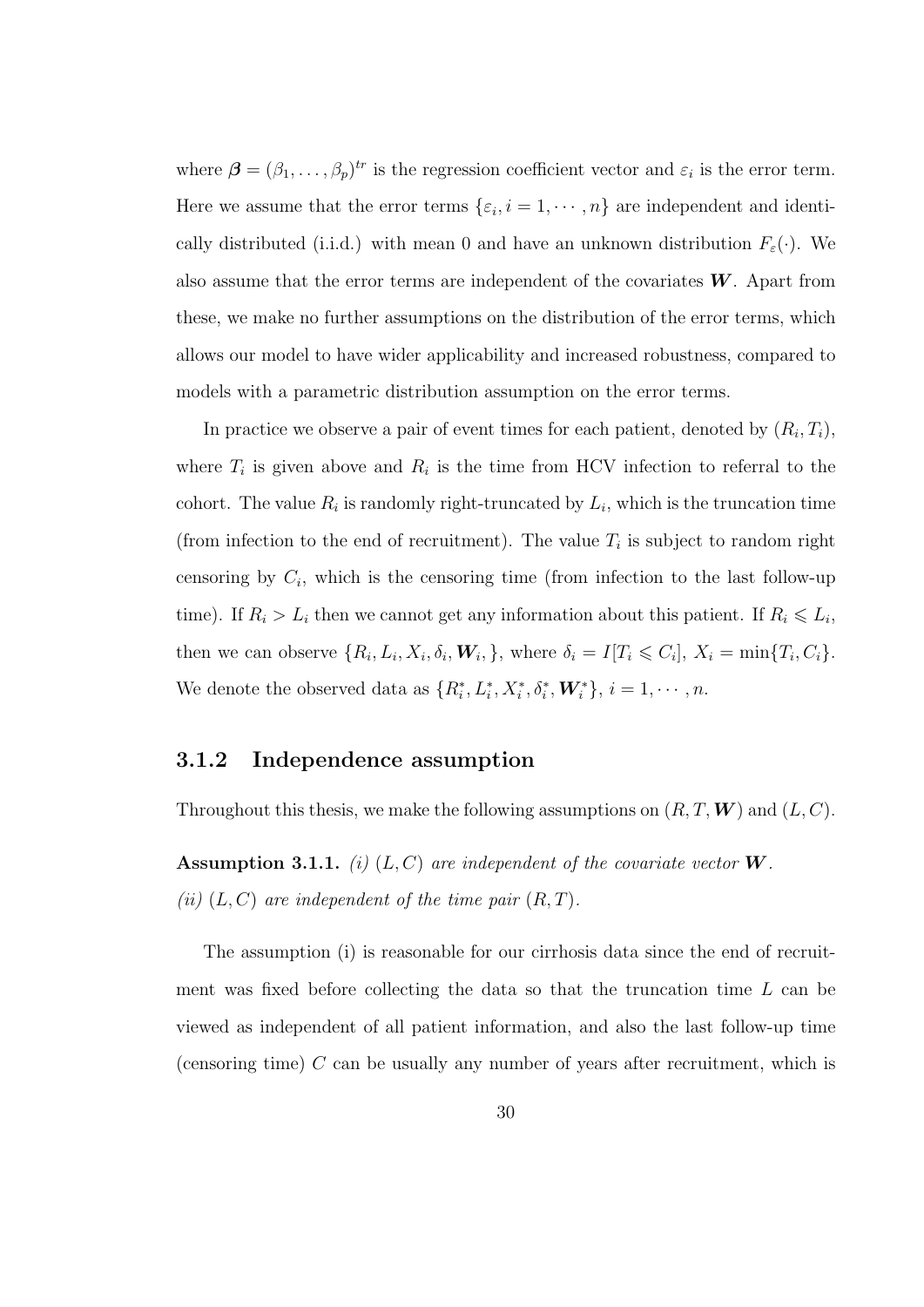also independent of all patient information.

The assumption (ii) is a strong assumption and conditional independence which assumes that  $(L, C)$  and  $(R, T)$  are independent conditionally on W may be more appropriate in many other practical studies. Many existing methods for accelerated failure time models without referral bias only need this weaker assumption. These methods include Miller (1976) and Buckley and James (1979), which have been discussed in Chapter 2. When the weaker assumption, conditional independence on  $W$ , is assumed, iteration algorithms are required to locate the estimates. This is because to find the model estimates we should consider the distribution of censoring variable C and under the assumption of conditional independence the distribution of C depends on the covariate vector  $W$ . This further implies that the distribution of residual  $\varepsilon$  depends on the unknown parameter  $\beta$ . Therefore, we usually give a staring value  $\beta^{(0)}$  to calculate the initial residual distribution. Then based on the residual distribution we estimate  $\beta^{(1)}$ . The estimate of  $\beta$  is achieved when the iteration algorithm converges.

However, under the stronger assumption that  $(R, T, W)$  and  $(L, C)$  are independent, we can work on the distribution of  $(T, W)$  and  $C$  and no iteration algorithm is required. Examples of using stronger assumption, without using the iteration algorithms, include Koul et al. (1981) and Cheng et al. (1997).

#### 3.1.3 Boundary conditions

Let  $G(t_1, t_2) = P(L_i > t_1, C_i > t_2)$  be the continuous bivariate survival function for  $(L_i, C_i)$  and  $\bar{F}(t_1, t_2) = P(R_i > t_1, T_i > t_2)$  be the continuous joint survival function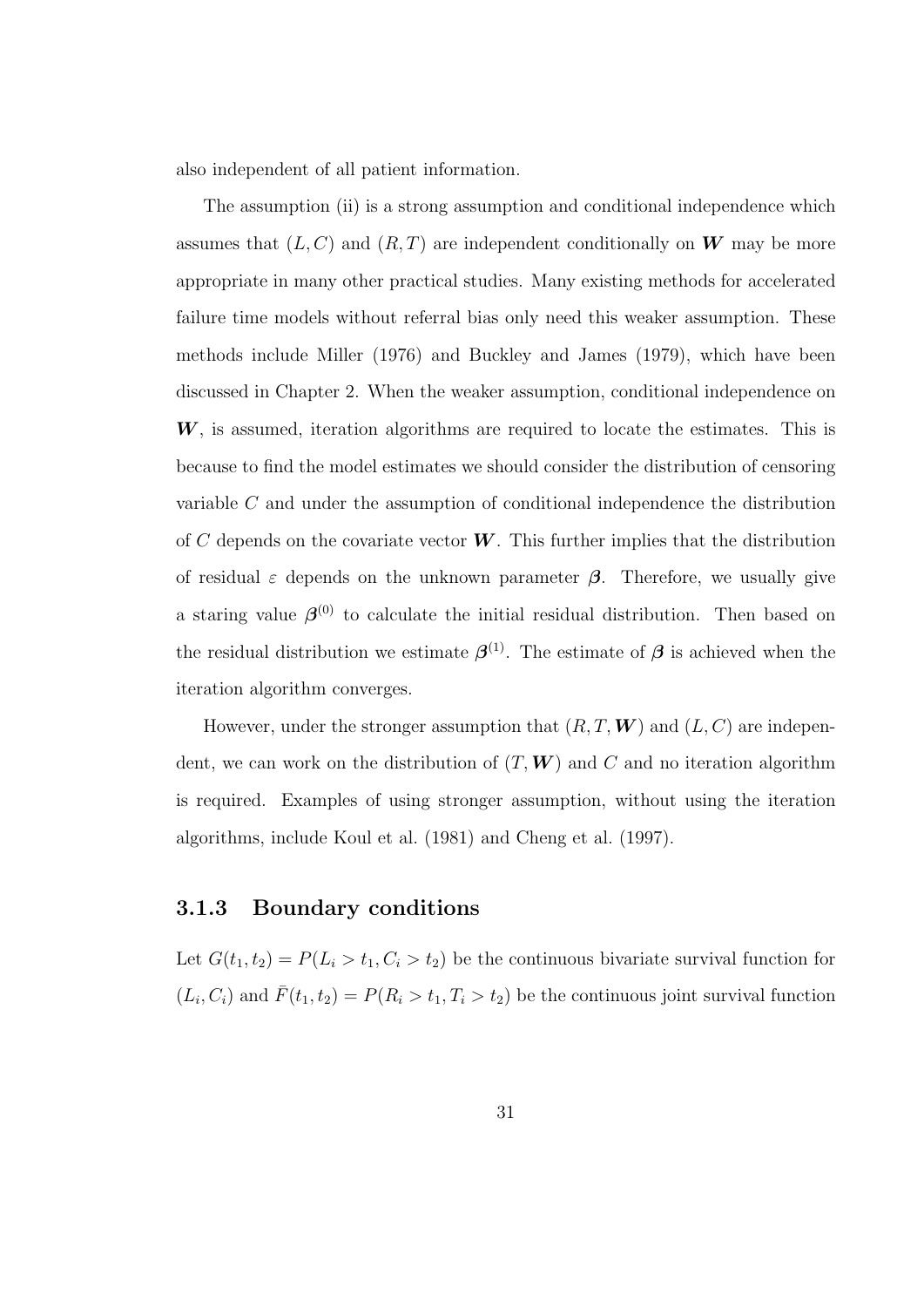for  $(R_i, T_i)$ . Define the boundaries of support for the density of  $\overline{F}$  and G as

$$
\mathbf{a}_{\bar{F}} = \inf\{(t_1, t_2) : \bar{F}(t_1, t_2) < 1\}, \mathbf{b}_{\bar{F}} = \sup\{(t_1, t_2) : \bar{F}(t_1, t_2) > 0\},\tag{3.2}
$$

$$
\mathbf{a}_G = \inf\{(t_1, t_2) : \bar{G}(t_1, t_2) < 1\}, \mathbf{b}_G = \sup\{(t_1, t_2) : G(t_1, t_2) > 0\}. \tag{3.3}
$$

Note that here  $t_1 \geq 0$  and  $t_2 \geq 0$  since  $R \geq 0$  and  $T \geq 0$ . We also assume that the following conditions hold.

Condition 3.1.1. (i) For  $s = (s_1, s_2) \in b_{\bar{F}}$  and  $t = (t_1, t_2) \in b_G$ , we have  $\sqrt{s_1^2 + s_2^2} < \sqrt{t_1^2 + t_2^2}$ , given  $s_2/s_1 = t_2/t_1$ . (ii) For  $s = (s_1, s_2) \in a_{\bar{F}}$  and  $t = (t_1, t_2) \in a_G$ , we have  $\sqrt{s_1^2 + s_2^2} < \sqrt{t_1^2 + t_2^2}$ , given  $s_2/s_1 = t_2/t_1$ .

The condition (i) requires that the upper bounds of the support regions of  $R$  and  $T$  are smaller than those for  $L$  and  $C$  respectively. It guarantees that the function  $\bar{F}(t_1, t_2)$  is always identifiable in the whole support region from **0** to  $\mathbf{b}_F$ . Basically, it requires that the maximum values that  $R$  and  $T$  can take are smaller than those for random variables L and C respectively. This is necessary because if the upper bound on the support of  $T$  is greater than that on  $C$ , no observation of  $T$  beyond the upper bound on the support of  $C$  can be observed. Thus the tail of the distribution of  $T$ cannot be identified. This is also reasonable in practice since our cirrhosis data were collected retrospectively (the data of HCV patients who were referred to hospital before 1999 were collected and the infection times were then identified by doctors). Therefore for any large values of  $R$  or  $T$ , it is always possible to collect data for an individual who was infected a long time ago with larger  $L$  or  $C$ . Our another basic assumption is that the observed data are from HCV-infected population who were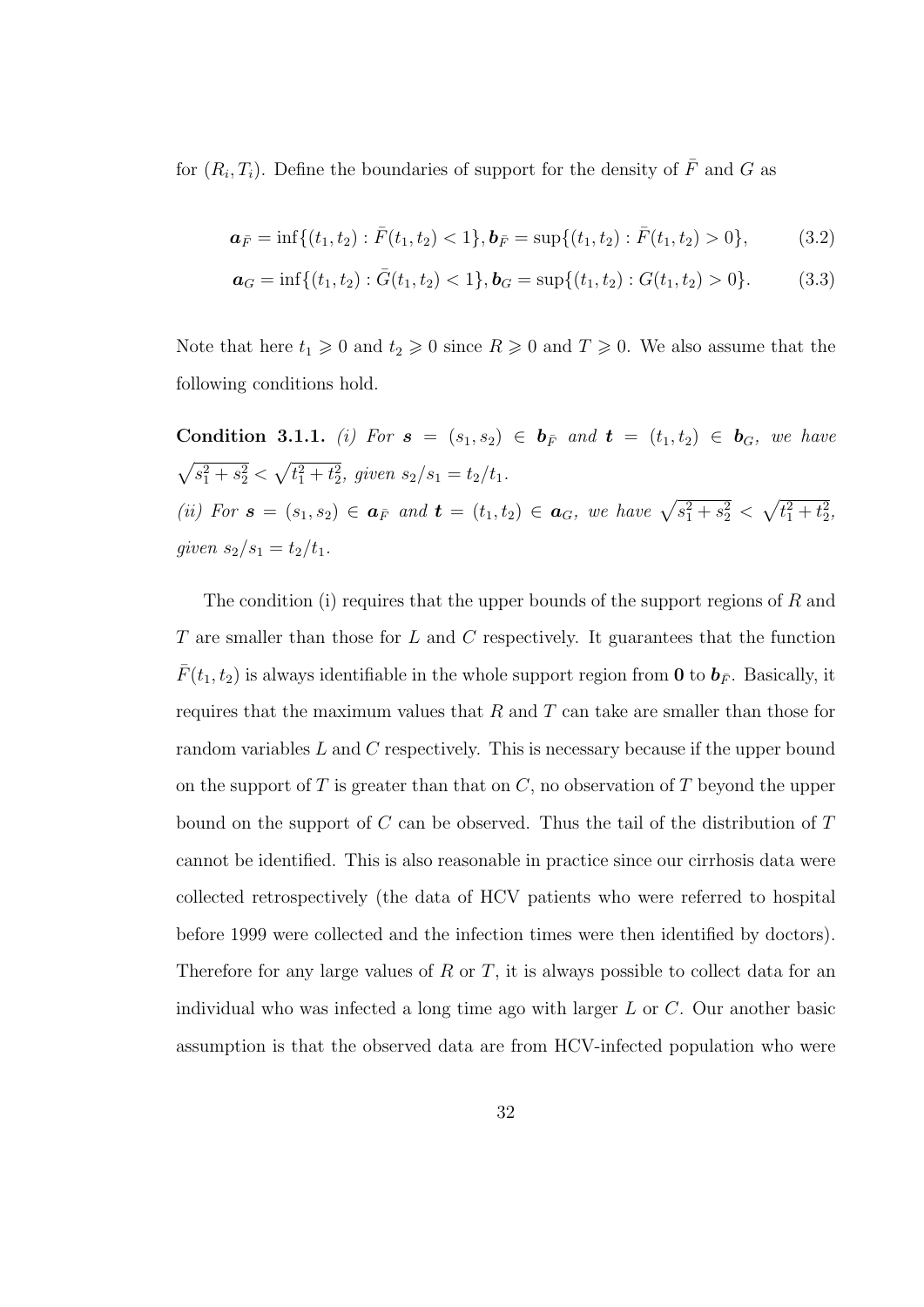or will be eventually referred to hospital. We can not use clinic cohort data to make inference for those who are never referred to hospital.

Similarly, the condition (ii) guarantees that for any observed  $L$  there exists  $R$ such that  $R < L$ , which means all values of L can be possibly observed. Thus under this condition the bivariate survival function of  $(L, C), G(t_1, t_2)$ , is guaranteed to be identifiable. It is also realistic in our hepatitis C study. Even for a very small value of L, HCV-diagnosis and subsequent referral to liver clinics may happen shortly after infection because of regular HCV screening (more available in recent years), will give a very small value of  $R \leq L$ . Similarly, for a very small value of C, it is possible to have a patient who developed cirrhosis right after referral, which will give a small value of  $T \leq C$ .

### 3.2 Estimation of  $\beta$

For simplicity we use  $(R_i, T_i)$  to denote the pair of log-event times for the *i*th subject, where  $R_i$  is the logarithm of time from hepatitis C virus infection to referral to the cohort, and  $T_i$  is the logarithm of time from infection to the development of cirrhosis. The value  $R_i$ , is randomly right-truncated by  $L_i$ , which is the logarithm of truncation time. The value  $T_i$ , is subject to random right censoring by  $C_i$ , which is the logarithm of the censoring time. If  $R_i > L_i$  then we cannot get any information about this patient. If  $R_i \leq L_i$ , then we can observe  $\{R_i, L_i, X_i, \delta_i, \mathbf{W}_i, \}$ , where  $\delta_i = I[T_i \leq C_i]$ ,  $X_i = \min\{T_i, C_i\}$  and  $W_i$  is the covariate vector. We denote the observed data as  $\{R_i^*, L_i^*, X_i^*, \delta_i^*, \mathbf{W}_i^*\}, i = 1, \cdots, n.$  Then the AFT model in (3.1) can be written as

$$
T_i = \mathbf{W}_i \boldsymbol{\beta} + \varepsilon_i. \tag{3.4}
$$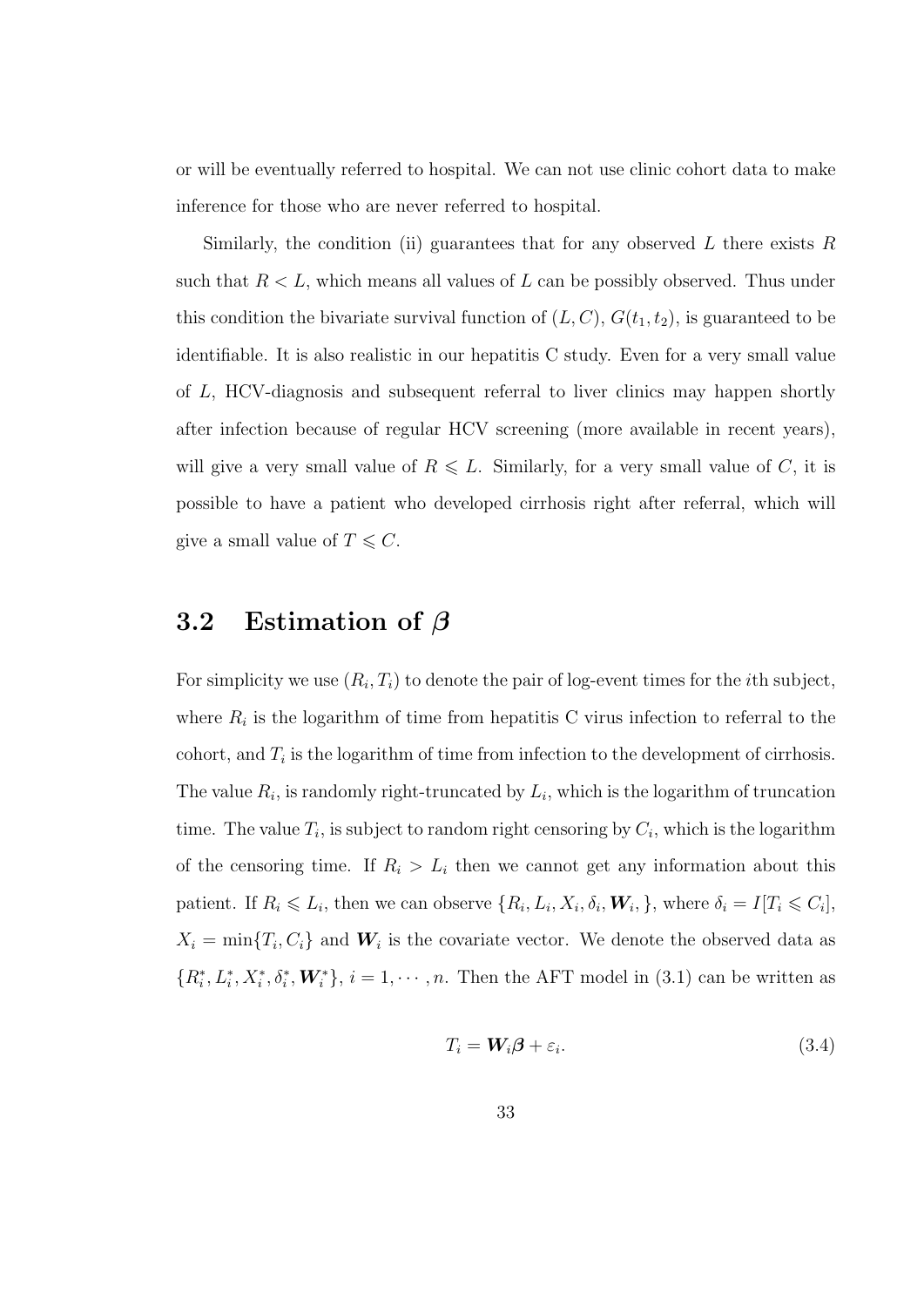Let  $F(t_1, t_2, w)$  be the joint distribution function for  $R_i, T_i$  and  $W_i$ . Let  $F^*(t_1, t_2, w)$  $P(R_i^* \leq t_1, X_i^* \leq t_2, \mathbf{W}_i^* \leq \mathbf{w}, \delta_i^* = 1)$  be the joint cumulative distribution function for the uncensored vector  $(R_i^*, X_i^*, \mathbf{W}_i^*, \delta_i^* = 1)$ . Then we have the following result,

$$
F^*(t_1, t_2, \mathbf{w}) = P(R_i \leq t_1, X_i \leq t_2, \mathbf{W}_i \leq \mathbf{w}, \delta_i = 1 | R_i \leq L_i)
$$
  
\n
$$
= \frac{P(R_i \leq t_1, T_i \leq t_2, \mathbf{W}_i \leq \mathbf{w}, T_i \leq C_i, R_i \leq L_i)}{P(R_i \leq L_i)}
$$
  
\n
$$
= \gamma^{-1} E \{ P(R_i \leq t_1, T_i \leq t_2, \mathbf{W}_i \leq \mathbf{w}, T_i \leq C_i, R_i \leq L_i | R_i, T_i, \mathbf{W}_i) \}
$$
  
\n
$$
= \gamma^{-1} E \{ I[R_i \leq t_1, T_i \leq t_2, \mathbf{W}_i \leq \mathbf{w}) \cdot G(R_i-, T_i-)
$$
  
\n
$$
= \gamma^{-1} \int_{s_1 \leq t_1} \int_{s_2 \leq t_2} \int_{\mathbf{u} \leq \mathbf{w}} G(s_1-, s_2-) F(ds_1, ds_2, d\mathbf{u}).
$$
 (3.5)

Under (i) of Condition 3.1.1, for all  $\mathbf{t} = (t_1, t_2), \mathbf{0} \leq \mathbf{t} \leq \mathbf{b}_{\bar{F}}$ , we have  $G(t_1, t_2) =$  $P(L_i > t_1, C_i > t_2) > 0$ . Therefore by rearranging (3.5) we have the following relation,

$$
F(t_1, t_2, \mathbf{w}) = \gamma \cdot \int_{s_1 \leq t_1} \int_{s_2 \leq t_2} \int_{\mathbf{u} \leq \mathbf{w}} \frac{1}{G(s_1 - , s_2 -)} F^*(ds_1, ds_2, d\mathbf{u}) \tag{3.6}
$$

where  $\gamma = P(R_i \leq L_i)$  is the truncation probability.

The following lemma gives an unbiased estimating equation for  $\beta$ , provided  $G(t_1, t_2)$  is known.

Lemma 3.2.1. Parameter  $\beta$  satisfies

$$
q = \Gamma \beta \tag{3.7}
$$

where  $\mathbf{\Gamma} = (\varsigma_{jk})_{j,k=1}^p, \varsigma_{jk} = E(W_{ij}W_{ik}) = \int w_j w_k F(dt_1, dt_2, d\mathbf{w})$  and  $\mathbf{q} = (\varsigma_{01}, \cdots, \varsigma_{0p})^{tr}$ ,  $\varsigma_{0k} = E(W_{ik}T_i) = \int t_2w_k F(dt_1, dt_2, d\boldsymbol{w}).$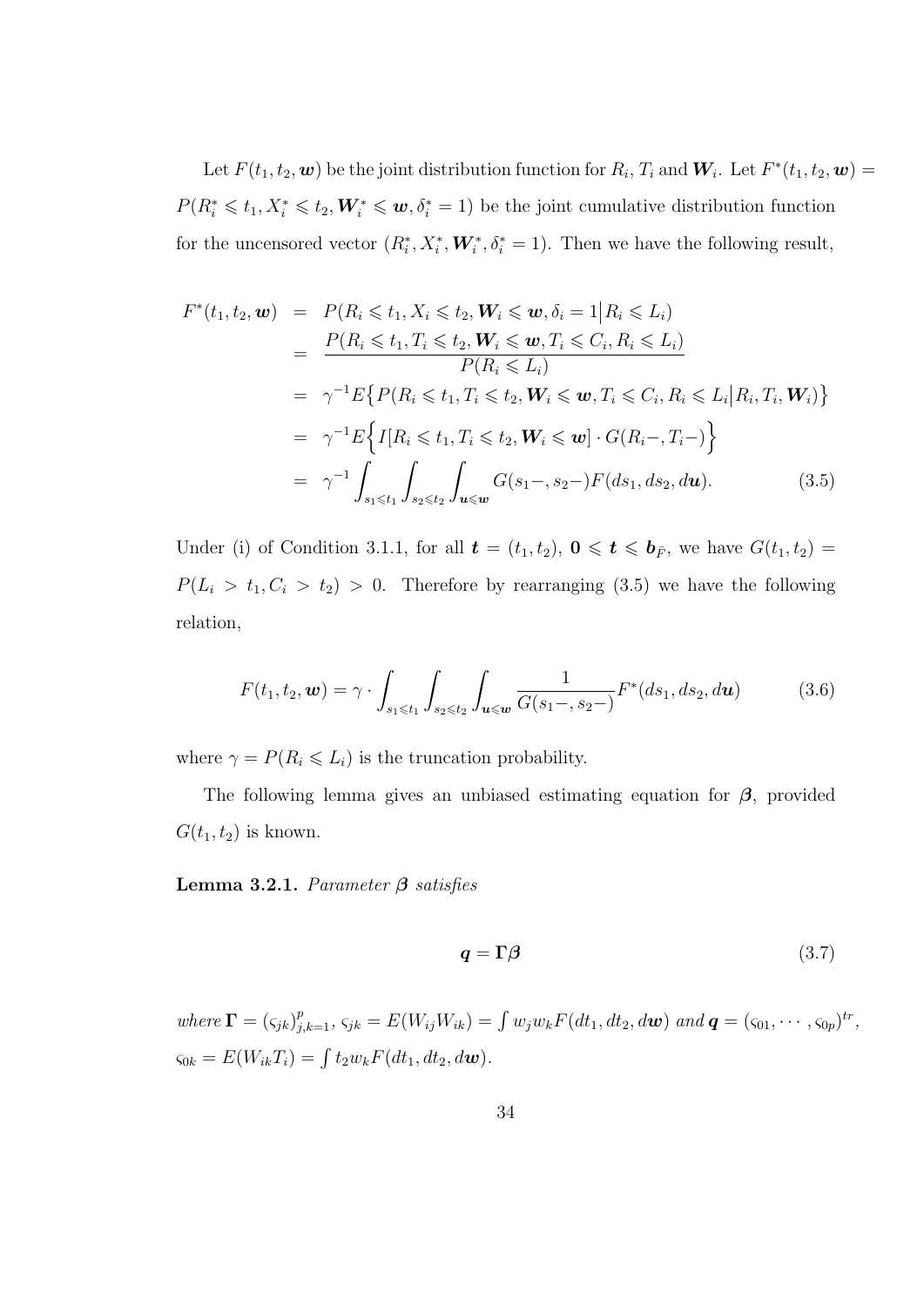If G is known,  $\varsigma_{0k}$  and  $\varsigma_{jk}$ , can be estimated respectively by the unbiased estimates

$$
\hat{\varsigma}_{0k}(G) = \frac{\hat{\gamma}}{n} \sum_{i=1}^{n} \frac{X_i^* W_{ik}^* \delta_i^*}{G(R_i^* -, X_i^* -)},
$$
\n(3.8)

$$
\hat{\varsigma}_{jk}(G) = \frac{\hat{\gamma}}{n} \sum_{i=1}^{n} \frac{W_{ij}^* W_{ik}^* \delta_i^*}{G(R_i^* -, X_i^*)},\tag{3.9}
$$

where  $\hat{\gamma}$  is the truncation probability estimate. Then a consistent estimator

$$
\hat{\boldsymbol{\beta}} = \boldsymbol{\Gamma}^{-1}(\hat{G})\boldsymbol{q}(\hat{G}),\tag{3.10}
$$

 $\Box$ 

can be obtained if  $\hat{G}(t_1, t_2)$  is a consistent estimator for the function  $G(t_1, t_2)$ .

Proof. See Appendix A.1.

The method in Lemma 3.2.1 is actually the weighted least squares (WLS) method. We may also use the KSV method (Koul et al., 1981) to estimate the parameters. The KSV method is also based on an inverse probability weighted approach, but it only re-weights the response variable. In contrast, the WLS method re-weights both the response variable and the predictors. Bao et al. (2007) provided detailed simulation studies which can indicate that the KSV estimator may be extremely biased when the censoring variable is dependent on the covariates as well as when the censoring times are i.i.d. and do not vary with the covariates. The WLS method, however, yields satisfactory estimates under various situations although the same weights as those in the KSV method are used. Therefore here in this chapter we did not consider the KSV estimator, although the proposed method can be extended to the KSV approach.

From Lemma 3.2.1, we can see that we only need a consistent estimate  $\hat{G}$  to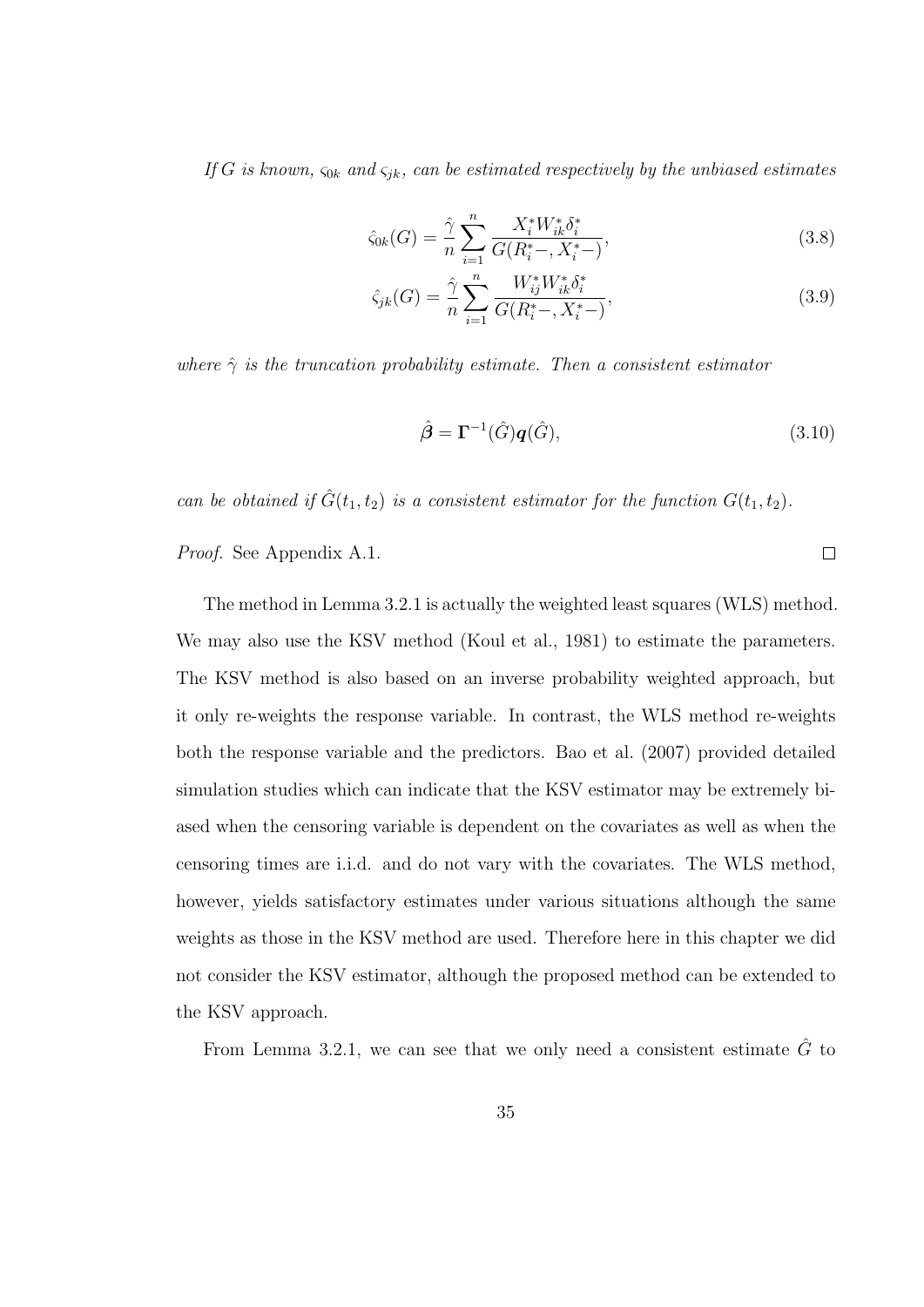evaluate the estimate for  $\hat{\beta}$ . The truncation probability estimate  $\hat{\gamma}$  is cancelled out in (3.10) and does not need to be estimated in advance. We will discuss how to estimate the bivariate survival function G in the next section.

# 3.3 Estimation of the bivariate survival function  $\overline{G}$

Following the idea of Dai and Fu (2012), we consider the following polar coordinate transformation

$$
G(t_1, t_2) = P(L > t_1, C > t_2)
$$
  
=  $P\left(\frac{L}{t_1}\sqrt{t_1^2 + t_2^2} > \sqrt{t_1^2 + t_2^2}, \frac{C}{t_2}\sqrt{t_1^2 + t_2^2} > \sqrt{t_1^2 + t_2^2}\right)$   
=  $P(Z(\alpha) > z)$   
 :=  $G(z; \alpha)$ , (3.11)

where  $\alpha = t_2/t_1$ ,  $z = \sqrt{t_1^2 + t_2^2}$  and  $Z(\alpha) = \min\{L\}$ √  $\overline{1+\alpha^2}, C\sqrt{1+\alpha^{-2}}\}.$  The above transformation can be explained by Figure 3.1. Points  $P_1$  :  $(L, \alpha L)$  and  $\mathbf{P}_2$ :  $(\alpha^{-1}C, C)$  correspond to vertical and horizontal projections of  $(L, C)$  onto the line  $v_2 = \alpha v_1$ . The value of  $Z(\alpha)$  is the minimum of the distances of these two points from the origin. Then  $G(z; \alpha) = P(Z(\alpha) > z)$  means the survival function of  $Z(\alpha)$  is on the line  $v_2 = \alpha v_1$ . Note that if  $t_1 = 0, t_2 > 0$  then  $Z(\alpha) = C$  and if  $t_1 > 0$ ,  $t_2 = 0$  then  $Z(\alpha) = L$ . Therefore the above transformation exists for all  $(t_1, t_2) \in [0, \infty] \times [0, \infty].$ 

The advantage of such a transformation is that by fixing  $\alpha$  the function  $G(z; \alpha)$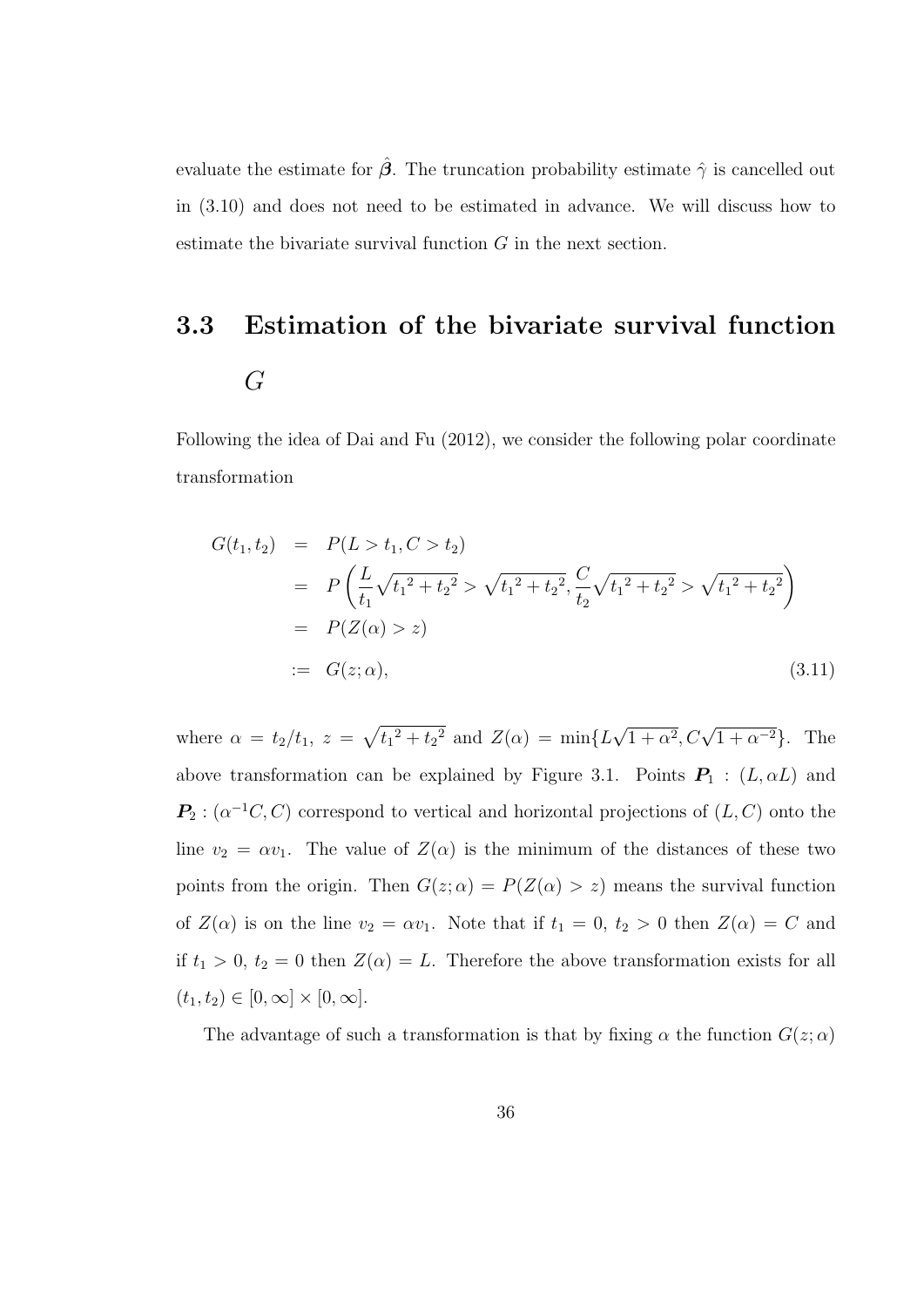

Figure 3.1:  $\bm{P}_1$  :  $(L, \alpha L)$  is obtained by vertical projection;  $\bm{P}_2$  :  $(\alpha^{-1} C, C)$  is obtained by horizontal projection.

is univariate and can be estimated using existing methods based on the transformed data  $Z(\alpha)$ . The transformed data  $Z(\alpha)$  still have the information of both L and C. Therefore using such a transformation will make the estimation easier but it does not lose data information.

We only need to find a consistent estimator,  $\hat{G}(z;\alpha)$ , for the transformed univariate survival function  $G(z; \alpha)$ . Then, according to (3.11), the estimator  $\hat{G}(z; \alpha)$ is also an estimate for  $G(t_1, t_2)$ .

In practice, due to censoring and truncation, the values of  $(L, C)$  may not be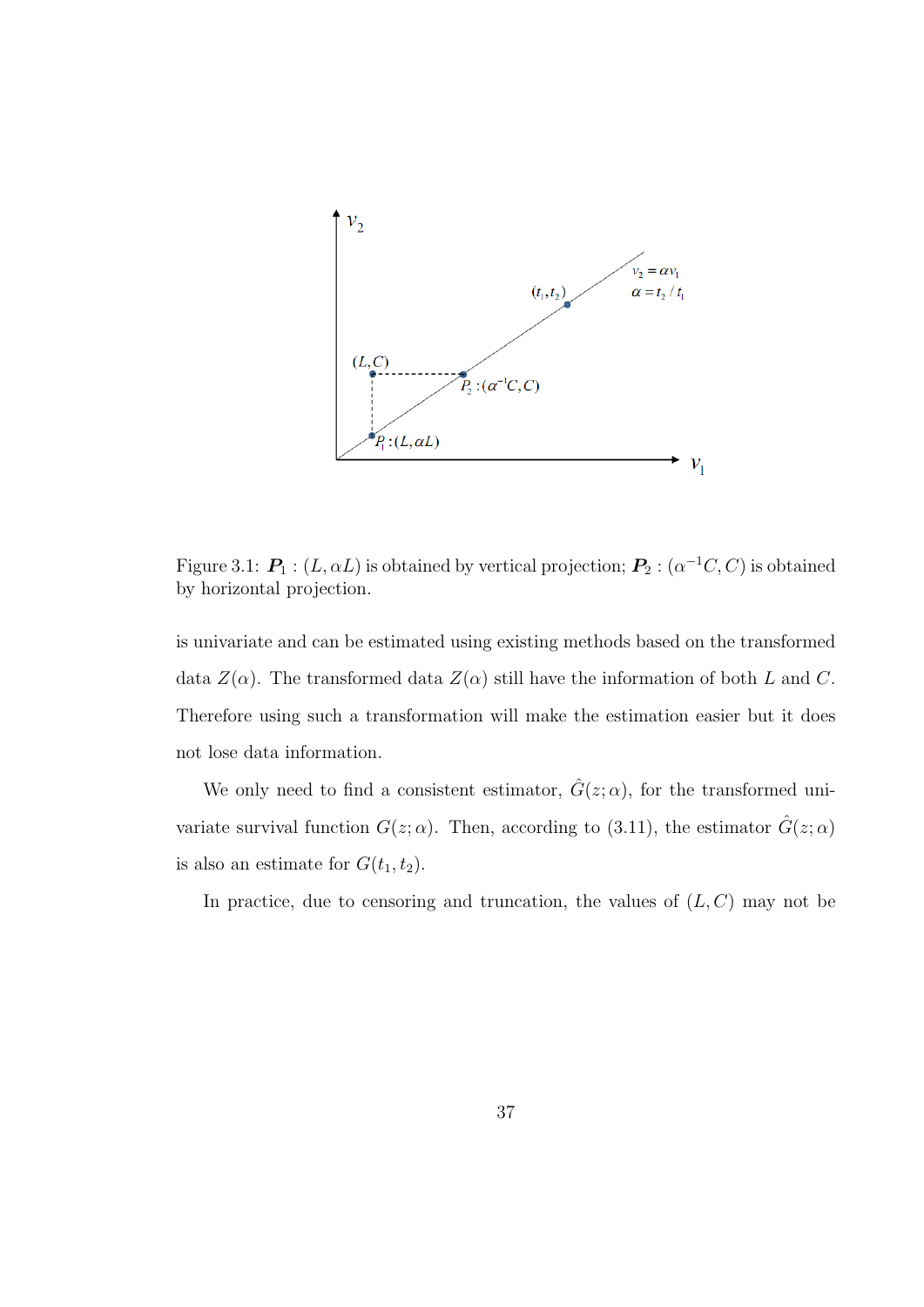obtained. Thus  $Z(\alpha)$  may not be available. Define the transformed data as:

$$
\tilde{Z}(\alpha) = \min{\{\tilde{L}, \tilde{X}\}},
$$
  
\n
$$
\Delta(\alpha) = I[\tilde{L} \leq \tilde{X}] + (1 - \delta)I[\tilde{L} > \tilde{X}],
$$
  
\n
$$
V(\alpha) = R\sqrt{1 + \alpha^2},
$$

where  $\tilde{L} = L\sqrt{1 + \alpha^2}$  and  $\tilde{X} = X\sqrt{1 + \alpha^2}$  $\overline{1+\alpha^{-2}}$ . Then we observe  $(\tilde{Z}(\alpha), \Delta(\alpha), V(\alpha))$ if  $R \leq L$  and nothing otherwise. Let  $\tilde{L}^* = L^* \sqrt{1 + \alpha^2}$  and  $\tilde{X}^* = X^* \sqrt{1 + \alpha^2}$  $1 + \alpha^{-2}$ . The observed data after transformation are:

$$
\tilde{Z}^*(\alpha) = \min{\{\tilde{L}^*, \tilde{X}^*\}},
$$
  
\n
$$
\Delta^*(\alpha) = I[\tilde{L}^* \leq \tilde{X}^*] + (1 - \delta^*)I[\tilde{L}^* > \tilde{X}^*],
$$
  
\n
$$
V^*(\alpha) = R^*\sqrt{1 + \alpha^2},
$$
\n(3.12)

where  $L^*, R^*, X^*, \delta^*$  are the original observed data.

**Lemma 3.3.1.** Based on the transformed data given in  $(3.12)$ , we have

$$
\{\Delta^*(\alpha) = 1\} \Leftrightarrow \{\tilde{Z}^*(\alpha) = Z^*(\alpha)\},\tag{3.13}
$$

$$
\{\Delta^*(\alpha) = 0\} \Leftrightarrow \{\tilde{Z}^*(\alpha) \leqslant Z^*(\alpha)\}.
$$
\n(3.14)

Proof. See Appendix A.2.

Lemma 3.3.1 indicates that  $\tilde{Z}^*(\alpha)$  is an observed value for  $Z^*(\alpha)$  and  $\Delta^*(\alpha) = 0$ implies censoring (Wang et al., 2013). The transformation in (3.12) introduces artificial truncation and censoring. Truncation information is given by  $V^*(\alpha)$  and

 $\Box$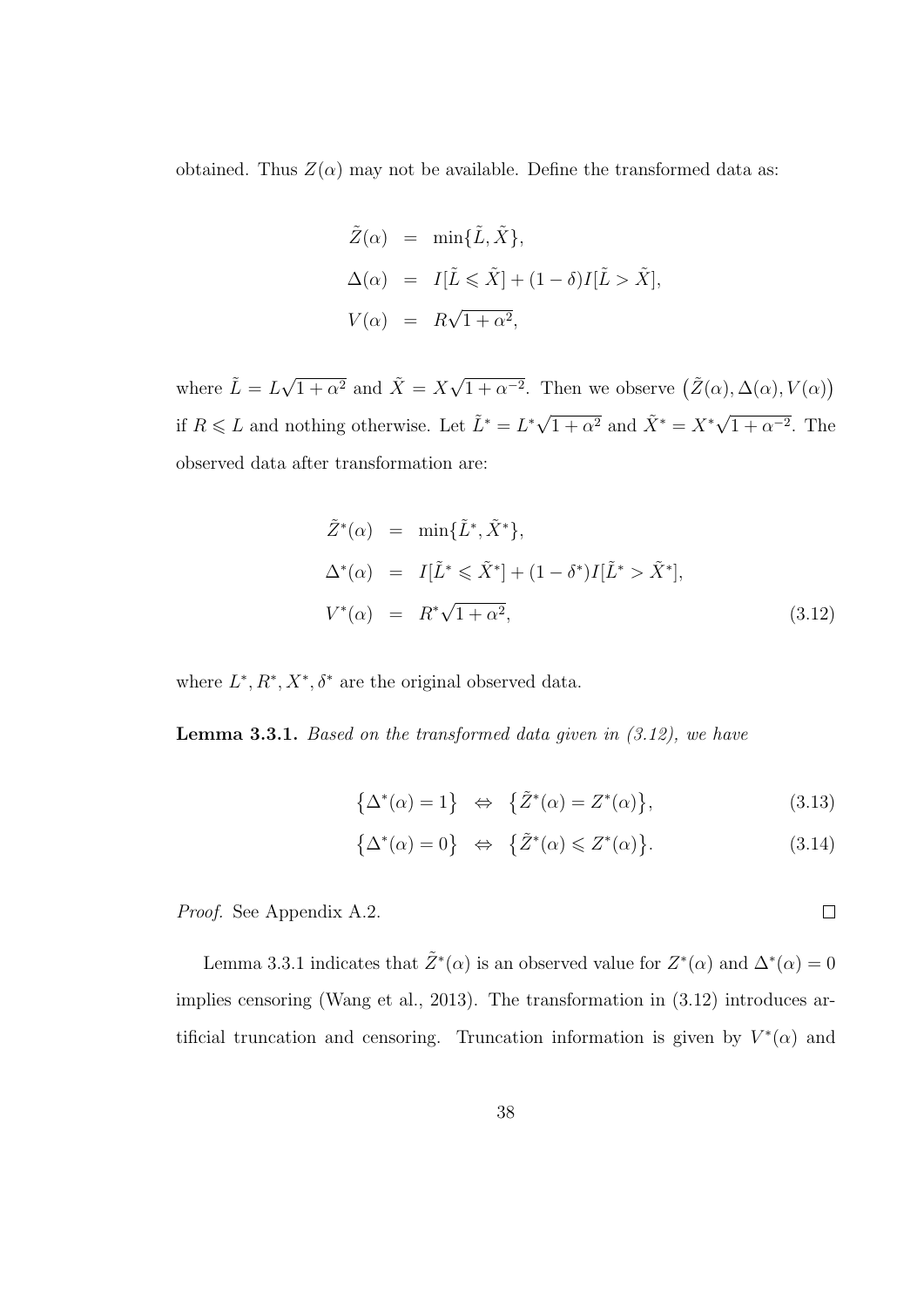censoring information is given by  $\Delta^*(\alpha)$ . Then based on the transformed observations in (3.12), we can estimate  $G(z; \alpha)$  using the following lemma.

**Lemma 3.3.2.** For fixed  $\alpha$ , the hazard rate function of  $Z(\alpha)$  is denoted by  $\Lambda(dz;\alpha)$  =  $-G(dz; \alpha)/G(z-; \alpha)$ . Then we have

$$
\Lambda(dz;\alpha) = \frac{P(\tilde{Z}^*(\alpha) \in dz, z > V^*(\alpha), \Delta^*(\alpha) = 1)}{P(\tilde{Z}^*(\alpha) \geq z > V^*(\alpha))},
$$

where  $\tilde{Z}^*(\alpha) \in dz$  denotes  $z \leq \tilde{Z}^*(\alpha) < z + dz$ .

Proof. See Appendix A.3.

Based on the transformed observations in (3.12), we also define

$$
N(ds; \alpha) = n^{-1} \sum_{i=1}^{n} N_i(ds; \alpha),
$$
  
\n
$$
= n^{-1} \sum_{i=1}^{n} I[\tilde{Z}_i^*(\alpha) \in ds, s > V_i^*(\alpha), \Delta_i^*(\alpha) = 1],
$$
  
\n
$$
H_{(n)}(s; \alpha) = n^{-1} \sum_{i=1}^{n} H_i(s; \alpha),
$$
  
\n
$$
= n^{-1} \sum_{i=1}^{n} I[\tilde{Z}_i^*(\alpha) > s \ge V_i^*(\alpha)],
$$
  
\n
$$
H_{(n)}(t_1, t_2) = n^{-1} \sum_{i=1}^{n} H_i(t_1, t_2),
$$
  
\n
$$
= n^{-1} \sum_{i=1}^{n} I[L_i^* > t_1 \ge R_i^*, X_i^* > t_2].
$$
\n(3.15)

Note that  $H_{(n)}(t_1, t_2) = H_{(n)}(z; \alpha)$  and  $H_i(t_1, t_2) = H_i(z; \alpha)$ .

Hence Lemma 3.3.2 implies that an estimator for  $\Lambda(dz; \alpha)$  is of the form  $\hat{\Lambda}(dz; \alpha) =$ 

 $\Box$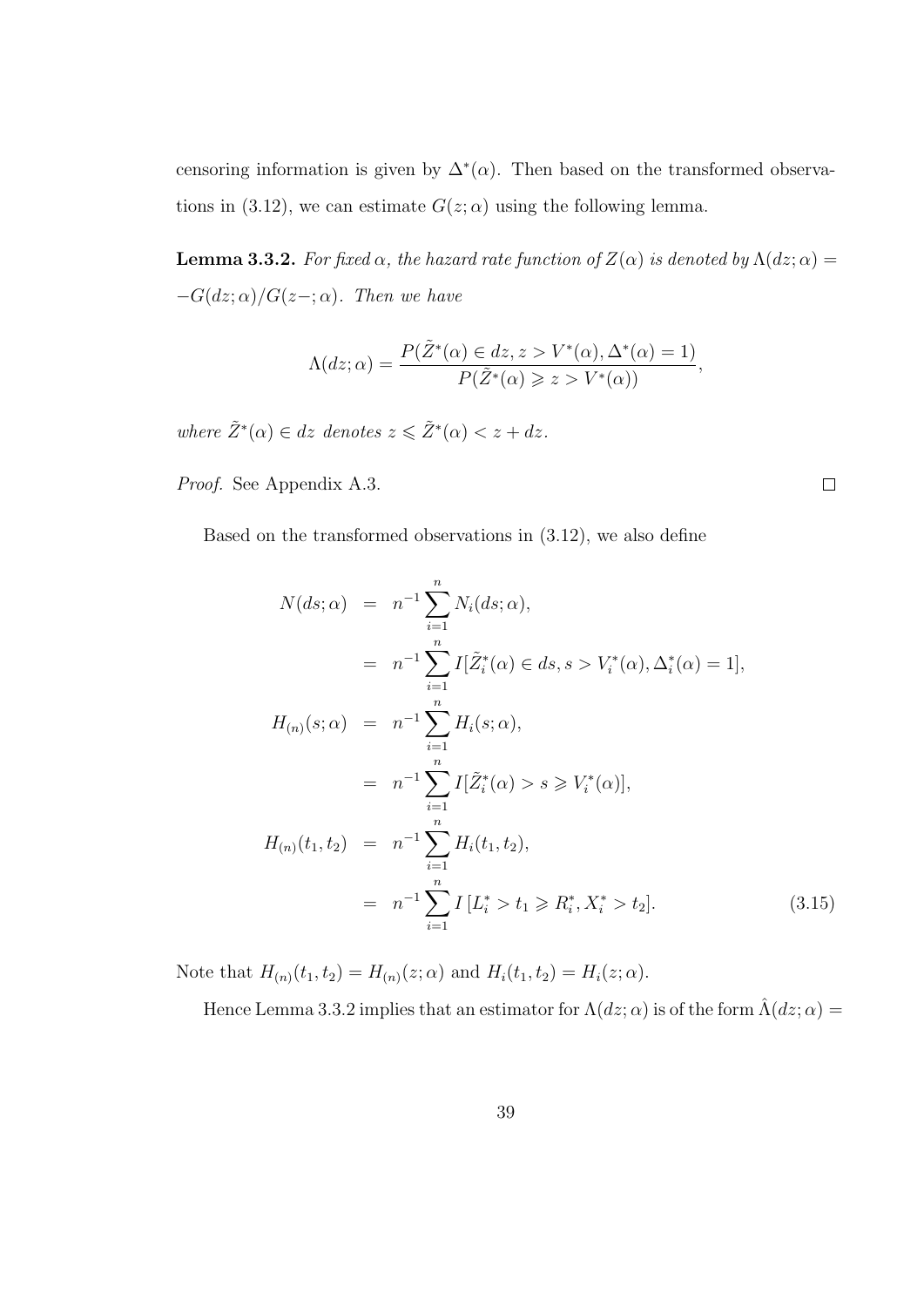$N(dz; \alpha)/H_{(n)}(z-; \alpha)$ . Then the product-limit estimator for  $G(z; \alpha)$  is given by

$$
\hat{G}(z;\alpha) = \prod_{s \leq z} \left\{ 1 - \frac{\Delta N(s;\alpha)}{H_{(n)}(s - ;\alpha)} \right\},\tag{3.16}
$$

where  $\Delta N(s; \alpha) = N(s; \alpha) - N(s-; \alpha)$ . Since  $G(z; \alpha) = G(t_1, t_2)$ ,  $\hat{G}(z; \alpha)$  is also an estimator for  $G(t_1, t_2)$ .

## 3.4 Large sample properties of  $\hat{G}$

In this section we first give necessary notations and a lemma in the subsection 3.4.1. Then we show the consistency of  $\hat{G}$  given by (3.16) in the subsection 3.4.2 and show its asymptotic normality in the subsection 3.4.3.

### 3.4.1 Notation

Define the  $\sigma$ -field

$$
\mathcal{F}_{z;\alpha}^{i} = \sigma \left\{ I \left[ \tilde{Z}_{i}^{*}(\alpha) \leqslant s \right], \Delta_{i}^{*}(\alpha), I \left[ V_{i}^{*}(\alpha) \leqslant s \right], 0 \leqslant s \leqslant z \right\}.
$$
 (3.17)

Following Dai and Fu (2012), if we equip the counting process  $\{N_i(z; \alpha), z \geq 0\}$  with the filtration  $\{\mathcal{F}_{z;\alpha}^i, z \geqslant 0\}$ , we have

$$
E[N_i(z;\alpha)|\mathcal{F}_{z-\alpha}^i] = H_i(z-\alpha)\Lambda(dz;\alpha).
$$
 (3.18)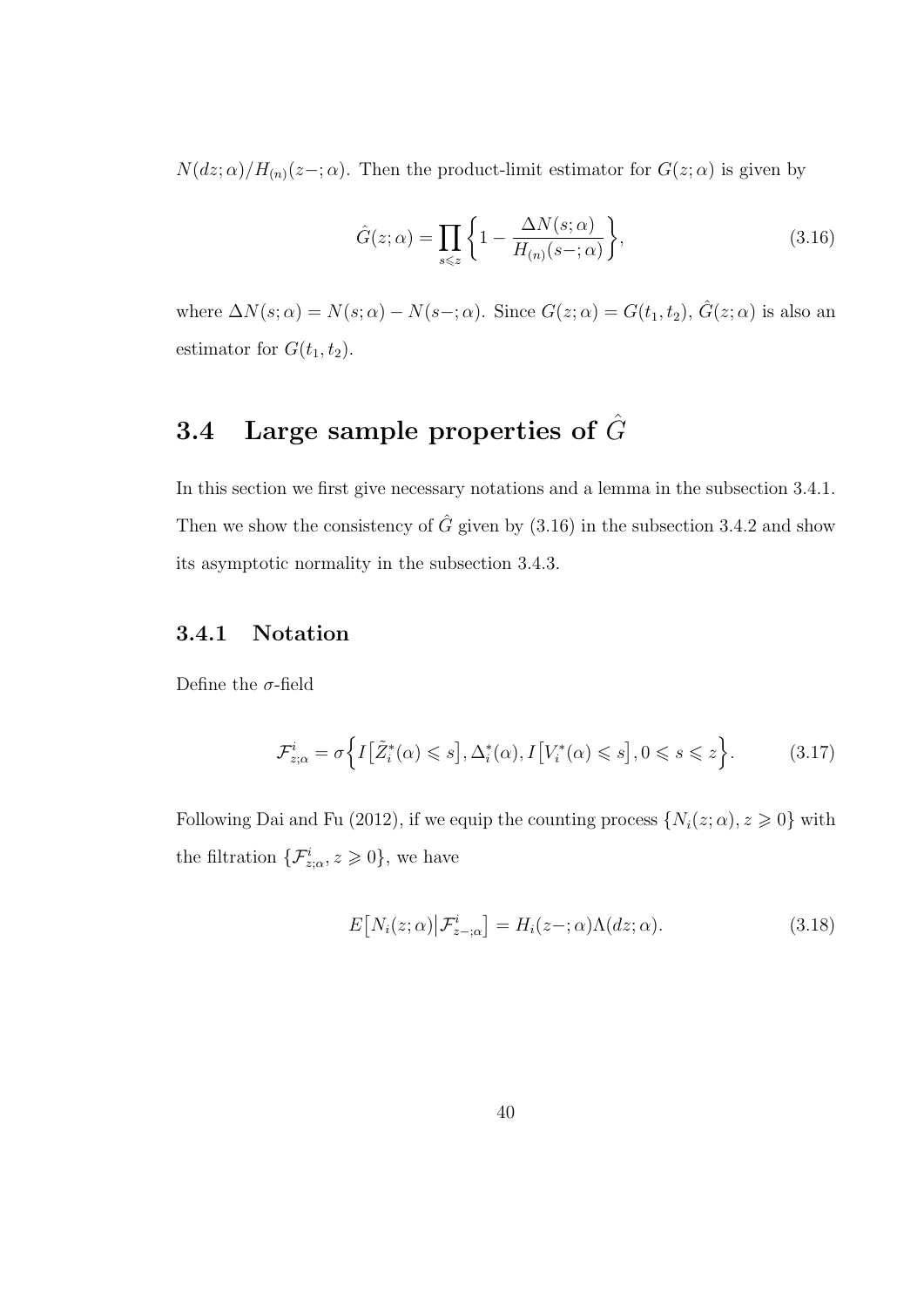$$
M_j(ds; \alpha) = N_j(ds; \alpha) - H_j(s-; \alpha) \Lambda(ds; \alpha),
$$
  

$$
M(ds; \alpha) = n^{-1} \sum_{j=1}^n M_j(ds; \alpha).
$$
 (3.19)

Then for fixed  $\alpha$ ,  $M_j(ds; \alpha)$  and  $M(ds; \alpha)$  are martingales with respect to the filtration  $\mathcal{F}_{z;\alpha}^i$  and  $\mathcal{F}_{z;\alpha}$  respectively, where  $\mathcal{F}_{z;\alpha} = \vee_{i=1}^n \mathcal{F}_{z;\alpha}$ .

Let

$$
H(s; \alpha) = E[H_i(s; \alpha)] = G(s_1, s_2)P[s_1 \ge R, T > s_2]/\gamma,
$$
\n(3.20)

and for  $(t_1, t_2) \in \mathbf{b}_{\bar{F}}, t_2/t_1 = \alpha$ , define  $\tau_\alpha = \sup_s \{ s : H(s; \alpha) > 0 \}$ . Then  $[0, \tau_\alpha] \times$  $[0, \infty]$  can be viewed as the range for  $(\tilde{Z}_i^*(\alpha_i^*), \alpha_i^*)$ .

The following conditions and lemma are needed to prove the consistency of  $\hat{G}(z;\alpha)$ .

**Condition 3.4.1.** (i) For  $\alpha \in [0, \infty], z \in [0, \tau_{\alpha}],$  we have  $\int_0^z$ 1  $\frac{1}{H(s-;\alpha)} \Lambda(ds;\alpha) < \infty.$ (ii) For  $\alpha \in [0, \infty], z \in [0, \tau_{\alpha}],$  we have  $\int_0^z \Lambda(ds; \alpha) < \infty$ .

These conditions are common in survival analysis based on counting processes (Fleming and Harrington, 1991). The condition (i) guarantees that  $\int_0^z$ 1  $\frac{1}{H(s-;\alpha)}\Lambda(ds;\alpha)$ is bounded for  $\alpha \in [0, \infty], z \in [0, \tau_{\alpha}]$ . The condition (ii) can be obtained from (i) immediately. We assume that Condition 3.4.1 hold throughout the later sections and chapters.

**Lemma 3.4.1.** Under certain mild conditions, the following terms  
\n(i) sup<sub>$$
\alpha, z
$$</sub>  $E \bigg\{ \sqrt{n} \int_0^z I[H_{(n)}(s-; \alpha) = 0] \Lambda(ds; \alpha) \bigg\}^2$   
\n(ii) sup <sub>$\alpha, z$</sub>   $E \bigg\{ \sqrt{n} \int_0^z \frac{1}{H(s-; \alpha)} I[H_{(n)}(s-; \alpha) = 0] \Lambda(ds; \alpha) \bigg\}^2$ 

Let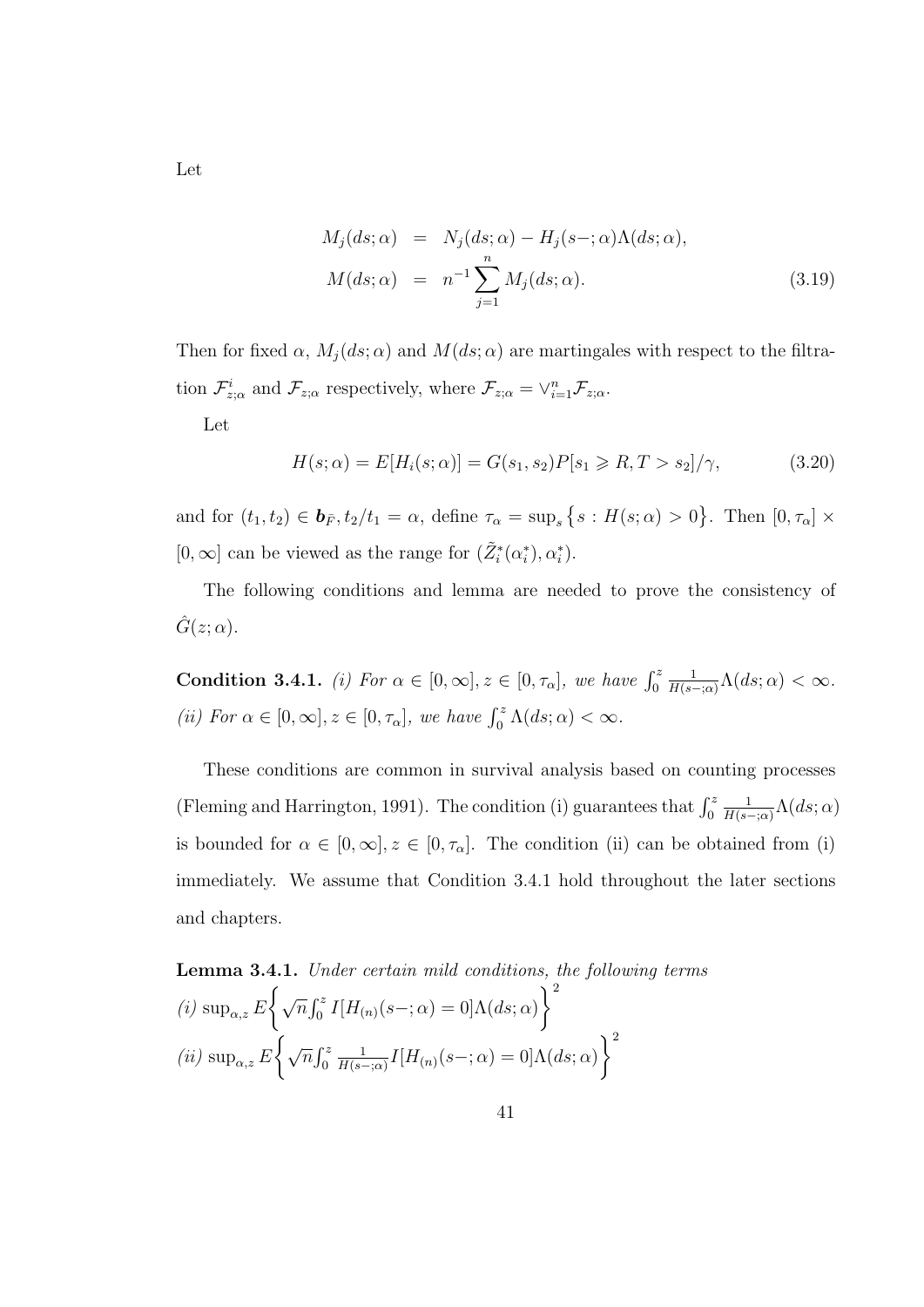converges to 0 as  $n \to \infty$ , where  $\alpha \in [0, \infty]$ , and  $z \in [0, \tau_{\alpha}]$ .

Proof. See Appendix B.1.

### 3.4.2 Consistency of  $\hat{G}(z;\alpha)$

For  $z \in [0, \tau_{\alpha}]$ , following the results in Fleming and Harrington (1991) and using integration by parts, we have the following martingale representation for  $\hat{G}(z;\alpha)$ ,

$$
\hat{G}(z; \alpha) - G(z; \alpha)
$$
\n
$$
= -G(z; \alpha) \int_0^z \frac{\hat{G}(s - ; \alpha)}{G(s; \alpha)} \left[ \frac{N(ds; \alpha)}{H_{(n)}(s - ; \alpha)} - \Lambda(ds; \alpha) \right]
$$
\n
$$
= -G(z; \alpha) \int_0^z \frac{\hat{G}(s - ; \alpha)}{G(s; \alpha)} \frac{I[H_{(n)}(s - ; \alpha) > 0]}{H_{(n)}(s - ; \alpha)} M(ds; \alpha) + B(z; \alpha),
$$

where

$$
B(z; \alpha) = G(z; \alpha) \int_0^z \frac{\hat{G}(s - ; \alpha)}{G(s; \alpha)} I[H_{(n)}(s - ; \alpha) = 0] \Lambda(ds; \alpha).
$$
 (3.21)

Following this martingale representation, we have that for all  $z \in [0, \tau_{\alpha}]$ ,

$$
\sqrt{n} \left[ \hat{G}(z; \alpha) - G(z; \alpha) \right]
$$
  
=  $-\sqrt{n} G(z; \alpha) \int_0^z \left[ \frac{\hat{G}(s -; \alpha)}{G(s; \alpha)} \frac{I[H_{(n)}(s -; \alpha) > 0]}{H_{(n)}(s -; \alpha)} - \frac{1}{H(s -; \alpha)} \right] M(ds; \alpha)$   
 $-\sqrt{n} G(z; \alpha) \int_0^z \frac{1}{H(s -; \alpha)} M(ds; \alpha) + \sqrt{n} B(z; \alpha)$   
:=  $\omega_n(z; \alpha) - \sqrt{n} G(z; \alpha) \int_0^z \frac{1}{H(s -; \alpha)} M(ds; \alpha) + \sqrt{n} B(z; \alpha).$  (3.22)

To prove the consistency of  $\hat{G}(z;\alpha)$ , we need to prove that each term in (3.22)

 $\Box$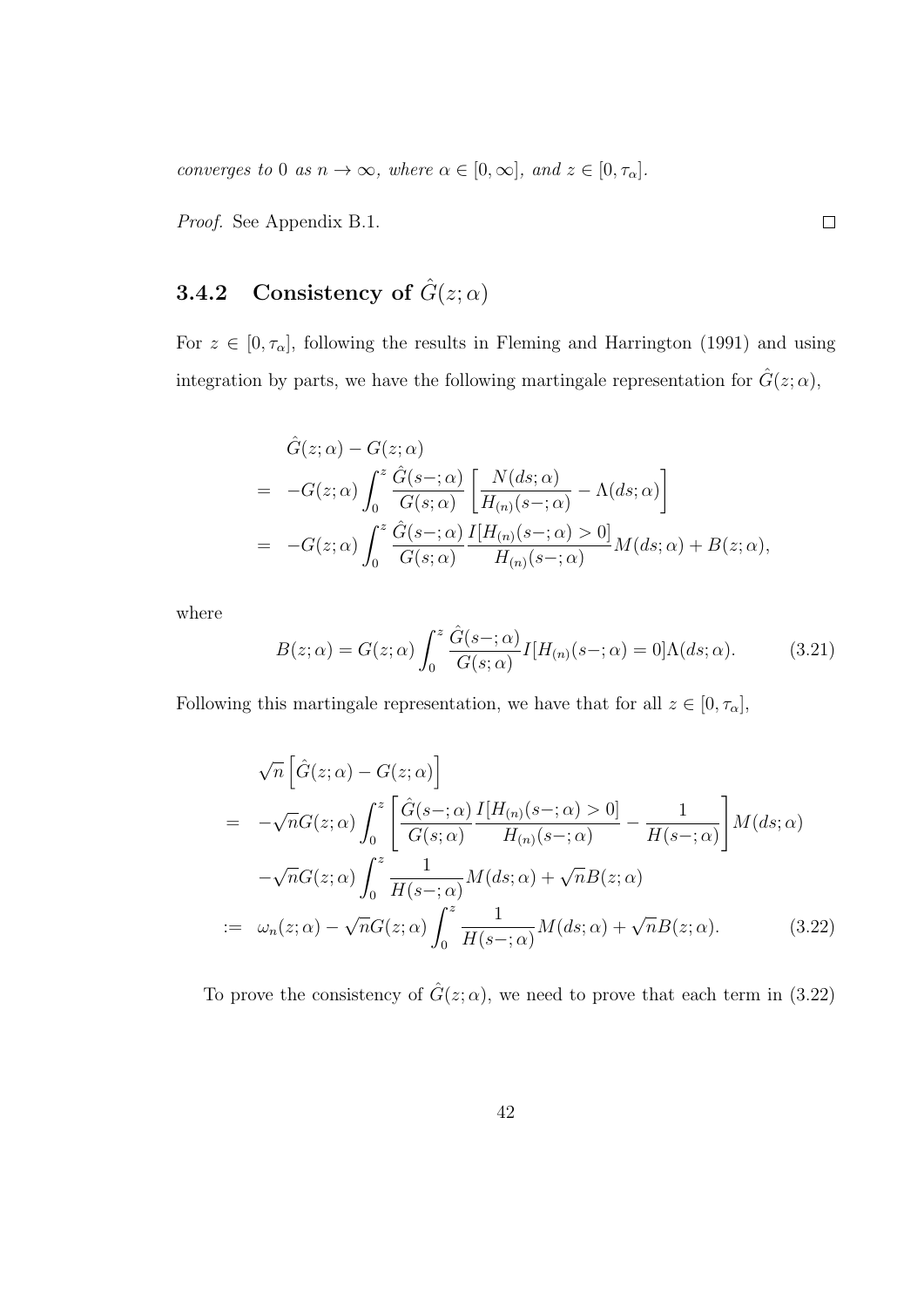converges to 0 as  $n \to \infty$ . Since  $G(z; \alpha) \leq G(s; \alpha)$  given  $z \geq s$ , we have

$$
B(z; \alpha) \leqslant \int_0^z I[H_{(n)}(s-; \alpha) = 0] \Lambda(ds; \alpha), a.s..
$$

Then using the results of Lemma 3.4.1, we have

$$
\sup_{\alpha \in [0,\infty], z \in [0,\tau_{\alpha}]} E\big[\sqrt{n}B(z;\alpha)\big]^2 = o(1). \tag{3.23}
$$

In addition, from (i) in Condition 3.4.1, we can easily have that

$$
E\left[\int_0^z \frac{1}{H(s-\alpha)} M(ds;\alpha)\right]^2 = \frac{1}{n} \int_0^z \frac{1}{H(s-\alpha)} \Lambda(ds;\alpha) = O(n^{-1}).\tag{3.24}
$$

The following lemma is also needed to prove the consistency of  $\hat{G}(z;\alpha)$ .

**Lemma 3.4.2.** Define  $\tau_{n;\alpha} = \sup_s \{ s : H(s; \alpha) > n^{-\kappa/2} \cdot \log n \}$  for  $\kappa \in (0,1)$  , so that  $\tau_{n;\alpha} \to \tau_\alpha$  as  $n \to \infty$ . Then the first term in (3.22) satisfies

$$
\sup_{\alpha \in [0,\infty], z \in [0,\tau_{n;\alpha}]} E\big[\omega_n(z;\alpha)\big]^2 = o(1). \tag{3.25}
$$

Proof. See in Appendix B.2.

Using the results of Lemma 3.4.2, together with  $(3.22)$ ,  $(3.23)$  and  $(3.24)$ , we have that for  $\alpha \in [0, \infty]$ ,  $z \in [0, \tau_{n;\alpha}]$ ,

$$
E[\hat{G}(z;\alpha) - G(z;\alpha)]^{2} = o(1),
$$
\n(3.26)

which indicates the consistency of  $\hat{G}(z; \alpha)$ .

 $\Box$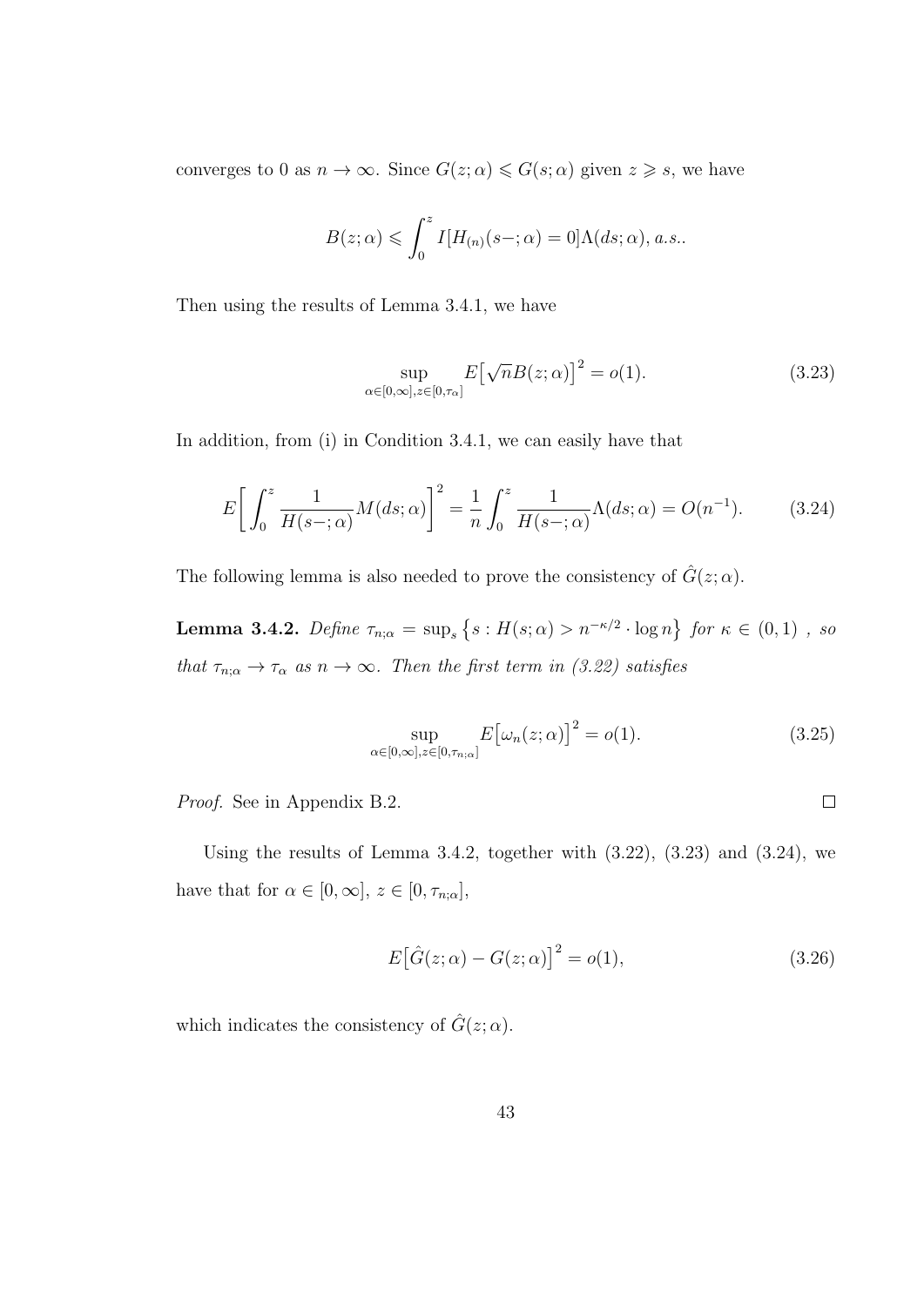### **3.4.3** Asymptotic normality of  $\hat{G}(z; \alpha)$

From (3.22), we have that

$$
\sqrt{n} \left[ \hat{G}(z; \alpha) - G(z; \alpha) \right]
$$
  
=  $-\sqrt{n} G(z; \alpha) \int_{s \leq z} \frac{1}{H(s - ; \alpha)} M(ds; \alpha) + r_n(z; \alpha)$   
=  $-\frac{1}{\sqrt{n}} G(z; \alpha) \sum_{j=1}^{n} \int_{s \leq z} \frac{1}{H(s - ; \alpha)} M_j(ds; \alpha) + r_n(z; \alpha),$  (3.27)

where

$$
r_n(z; \alpha) = -\sqrt{n}G(z; \alpha) \int_0^z \left[ \frac{\hat{G}(s-; \alpha)}{G(s; \alpha)} \frac{I[H_{(n)}(s-; \alpha) > 0]}{H_{(n)}(s-; \alpha)} - \frac{1}{H(s-; \alpha)} \right] M(ds; \alpha) + \sqrt{n}B(z; \alpha), \tag{3.28}
$$

and it is such that  $\sup_{z \in [0,\tau_\alpha], \alpha \in [0,\infty]} E[r_n(z;\alpha)]^2 \to 0.$ 

The equation (3.27) implies that  $\sqrt{n} \left[ \hat{G}(z; \alpha) - G(z; \alpha) \right]$  can be written as sum of some i.i.d. terms. The asymptotic normality follows immediately. And further for  $\alpha \in [0,\infty]$ ,  $z \in [0,\tau_{\alpha}]$ , we have that  $\sqrt{n} [\hat{G}(z;\alpha) - G(z;\alpha)] \rightarrow N(0,\sigma^2(z;\alpha))$ , where

$$
\sigma^{2}(z;\alpha) = G^{2}(z;\alpha) \int_{s \leqslant z} \frac{1}{H(s-\alpha)} \Lambda(ds;\alpha).
$$
 (3.29)

## 3.5 Large sample properties of  $\hat{\beta}$

### 3.5.1 Consistency of  $\hat{\beta}$

Let  $\beta^*$  be the true value of  $\beta$ . Following the Lemma 8.3.1 in Fleming and Harrington (1991) (see in Appendix C.1), let a sequence of concave functions  $F_n(\beta)$  be of the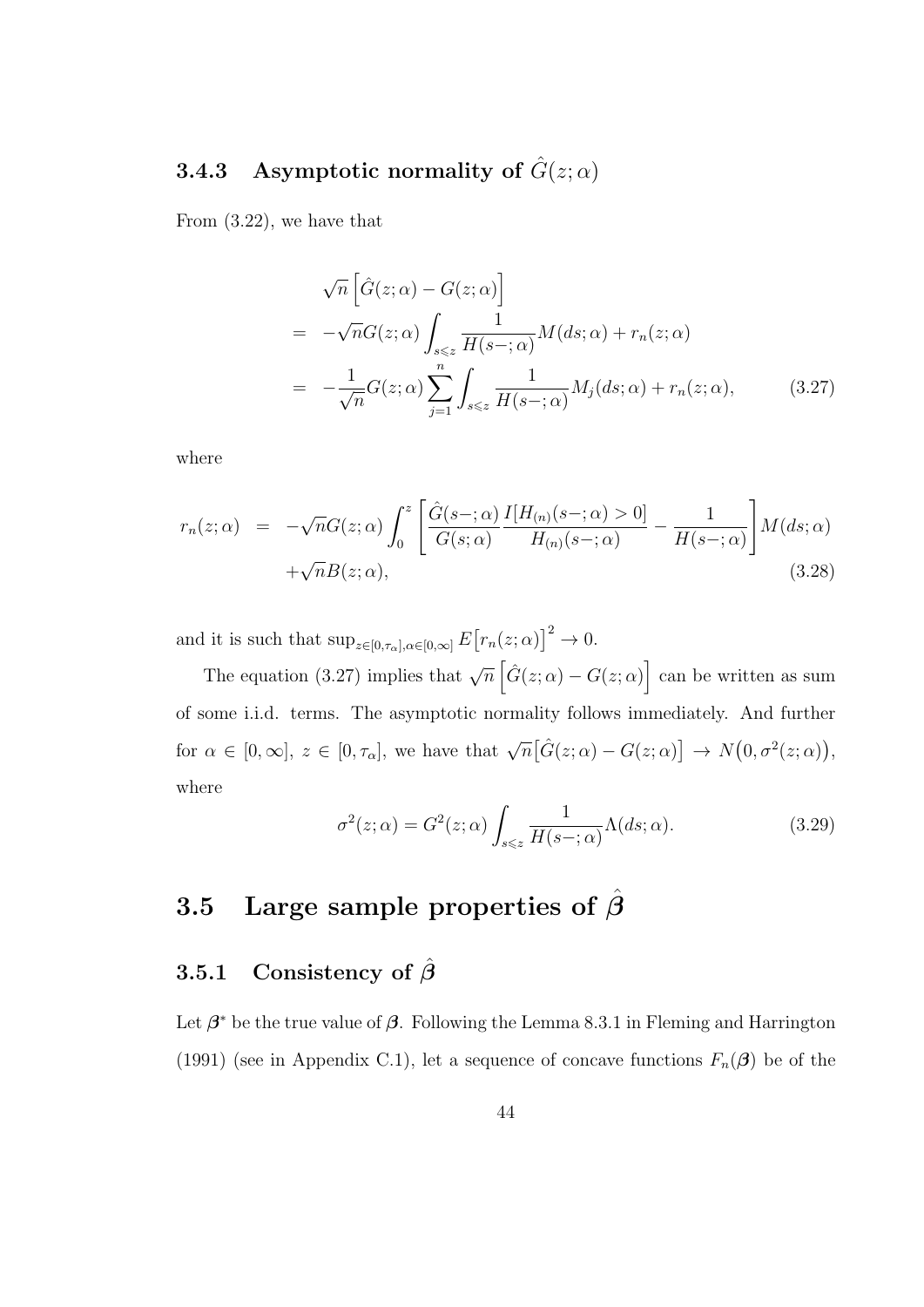form

$$
F_n(\boldsymbol{\beta}) = \frac{1}{n} \sum_{i=1}^n \frac{\delta_i^* I \big[ \hat{G}(R_i^* - , X_i^* -) > 0 \big]}{\hat{G}(R_i^* - , X_i^* -)} (X_i^* - W_i^* \boldsymbol{\beta})^2
$$
  
\n
$$
= \frac{1}{n} \sum_{i=1}^n \frac{\delta_i^* I \big[ \hat{G}(R_i^* - , X_i^* -) > 0 \big]}{\hat{G}(R_i^* - , X_i^* -)} (X_i^* - W_i^* \boldsymbol{\beta}^*)^2
$$
  
\n
$$
+ \frac{2}{n} \sum_{i=1}^n \frac{\delta_i^* I \big[ \hat{G}(R_i^* - , X_i^* -) > 0 \big]}{\hat{G}(R_i^* - , X_i^* -)} (X_i^* - W_i^* \boldsymbol{\beta}^*) (W_i^* \boldsymbol{\beta}^* - W_i^* \boldsymbol{\beta})
$$
  
\n
$$
+ \frac{1}{n} \sum_{i=1}^n \frac{\delta_i^* I \big[ \hat{G}(R_i^* - , X_i^* -) > 0 \big]}{\hat{G}(R_i^* - , X_i^* -)} (W_i^* \boldsymbol{\beta}^* - W_i^* \boldsymbol{\beta})^2
$$
  
\n
$$
:= I + II + III,
$$
 (3.30)

where the term  $II$  can be written as

$$
II = \frac{2}{n} \sum_{i=1}^{n} \left[ \frac{\delta_i^* I \left[ \hat{G}(R_i^* - , X_i^* -) > 0 \right]}{\hat{G}(R_i^* - , X_i^* -)} - \frac{\delta_i^*}{G(R_i^* - , X_i^* -)} \right] (X_i^* - \mathbf{W}_i^* \boldsymbol{\beta}^*) (\mathbf{W}_i^* \boldsymbol{\beta}^* - \mathbf{W}_i^* \boldsymbol{\beta})
$$
  
+ 
$$
\frac{2}{n} \sum_{i=1}^{n} \frac{\delta_i^*}{G(R_i^* - , X_i^* -)} (X_i^* - \mathbf{W}_i^* \boldsymbol{\beta}^*) (\mathbf{W}_i^* \boldsymbol{\beta}^* - \mathbf{W}_i^* \boldsymbol{\beta})
$$
  
:= 
$$
II_{(1)} + II_{(2)}.
$$
 (3.31)

The term  $II_{(1)} \to 0$  as  $n \to \infty$ , since

$$
\frac{I\big[\hat{G}(R_i^*-,X_i^*)>0\big]}{\hat{G}(R_i^*-,X_i^*)}-\frac{1}{G(R_i^*-,X_i^*)}\xrightarrow{p} 0.
$$

By using the similar idea in the proof of Lemma 3.2.1, the term  $II_{(2)}$  can be written as

$$
II_{(2)} = \int (t_2 - \mathbf{W}_i \boldsymbol{\beta}^*) (\mathbf{W}_i \boldsymbol{\beta}^* - \mathbf{W}_i \boldsymbol{\beta}) \hat{F}(dt_1, dt_2, d\mathbf{w}), \qquad (3.32)
$$

where  $\hat{F}(t_1, t_2, \boldsymbol{w})$  is a consistent estimate of  $F(t_1, t_2, \boldsymbol{w})$ , the joint distribution func-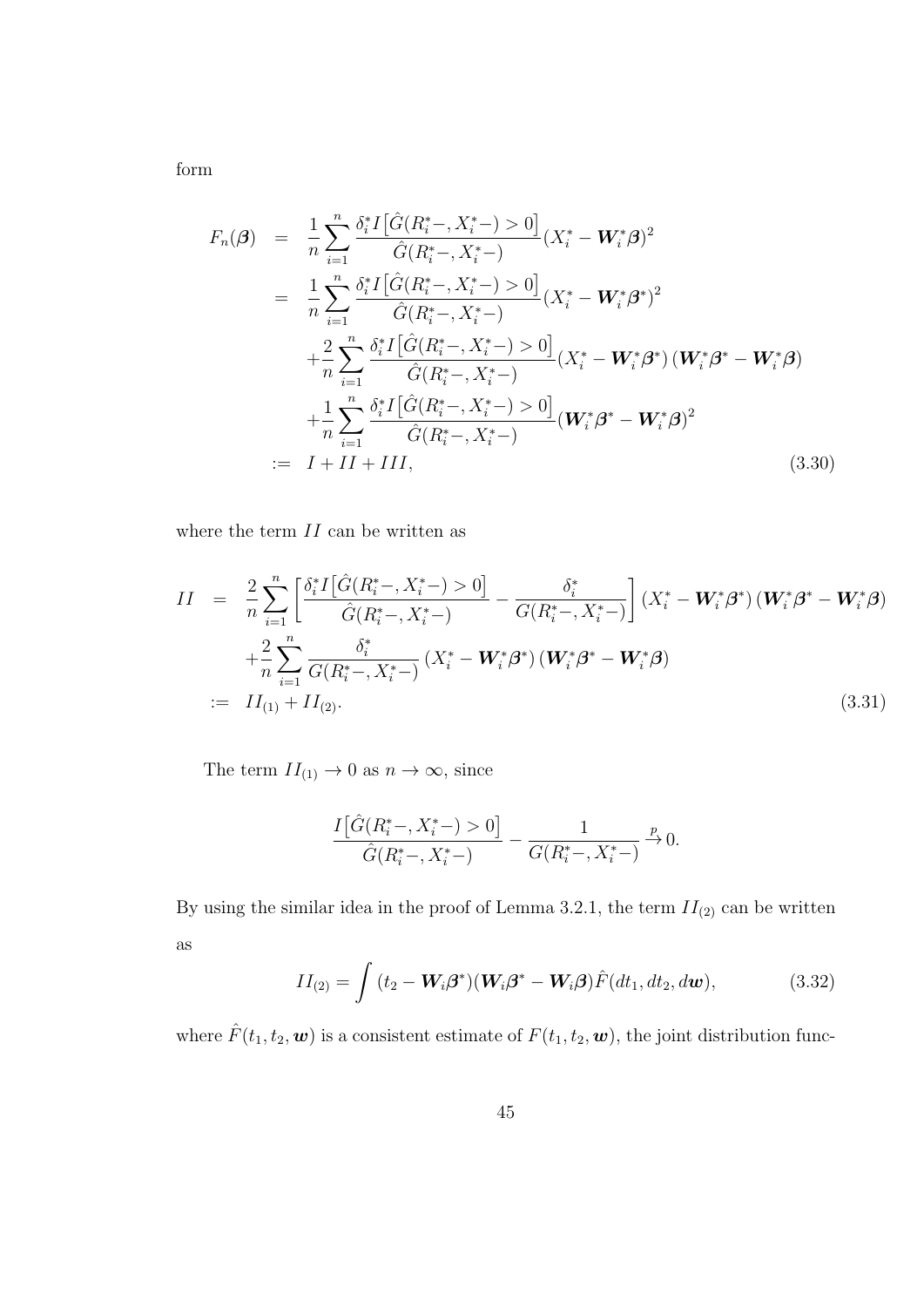tion for  $(R_i, T_i, W_i)$  defined in section 3.2. Then when  $n \to \infty$  we have that

$$
II_{(2)} \rightarrow E[(T_i - \mathbf{W}_i \boldsymbol{\beta}^*)(\mathbf{W}_i \boldsymbol{\beta}^* - \mathbf{W}_i \boldsymbol{\beta})]
$$
  
\n
$$
= E_{\mathbf{W}_i} \Big\{ E[T_i - \mathbf{W}_i \boldsymbol{\beta}^* | \mathbf{W}_i] \cdot (\mathbf{W}_i \boldsymbol{\beta}^* - \mathbf{W}_i \boldsymbol{\beta}) \Big\}
$$
  
\n
$$
= E_{\mathbf{W}_i} \Big\{ E[\varepsilon_i | \mathbf{W}_i] \cdot (\mathbf{W}_i \boldsymbol{\beta}^* - \mathbf{W}_i \boldsymbol{\beta}) \Big\}
$$
  
\n
$$
= 0,
$$
 (3.33)

since the mean of  $\varepsilon_i$  is assumed to be 0. Therefore, we conclude that the term II in (3.30) converges to 0 as  $n \to \infty$ .

By using the similar idea above, we have that when  $n \to \infty$ , the term  $I \to$  $E[\varepsilon_i^2] = Var(\varepsilon_i)$ , which is a constant. The term III is a concave function which reaches the minimum at  $\beta = \beta^*$ .

Let  $f(\boldsymbol{\beta})$  be the limit of  $F_n(\boldsymbol{\beta})$  as  $n \to \infty$ . Then we have that the function  $f(\boldsymbol{\beta})$  has a unique minimum value at  $\boldsymbol{\beta} = \boldsymbol{\beta}^*$ . Moreover, the concave function  $F_n(\beta)$  reaches its unique minimum value at  $\beta = \hat{\beta}$ . Therefore, from the results of the Lemma 8.3.1 in Fleming and Harrington (1991), we conclude that  $\hat{\beta} \to \beta^*$  in probability as  $n \to \infty$ .

### 3.5.2 Asymptotic normality of  $\hat{\beta}$

We have proved that the asymptotic normality for  $G(z; \alpha)$ . Since  $G(z; \alpha) = G(t_1, t_2)$ ,  $\hat{G}(z; \alpha)$  is also an estimator for the bivariate survival function  $G(t_1, t_2)$ . By substituting the  $\hat{G}$  given in (3.16) into (3.10), we can get the estimator  $\hat{\beta}(\hat{G})$ .

The estimator  $\hat{\beta}(\hat{G})$  given in (3.10) is equivalent to solving the estimating equa-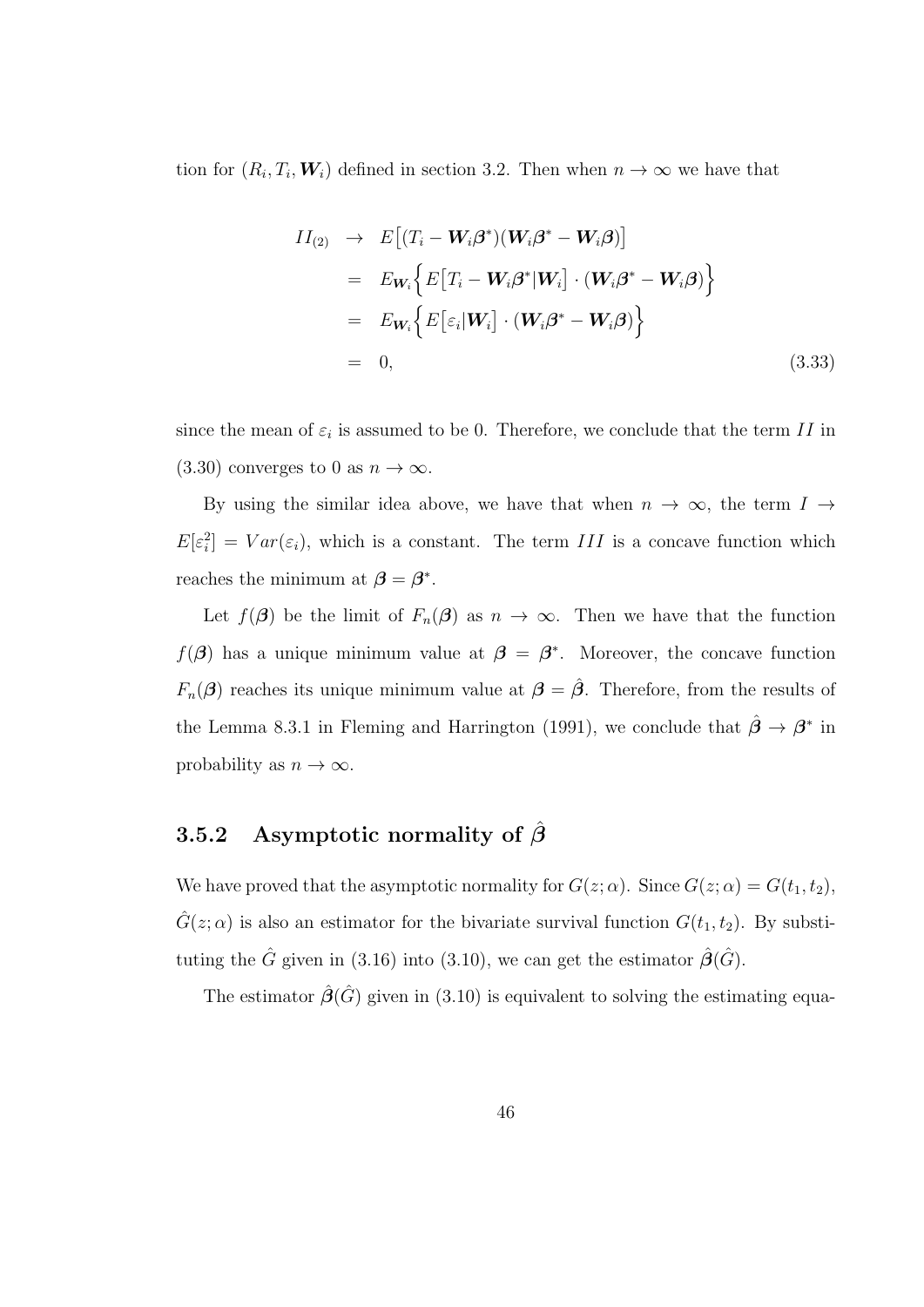$$
\mathbf{Q}\left(\boldsymbol{\beta};\hat{G}\right) = \frac{1}{n} \sum_{i=1}^{n} \frac{\delta_{i}^{*} I\left[\hat{G}(R_{i}^{*} -, X_{i}^{*} -) > 0\right]}{\hat{G}(R_{i}^{*} -, X_{i}^{*} -)} (X_{i}^{*} - \mathbf{W}_{i}^{*} \boldsymbol{\beta}) \mathbf{W}_{i}^{*tr} = \mathbf{0},\qquad(3.34)
$$

since  $\bm{Q}\left(\hat{\bm{\beta}};\hat{G}\right) = \bm{\Gamma}(\hat{G})\hat{\bm{\beta}} - \bm{q}(\hat{G}) = \bm{0}$ . The following theorem provides the results of asymptotic normality for  $\hat{\beta}$ .

Theorem 3.5.1. Let

$$
\boldsymbol{\eta}_i = \delta_i^* (X_i^* - \boldsymbol{W}_i^* \boldsymbol{\beta}^*) \boldsymbol{W}_i^{*tr}, \ \ \xi_{ji} = \int_{s < \tilde{Z}_i^* (\alpha_i)} \frac{1}{H(s - ; \alpha_i)} M_j(ds; \alpha_i) \tag{3.35}
$$

where  $\alpha_i = X_i^*/R_i^*$  and the notation "tr" stands for matrix transpose. Let  $\mathbf{Q}'(\boldsymbol{\beta};G)$  =  $\partial\bm{Q}(\bm{\beta};G)/\partial\bm{\beta}$  and  $\mathcal{D}_k=\{R_k^*,L_k^*,X_k^*,\delta_k^*,\bm{W}_k^*\}$  denote the observed information of patient k. Then  $\sqrt{n}(\hat{\boldsymbol{\beta}} - \boldsymbol{\beta}^*) \sim N(\mathbf{0}, \boldsymbol{\Sigma}_{\boldsymbol{\beta}}),$  where  $\boldsymbol{\beta}^*$  denotes the true value of  $\boldsymbol{\beta}$ , and  $\Sigma_{\beta} = \left[ \boldsymbol{Q}'(\boldsymbol{\beta};G) \right]^{-1} \Sigma_{\boldsymbol{Q}} \left\{ \left[ \boldsymbol{Q}'(\boldsymbol{\beta};G) \right]^{-1} \right\}^{tr}$ . The matrix  $\Sigma_{\boldsymbol{Q}}$  is given by

$$
\Sigma_{\mathbf{Q}} = \text{Var}\left[\frac{\eta_k}{G(R_k^*-, X_k^*)} + \Phi(\mathcal{D}_k)\right],\tag{3.36}
$$

$$
\Phi(\mathcal{D}_k) = E\left\{G^{-1}(R_i^*-, X_i^*)\xi_{ki}\eta_i | \mathcal{D}_k\right\}, \ i \neq k. \tag{3.37}
$$

Proof. See Appendix C.2.

Let  $\hat{\eta}_i, \hat{\Phi}(\mathcal{D}_i)$  to denote the estimates for  $\eta_i, \Phi(\mathcal{D}_i)$  (replacing G,  $\beta$  with  $\hat{G}, \hat{\beta}$ respectively in  $\eta_i, \Phi(\mathcal{D}_i)$  ). Then an estimate of  $\Sigma_\beta$  is given by

$$
\hat{\Sigma}_{\beta} = \left[ \boldsymbol{Q}'\left(\hat{\boldsymbol{\beta}};\hat{G}\right) \right]^{-1} \hat{\Sigma}_{\boldsymbol{Q}} \left\{ \left[ \boldsymbol{Q}'\left(\hat{\boldsymbol{\beta}};\hat{G}\right) \right]^{-1} \right\}^{tr},\tag{3.38}
$$

tion

 $\overline{\phantom{a}}$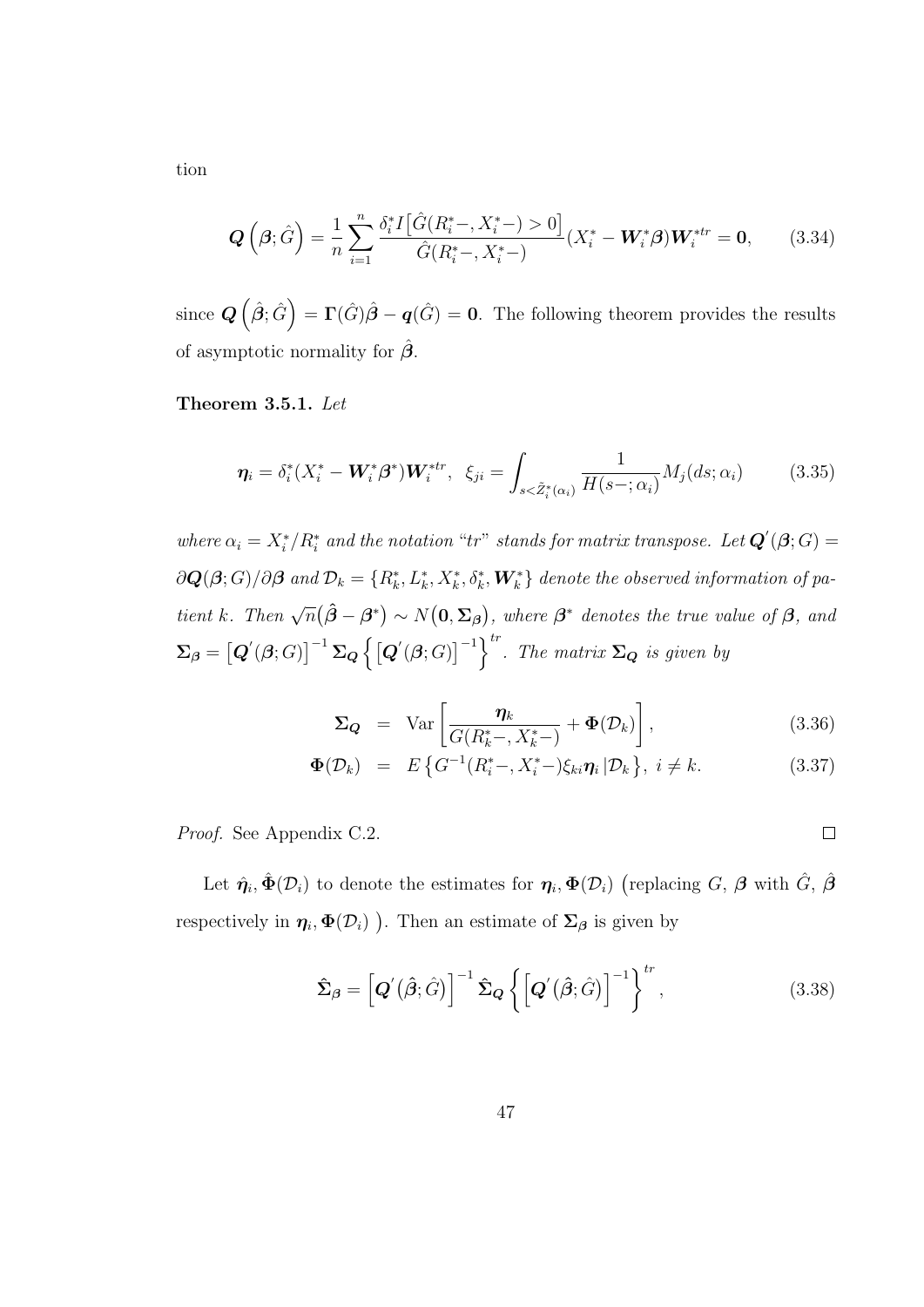where

$$
\hat{\Sigma}_Q = \widehat{\mathrm{Var}} \left[ \frac{\hat{\eta}_i}{\hat{G}(R_i^*-, X_i^*)} + \hat{\Phi}(\mathcal{D}_i) \right]
$$

is the sample covariance matrix based on  $\frac{\hat{\eta}_i}{\hat{\eta}_i}$  $\hat{G}(R_i^*-, X_i^*-)$  $+\hat{\Phi}(\mathcal{D}_i), i=1,\cdots,n.$  Here the notation  $\widehat{\mathrm{Var}}$  denotes the estimated covariance matrix.

### 3.6 Simulation studies and data analysis

#### 3.6.1 Simulation studies

In this section, we conduct simulation studies to assess the performance of the proposed methods. Truncation times  $L$  and censoring times  $C$  are generated respectively from

$$
C = a\nu_1 + b\nu_2,
$$
  
\n
$$
L = c\nu_1 + d\nu_2 + U[0, 1],
$$

where  $\nu_1$  and  $\nu_2$  are exponentially distributed with unit mean. We can change the values of  $(a, b, c, d)$  to adjust censoring/truncation probabilities and correlations of L and C. Pairs of survival times are generated from the following model to mimic the data analysis. The logarithm of survival time follows  $T = W\beta^* + \varepsilon$ , where the true value  $\beta^* = (3.7, -0.05, -0.3, -0.1)^{tr}$  and the covariate W is defined as: the intercept  $W_1 = 1$  and the predictors  $W_2 \sim U[20, 30]$ ,  $W_3 \sim$  Bernoulli(0.5) and  $W_4 \sim$ Bernoulli(0.5). The observed sample size is set at  $n = 200$  and 100. The replication time is 500. The time R has mean  $ER = 1.35$  and  $(R, T)$  are correlated through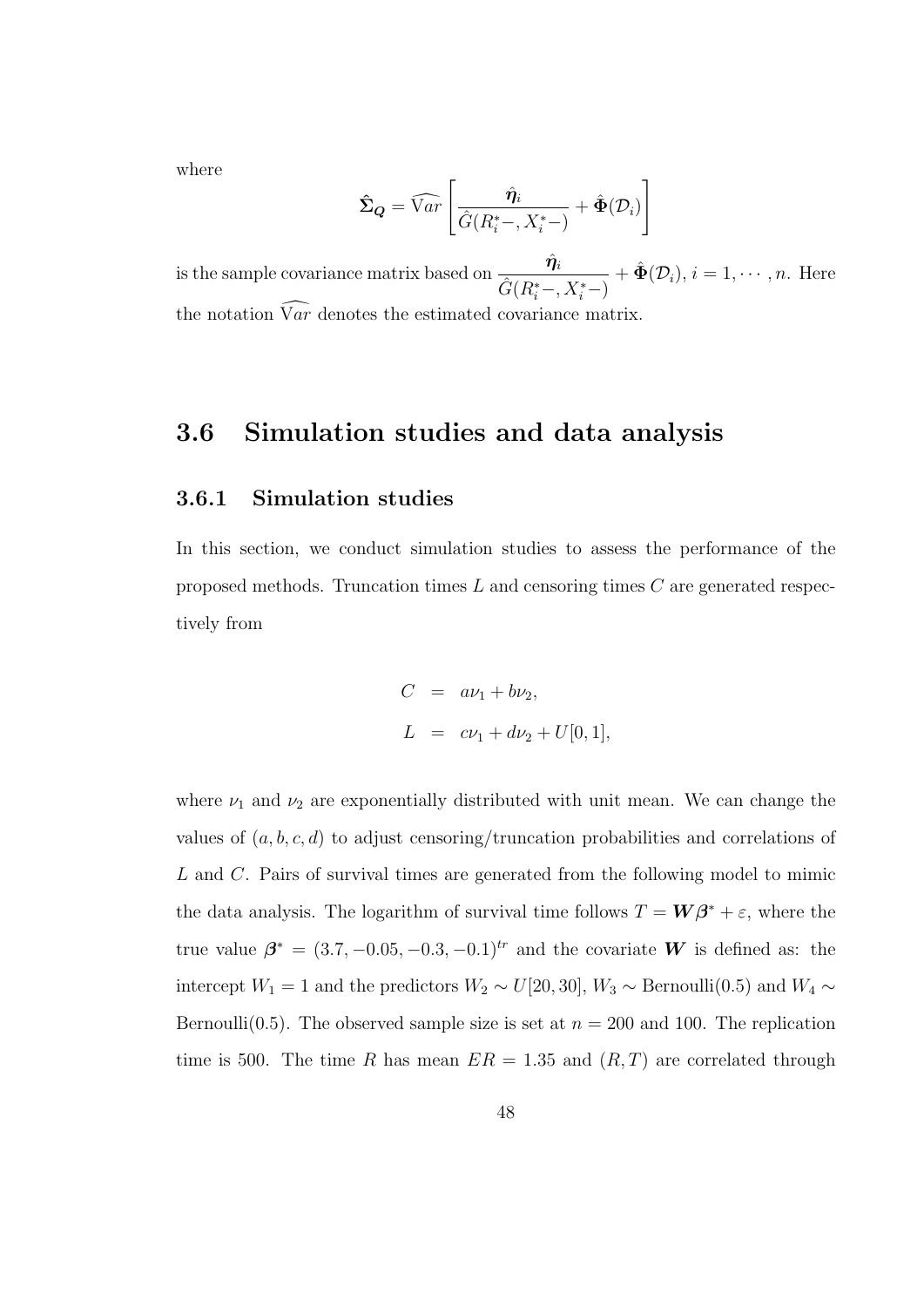a joint distribution of  $(R - ER, \varepsilon)$ . Once we simulate  $(R - ER, \varepsilon)$  we then have the simulated values for R and  $T = W\beta^* + \varepsilon$ . We here consider two types of joint distribution functions of  $(R - ER, \varepsilon)$ .

**Scenario 1:** The two error terms  $R - ER$  and  $\varepsilon$  are generated as follows,

$$
R - ER = 1.0v_1 + 0.5v_2,
$$
  

$$
\varepsilon = 0.4v_1 + 0.35v_2,
$$

where  $v_1$  and  $v_2$  are two uniform random variables from  $\mathbf{U}[-0.5, 0.5]$ . The linear combinations above can make  $R - ER$  and  $\varepsilon$  correlated. The simulation results are presented in Table 3.1 and Table 3.2. We choose different values for  $a, b, c, d$  to achieve different censoring and truncation percentages.

When sample size is large  $(n = 200)$ , censoring percentage is low (about  $20\%$ ) and truncation probability is high (about 0.85), the simulation results indicate that the biases are 0.001 for all parameters, which are very small. In this case, the mean standard deviation estimate and standard deviation for Monte Carlo estimates are very close. Even when the data are severely biased (80% censoring and 0.15 truncation probability), the biases for the predictor parameters  $(\beta_2, \beta_3, \beta_4)$  are still very small,  $(0.001, 0.010, 0.004)$  respectively, although the bias for intercept  $\beta_1$  is larger. Therefore we can conclude that the proposed estimators work well for large sample sizes.

Note that when sample size is  $n = 100$ , censoring percentage is about 80% and truncation probability is about 0.15, the estimate for the intercept has the largest biases 0.064 and the estimates for other parameters are still good. In this case the standard error based on Monte Carlo simulations  $\hat{s}_{\beta}$  and the mean of estimated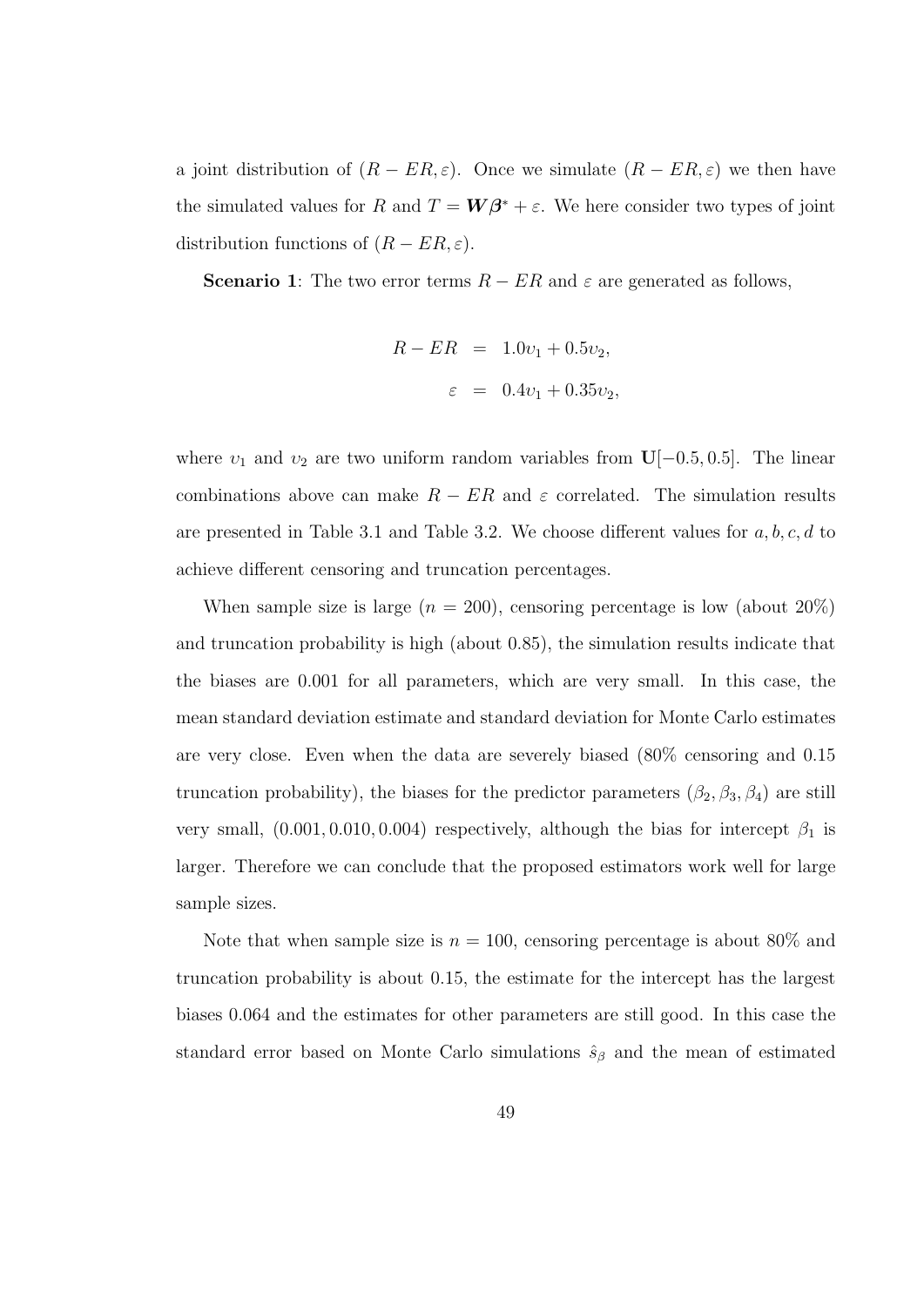|                                                           |              | $\hat{\sigma}_{\beta}$      | 0.246        | 0.009          | 0.059           | 0.055           | 0.272                    | 0.010            | 0.058           | 0.055            | 0.278                    | 0.010           | 0.058           | 0.055           |                                                                                                                                           |                                                                                                                                                       |                                                                                                                                  |                                                                                                                 |                                                                                                                                |                                                                                                                                       |                                                                                                                          |
|-----------------------------------------------------------|--------------|-----------------------------|--------------|----------------|-----------------|-----------------|--------------------------|------------------|-----------------|------------------|--------------------------|-----------------|-----------------|-----------------|-------------------------------------------------------------------------------------------------------------------------------------------|-------------------------------------------------------------------------------------------------------------------------------------------------------|----------------------------------------------------------------------------------------------------------------------------------|-----------------------------------------------------------------------------------------------------------------|--------------------------------------------------------------------------------------------------------------------------------|---------------------------------------------------------------------------------------------------------------------------------------|--------------------------------------------------------------------------------------------------------------------------|
|                                                           |              |                             |              |                |                 |                 |                          |                  |                 |                  |                          |                 |                 |                 |                                                                                                                                           |                                                                                                                                                       |                                                                                                                                  |                                                                                                                 |                                                                                                                                |                                                                                                                                       |                                                                                                                          |
|                                                           |              | $\mathcal{S}^{\mathcal{S}}$ | 0.269        | 0.010          | 0.068           | 0.058           | 0.317                    | 0.012            | 0.068           | 0.058            | 0.363                    | 0.014           | 0.080           | 0.076           |                                                                                                                                           |                                                                                                                                                       |                                                                                                                                  |                                                                                                                 |                                                                                                                                |                                                                                                                                       |                                                                                                                          |
|                                                           | $c\% = 80\%$ | $\widehat{\mathsf{e}}$      | 3.749(0.049) | $-0.051(0.001$ | $-0.304(0.004)$ | $-0.102(0.002)$ | 3.741(0.041)             | $-0.051(0.001)$  | $-0.308(0.008)$ | $-0.103(0.003)$  | 3.759(0.059)             | $-0.051(0.001)$ | $-0.290(0.010)$ | $-0.096(0.004)$ |                                                                                                                                           |                                                                                                                                                       |                                                                                                                                  |                                                                                                                 |                                                                                                                                |                                                                                                                                       |                                                                                                                          |
|                                                           |              | $\hat{\sigma}_{\beta}$      | 0.156        | 0.006          | 0.035           | 0.034           | 0.171                    | 0.007            | 0.037           | 0.035            | 0.198                    | 0.008           | 0.044           | 0.043           |                                                                                                                                           |                                                                                                                                                       |                                                                                                                                  |                                                                                                                 |                                                                                                                                |                                                                                                                                       |                                                                                                                          |
|                                                           |              | $\mathcal{S}_{\mathcal{S}}$ | 0.160        | 0.006          | 0.035           | 0.035           | 0.176                    | 0.007            | 0.038           | 0.036            | 0.255                    | 0.010           | 0.056           | 0.056           |                                                                                                                                           |                                                                                                                                                       |                                                                                                                                  |                                                                                                                 |                                                                                                                                |                                                                                                                                       |                                                                                                                          |
| Table 3.1: Scenario 1. (e) estimate (bias in parenthesis) | $c\% = 50\%$ | $\odot$                     | 3.717(0.017  | $-0.051(0.001$ | $-0.305(0.005$  | $-0.103(0.003)$ | 3.748(0.048)             | $-0.051(0.001)$  | $-0.304(0.004)$ | $-0.101(0.001)$  | 3.755(0.055)             | $-0.050(0.001)$ | $-0.298(0.002)$ | $-0.102(0.002)$ |                                                                                                                                           |                                                                                                                                                       |                                                                                                                                  |                                                                                                                 |                                                                                                                                |                                                                                                                                       |                                                                                                                          |
|                                                           |              | $\hat{\sigma}_{\beta}$      | 0.112        | 0.004          | 0.025           | 0.025           | 0.131                    | 0.005            | 0.028           | 0.028            | 0.183                    | 0.007           | 0.043           | 0.043           |                                                                                                                                           |                                                                                                                                                       |                                                                                                                                  |                                                                                                                 |                                                                                                                                |                                                                                                                                       |                                                                                                                          |
|                                                           |              | $\mathcal{S}_{\mathcal{S}}$ | 0.115        | 0.004          | 0.024           | 0.025           | 0.126                    | 0.005            | 0.029           | 0.029            | 0.217                    | 0.008           | 0.054           | 0.058           |                                                                                                                                           |                                                                                                                                                       |                                                                                                                                  |                                                                                                                 |                                                                                                                                |                                                                                                                                       |                                                                                                                          |
|                                                           | $c\% = 20\%$ | $\odot$                     | 699(0.001    | $-0.051(0.001$ | $-0.301(0.001)$ | $-0.099(0.001)$ | 3.708(0.008)             | $-0.050(0.0000)$ | $-0.305(0.005$  | $-0.100(0.0000)$ | 3.649(0.051)             | $-0.049(0.001)$ | $-0.287(0.013)$ | $-0.099(0.001)$ | n: observed sample size; $\gamma$ : truncation probability; $c\%$ : censoring percentage; $\hat{s}_{\beta}$ : means of standard deviation | estimates obtained by (3.38); $\hat{\sigma}_{\beta}$ : the standard deviation for $\beta$ and $\beta$ based on the 500 simulations. (1) $c = d = 1.1$ | corresponding to truncation probability $\gamma \approx 0.85$ and $a = b = 1.8$ , $a = b = 1.0$ and $a = b = 0.65$ approximately | corresponding to 20% censoring, 50% censoring and 80% censoring, respectively; (2) $c = d = 0.45$ corresponding | to $\gamma \approx 0.5$ and $a = b = 1.3$ , $a = b = 0.8$ and $a = b = 0.55$ approximately corresponding to 20% censoring, 50% | censoring and 80% censoring, respectively; (3) $c = d = 0.2$ corresponding to $\gamma \approx 0.15$ and $a = b = 1.1$ , $a = b = 0.7$ | and $a = b = 0.45$ approximately corresponding to $20\%$ censoring, $50\%$ censoring and $80\%$ censoring, respectively. |
|                                                           |              |                             |              | $-0.050$       | $-0.300$        | $-0.100$        | 3.700                    | $-0.050$         | $-0.300$        | $-0.100$         | 3.700                    | $-0.050$        | $-0.300$        | $-0.100$        |                                                                                                                                           |                                                                                                                                                       |                                                                                                                                  |                                                                                                                 |                                                                                                                                |                                                                                                                                       |                                                                                                                          |
|                                                           | $n=200$      | $\frac{1}{\gamma}$          | 0.85         | 0.85           | 0.85            | 0.85            | С.<br>О                  | $0.\overline{5}$ | 0.5             |                  | 0.15                     | 0.15            | 0.15            | 0.15            |                                                                                                                                           |                                                                                                                                                       |                                                                                                                                  |                                                                                                                 |                                                                                                                                |                                                                                                                                       |                                                                                                                          |
|                                                           |              |                             |              |                |                 |                 | $\widehat{\mathfrak{D}}$ |                  |                 |                  | $\widehat{\mathfrak{S}}$ |                 |                 |                 |                                                                                                                                           |                                                                                                                                                       |                                                                                                                                  |                                                                                                                 |                                                                                                                                |                                                                                                                                       |                                                                                                                          |

50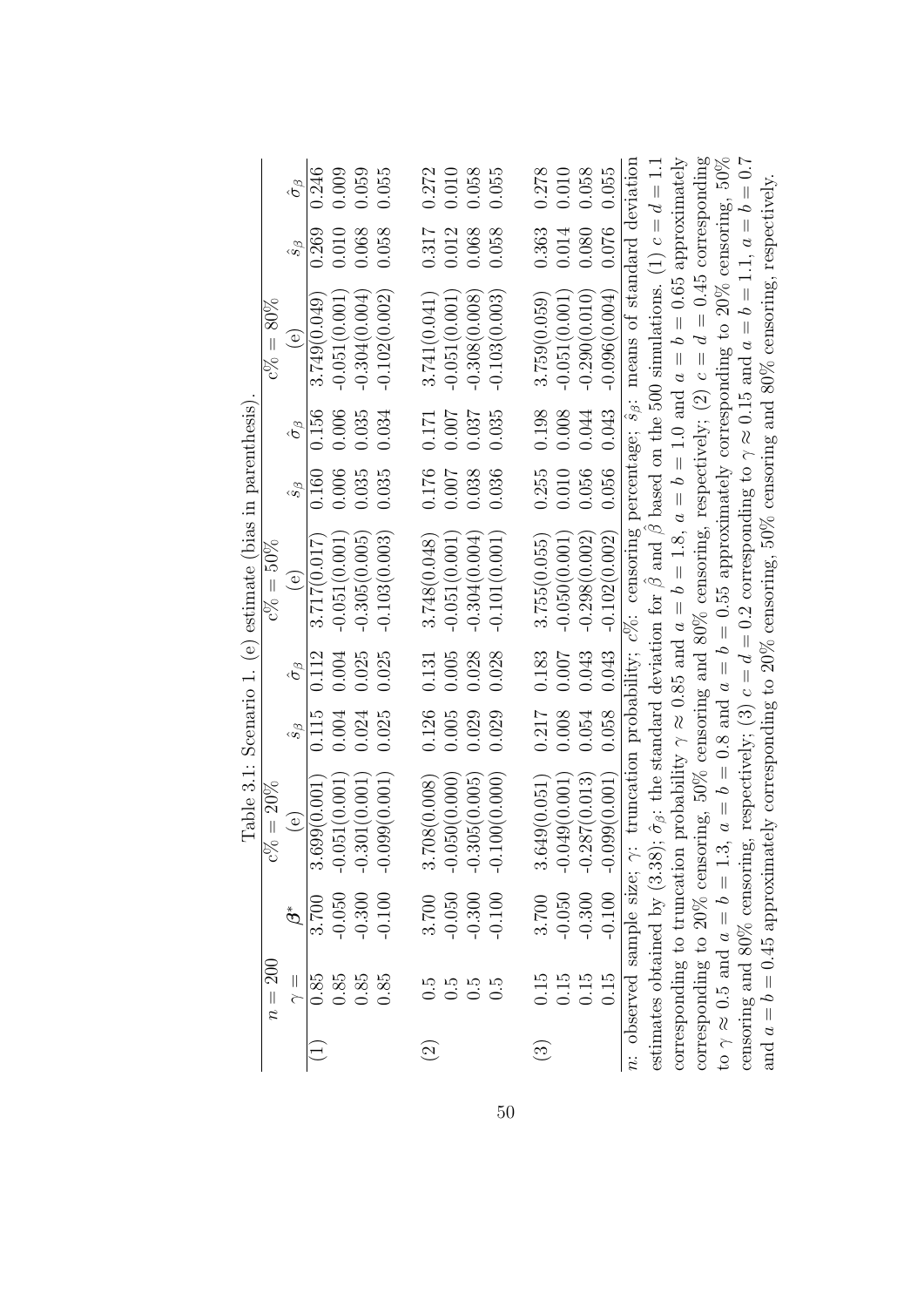|                                                           |              | $\hat{\sigma}_{\beta}$      | 0.325        | 0.012           | 0.073           | 0.071            | 0.338        | 0.012           | 0.069           | 0.069           | 0.343         | 0.013           | 0.067           | 0.062           |                                                                                                                                           |                                                                                                                                                                   |                                                                                                                                  |                                                                                                                 |                                                                                                                                |                                                                                                                                                                                                                                                                   |  |
|-----------------------------------------------------------|--------------|-----------------------------|--------------|-----------------|-----------------|------------------|--------------|-----------------|-----------------|-----------------|---------------|-----------------|-----------------|-----------------|-------------------------------------------------------------------------------------------------------------------------------------------|-------------------------------------------------------------------------------------------------------------------------------------------------------------------|----------------------------------------------------------------------------------------------------------------------------------|-----------------------------------------------------------------------------------------------------------------|--------------------------------------------------------------------------------------------------------------------------------|-------------------------------------------------------------------------------------------------------------------------------------------------------------------------------------------------------------------------------------------------------------------|--|
|                                                           |              | $\hat{s}$                   | 0.446        | 0.017           | 0.102           | 0.094            | 0.429        | 0.015           | 0.099           | 0.091           | 0.528         | 0.020           | 0.109           | 760.0           |                                                                                                                                           |                                                                                                                                                                   |                                                                                                                                  |                                                                                                                 |                                                                                                                                |                                                                                                                                                                                                                                                                   |  |
|                                                           | $c\% = 80\%$ | $\widehat{e}$               | 3.665(0.335) | $-0.048(0.002)$ | $-0.295(0.005$  | $-0.107(0.007)$  | 3.726(0.026) | $-0.051(0.001$  | $-0.292(0.008)$ | $-0.101(0.001)$ | 3.764(0.064)  | $-0.049(0.001$  | $-0.285(0.015)$ | $-0.094(0.006)$ |                                                                                                                                           |                                                                                                                                                                   |                                                                                                                                  |                                                                                                                 |                                                                                                                                |                                                                                                                                                                                                                                                                   |  |
|                                                           |              | $\hat{\sigma}_{\beta}$      | 0.216        | 0.008           | 0.051           | 0.048            | 0.229        | 0.009           | 0.050           | 0.049           | 0.222         | 0.009           | 0.050           | 0.051           |                                                                                                                                           |                                                                                                                                                                   |                                                                                                                                  |                                                                                                                 |                                                                                                                                |                                                                                                                                                                                                                                                                   |  |
|                                                           |              | $\hat{s}_{\beta}$           | 0.241        | 0.009           | 0.055           | 0.049            | 0.250        | 0.009           | 0.053           | 0.053           | 0.320         | 0.012           | 0.067           | 0.069           |                                                                                                                                           |                                                                                                                                                                   |                                                                                                                                  |                                                                                                                 |                                                                                                                                |                                                                                                                                                                                                                                                                   |  |
| Table 3.2: Scenario 1. (e) estimate (bias in parenthesis) | $c\% = 50\%$ | $\odot$                     | 3.726(0.026) | $-0.050(0.000$  | $-0.302(0.002)$ | $-0.100(0.0000)$ | 3.664(0.036) | $-0.052(0.002)$ | $-0.308(0.008)$ | $-0.102(0.002)$ | 3.655(0.045)  | $-0.048(0.002)$ | $-0.295(0.005$  | $-0.091(0.009)$ |                                                                                                                                           |                                                                                                                                                                   |                                                                                                                                  |                                                                                                                 |                                                                                                                                |                                                                                                                                                                                                                                                                   |  |
|                                                           |              | $\hat{\sigma}_{\beta}$      | 0.161        | 0.006           | 0.037           | 0.035            | 0.180        | 0.007           | 0.040           | 0.040           | 0.202         | 0.008           | 0.048           | 710.0           |                                                                                                                                           |                                                                                                                                                                   |                                                                                                                                  |                                                                                                                 |                                                                                                                                |                                                                                                                                                                                                                                                                   |  |
|                                                           |              | $\hat{s}$                   | 0.162        | 0.006           | 0.039           | 0.037            | 0.180        | 0.007           | 0.041           | 0.040           | 0.266         | 0.010           | 0.063           | 0.067           |                                                                                                                                           |                                                                                                                                                                   |                                                                                                                                  |                                                                                                                 |                                                                                                                                |                                                                                                                                                                                                                                                                   |  |
|                                                           | $\% = 20\%$  | $\Theta$                    | 3.725(0.025  | $-0.051(0.001)$ | $-0.301(0.001)$ | $-0.100(0.0000)$ | 3.710(0.010) | $-0.051(0.001)$ | $-0.304(0.004)$ | $-0.098(0.002)$ | 3.638(0.062)  | $-0.049(0.001)$ | $-0.293(0.007)$ | $-0.099(0.001)$ | n: observed sample size; $\gamma$ : truncation probability; $c\%$ : censoring percentage; $\hat{s}_{\beta}$ : means of standard deviation | estimates obtained by (3.38); $\hat{\sigma}_{\beta}$ : the standard deviation for $\hat{\beta}$ and $\hat{\beta}$ based on the 500 simulations. (1) $c = d = 1.1$ | corresponding to truncation probability $\gamma \approx 0.85$ and $a = b = 1.8$ , $a = b = 1.0$ and $a = b = 0.65$ approximately | corresponding to 20% censoring, 50% censoring and 80% censoring, respectively; (2) $c = d = 0.45$ corresponding | to $\gamma \approx 0.5$ and $a = b = 1.3$ , $a = b = 0.8$ and $a = b = 0.55$ approximately corresponding to 20% censoring, 50% | censoring and 80% censoring, respectively; (3) $c = d = 0.2$ corresponding to $\gamma \approx 0.15$ and $a = b = 1.1$ , $a = b = 0.7$<br>and $a = b = 0.45$ approximately corresponding to $20\%$ censoring, $50\%$ censoring and $80\%$ censoring, respectively. |  |
|                                                           |              | $\overset{*}{\mathfrak{G}}$ | 3.700        | $-0.050$        | $-0.300$        | $-0.100$         | 3.700        | $-0.050$        | $-0.300$        | $-0.100$        | 3.700         | $-0.050$        | $-0.300$        | $-0.100$        |                                                                                                                                           |                                                                                                                                                                   |                                                                                                                                  |                                                                                                                 |                                                                                                                                |                                                                                                                                                                                                                                                                   |  |
|                                                           | $n=100$      | $\frac{1}{\gamma}$          | 0.85         | 0.85            | 0.85            | 0.85             |              | $0.5$<br>$0.5$  | 0.5             | $\tilde{c}$     | 0.15          | 0.15            | 0.15            | 0.15            |                                                                                                                                           |                                                                                                                                                                   |                                                                                                                                  |                                                                                                                 |                                                                                                                                |                                                                                                                                                                                                                                                                   |  |
|                                                           |              |                             |              |                 |                 |                  | $\odot$      |                 |                 |                 | $\circled{3}$ |                 |                 |                 |                                                                                                                                           |                                                                                                                                                                   |                                                                                                                                  |                                                                                                                 |                                                                                                                                |                                                                                                                                                                                                                                                                   |  |

51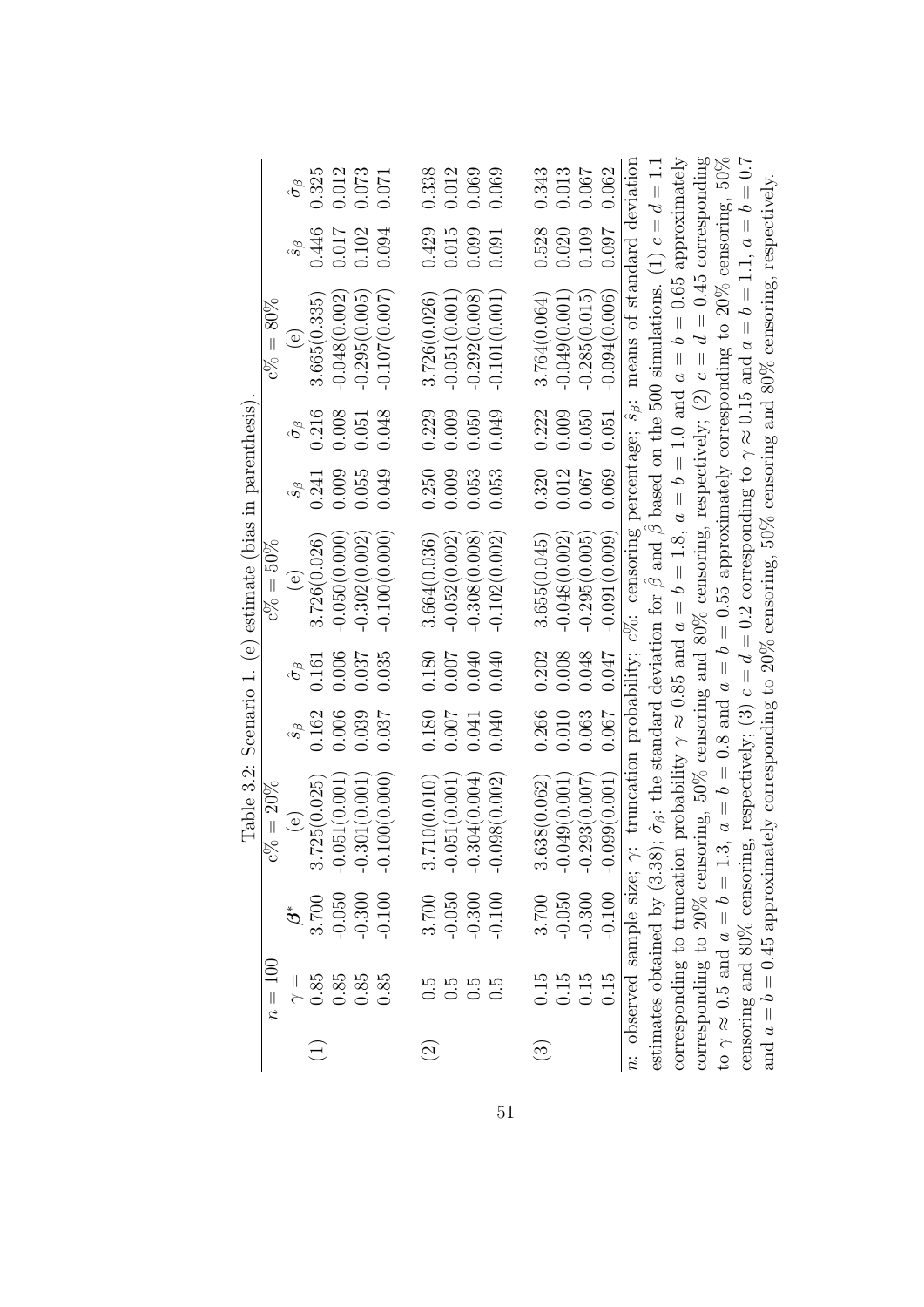standard errors  $\hat{\sigma}_{\beta}$  are not close. This is not surprising as the observed sample is severely biased (truncation probability is only about 0.15) and among the observed samples 80% are censored, i.e. only about 20 observations are fully observed.

Scenario 2: Instead of generating the error terms from linear combinations, we generate  $R - ER$  and  $\varepsilon$  as follows. First generate  $(\omega_1, \omega_2)$  from the well-known bivariate parametric model in Clayton (1978), which has joint survival function  $S_{\epsilon}(s_1, s_2) = (S_{\epsilon 1}(s_1)^{-\phi} + S_{\epsilon 2}(s_2)^{-\phi} - 1)^{-1/\phi}$ . We take  $\phi = 4$  (see for example Prentice et al. (2004)). The marginal survival functions  $S_i(s_i)$  are from unit exponential distribution truncated at 1 and its mean is  $E = (1 - 2e^{-1})/(1 - e^{-1})$ . Then we let  $R = ER+\omega_1 - E$  and  $\varepsilon = \omega_2 - E$ . We can also choose different values for a, b, c, d to achieve different censoring and truncation percentages. The simulation results are summarized in Table 3.3 and Table 3.4. We have similar findings and conclusions as for Scenario 1.

The boundary conditions in 3.1.1 are satisfied in both scenarios. Note that  $(R, T)$  has a finite upper boundary for their density support but  $(L, C)$  are from linear combinations of exponential distributions and can take values up to  $\infty$ . This guarantees that there is always a positive probability to observe all possible values for  $(R, T)$ , which makes the model identifiable.

On the other hand, if the boundary condition is not satisfied, the estimates could be biased. For example, we consider **Scenario 3** by drawing  $L$  and  $C$  from  $C = a\nu_1 + b\nu_2$ ,  $L = c\nu_1 + d\nu_2 + U[0, 1]$ , where  $\nu_1$  and  $\nu_2$  are from unit exponential distribution truncated at 2. The two error terms  $R - ER$  and  $\varepsilon$  are generated as  $R - ER = 0.5v_1 + 0.5v_2$ ,  $\varepsilon = 0.4v_1 + 0.4v_2$ , where  $ER = 0.5$ ,  $v_1$  and  $v_2$  are from Normal $(0, 1.0)$ . In this scenario, the upper boundary for the support of the density of L is  $2(c+d) + 1$ . For all  $(R, T)$  with  $R > 2(c+d) + 1$  can never be observed. Also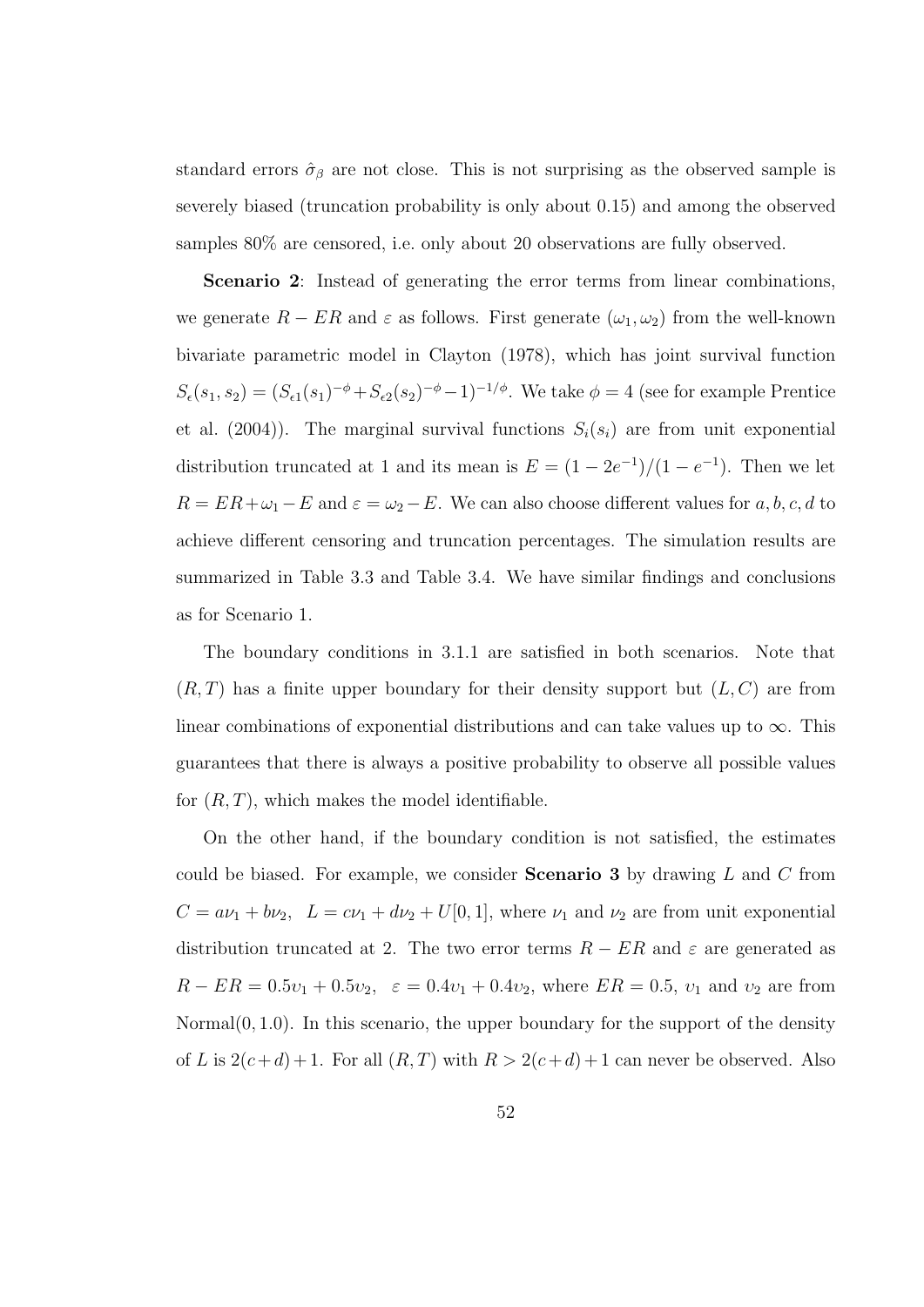|         | $n = 200$                            |                            | $\% = 25\%$<br>~<br>೦                                                                                                                                 |                      |                        | Table 3.3: Scenario 2. (e) estimate (bias in parenthesis)<br>$c\% = 50\%$ |                      |                        | $c\% = 75\%$                                                                                          |                      |                        |
|---------|--------------------------------------|----------------------------|-------------------------------------------------------------------------------------------------------------------------------------------------------|----------------------|------------------------|---------------------------------------------------------------------------|----------------------|------------------------|-------------------------------------------------------------------------------------------------------|----------------------|------------------------|
|         | $\frac{1}{\gamma}$                   | $\overset{*}{\mathcal{C}}$ | $\bigcirc$                                                                                                                                            | $\hat{s}_{\partial}$ | $\hat{\sigma}_{\beta}$ | $\bigcirc$                                                                | $\hat{s}_{\partial}$ | $\hat{\sigma}_{\beta}$ | $\overset{\circ}{\mathbb{e}}$                                                                         | $\hat{s}_{\partial}$ | $\hat{\sigma}_{\beta}$ |
|         | $\frac{8}{2}$                        | 3.700                      | 3.665(0.005                                                                                                                                           | 0.220                | 0.208                  | 3.621(0.079)                                                              | 0.307                | 0.286                  | 3.573(0.137)                                                                                          | 0.427                | 0.377                  |
|         | $\frac{8}{2}$                        | $-0.050$                   | $-0.049(0.001)$                                                                                                                                       | 0.008                | 0.008                  | $-0.049(0.001$                                                            | 0.012                | 0.011                  | $-0.048(0.002)$                                                                                       | 0.016                | 0.015                  |
|         | $\frac{8}{10}$                       | $-0.300$                   | $-0.298(0.002)$                                                                                                                                       | 0.048                | 0.047                  | $-0.289(0.011)$                                                           | 0.062                | 0.061                  | $-0.279(0.021)$                                                                                       | 0.096                | 0.087                  |
|         | $0.\overline{8}$                     | $-0.100$                   | $-0.099(0.001)$                                                                                                                                       | 0.047                | 0.046                  | $-0.102(0.002)$                                                           | 0.063                | 0.061                  | $-0.093(0.007)$                                                                                       | 0.095                | 0.086                  |
| $\odot$ |                                      | 3.700                      | 3.646(0.054)                                                                                                                                          | 0.218                | 0.212                  | 3.637(0.063)                                                              | 0.262                | 0.248                  | 3.561(0.139)                                                                                          | 0.430                | 0.382                  |
|         | 5<br>0.5<br>0.5                      | $-0.050$                   | $-0.050(0.000)$                                                                                                                                       | 0.008                | 0.008                  | $-0.049(0.001$                                                            | 0.010                | 0.010                  | $-0.048(0.002)$                                                                                       | 0.016                | 0.015                  |
|         | 0.5                                  | $-0.300$                   | $-0.290(0.010)$                                                                                                                                       | 0.047                | 0.048                  | $-0.296(0.004)$                                                           | 0.060                | 0.060                  | $-0.274(0.026)$                                                                                       | 0.010                | 0.090                  |
|         | $\overline{0}$ .                     | $-0.100$                   | $-0.096(0.004)$                                                                                                                                       | 0.049                | 0.048                  | $-0.105(0.005)$                                                           | 0.060                | 0.058                  | $-0.095(0.005)$                                                                                       | 0.095                | 0.088                  |
| $\odot$ | 0.25                                 | 3.700                      | 3.590(0.110)                                                                                                                                          | 0.319                | 0.296                  | 3.547(0.153)                                                              | 0.346                | 0.316                  | 3.514(0.186)                                                                                          | 0.441                | 0.391                  |
|         | 0.25                                 | $-0.050$                   | $-0.048(0.002)$                                                                                                                                       | 0.013                | 0.012                  | $-0.047(0.003)$                                                           | 0.014                | 0.013                  | $-0.046(0.004)$                                                                                       | 0.017                | 0.015                  |
|         | 0.25                                 | $-0.300$                   | $-0.289(0.011)$                                                                                                                                       | 0.070                | 0.068                  | $-0.278(0.022)$                                                           | 0.080                | 0.076                  | $-0.265(0.035)$                                                                                       | 0.111                | 0.089                  |
|         | 0.25                                 | $-0.100$                   | .093(0.007)                                                                                                                                           | 0.073                | 0.068                  | $-0.094(0.006)$                                                           | 0.082                | 0.074                  | $-0.098(0.002)$                                                                                       | 0.105                | 0.089                  |
|         | n: observed sample size; $\gamma$ :  |                            |                                                                                                                                                       |                      |                        |                                                                           |                      |                        | truncation probability; $\%c$ : censoring percentage; $\hat{s}_{\beta}$ : means of standard deviation |                      |                        |
|         |                                      |                            | estimates obtained by (3.38); $\hat{\sigma}_{\beta}$ : the standard deviation for $\beta$ and $\beta$ based on the 500 simulations. (1) $c = d = 0.9$ |                      |                        |                                                                           |                      |                        |                                                                                                       |                      |                        |
|         |                                      |                            | corresponding to truncation probability $\gamma \approx 0.8$ and $a = b = 1.5$ , $a = b = 1.0$ and $a = b = 0.7$ approximately                        |                      |                        |                                                                           |                      |                        |                                                                                                       |                      |                        |
|         |                                      |                            | corresponding to $25\%$ censoring, $50\%$ censoring and $75\%$ censoring, respectively; $(2)$ $c = d = 0.5$ corresponding to                          |                      |                        |                                                                           |                      |                        |                                                                                                       |                      |                        |
|         |                                      |                            | $\gamma \approx 0.5$ and $a = b = 1.2$ , $a = b = 0.9$ and $a = b = 0.6$ approximately corresponding to 25% censoring, 50% censoring                  |                      |                        |                                                                           |                      |                        |                                                                                                       |                      |                        |
|         |                                      |                            | and 75% censoring, respectively; (3) $c = d = 0.2$ corresponding to $\gamma \approx 0.25$ and $a = b = 1.0$ , $a = b = 0.7$ and                       |                      |                        |                                                                           |                      |                        |                                                                                                       |                      |                        |
|         | $a = b = 0.5$ approximately $\alpha$ |                            |                                                                                                                                                       |                      |                        |                                                                           |                      |                        | corresponding to $25\%$ censoring, $50\%$ censoring and $75\%$ censoring, respectively.               |                      |                        |

53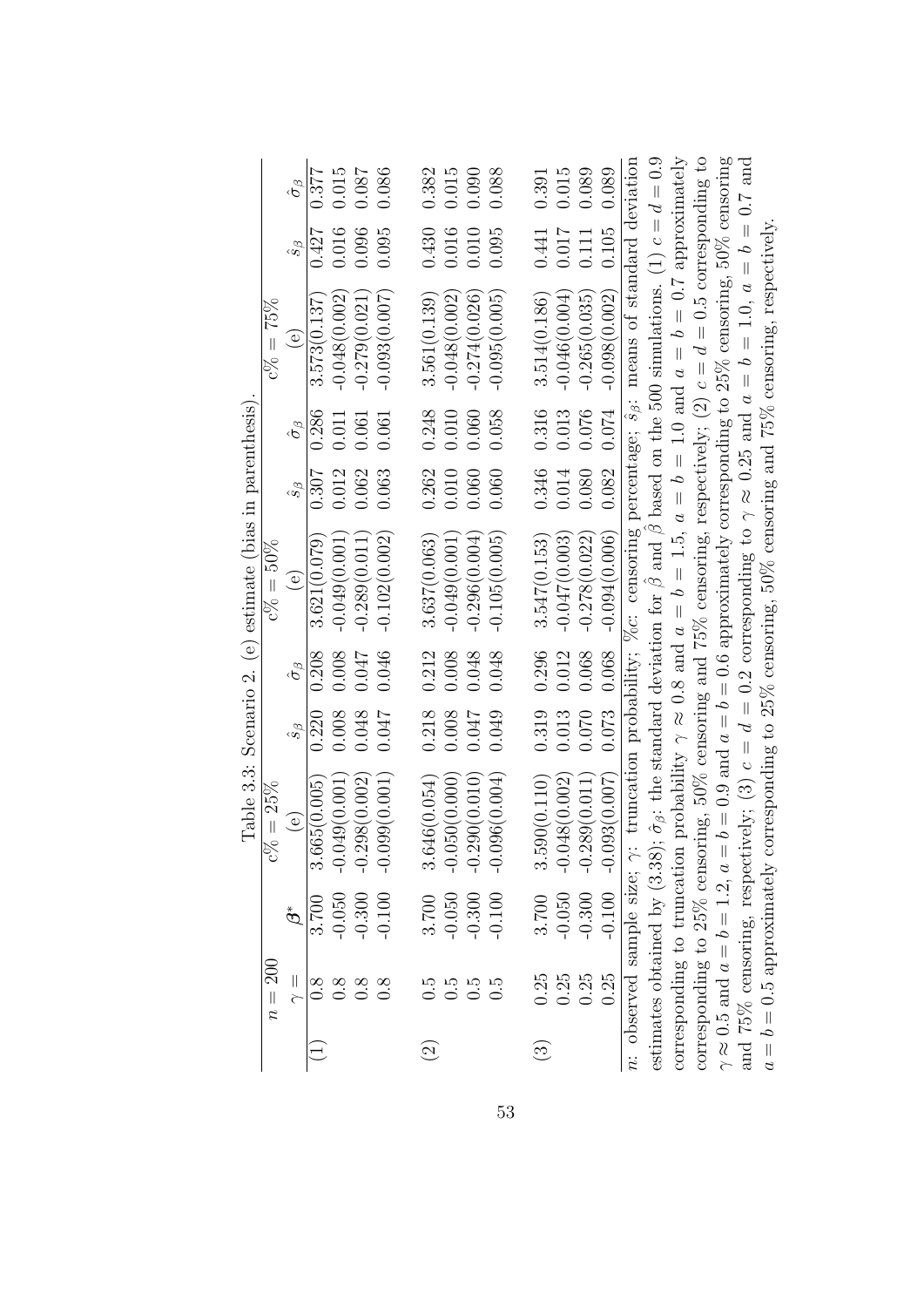|                    | $n=100$                             |                          | $% = 25%$<br>್ರ                                                                                                                                                   |                   |                        | Table 3.4: Scenario 2. (e) estimate (bias inparenthesis)<br>$c\% = 50\%$ |                   |                        | $c\% = 75\%$                                                                                          |                   |                        |
|--------------------|-------------------------------------|--------------------------|-------------------------------------------------------------------------------------------------------------------------------------------------------------------|-------------------|------------------------|--------------------------------------------------------------------------|-------------------|------------------------|-------------------------------------------------------------------------------------------------------|-------------------|------------------------|
|                    | $\vert\vert$                        | $\check{\tilde{\bm{c}}}$ | $\bigcirc$                                                                                                                                                        | $\hat{s}_{\beta}$ | $\hat{\sigma}_{\beta}$ | $\bigcirc$                                                               | $\hat{s}_{\beta}$ | $\hat{\sigma}_{\beta}$ | $\stackrel{\circ}{\phantom{\circ}}$                                                                   | $\hat{s}_{\beta}$ | $\hat{\sigma}_{\beta}$ |
|                    | $\frac{8}{10}$                      | 3.700                    | 3.640(0.060)                                                                                                                                                      | 0.296             | 0.295                  | 3.603(0.097                                                              | 0.404             | 0.353                  | 3.480(0.220)                                                                                          | 0.538             | 0.472                  |
|                    | 0.8                                 | $-0.050$                 | $-0.049(0.001$                                                                                                                                                    | 0.011             | 0.011                  | $-0.048(0.002)$                                                          | 0.016             | 0.014                  | $-0.045(0.005$                                                                                        | 0.022             | 0.019                  |
|                    | $\frac{8}{10}$                      | $-0.300$                 | $-0.288(0.012)$                                                                                                                                                   | 0.066             | 0.066                  | $-0.293(0.007)$                                                          | 0.089             | 0.085                  | $-0.281(0.019)$                                                                                       | 0.140             | 0.112                  |
|                    | $0.\overline{8}$                    | $-0.100$                 | $-0.098(0.002)$                                                                                                                                                   | 0.064             | 0.066                  | $-0.095(0.005)$                                                          | 0.089             | 0.085                  | $-0.081(0.019)$                                                                                       | 0.133             | 0.112                  |
| $\widehat{\Omega}$ | $\ddot{c}$                          | 3.700                    | 3.627(0.073)                                                                                                                                                      | 0.376             | 0.355                  | 3.613(0.087)                                                             | 0.397             | 0.359                  | 3.496(0.204)                                                                                          | 0.635             | 0.500                  |
|                    | $0.\overline{5}$                    | $-0.050$                 | $-0.049(0.001)$                                                                                                                                                   | 0.014             | 0.014                  | $-0.048(0.002)$                                                          | 0.016             | 0.014                  | $-0.046(0.004)$                                                                                       | 0.024             | 0.019                  |
|                    | 0.5                                 | $-0.300$                 | $-0.283(0.017)$                                                                                                                                                   | 0.072             | 0.071                  | $-0.293(0.007)$                                                          | 0.084             | 0.083                  | $-0.271(0.029)$                                                                                       | 0.137             | 0.113                  |
|                    | $\overline{0}$                      | $-0.100$                 | $-0.098(0.001)$                                                                                                                                                   | 0.072             | 0.007                  | $-0.099(0.001)$                                                          | 0.086             | 0.084                  | $-0.082(0.018)$                                                                                       | 0.139             | 0.111                  |
| $\odot$            | 0.25                                | 3.700                    | 3.512(0.188)                                                                                                                                                      | 0.384             | 0.326                  | 3.494(0.206)                                                             | 0.480             | 0.412                  | 3.434(0.266)                                                                                          | 0.647             | 0.537                  |
|                    | 0.25                                | $-0.050$                 | $-0.046(0.004)$                                                                                                                                                   | 0.015             | 0.013                  | $-0.045(0.005)$                                                          | 0.018             | 0.016                  | $-0.044(0.006)$                                                                                       | 0.025             | 0.021                  |
|                    | 0.25                                | $-0.300$                 | $-0.265(0.035)$                                                                                                                                                   | 0.089             | 0.079                  | $-0.267(0.033)$                                                          | 0.109             | 0.089                  | $-0.260(0.040)$                                                                                       | 0.141             | 0.108                  |
|                    | 0.25                                | $-0.100$                 | $-0.095(0.005)$                                                                                                                                                   | 0.093             | 0.081                  | $-0.093(0.007)$                                                          | 0.105             | 0.090                  | $-0.078(0.022)$                                                                                       | 0.136             | 0.110                  |
|                    | n: observed sample size; $\gamma$ : |                          |                                                                                                                                                                   |                   |                        |                                                                          |                   |                        | truncation probability; $\%c$ : censoring percentage; $\hat{s}_{\beta}$ : means of standard deviation |                   |                        |
|                    |                                     |                          | estimates obtained by (3.38); $\hat{\sigma}_{\beta}$ : the standard deviation for $\hat{\beta}$ and $\hat{\beta}$ based on the 500 simulations. (1) $c = d = 0.9$ |                   |                        |                                                                          |                   |                        |                                                                                                       |                   |                        |
|                    |                                     |                          | corresponding to truncation probability $\gamma \approx 0.8$ and $a = b = 1.5$ , $a = b = 1.0$ and $a = b = 0.7$ approximately                                    |                   |                        |                                                                          |                   |                        |                                                                                                       |                   |                        |
|                    |                                     |                          | corresponding to 25% censoring, 50% censoring and 75% censoring, respectively; $(2)$ $c = d = 0.5$ corresponding to                                               |                   |                        |                                                                          |                   |                        |                                                                                                       |                   |                        |
|                    |                                     |                          | $\gamma \approx 0.5$ and $a = b = 1.2$ , $a = b = 0.9$ and $a = b = 0.6$ approximately corresponding to 25% censoring, 50% censoring                              |                   |                        |                                                                          |                   |                        |                                                                                                       |                   |                        |
|                    |                                     |                          | and 75% censoring, respectively; (3) $c = d = 0.2$ corresponding to $\gamma \approx 0.25$ and $a = b = 1.0$ , $a = b = 0.7$ and                                   |                   |                        |                                                                          |                   |                        |                                                                                                       |                   |                        |
|                    | $a = b = 0.5$ approximately         |                          |                                                                                                                                                                   |                   |                        |                                                                          |                   |                        | corresponding to $25\%$ censoring, $50\%$ censoring and $75\%$ censoring, respectively.               |                   |                        |
|                    |                                     |                          |                                                                                                                                                                   |                   |                        |                                                                          |                   |                        |                                                                                                       |                   |                        |

54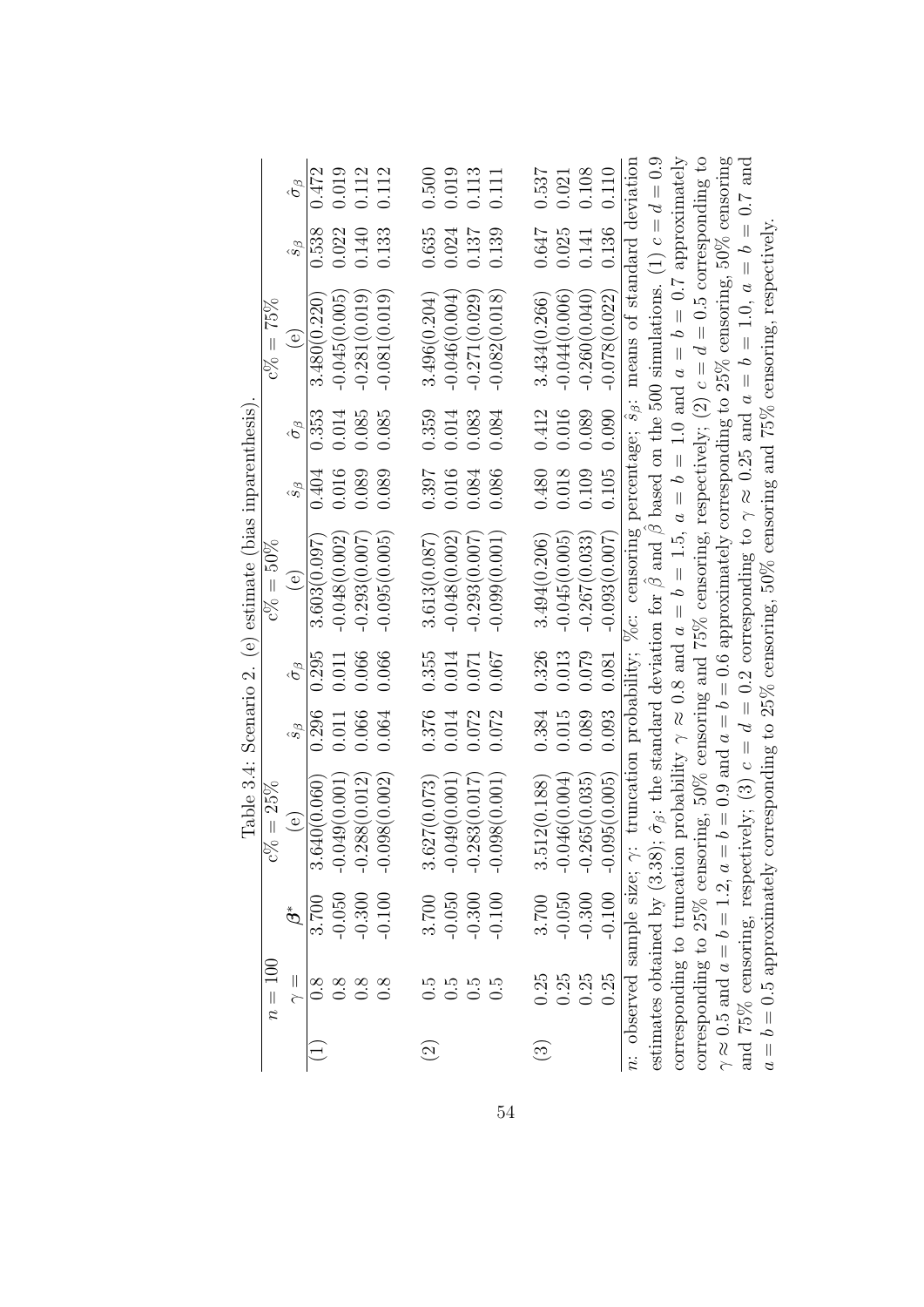larger value of T will always be censored. Therefore, if  $c + d$  is small the estimates will be severely biased. The results are shown in Table 3.5 and Table 3.6.

From the results we can see that the intercept is estimated much smaller than the true value and the predictor parameter estimates are much less significant than that in Scenarios 1 and 2. This is because large values of  $R$  can never be observed and large values of T will always be censored. This will result in a much smaller intercept estimate and less significant predictor parameter estimates.

#### 3.6.2 Comparison with KSV estimator

To see how well our proposed estimators perform when handle censored survival data with referral bias, we apply the KSV method to the same simulated datasets in Scenario 1 in section 3.6.1.

The KSV estimator  $\hat{\beta}_{\rm KSV}$  are calculated by

$$
\hat{\beta}_{\text{KSV}} = \left\{ (\boldsymbol{W} - \boldsymbol{\bar{W}})^{tr} (\boldsymbol{W} - \boldsymbol{\bar{W}}) \right\}^{-1} (\boldsymbol{W} - \boldsymbol{\bar{W}})^{tr} \tilde{\boldsymbol{X}},
$$
(3.39)

where  $\bar{\mathbf{W}} = \left( \left( n^{-1} \sum_{i=1}^{n} \mathbf{w}_i \right) \right)$  $i=1$  $W_{ij}$ )  $n \times p$ ,  $\tilde{\boldsymbol{X}} = (\tilde{X}_1, \ldots, \tilde{X}_n)^{tr}$ , and

$$
\tilde{X}_i = \frac{\delta_i X_i}{\hat{G}(R_i - X_i -)}, i = 1, \dots, n.
$$
\n(3.40)

The function  $\hat{G}(R_i-, X_i-)$  here is the bivariate survival function estimated by (3.16), and it is exactly the same as what we adopted in Lemma 3.2.1 to get our proposed estimates of  $\beta$ . The results of 500 simulations are shown in Table 3.7 and Table 3.8.

Here we present the simulation results for different sample sizes  $(n = 100$  and 200), different truncation probabilities ( $\gamma = 0.85, 0.5$  and 0.15) and different cen-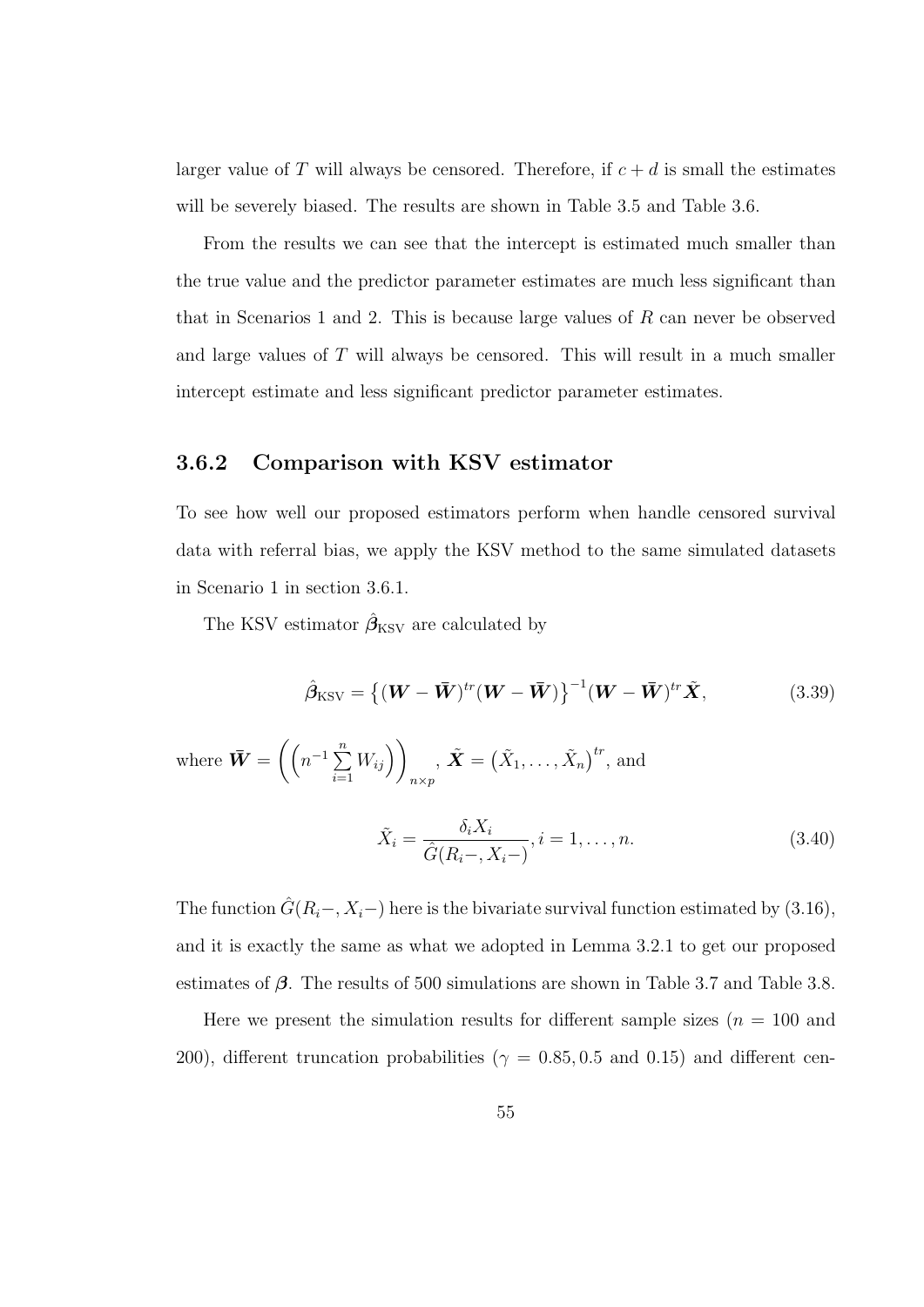|                    |                                 |                             |                                                                                                                                                                   |           |                        | Table 3.5: Scenario 3. (e) estimate (bias in parenthesis) |                             |                        |                                                                                                          |                   |                        |
|--------------------|---------------------------------|-----------------------------|-------------------------------------------------------------------------------------------------------------------------------------------------------------------|-----------|------------------------|-----------------------------------------------------------|-----------------------------|------------------------|----------------------------------------------------------------------------------------------------------|-------------------|------------------------|
|                    | $n = 200$                       |                             | $\% = 25\%$                                                                                                                                                       |           |                        | $c\% = 50\%$                                              |                             |                        | $c\% = 75\%$                                                                                             |                   |                        |
|                    | $\frac{11}{5}$                  | $\overset{*}{\mathfrak{G}}$ | $\epsilon$                                                                                                                                                        | $\hat{s}$ | $\hat{\sigma}_{\beta}$ | $\Theta$                                                  | $\mathcal{S}_{\mathcal{S}}$ | $\hat{\sigma}_{\beta}$ | $\overset{\circ}{e}$                                                                                     | $\hat{s}_{\beta}$ | $\hat{\sigma}_{\beta}$ |
|                    | $0.85\,$                        | 3.700                       | 3.409(0.291                                                                                                                                                       | 0.520     | 0.512                  | 3.132(0.568)                                              | 0.723                       | 0.642                  | 2.521(1.179)                                                                                             | 0.971             | 0.745                  |
|                    | 0.85                            | $-0.050$                    | $-0.042(0.008)$                                                                                                                                                   | 0.020     | 0.020                  | $-0.033(0.017)$                                           | 0.027                       | 0.025                  | $-0.019(0.031)$                                                                                          | 0.038             | 0.029                  |
|                    | 0.85                            | $-0.300$                    | $-0.253(0.047)$                                                                                                                                                   | 0.126     | 0.117                  | $-0.202(0.098)$                                           | 0.155                       | 0.137                  | $-0.071(0.229)$                                                                                          | 0.245             | 0.180                  |
|                    | 0.85                            | $-0.100$                    | $-0.082(0.018)$                                                                                                                                                   | 0.120     | 0.117                  | $-0.076(0.024)$                                           | 0.150                       | 0.138                  | $-0.064(0.036)$                                                                                          | 0.234             | 0.177                  |
|                    |                                 |                             |                                                                                                                                                                   |           |                        |                                                           |                             |                        |                                                                                                          |                   |                        |
| $\widehat{\Omega}$ |                                 | 3.700                       | 2.878(0.822)                                                                                                                                                      | 1.270     | 0.845                  | 2.833(0.867)                                              | 1.400                       | 0.970                  | 2.272(1.418)                                                                                             | 1.683             | 1.140                  |
|                    | 0.5<br>0.5                      | $-0.050$                    | $-0.041(0.009)$                                                                                                                                                   | 0.049     | 0.033                  | $-0.043(0.007)$                                           | 0.058                       | 0.037                  | $-0.024(0.026)$                                                                                          | 0.065             | 0.044                  |
|                    | 0.5                             | $-0.300$                    | $-0.266(0.034)$                                                                                                                                                   | 0.295     | 0.203                  | $-0.289(0.011)$                                           | 0.348                       | 0.214                  | $-0.175(0.125)$                                                                                          | 0.373             | 0.239                  |
|                    | $\frac{5}{0}$                   | $-0.100$                    | $-0.103(0.003)$                                                                                                                                                   | 0.281     | 0.204                  | $-0.108(0.008)$                                           | 0.325                       | 0.213                  | $-0.066(0.034)$                                                                                          | 0.368             | 0.246                  |
|                    |                                 |                             |                                                                                                                                                                   |           |                        |                                                           |                             |                        |                                                                                                          |                   |                        |
| $\odot$            | 0.15                            | 3.700                       | 2.415(1.285)                                                                                                                                                      | 1.636     | 1.375                  | 2.301(1.399)                                              | 1.897                       | 1.680                  | 1.887(1.813)                                                                                             | 2.104             | 1.953                  |
|                    | 0.15                            | $-0.050$                    | $-0.024(0.026)$                                                                                                                                                   | 0.073     | 0.057                  | $-0.026(0.024)$                                           | 0.091                       | 0.067                  | $-0.019(0.031)$                                                                                          | 0.125             | 0.089                  |
|                    | 0.15                            | $-0.300$                    | $-0.168(0.032)$                                                                                                                                                   | 0.414     | 0.358                  | $-0.137(0.163)$                                           | 0.629                       | 0.392                  | $-0.092(0.208)$                                                                                          | 0.730             | 0.629                  |
|                    | 0.15                            | $-0.100$                    | $-0.113(0.013)$                                                                                                                                                   | 0.402     | 0.333                  | $-0.121(0.021)$                                           | 0.597                       | 0.389                  | $-0.083(0.017)$                                                                                          | 0.764             | 0.702                  |
|                    |                                 |                             | n: observed sample size; $\gamma$ : truncation probability; %c: censoring percentage; $\hat{s}_{\beta}$ : means of standard deviation                             |           |                        |                                                           |                             |                        |                                                                                                          |                   |                        |
|                    |                                 |                             | estimates obtained by (3.38); $\hat{\sigma}_{\beta}$ : the standard deviation for $\hat{\beta}$ and $\hat{\beta}$ based on the 500 simulations. (1) $c = d = 0.8$ |           |                        |                                                           |                             |                        |                                                                                                          |                   |                        |
|                    |                                 |                             | corresponding to $\gamma \approx 0.85$ and $a = b = 1.9$ , $a = b = 1.4$ and $a = b = 1.0$ approximately corresponding to 25%                                     |           |                        |                                                           |                             |                        |                                                                                                          |                   |                        |
|                    |                                 |                             | censoring, 50% censoring and 75% censoring, respectively; (2) $c = d = 0.35$ corresponding to $\gamma \approx 0.5$ and $a = b = 1.8$ ,                            |           |                        |                                                           |                             |                        |                                                                                                          |                   |                        |
|                    |                                 |                             | $a = b = 1.2$ and $a = b = 0.85$ approximately corresponding to $25\%$ censoring, $50\%$ censoring and $75\%$ censoring,                                          |           |                        |                                                           |                             |                        |                                                                                                          |                   |                        |
|                    | respectively; (3) $c = d = 0.1$ |                             |                                                                                                                                                                   |           |                        |                                                           |                             |                        | corresponding to $\gamma \approx 0.15$ and $a = b = 1.6$ , $a = b = 0.9$ and $a = b = 0.5$ approximately |                   |                        |
|                    |                                 |                             | corresponding to $25\%$ censoring, $50\%$ censoring and $75\%$ censoring, respectively.                                                                           |           |                        |                                                           |                             |                        |                                                                                                          |                   |                        |

Tablo 3 5. Comario 3 (a) octimato (hias in naronthosis) Table 3.5: Scenario 3. (e) estimate (bias in parenthesis).

56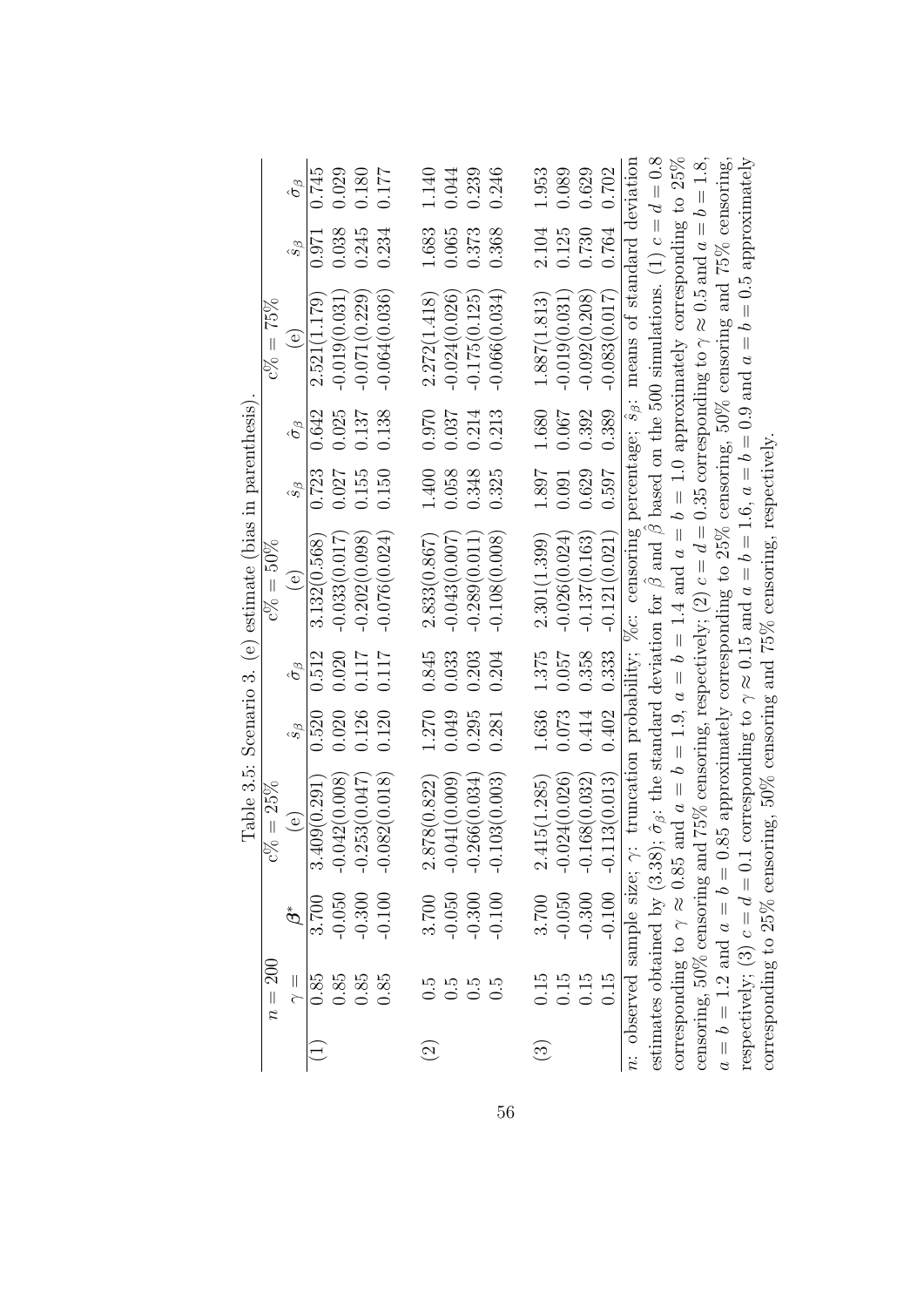|                    |                                        |                             |                                                                                                                                                                   |                   |                        | " (stanfinitation in section of the standard contract of the state of the state of the state of the state of the state of the state of the state of the state of the state of the state of the state of the state of the state |                   |                        |                                                                                                          |                   |                        |
|--------------------|----------------------------------------|-----------------------------|-------------------------------------------------------------------------------------------------------------------------------------------------------------------|-------------------|------------------------|--------------------------------------------------------------------------------------------------------------------------------------------------------------------------------------------------------------------------------|-------------------|------------------------|----------------------------------------------------------------------------------------------------------|-------------------|------------------------|
|                    | $n=100$                                |                             | $c\% = 25\%$                                                                                                                                                      |                   |                        | $c\% = 50\%$                                                                                                                                                                                                                   |                   |                        | $c\% = 75\%$                                                                                             |                   |                        |
|                    | $\frac{1}{\gamma}$                     | $\stackrel{*}{\mathcal{O}}$ | $\Theta$                                                                                                                                                          | $\hat{s}_{\beta}$ | $\hat{\sigma}_{\beta}$ | $\Theta$                                                                                                                                                                                                                       | $\hat{s}_{\beta}$ | $\hat{\sigma}_{\beta}$ | $\Theta$                                                                                                 | $\hat{s}_{\beta}$ | $\hat{\sigma}_{\beta}$ |
|                    | $0.85\,$                               | 3.700                       | 3.379(0.321)                                                                                                                                                      | 0.517             | 0.533                  | 3.079(0.621)                                                                                                                                                                                                                   | 0.830             | 0.737                  | 2.498(1.202)                                                                                             | 1.171             | 1.089                  |
|                    | 0.85                                   | $-0.050$                    | $-0.040(0.010$                                                                                                                                                    | 0.031             | 0.030                  | $-0.030(0.020)$                                                                                                                                                                                                                | 0.037             | 0.038                  | $-0.013(0.037)$                                                                                          | 0.054             | 0.047                  |
|                    | 0.85                                   | $-0.300$                    | $-0.247(0.053)$                                                                                                                                                   | 0.158             | 0.147                  | $-0.197(0.103)$                                                                                                                                                                                                                | 0.174             | 0.167                  | $-0.068(0.232)$                                                                                          | 0.276             | 0.235                  |
|                    | 0.85                                   | $-0.100$                    | $-0.078(0.022)$                                                                                                                                                   | 0.140             | 0.137                  | $-0.072(0.028)$                                                                                                                                                                                                                | 0.163             | 0.160                  | $-0.061(0.039)$                                                                                          | 0.253             | 0.231                  |
|                    |                                        |                             |                                                                                                                                                                   |                   |                        |                                                                                                                                                                                                                                |                   |                        |                                                                                                          |                   |                        |
| $\widehat{\infty}$ | $0.\overline{5}$                       | 3.700                       | 2.798(0.902)                                                                                                                                                      | 1.281             | 1.095                  | 2.814(0.886)                                                                                                                                                                                                                   | 1.484             | 1.203                  | 2.158(1.542)                                                                                             | 1.698             | 1.347                  |
|                    | $\ddot{0}$ .                           | $-0.050$                    | $-0.038(0.012)$                                                                                                                                                   | 0.057             | 0.050                  | $-0.037(0.013)$                                                                                                                                                                                                                | 0.069             | 0.053                  | $-0.021(0.029)$                                                                                          | 0.073             | 0.061                  |
|                    | $\frac{5}{2}$                          | $-0.300$                    | $-0.257(0.043)$                                                                                                                                                   | 0.312             | 0.261                  | $-0.267(0.033)$                                                                                                                                                                                                                | 0.363             | 0.309                  | $-0.163(0.137)$                                                                                          | 0.397             | 0.334                  |
|                    | $\frac{5}{0}$                          | $-0.100$                    | $-0.104(0.004)$                                                                                                                                                   | 0.294             | 0.247                  | $-0.103(0.003)$                                                                                                                                                                                                                | 0.352             | 0.278                  | $-0.062(0.038)$                                                                                          | 0.385             | 0.326                  |
|                    |                                        |                             |                                                                                                                                                                   |                   |                        |                                                                                                                                                                                                                                |                   |                        |                                                                                                          |                   |                        |
| $\odot$            | 0.15                                   | 3.700                       | 2.408(1.292)                                                                                                                                                      | 1.700             | 1.517                  | 2.314(1.386)                                                                                                                                                                                                                   | 1.998             | 1.693                  | 1.536(2.164)                                                                                             | 2.325             | 1.989                  |
|                    | 0.15                                   | $-0.050$                    | $-0.021(0.029)$                                                                                                                                                   | 0.087             | 0.070                  | $-0.021(0.029)$                                                                                                                                                                                                                | 0.103             | 0.082                  | $-0.012(0.038)$                                                                                          | 0.138             | 0.102                  |
|                    | 0.15                                   | $-0.300$                    | $-0.163(0.137)$                                                                                                                                                   | 0.493             | 0.413                  | $-0.135(0.165)$                                                                                                                                                                                                                | 0.695             | 0.455                  | $-0.087(0.213)$                                                                                          | 0.792             | 0.687                  |
|                    | 0.15                                   | $-0.100$                    | $-0.115(0.015)$                                                                                                                                                   | 0.475             | 0.402                  | $-0.117(0.017)$                                                                                                                                                                                                                | 0.601             | 0.428                  | $-0.063(0.037)$                                                                                          | 0.784             | 0.601                  |
|                    |                                        |                             | n: observed sample size; $\gamma$ : truncation probability; %c: censoring percentage; $s_{\beta}$ : means of standard deviation                                   |                   |                        |                                                                                                                                                                                                                                |                   |                        |                                                                                                          |                   |                        |
|                    |                                        |                             | estimates obtained by (3.38); $\hat{\sigma}_{\beta}$ : the standard deviation for $\hat{\beta}$ and $\hat{\beta}$ based on the 500 simulations. (1) $c = d = 0.8$ |                   |                        |                                                                                                                                                                                                                                |                   |                        |                                                                                                          |                   |                        |
|                    | corresponding to $\gamma \approx 0.85$ |                             |                                                                                                                                                                   |                   |                        |                                                                                                                                                                                                                                |                   |                        | and $a = b = 1.9$ , $a = b = 1.4$ and $a = b = 1.0$ approximately corresponding to 25%                   |                   |                        |
|                    |                                        |                             | censoring, 50% censoring and 75% censoring, respectively; $(2) c = d = 0.35$ corresponding to $\gamma \approx 0.5$ and $a = b = 1.8$ ,                            |                   |                        |                                                                                                                                                                                                                                |                   |                        |                                                                                                          |                   |                        |
|                    |                                        |                             | $a = b = 1.2$ and $a = b = 0.85$ approximately corresponding to $25\%$ censoring, $50\%$ censoring and $75\%$ censoring,                                          |                   |                        |                                                                                                                                                                                                                                |                   |                        |                                                                                                          |                   |                        |
|                    | respectively; (3) $c = d = 0.1$        |                             |                                                                                                                                                                   |                   |                        |                                                                                                                                                                                                                                |                   |                        | corresponding to $\gamma \approx 0.15$ and $a = b = 1.6$ , $a = b = 0.9$ and $a = b = 0.5$ approximately |                   |                        |
|                    |                                        |                             | corresponding to $25\%$ censoring, $50\%$ censoring and $75\%$ censoring, respectively.                                                                           |                   |                        |                                                                                                                                                                                                                                |                   |                        |                                                                                                          |                   |                        |

Table 3.6: Scenario 3. (e) estimate (bias in parenthesis) Table 3.6: Scenario 3. (e) estimate (bias in parenthesis).

57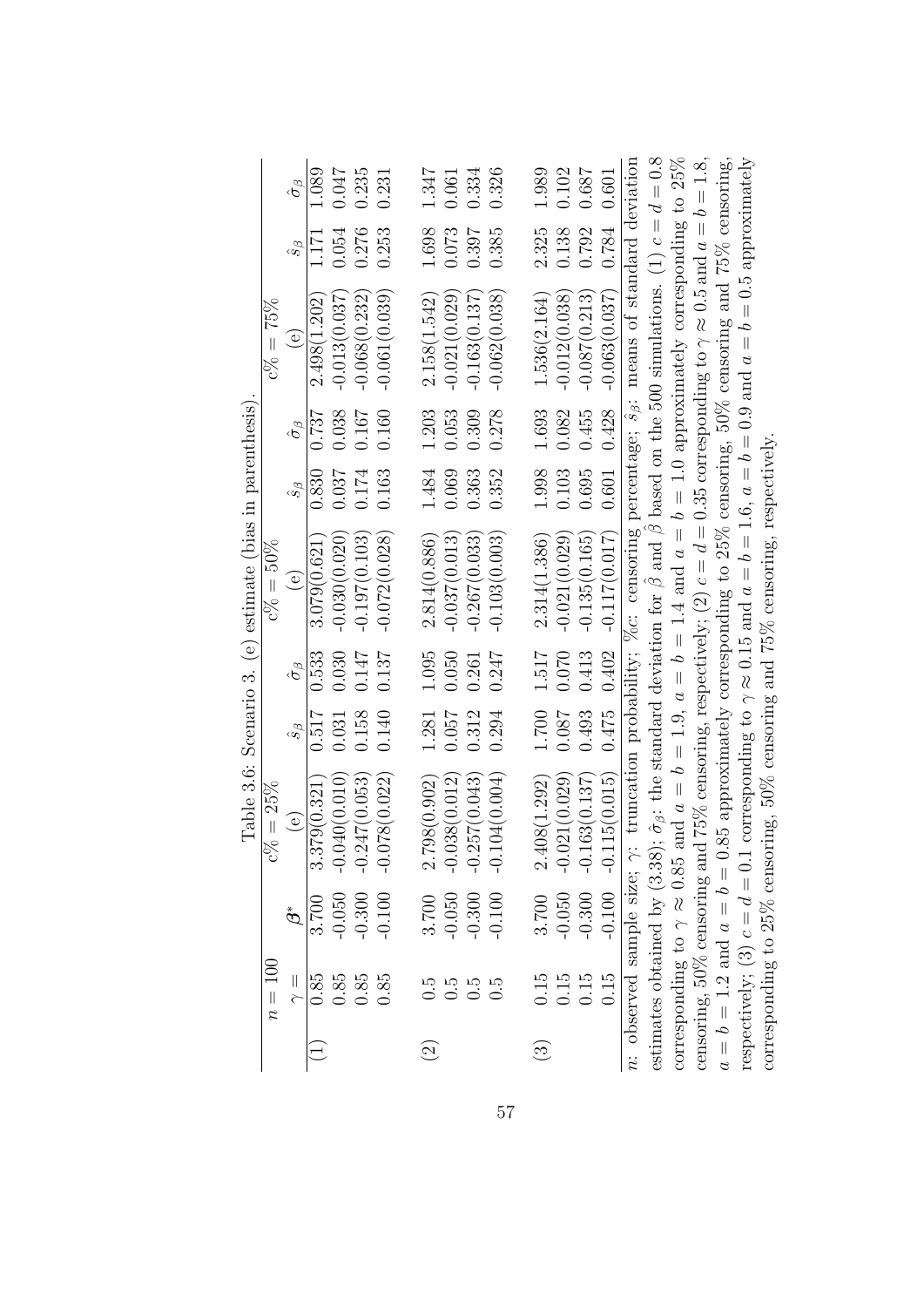|     | $n = 200$  |                        | $c\% = 20\%$      |                                | $c\% = 50\%$      |                                  |
|-----|------------|------------------------|-------------------|--------------------------------|-------------------|----------------------------------|
|     | $\gamma =$ | $\boldsymbol{\beta}^*$ | $\beta_{\rm KSV}$ | $\hat{\sigma}_{\beta_{\text{K$ | $\beta_{\rm KSV}$ | $\hat{\sigma}_{\beta_{\rm KSV}}$ |
| (1) | 0.85       | 3.700                  | 2.524(1.176)      | 0.567                          | 0.638(3.062)      | 0.714                            |
|     | 0.85       | $-0.050$               | $-0.022(0.028)$   | 0.021                          | 0.015(0.065)      | 0.028                            |
|     | 0.85       | $-0.300$               | $-0.134(0.166)$   | 0.124                          | 0.080(0.380)      | 0.160                            |
|     | 0.85       | $-0.100$               | $-0.038(0.062)$   | 0.130                          | 0.025(0.125)      | 0.154                            |
|     |            |                        |                   |                                |                   |                                  |
| (2) | 0.5        | 3.700                  | 2.515(1.185)      | 0.586                          | 0.537(3.163)      | 0.494                            |
|     | 0.5        | $-0.050$               | $-0.022(0.028)$   | 0.022                          | 0.022(0.072)      | 0.028                            |
|     | 0.5        | $-0.300$               | $-0.138(0.162)$   | 0.132                          | 0.144(0.444)      | 0.158                            |
|     | 0.5        | $-0.100$               | $-0.044(0.056)$   | 0.134                          | 0.049(0.149)      | 0.149                            |
|     |            |                        |                   |                                |                   |                                  |
| (3) | 0.15       | 3.700                  | 2.387(1.313)      | 0.544                          | 0.224(3.476)      | 0.685                            |
|     | 0.15       | $-0.050$               | $-0.021(0.029)$   | 0.021                          | 0.027(0.077)      | 0.027                            |
|     | 0.15       | $-0.300$               | $-0.139(0.161)$   | 0.126                          | 0.158(0.458)      | 0.154                            |
|     | 0.15       | $-0.100$               | $-0.047(0.053)$   | 0.128                          | 0.055(0.155)      | 0.164                            |

Table 3.7: Simulation results for KSV estimator (bias in parenthesis).

n: observed sample size;  $\gamma$ : truncation probability; %c: censoring percentage;  $\hat{\sigma}_{\beta_{\text{KSV}}}$ : the standard deviation for  $\hat{\beta}_{\mathrm{KSV}}$  and  $\hat{\beta}_{\mathrm{KSV}}$  based on the 500 simulations. (1)  $c = d = 1.6$  corresponding to  $\gamma \approx 0.85$  and  $a = b = 2.7$ ,  $a = b = 1.5$  approximately corresponding to 20% censoring and 50% censoring, respectively; (2)  $c = d = 0.7$  corresponding to  $\gamma \approx 0.5$  and  $a = b = 2.0$ ,  $a = b = 1.3$  approximately corresponding to 20% censoring and 50% censoring, respectively; (3)  $c = d = 0.3$  corresponding to  $\gamma \approx 0.2$  and  $a = b = 1.8$ ,  $a = b = 1.1$  approximately corresponding to 20% censoring and 50% censoring, respectively.

soring percentages ( $c\% = 20\%$  and  $50\%$ ). The case for heavy censoring percentage  $(c\% = 80\%)$  is not included since the KSV method already produces false results of the predictor parameter estimates when the censoring percentage  $c\% = 50\%$ . Comparing with the simulation results shown in Table 3.1 and Table 3.2, we can see that the intercept is estimated much smaller than the true value and none of the predictor parameter estimates are statistically significant. This is because only the responses are weighted by the bivariate distribution function. However, our proposed method re-weights both the covariates and the response.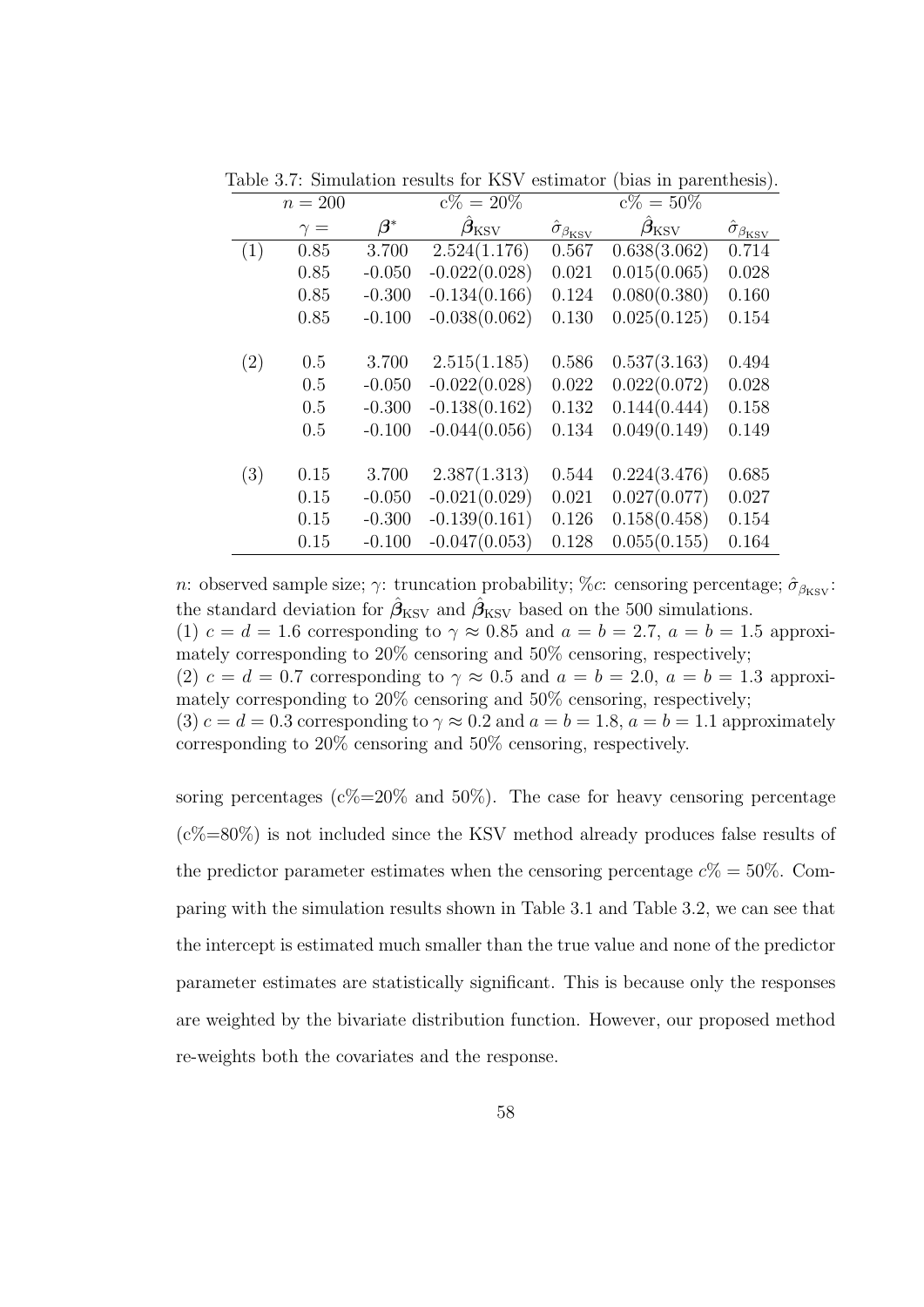|     | $n = 100$  |                        | $c\% = 20\%$      |                                          | $c\% = 50\%$             |                                       |
|-----|------------|------------------------|-------------------|------------------------------------------|--------------------------|---------------------------------------|
|     | $\gamma =$ | $\boldsymbol{\beta}^*$ | $\beta_{\rm KSV}$ | $\hat{\sigma}_{\beta_{\underline{KSV}}}$ | $\ddot{\beta}_{\rm KSV}$ | $\hat{\sigma}_{\beta_{\mathrm{KSV}}}$ |
| (1) | 0.85       | 3.700                  | 2.485(1.215)      | 0.777                                    | 0.659(3.041)             | 1.019                                 |
|     | 0.85       | $-0.050$               | $-0.021(0.029)$   | 0.03                                     | 0.014(0.064)             | 0.040                                 |
|     | 0.85       | $-0.300$               | $-0.135(0.165)$   | 0.166                                    | 0.083(0.383)             | 0.234                                 |
|     | 0.85       | $-0.100$               | $-0.030(0.070)$   | 0.170                                    | 0.034(0.134)             | 0.225                                 |
|     |            |                        |                   |                                          |                          |                                       |
| (2) | 0.5        | 3.700                  | 2.468(1.232)      | 0.801                                    | 0.494(3.206)             | 1.044                                 |
|     | 0.5        | $-0.050$               | $-0.020(0.030)$   | 0.030                                    | 0.024(0.074)             | 0.041                                 |
|     | 0.5        | $-0.300$               | $-0.140(0.160)$   | 0.166                                    | 0.141(0.441)             | 0.228                                 |
|     | 0.5        | $-0.100$               | $-0.042(0.058)$   | 0.172                                    | 0.047(0.147)             | 0.210                                 |
|     |            |                        |                   |                                          |                          |                                       |
| (3) | 0.15       | 3.700                  | 2.376(1.324)      | 0.822                                    | 0.173(3.527)             | 1.012                                 |
|     | 0.15       | $-0.050$               | $-0.020(0.030)$   | 0.031                                    | 0.029(0.079)             | 0.040                                 |
|     | 0.15       | $-0.300$               | $-0.131(0.169)$   | 0.184                                    | 0.177(0.477)             | 0.243                                 |
|     | 0.15       | $-0.100$               | $-0.041(0.059)$   | 0.176                                    | 0.069(0.141)             | 0.228                                 |

Table 3.8: Simulation results for KSV estimator. (e) estimate (bias in parenthesis).

n: observed sample size;  $\gamma$ : truncation probability; %c: censoring percentage;  $\hat{\sigma}_{\beta_{\text{KSV}}}$ : the standard deviation for  $\hat{\beta}_{\mathrm{KSV}}$  and  $\hat{\beta}_{\mathrm{KSV}}$  based on the 500 simulations. (1)  $c = d = 1.6$  corresponding to  $\gamma \approx 0.85$  and  $a = b = 2.7$ ,  $a = b = 1.5$  approximately corresponding to 20% censoring and 50% censoring, respectively; (2)  $c = d = 0.7$  corresponding to  $\gamma \approx 0.5$  and  $a = b = 2.0$ ,  $a = b = 1.3$  approximately corresponding to 20% censoring and 50% censoring, respectively; (3)  $c = d = 0.3$  corresponding to  $\gamma \approx 0.2$  and  $a = b = 1.8$ ,  $a = b = 1.1$  approximately corresponding to 20% censoring and 50% censoring, respectively.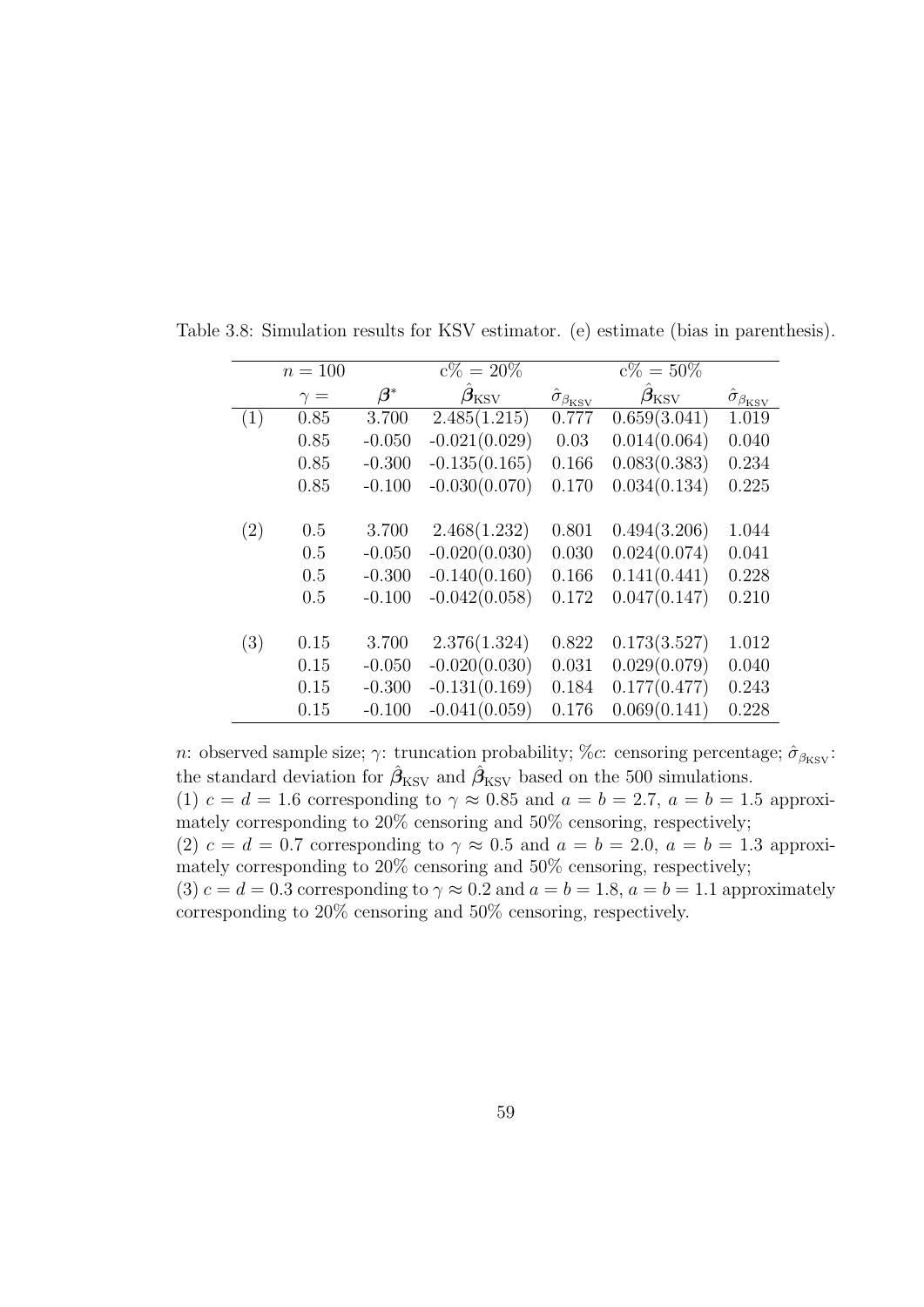|            |                  | With truncation – $\beta$ (SE) Without truncation – $\dot{\beta}$ (SE) |
|------------|------------------|------------------------------------------------------------------------|
| Intercept  | $3.628* (0.068)$ | $3.844*$ (0.133)                                                       |
| Age        | $-0.011*(0.003)$ | $-0.031*(0.004)$                                                       |
| <b>HIV</b> | $-0.313*(0.047)$ | $-0.380*(0.089)$                                                       |
| Alcohol    | $-0.098*(0.038)$ | $-0.077(0.070)$                                                        |

Table 3.9: Estimation results (SE in parenthesis), \* means the estimate is significant at 5% level.

#### 3.6.3 Data analysis

We illustrate the proposed method with the Edinburgh hepatitis C data in Fu et al. (2007). The patients were studied retrospectively and followed prospectively for the development of HCV-related cirrhosis. HCV patients usually experience no symptoms or mild symptoms in the early stages and are often referred to hospital shortly before they develop cirrhosis or complications. Among these individuals, there is no cirrhosis event occurred prior to their referral time and 63 (16%) developed cirrhosis during follow-up. The median duration time from HCV infection to referral is 17.1 years and the median follow-up time from referral to cirrhosis or censoring is 2.4 years.

The purpose of the study was to determine how the progression to cirrhosis is affected by three covariates: age at infection, HIV co-infection (yes:1 or no:0), and heavy alcohol consumption (yes:1 or no:0). An individual with heavy alcohol intake was defined as one consuming more than 50 units alcohol per week for at least five years.

Table 3.9 summarizes the estimates of regression parameters obtained from our method. The results from the truncated model, where the referral bias is considered, show that age at infection, HIV co-infection and heavy alcohol in-take are significantly identified as risk factors associated with more rapid disease progression. If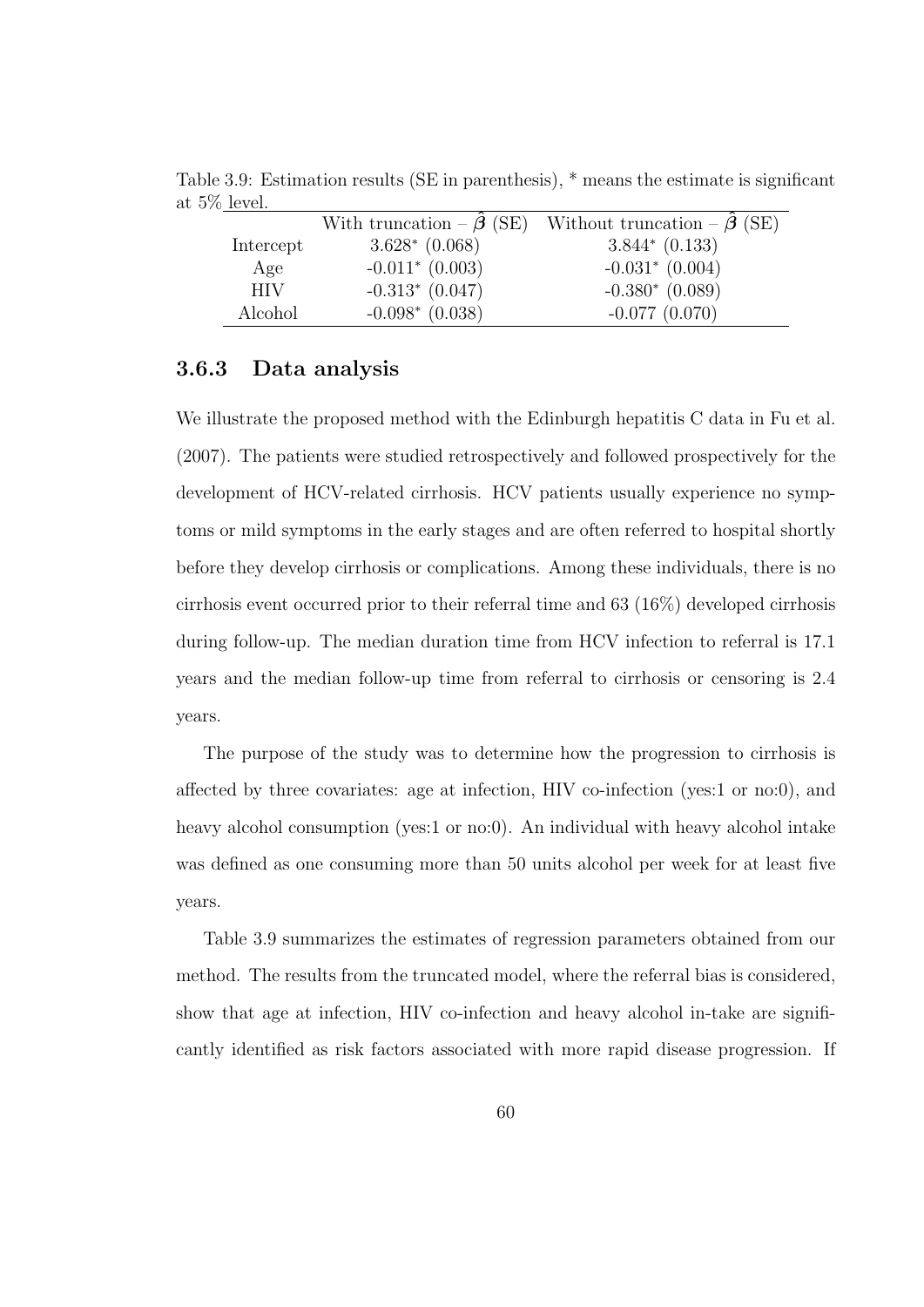we compare the results with those from a non-truncated model, ignorance of the referral bias has failed to identify heavy alcohol in-take as a significant risk factor. In medical literatures, older age at infection, HIV co-infection and heavy alcohol intake have all been identified as factors associated with more rapid hepatitis C disease progression (Sharma and Sherker, 2009).

In Table 3.9, although the proposed methods do make a difference in terms of significance of the covariate "Alcohol", the resulting estimated value and the standard error by the two models seem to be very similar. This is because in the Edinburgh hepatitis C data in Fu et al. (2007), 387 patients are observed. Among these individuals, only 63 (16%) developed cirrhosis during follow-up. Therefore the censoring percentage is around 85%, which is quite high. The inverse probability weighted (IPW) estimator of the bivariate survival function G used in our WLS method does struggle when the censoring percentage is high (Dai and Bao, 2009; Dai and Fu, 2012). Therefore the insignificance of the improvement when analysing the severely biased survival data (with high censoring percentage) is reasonable.

Based on our coefficient estimates shown in Table 3.9, we use  $\hat{T} = \exp(\boldsymbol{W}\boldsymbol{\beta})$  to predict the time period from infection to cirrhosis for individuals with different values of covariates. The range of age at infection is taken to be from 10 to 70, since in the Edinburgh hepatitis C data only 5 of 387 patients were infected by HCV before 10 years old. Therefore the effects estimates in Table 3.9 may not be very appropriate to be used to predict the cirrhosis time for these patients. The prediction results and the corresponding values of covariates are shown in Figure 3.2. We can see that if we consider referral bias, when the age at infection is greater than 10, the predicted values of X are larger than those without considering referral bias. This is because that the patients with more rapid disease progression are preferentially referred to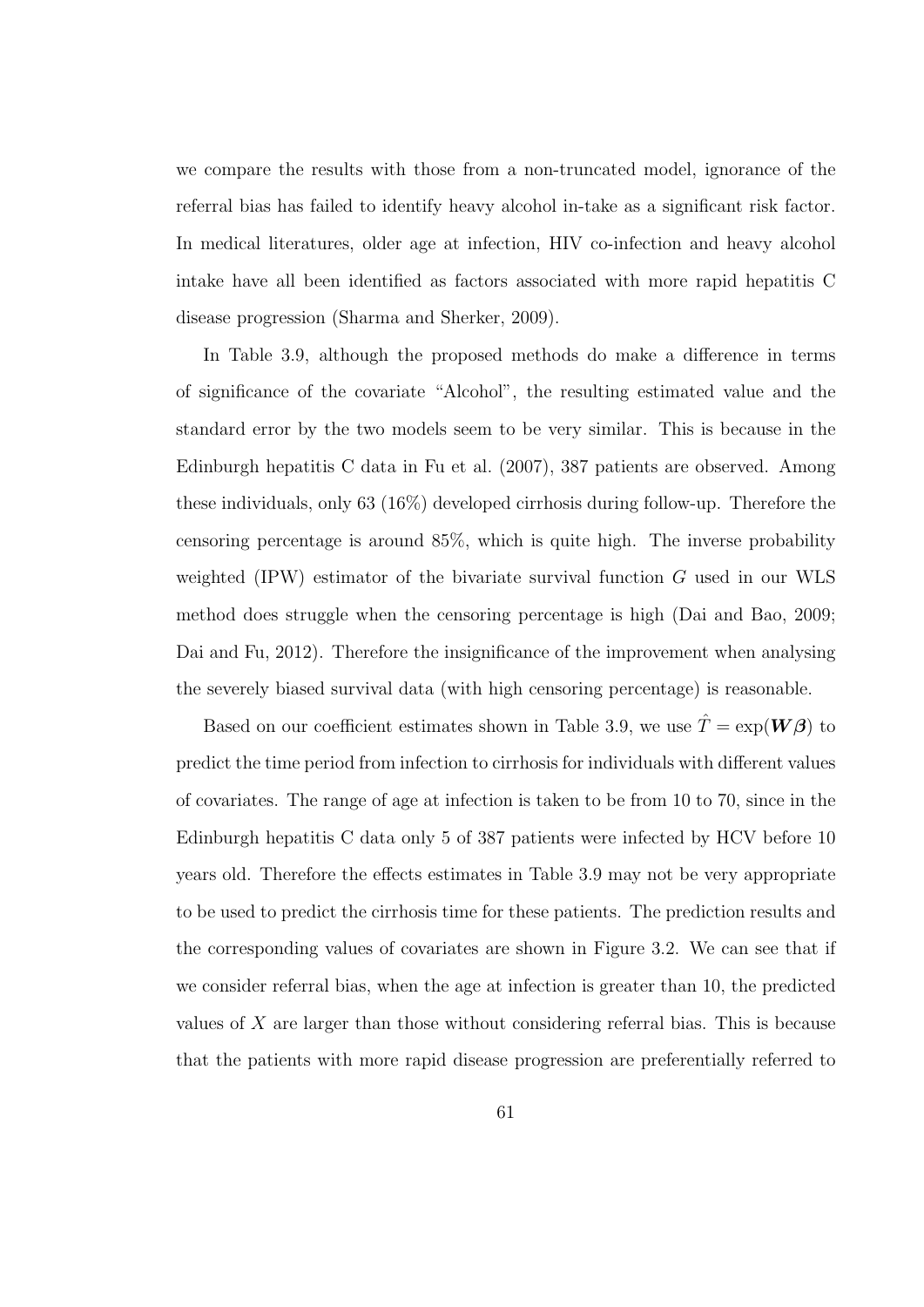the liver clinic cohort. Hence the time period from infection to cirrhosis observed in the clinic cohort may be shorter than that for the whole HCV patients community (Wang et al., 2013). If so, removing the referral bias, the predicted values should be larger comparing with the case only censoring is involved, as revealed by Fu et al. (2007).



Figure 3.2: Prediction for cirrhosis time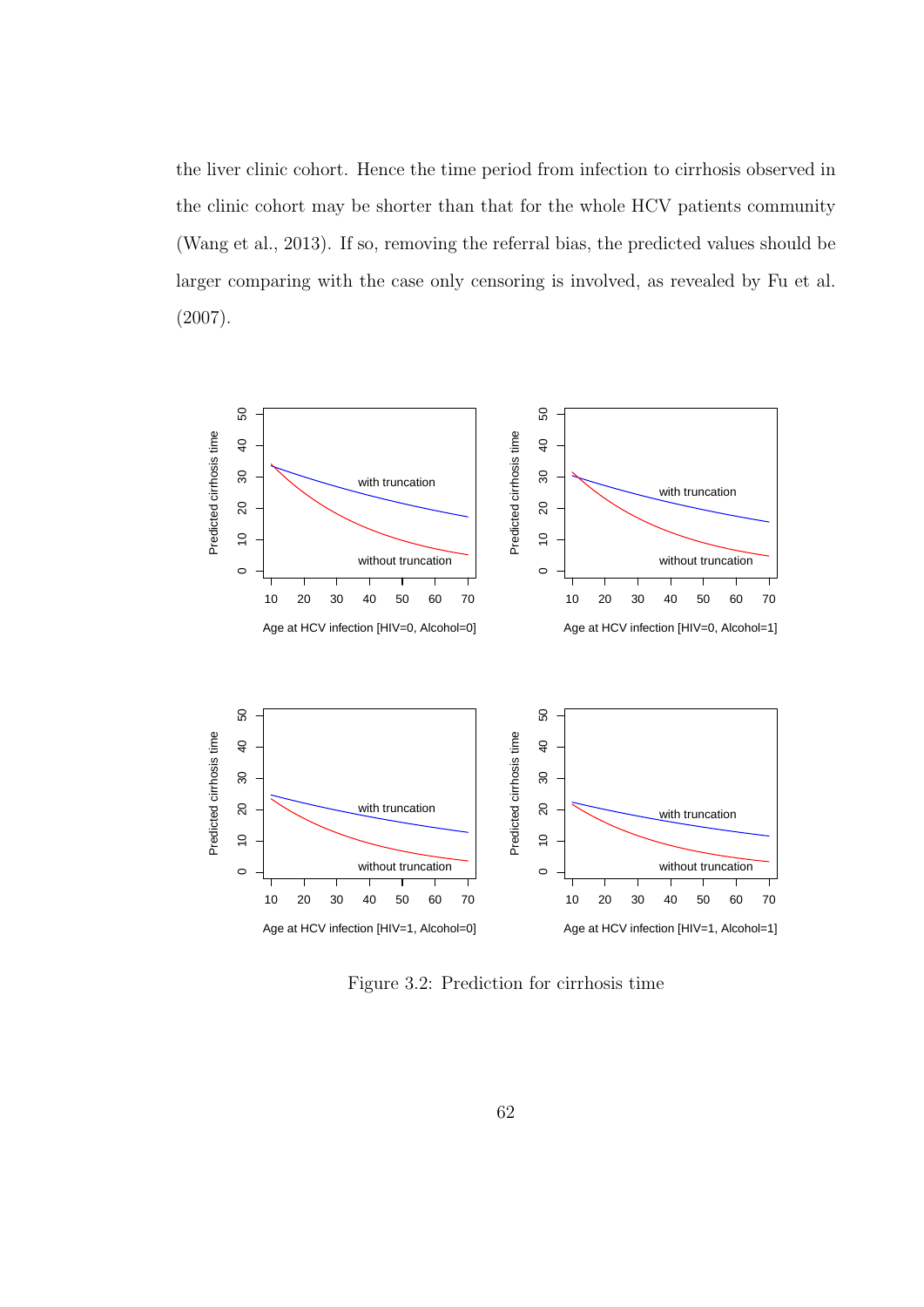#### 3.7 Goodness of fit

To assess the validity of our linear model assumption, we consider to use the Chisquare goodness-of-fit test, where the null hypothesis is that the AFT model assumption is true. We follow Kim (1993)'s idea to use a revised Chi-square statistic for the goodness-of-fit test for models with incomplete data. To calculate the statistic, we partition the support of response variable, the logarithm of the observed cirrhosis time X, into  $k + 1$  subintervals and then work out the observed number of observations  $O_i$ , and the expected number of observations for each cell  $E_i$ , where  $i = 1, \ldots, k + 1.$ 

Let  $F<sup>KM</sup>$  be the KM estimator based on the observed cirrhosis time X and the censoring indicator, and let  $\tilde{F}^{KM}$  be the KM estimator based on the error term  $\varepsilon = X - W \hat{\beta}$ . Then under the null hypothesis we calculate the Chi-square statistic

$$
\sum_{i=1}^{k+1} \frac{(O_i - E_i)^2}{\text{variance}},\tag{3.41}
$$

where

$$
O_i = N \cdot (F_i^{KM} - F_{i-1}^{KM}), \tag{3.42}
$$

$$
E_i = N \cdot (\tilde{F}_i^{\text{KM}} - \tilde{F}_{i-1}^{\text{KM}}), \qquad (3.43)
$$

and  $N$  is the sample size which is 387. The variance is calculated by

variance = 
$$
\sum_{i} \int \frac{dF_i^{KM}}{(1 - H_i)(1 - F_i^{KM})},
$$
 (3.44)

where  $H(x)$  is the distribution function of  $X = min(T, C)$ , and  $1 - H(x)$  can be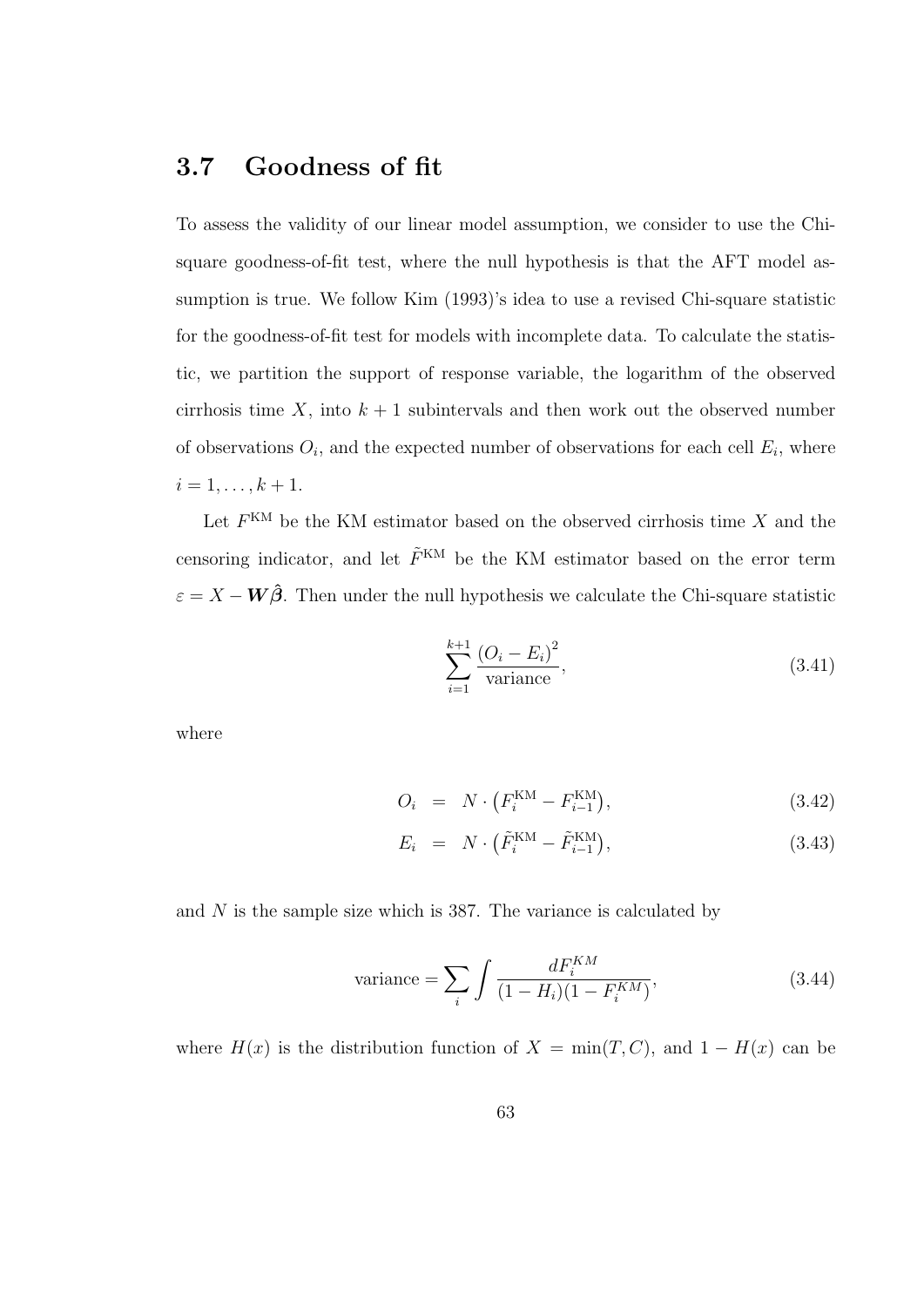estimated by the proportion that  $X \geqslant x$ .

Then if the AFT model assumption is true, the revised statistic in (3.41) should asymptotically follow a Chi-square distribution with degree of freedom  $k - s - 1$ , where s is the number of parameters to be estimated. Here s is taken to be 4 since we have three covariates and one intercept.

Following this method, we find that the revised statistic is 11.68 with  $k = 12$  $(d.f.=7)$ . This statistic is less than the threshold which is 14.07. Therefore we do not have significant evidence to reject the null hypothesis. Thus we can conclude that the AFT model assumption is reasonable here. Note that this heuristic method needs further development since its theoretical proofs have not been done.

#### 3.8 Conclusion and discussion

In this chapter, we considered the accelerated failure time model  $\log T = W\beta + \varepsilon$ to study the relation between the cirrhosis time T and the covariates vector  $W$ . A nonparametric method was proposed to allow a flexible bivariate distribution structure between  $T$  and another event time  $R$ . The dependency of the two event times and the referral bias in the sampling, incorporated by a right truncation on  $R$ , were both taken into account. We applied our proposed method to analyse the Edinburgh hepatitis C data in Fu et al. (2007). We concluded that when referral bias is considered, older age at HCV infection, HIV co-infection and heavy alcohol intake can all be identified as risk factors associated with more rapid HCV disease progression. Furthermore, the prediction results indicated that considering the referral bias will lead to longer time period from HCV infection to cirrhosis, which could reach an agreement with Fu et al. (2007). Our estimating method can remove the referral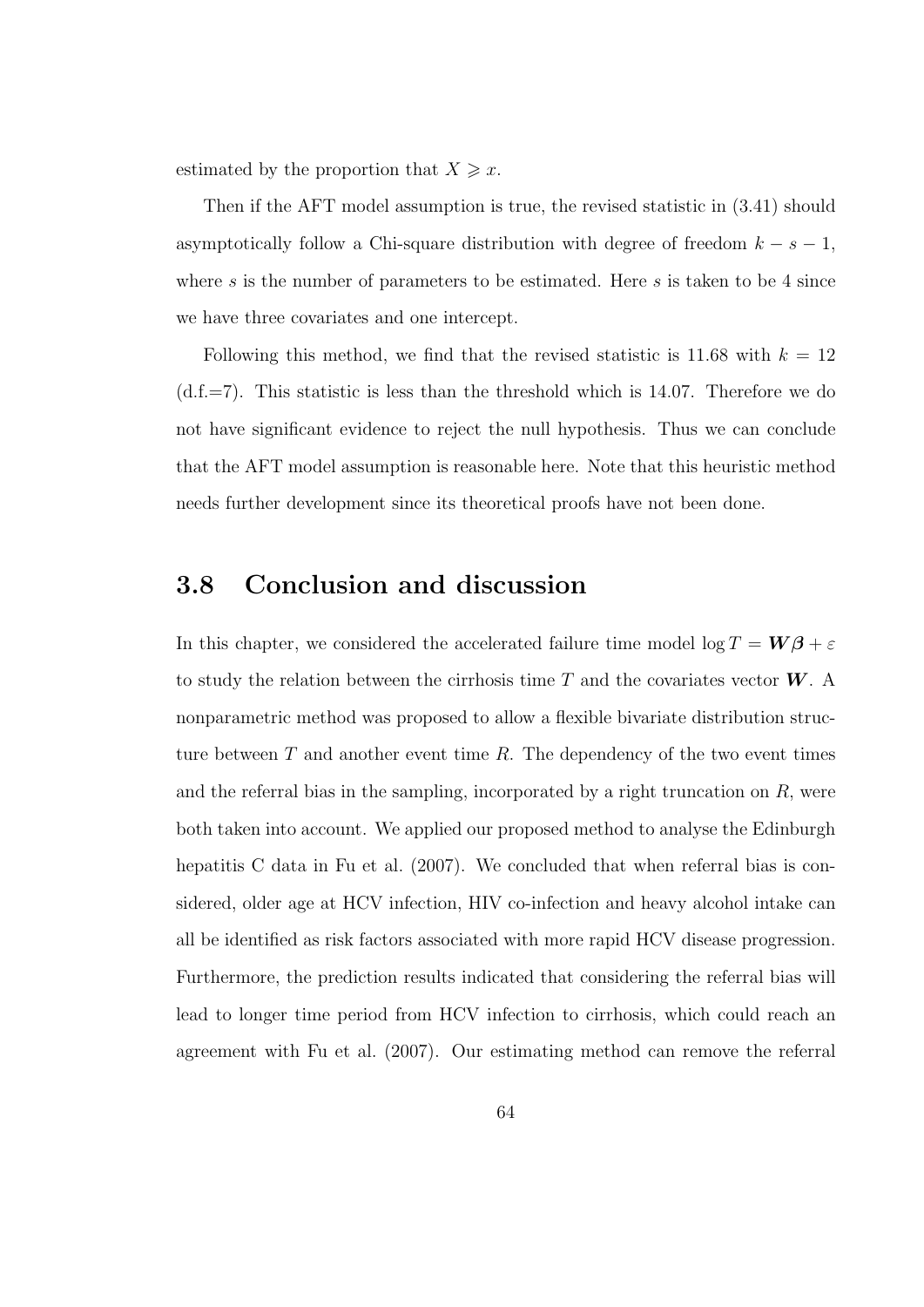bias to get more reliable estimates for  $\hat{\beta}$  (Wang et al., 2013).

In the developed theory, the cirrhosis time  $T$  can be either less than or more than the referral time R although in the data analysis we only observed  $T > R$  (refer to liver clinics before development of cirrhosis) for all patients. In practice,  $T > R$ should stand for majority of HCV patients in a clinic cohort since HCV patients will have a lot of symptoms and then go to see a doctor before a sever cirrhosis event is developed. For quite a few patients, cirrhosis may occur before recruitment to a clinic cohort  $(T < R)$ . The method proposed in this chapter can be extended to deal with a case when  $T$  is both left censored and right censored and  $R$  is truncated, by some independent variables. However, the limit of applicability of our method indeed arises in the case when T is doubly censored by R and C since  $(R, T)$  is a correlated pair. New methodologies should be developed to deal with the case that T is also left censored by R. Although our method cannot deal with such kind of cases, it does not limit the applicability of our methodology in the HCV disease progression study or in general bivariate survival analysis with random censoring and truncation. This is because: (1) in most similar HCV examples the pair of event times  $(T, R)$  are correlated but they are not usually censored or truncated by each other; and (2) our theory does not require either  $T < R$  or  $T \ge R$ , which means our methods can be applied in other bivariate survival analysis studies. The limit of applicability of the method indeed arises in the case when the cirrhosis time T is doubly censored by the referral time R and the censoring time C, and  $(T, R)$  is a correlated pair of event times.

Moreover, in our developed theory, we assumed that the upper bound of the support region of  $T$  should be less than that of  $C$ , which can guarantee that the model (the distribution of  $T$ ) is identifiable (for the tails). This is a common condition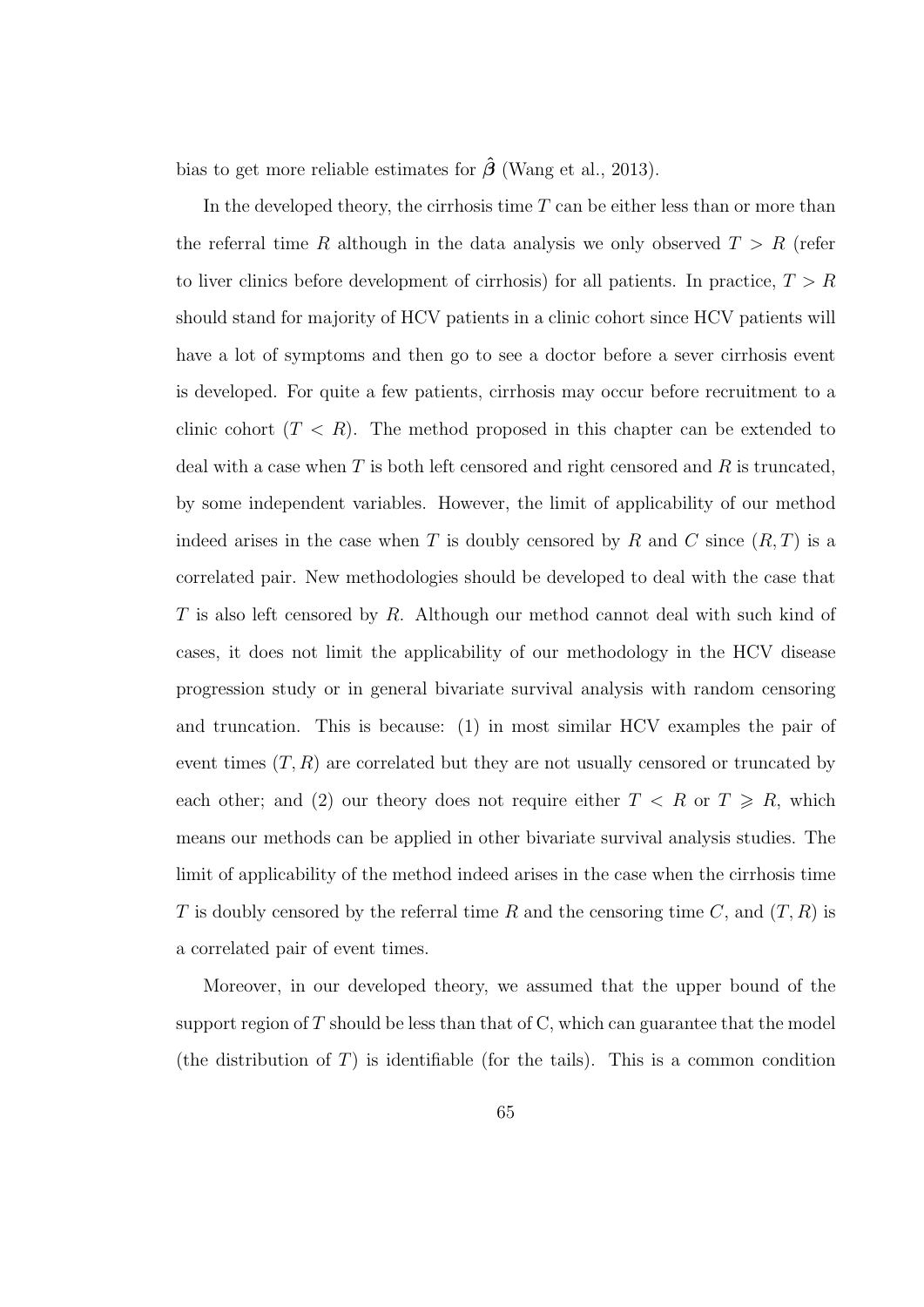in survival analysis theory. Without this condition, many existing nonparametric survival estimating methods (including the method proposed in this chapter) may not provide unbiased estimates for tails. It is not because these methods are wrong, but because the model is not identifiable at tails. Although existing methods and the method proposed in this chapter can still be used as usual without this condition, they will provide estimates which are unbiased up to the upper bound of the support region of C. Of course some research work in survival analysis may not need this condition due to that the tail of the distribution of T is not important or due to employment of parametric methods.

An alternative to the AFT models is the proportional hazard model, which can be written as a transformation model (Chen et al., 2002),  $h(T) = -\mathbf{W}\boldsymbol{\beta} + \epsilon$ , where h is a monotone and unknown transformation function and  $\epsilon$  is the residual with specified distribution. The methods proposed in this chapter can be extended to proportional hazards models with time-independent covariates since the parameter estimation problem for the transformation model can also be solved using the inverse probability weighted method. In next chapter, we will focus on the transformation model to estimate the parameter  $\beta$  and study the proportional hazard model as a special case.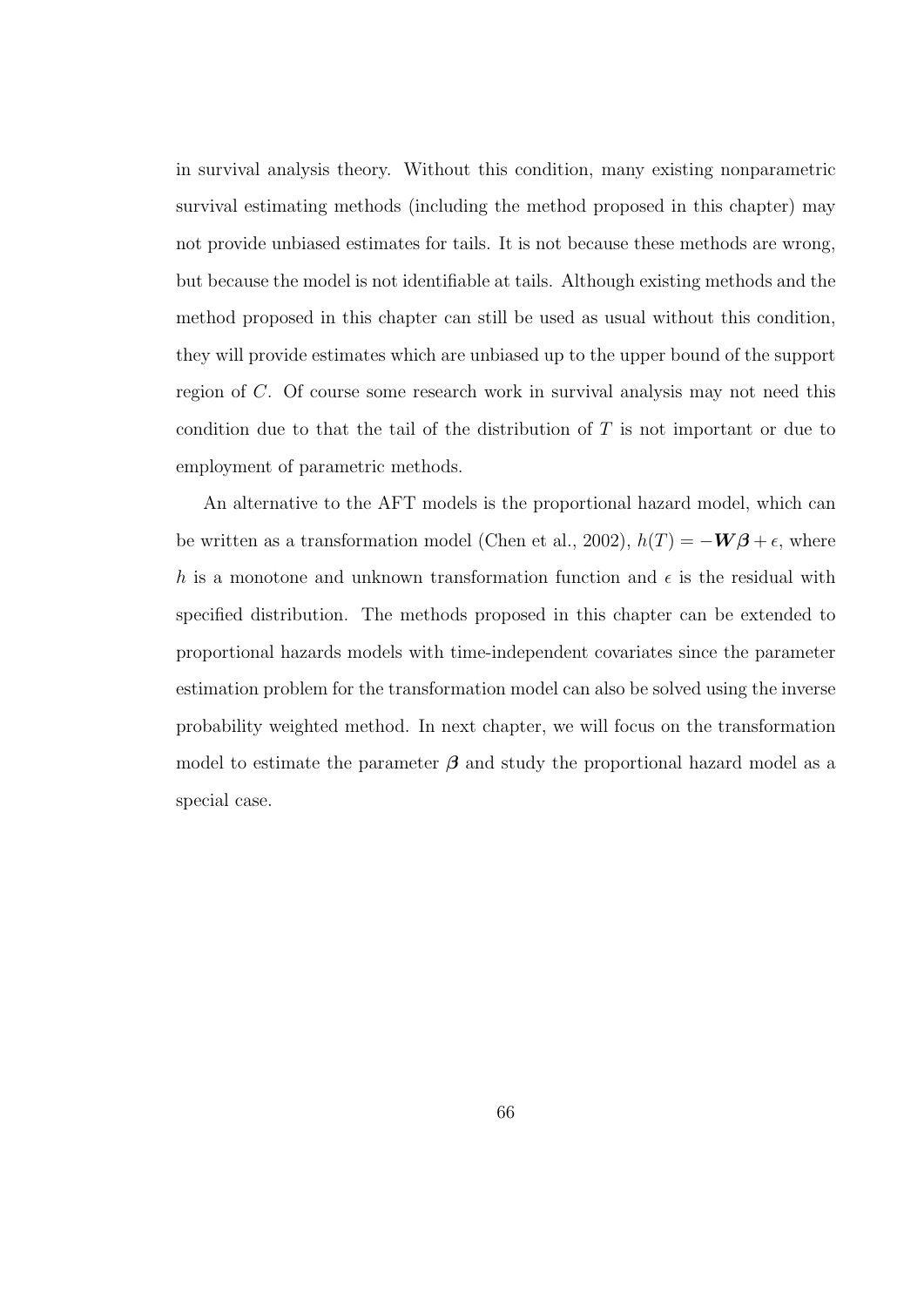## Chapter 4

## Linear transformation models

The proportional hazards model (Cox model) is another commonly used model which can be used to explore the effects of covariates on event times (Cox, 1972, 1975). The large sample properties of the proportional hazards model have been demonstrated using martingale theory (Anderson and Gill, 1982). Moreover, practitioners have easy access to statistical software for this model. Therefore, there is a temptation to use the proportional hazards model to analyse failure time observations, even though the model does not fit the data well (Cheng et al., 1995).

The proportional hazards model is given by

$$
\lambda(t|\mathbf{W}) = \lambda_0(t) \exp(\mathbf{W}\boldsymbol{\beta}), \tag{4.1}
$$

where  $\boldsymbol{W} = (W_1, \ldots, W_p)$  is a p-dimensional row vector of covariates,  $\boldsymbol{\beta} = (\beta_1, \ldots, \beta_p)^{tr}$ is a p-dimensional column vector of regression coefficients,  $\lambda(t|\mathbf{W})$  is the hazard rate function, and  $\lambda_0(t)$  is the baseline hazard rate which denotes the conditional hazard rate given  $W = 0$ . Let T be the failure time, and  $S(t|W)$  be the survival function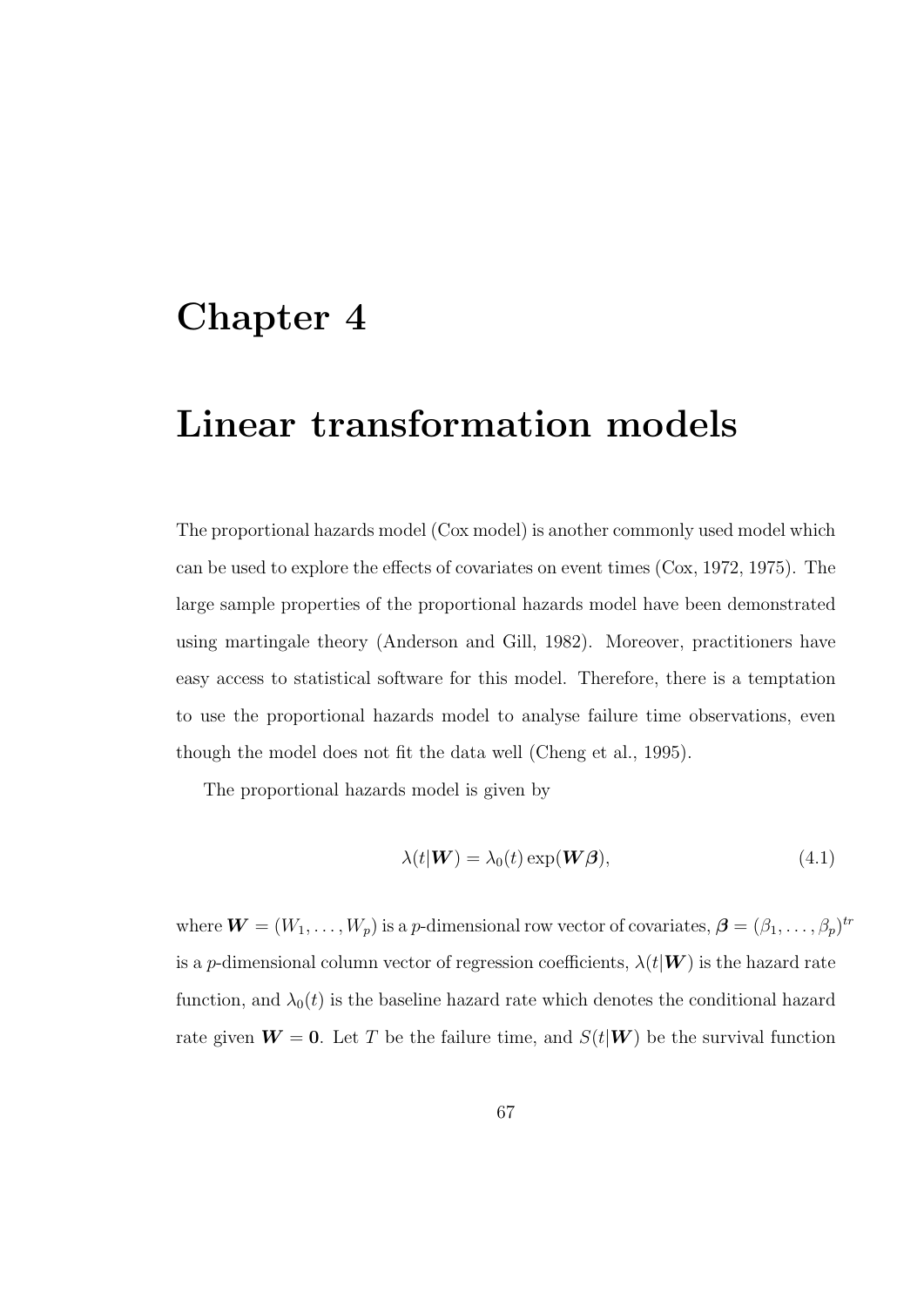of T given  $W$ . Then the Cox model in  $(4.1)$  can be written as

$$
\log\left\{-\log[S(t|\boldsymbol{W})]\right\} = h(t) + \boldsymbol{W}\boldsymbol{\beta},\tag{4.2}
$$

where  $h(t) = \log \int \lambda_0(t)dt$  is a completely unspecified strictly increasing function, which maps the positive half-line onto the whole real line. The model in  $(4.2)$  can be naturally generalized to

$$
g\{S(t|\mathbf{W})\} = h(t) + \mathbf{W}\boldsymbol{\beta},\tag{4.3}
$$

where  $g$  is a known continuous and strictly decreasing function. In Appendix D we show that (4.3) is equivalent to the linear transformation model

$$
h(T) = -\mathbf{W}\boldsymbol{\beta} + \varepsilon,\tag{4.4}
$$

where  $\varepsilon$  is a random error with distribution function  $F(t) = 1 - \exp{-\exp(t)}$ .

If  $F(.)$  is the standard logistic distribution,  $(4.4)$  is the proportional odds model (Dabrowska and Doksum, 1988). Hence, the proportional hazards model and the proportional odds model are members of a well-known class of semi-parametric linear transformation models, under which an unknown transformation of the survival time is linearly related to the covariates with completely specified error distributions (Cheng et al., 1997). For the above reasons, we consider the linear transformation models in this chapter.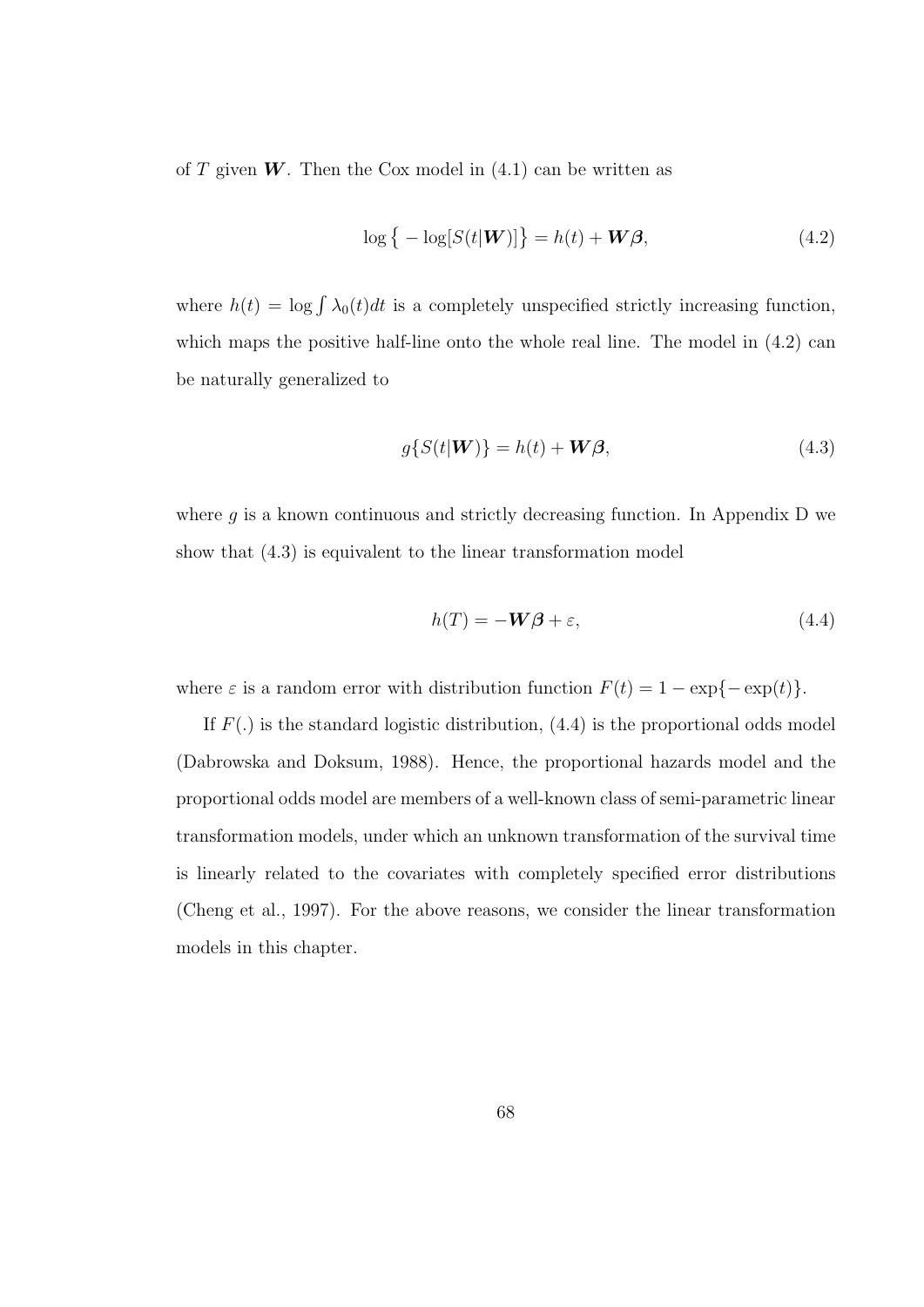# 4.1 Existing methods of linear transformation models with censored data

The parametric version of the linear transformation model in  $(4.4)$ , with  $h(.)$  specified up to a finite-dimensional parameter vector, has been discussed extensively by Box and Cox (1964). For the case of  $h(.)$  completely unspecified, Cuzick (1988) proposed methods for analysing failure time data with (4.4) and suggested a way to extend his estimator to the censored case. Many existing inference procedures for  $\beta$  in (4.4) are derived from some types of nonparametric likelihood function with a large number of nuisance parameters to be estimated, and can be rather complicated to implement in practice (Pettitt, 1982, 1984; Bennett, 1983; Clayton and Cuzick, 1986; Dabrowska and Doksum, 1989).

Cheng et al. (1995) proposed a class of simple estimating equations for  $\beta$  in the linear transformation model (4.4) with possibly censored observations. They also showed that the resulting estimators for  $\beta$  are consistent and asymptotically normal under rather mild conditions. However, their estimators are asymptotically biased when the support of the censoring variable is shorter than that of the survival time. Fine et al. (1998) proposed simple modifications of Cheng's procedures to obtain consistent estimators for the regression parameters  $\beta$ . A key step in the above approaches is the estimation of the survival function for the censoring variable by the Kaplan-Meier estimator. Its validity relies on the assumption that the censoring variable is independent of the covariates. Thus, unlike Cox's partial likelihood approach (Cox, 1975), this method of estimation fails when this assumption is violated. A unified estimation procedure was proposed by Chen et al. (2002) for the analysis of censored data using linear transformation model, whose validity does not rely on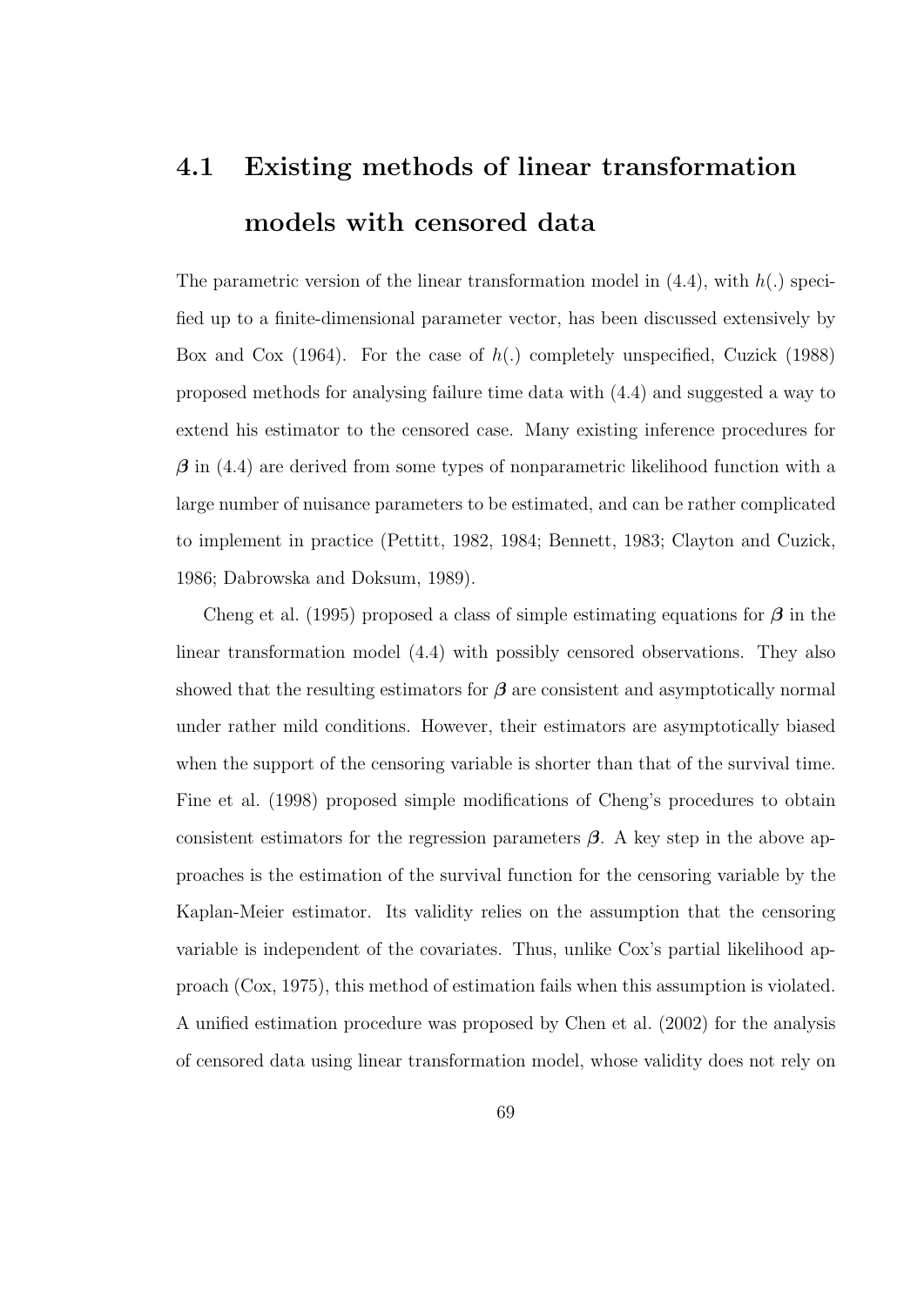the assumption of independence between the censoring variable and the covariates.

### 4.2 Statistical modelling and estimating equation

Let  $(R_i, T_i)$  denote the pair of event times for the *i*th subject, where  $R_i$  is the time period from infection to referral, and  $T_i$  is the time period from infection to the development of cirrhosis. For a strictly increasing function  $h(\cdot)$ , the linear transformation model is of the form

$$
h(T_i) = -W_i \beta + \varepsilon_i, \qquad (4.5)
$$

where  $\varepsilon_i$  are the error terms which have the completely specified distribution function  $F_{\varepsilon}$ .

The boundary supports of  $R, T, L, C$  are the same as those in Condition 3.1.1. In section 3.1.2 we have made the reasonable assumption that  $(R, T, W)$  and  $(L, C)$ are independent throughout this thesis. Then similar estimating procedures as that proposed by Cheng et al. (1995) can be used here to estimate  $\beta$  in the linear transformation model (4.4).

Consider the variables  $\{I[T_i \geq T_j], i = 1, \ldots, n, j = 1, \ldots, n, i \neq j\}$ , where I denotes an indicator function. Then we have

$$
E\{I[T_i \geq T_j] | \mathbf{W}_i, \mathbf{W}_j\} = P\{h(T_i) \geq h(T_j) | \mathbf{W}_i, \mathbf{W}_j\}
$$
  
=  $P\{\varepsilon_i - \varepsilon_j \geq \mathbf{W}_{ij}\boldsymbol{\beta}\}$   
=  $S(\mathbf{W}_{ij}\boldsymbol{\beta}),$  (4.6)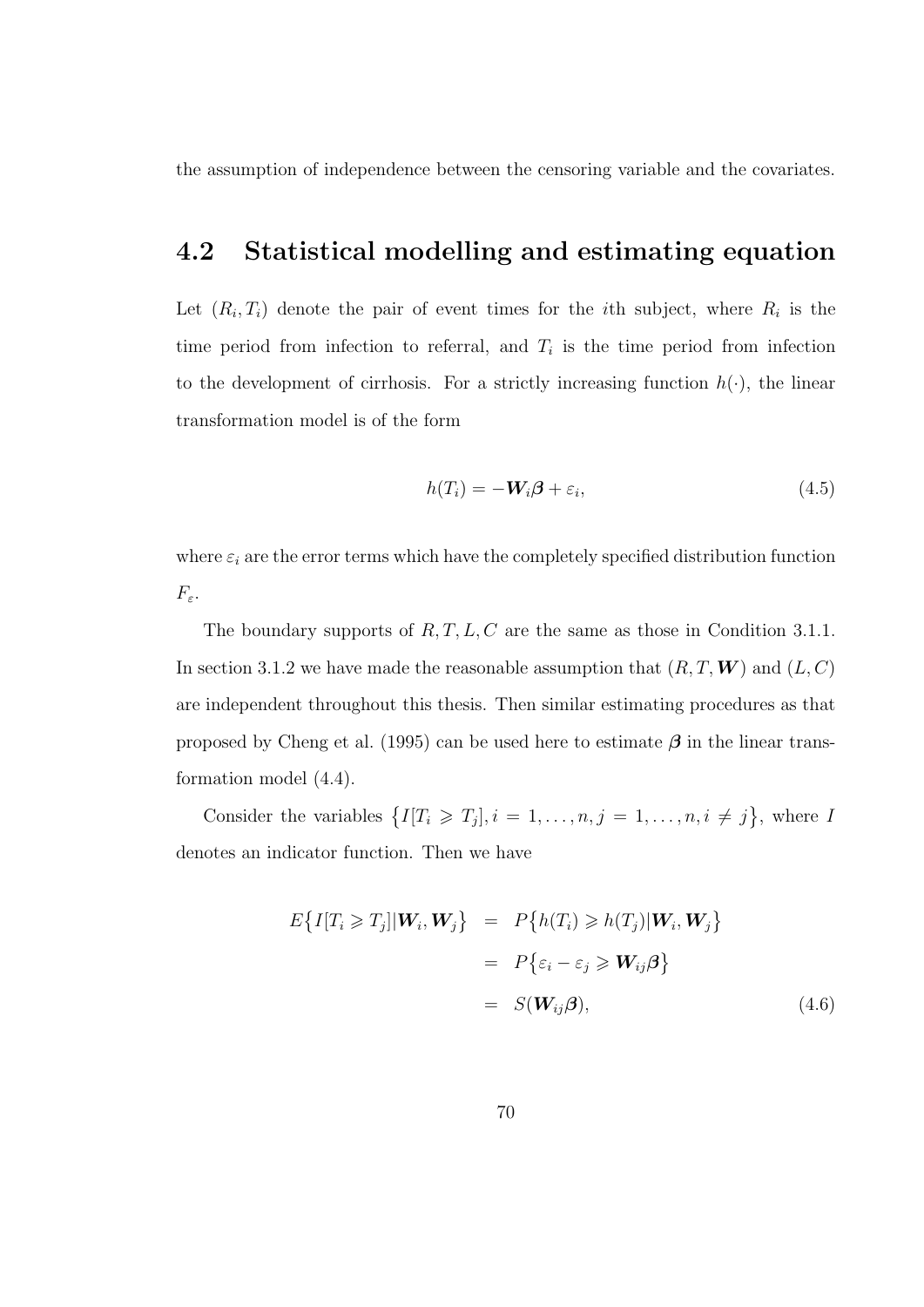where  $W_{ij} = W_i - W_j$ ,  $i = 1, ..., n$ ,  $j = 1, ..., n$ , and  $i \neq j$ . Let  $\eta = \varepsilon_i - \varepsilon_j$ . Then the survival function of  $\eta$  can be written as

$$
S_{\eta}(t) = \int [1 - F_{\varepsilon}(t+s)] F_{\varepsilon}(ds). \tag{4.7}
$$

In practice, due to censoring and truncation, the indicators  $I[T_i \geq T_j]$  in (4.6) may not be observed. We only observe  $I[X_i^* \geq X_j^*]$ , where  $X_i = \min(T_i, C_i)$ , and  $X_j = \min(T_j, C_j)$ . Let  $\gamma = P(R \le L)$  denote the truncation probability. Then we have that

$$
E\left\{\frac{\delta_j^* I[X_i^* \geq X_j^*]}{G(R_i^*-, X_j^*) - G(R_j^*-, X_j^*)} - \frac{S_\eta(\mathbf{W}_{ij}^* \boldsymbol{\beta})}{G(R_i^*-, 0)G(R_j^*-, 0)} \middle| \mathbf{W}_i^*, \mathbf{W}_j^*\right\}=\gamma^{-2} E\left\{\frac{I[R_i \leq L_i, R_j \leq L_j]I[T_j \leq C_j]I[X_i \geq X_j]}{G(R_i-, X_j -)G(R_j-, X_j -)} - \frac{I[R_i \leq L_i, R_j \leq L_j]S_\eta(\mathbf{W}_{ij}^* \boldsymbol{\beta})}{G(R_i-, 0)G(R_j-, 0)} \middle| \mathbf{W}_i, \mathbf{W}_j\right\}=\gamma^{-2} E\left\{E\left[I[T_i \geq T_j] - S_\eta(\mathbf{W}_{ij} \boldsymbol{\beta}) | T_i, T_j, \mathbf{W}_i, \mathbf{W}_j\right]\right\}=\gamma^{-2} E\left\{I[T_i \geq T_j] - S_\eta(\mathbf{W}_{ij} \boldsymbol{\beta}) | \mathbf{W}_i, \mathbf{W}_j\right\}=0.
$$
\n(4.8)

Therefore, the following unbiased estimating equation can be used to find out a consistent estimate for  $\beta$ ,

$$
Q(\beta;G) = n^{-2} \sum_{i,j=1}^{n} W_{ij}^{*} \left\{ \frac{\delta_j^{*} I[X_i^{*} \geq X_j^{*}]}{G(R_i^{*} - , X_j^{*} -)G(R_j^{*} - , X_j^{*} -)} - \frac{S_{\eta}(W_{ij}^{*}\beta)}{G(R_i^{*} - , 0)G(R_j^{*} - , 0)} \right\}
$$
  
= 0, (4.9)

where  $i = 1, \ldots, n, j = 1, \ldots, n$ , and  $i \neq j$ . The estimating equation in (4.9)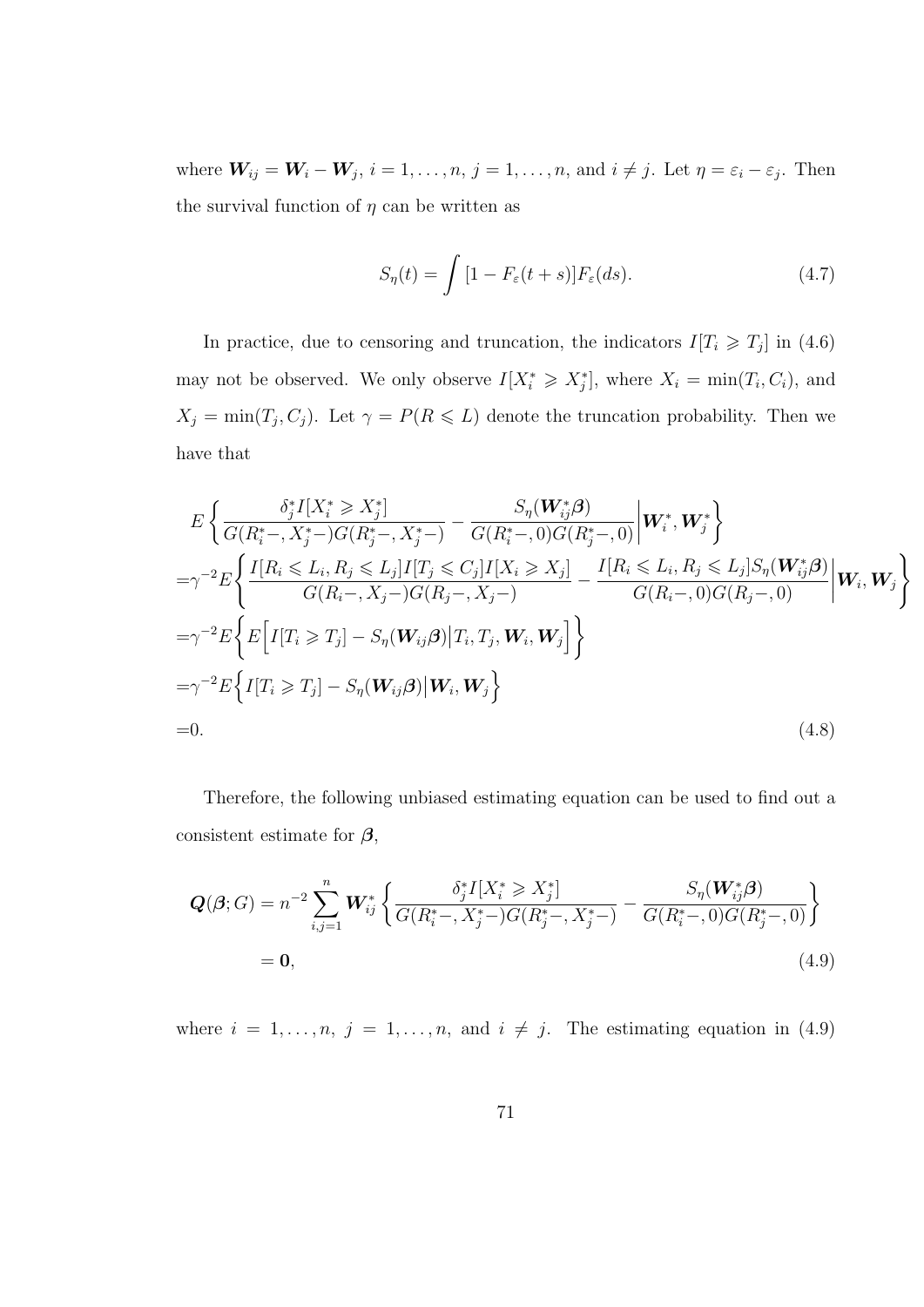requires that the bivariate survival function  $G$  is known. When  $G$  is unknown, we can replace it by the consistent estimator  $\hat{G}$  which is proposed in Section 3.3, and then work out  $\hat{\beta}$  by solving the following estimating equation

$$
Q(\beta; \hat{G}) = n^{-2} \sum_{i,j=1}^{n} W_{ij}^* \delta_j^* I[X_i^* \geq X_j^*] \frac{I[\hat{G}(R_i^*-, X_j^*) > 0] \cdot I[\hat{G}(R_j^*-, X_j^*) > 0]}{\hat{G}(R_i^*-, X_j^*) \hat{G}(R_j^*-, X_j^*)}
$$
  

$$
- n^{-2} \sum_{i,j=1}^{n} W_{ij}^* S_{\eta}(W_{ij}^* \beta) \frac{I[\hat{G}(R_i^*-, 0) > 0] \cdot I[\hat{G}(R_j^*-, 0) > 0]}{\hat{G}(R_i^*-, 0) \hat{G}(R_j^*-, 0)}
$$
  
= 0. (4.10)

### 4.3 Large sample properties of  $\hat{\beta}$

#### 4.3.1 Consistency of  $\hat{\beta}$

By using the similar ideas in Section 3.5.1, we can show that the estimating equation in (4.10) has a unique solution  $\hat{\beta}$  (Cheng et al., 1995), which converges to the true parameter value  $\beta^*$  in probability as  $n \to \infty$ . This implies the consistency of  $\hat{\beta}$ .

### 4.3.2 Asymptotic normality for  $\hat{\beta}$

Now we give a heuristic proof for the asymptotic normality of  $\hat{\beta}$ . For  $\beta = \beta^*$ , the estimating equation in (4.10) can be written as

$$
\sqrt{n}[\mathbf{Q}(\boldsymbol{\beta}^*; \hat{G})] = \sqrt{n}[\mathbf{Q}(\boldsymbol{\beta}^*; G)] + \sqrt{n}[\mathbf{Q}(\boldsymbol{\beta}^*; \hat{G}) - \mathbf{Q}(\boldsymbol{\beta}^*; G)]
$$
  
=  $I + II,$  (4.11)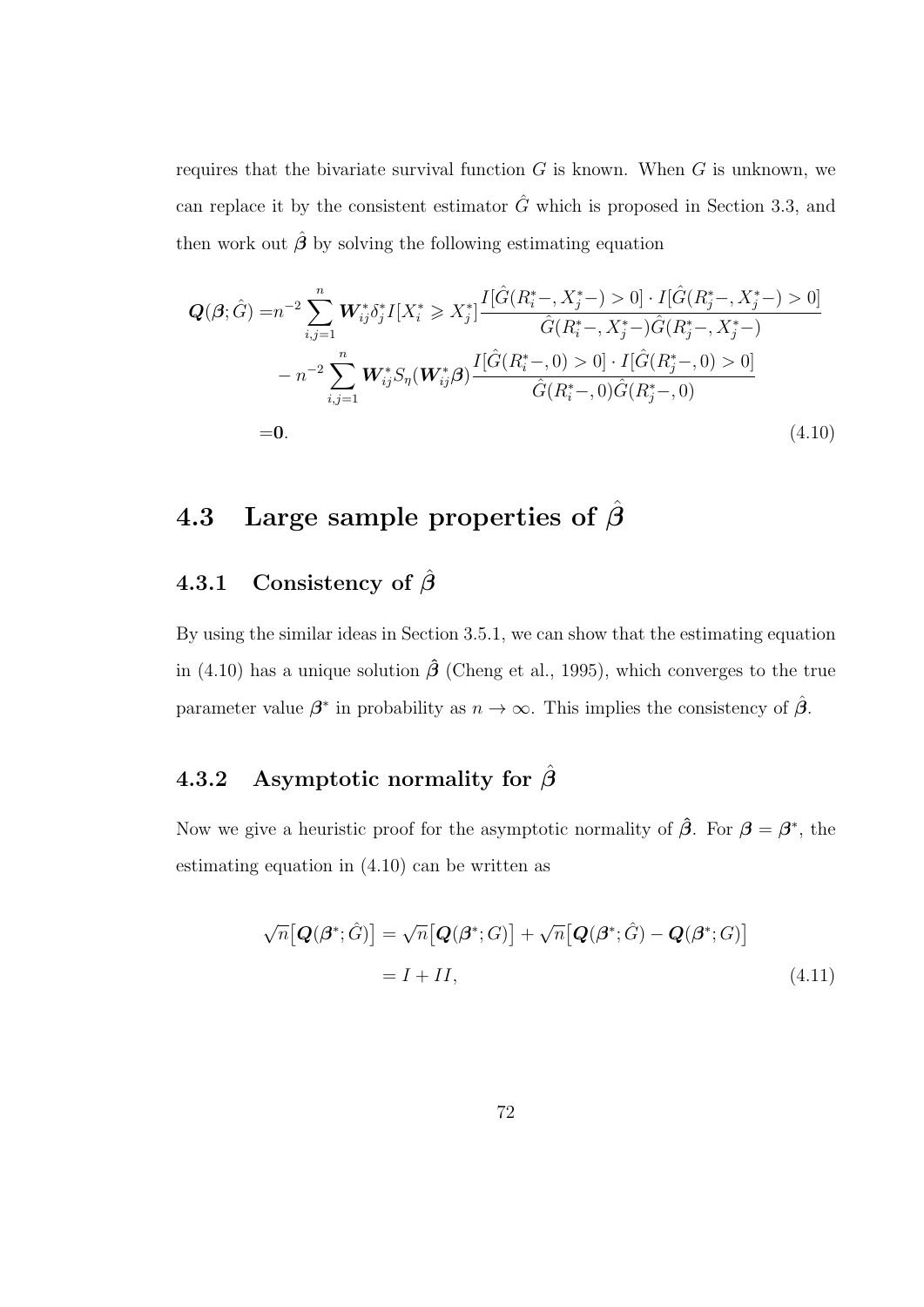where  $I$  is a sum of i.i.d. variables since

$$
\sqrt{n}\big[\mathbf{Q}(\mathbf{\beta}^*;G)\big] = n^{-3/2} \sum_{i,j=1}^n \mathbf{W}_{ij}^* \bigg\{ \frac{\delta_j^* I[X_i^* \geq X_j^*]}{G(R_i^* - , X_j^* - )G(R_j^* - , X_j^* - )} - \frac{S_\eta(\mathbf{W}_{ij}^* \mathbf{\beta}^*)}{G(R_i^* - , 0)G(R_j^* - , 0)} \bigg\}.
$$

Now we focus on the second term  $II$ , which can be written as

$$
II = n^{-3/2} \sum_{i,j=1}^{n} \frac{\mathbf{W}_{ij}^* \delta_j^* I[X_i^* \ge X_j^*]}{G^{(1)} G^{(2)}} \cdot \left[ \frac{G^{(1)} - \hat{G}^{(1)}}{G^{(1)}} + \frac{G^{(2)} - \hat{G}^{(2)}}{G^{(2)}} \right]
$$

$$
- n^{-3/2} \sum_{i,j=1}^{n} \frac{\mathbf{W}_{ij}^* S_{\eta}(\mathbf{W}_{ij}^* \mathcal{B}^*)}{G^{(3)} G^{(4)}} \cdot \left[ \frac{G^{(3)} - \hat{G}^{(3)}}{G^{(3)}} + \frac{G^{(4)} - \hat{G}^{(4)}}{G^{(4)}} \right]
$$

$$
+ o_p(1), \tag{4.12}
$$

where  $G^{(1)} = G(R_j^*-, X_j^*-), G^{(2)} = G(R_i^*-, X_j^*-), G^{(3)} = G(R_j^*-, 0),$  and  $G^{(4)} =$  $G(R_i^*-, 0).$ 

Following the notations in Chapter 3 and using the result in (3.27), we have that for  $G^{(1)} = G(R_j^*-, X_j^*-)$ ,

$$
\sqrt{n} \left[ \frac{G(R_j^* - , X_j^* -) - \hat{G}(R_j^* - , X_j^* -)}{G(R_j^* - , X_j^* -)} \right]
$$
  
= 
$$
\frac{1}{\sqrt{n}} \left[ \sum_{k=1}^n \int_{s < \tilde{Z}_j^*(\alpha_j)} \frac{1}{H(s - ; \alpha_j)} M_k(ds; \alpha_j) \right] + r_n(\tilde{Z}_j^*(\alpha_j) - ; \alpha_j)
$$
  
= 
$$
\frac{1}{\sqrt{n}} \left[ \sum_{k=1}^n \xi_k(R_j^* - , X_j^* -) \right] + r_n(\tilde{Z}_j^*(\alpha_j) - ; \alpha_j).
$$
 (4.13)

Similar results for  $G^{(2)} = G(R_i^*-, X_j^*-), G^{(3)} = G(R_j^*-, 0), G^{(4)} = G(R_i^*-, 0)$  can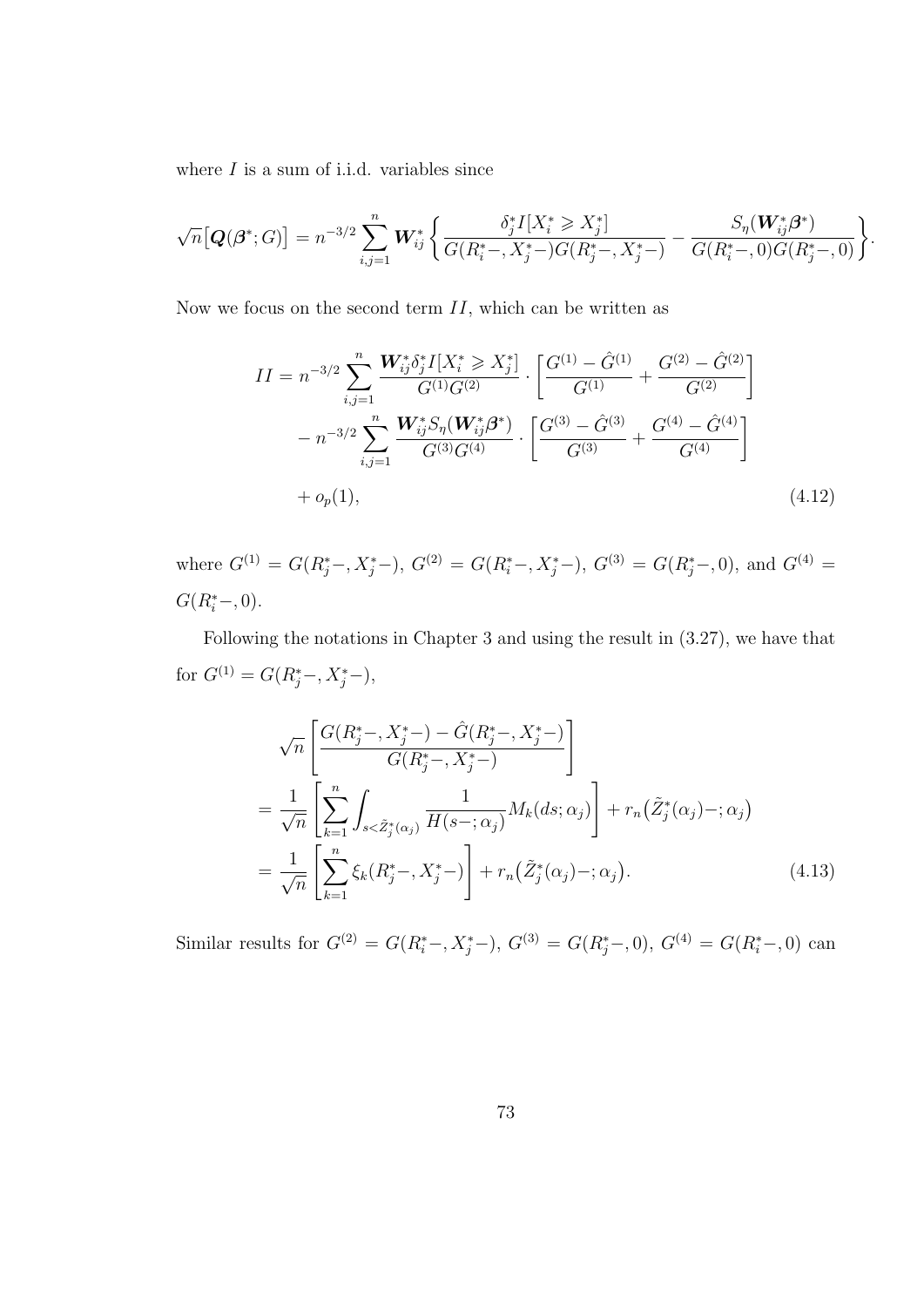also be obtained. Therefore,  $II$  in  $(4.11)$  can be written as

$$
II = n^{-5/2} \sum_{i,j,k=1}^{n} \left\{ \frac{\mathbf{W}_{ij}^* \delta_j^* I[X_i^* \geq X_j^*]}{G(R_i^* - , X_j^* -)G(R_j^* - , X_j^* -)} \cdot \left[ \xi_k(R_j^* - , X_j^* -) + \xi_k(R_i^* - , X_j^* -) \right] \right\}
$$

$$
- n^{-5/2} \sum_{i,j,k=1}^{n} \left\{ \frac{\mathbf{W}_{ij}^* S_n(\mathbf{W}_{ij}^* \mathbf{\beta}^*)}{G(R_i^* - , 0)G(R_j^* - , 0)} \cdot \left[ \xi_k(R_j^* - , 0) + \xi_k(R_i^* - , 0) \right] \right\} + o_p(1)
$$

$$
:= n^{-5/2} \sum_{i,j,k=1}^{n} \varsigma_{ijk} + o_p(1)
$$

$$
:= \mathbf{U}_n + o_p(1).
$$
(4.14)

According to the properties of U-statistics (Serfling, 1980) we have  $U_n = \hat{U}_n +$  $o(n^{-1}(\log n)^{\rho})$  for some  $\rho > 0$ , where

$$
\widehat{U}_n = \sum_{k=1}^n E\{U_n | \mathcal{D}_l\} \n= \sum_{l=1}^n E\{n^{-5/2} \sum_{i,j,k=1}^n \varsigma_{ijk} | \mathcal{D}_l\},
$$
\n(4.15)

and  $\mathcal{D}_l = \{R_l^*, L_l^*, X_l^*, \delta_l^*, \mathbf{W}_l^*\}\$  denotes the observed information of patient l. The result given in  $(4.15)$ , together with  $(4.14)$ , imply that term II in  $(4.11)$  can be written as a sum of i.i.d. terms. Hence  $\sqrt{n} [\mathbf{Q}(\beta^*; \hat{G})]$  is a sum of i.i.d. terms.

Therefore, the variance-covariance matrix of  $\sqrt{n} \left[ \vec{Q}(\beta^*, \hat{G}) \right]$  is given by

$$
\Sigma_{\mathbf{Q}} = \text{Var}\left\{\sqrt{n}\Big[\mathbf{Q}(\boldsymbol{\beta}^*; \hat{G})\Big]\right\}
$$
  
= 
$$
\text{Var}\left\{\sqrt{n}\big[\mathbf{Q}(\boldsymbol{\beta}^*; G)\big] + \sqrt{n}\Big[\mathbf{Q}(\boldsymbol{\beta}^*; \hat{G}) - \mathbf{Q}(\boldsymbol{\beta}^*; G)\Big]\right\}. \tag{4.16}
$$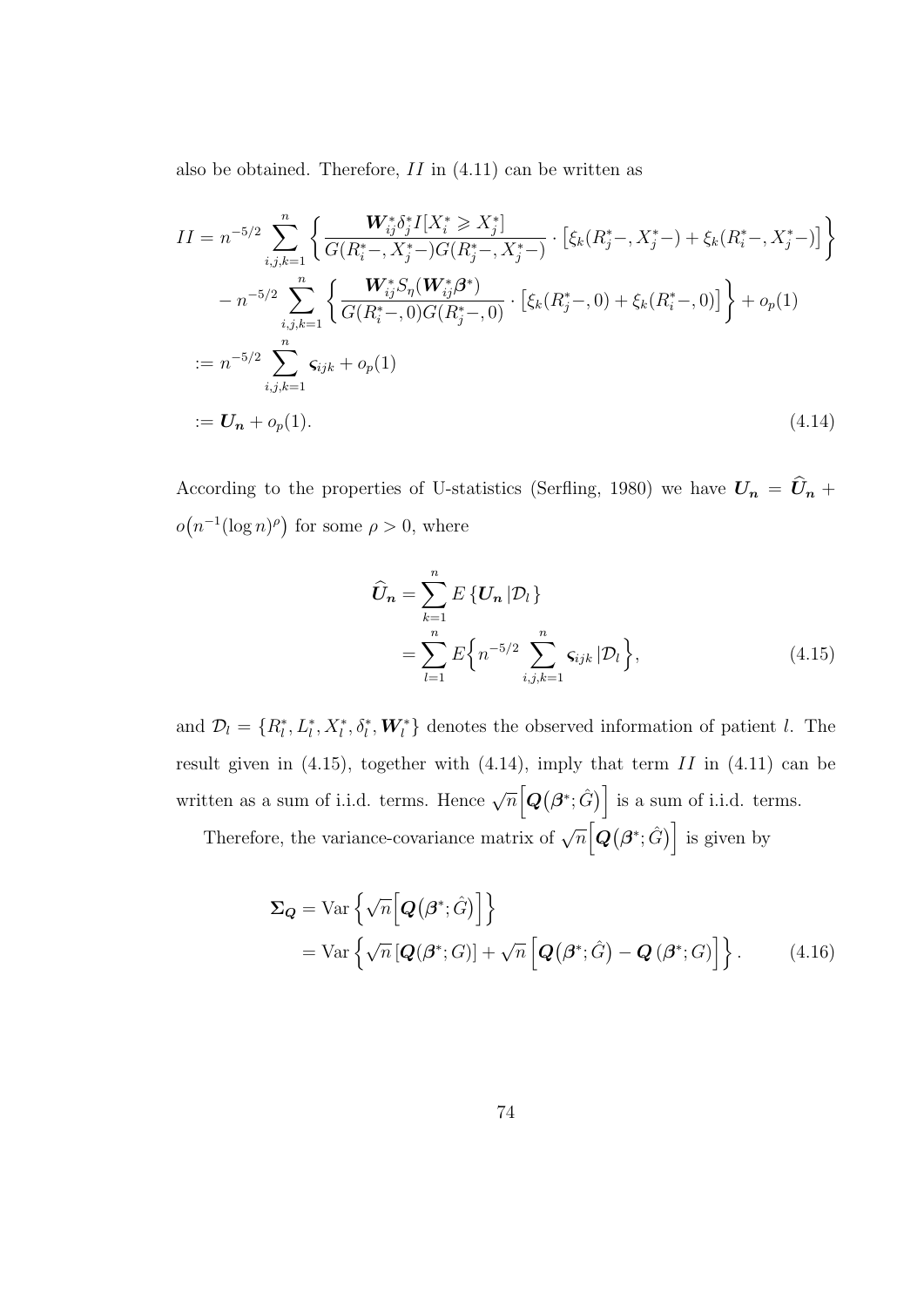Then following from the first-order Taylor expansion, we have that

$$
\mathbf{Q}(\boldsymbol{\beta}^*,\hat{G}) = \mathbf{Q}(\hat{\boldsymbol{\beta}};\hat{G}) + \mathbf{Q}'(\hat{\boldsymbol{\beta}};\hat{G})(\boldsymbol{\beta}^* - \hat{\boldsymbol{\beta}}) + O((\boldsymbol{\beta}^* - \hat{\boldsymbol{\beta}})^2). \tag{4.17}
$$

Since  $\hat{\boldsymbol{\beta}}$  is a root of  $\boldsymbol{Q}(\boldsymbol{\beta};\hat{G}) = \boldsymbol{0}$ , we have  $\boldsymbol{Q}(\hat{\boldsymbol{\beta}};\hat{G}) = \boldsymbol{0}$ . Together with  $\hat{\boldsymbol{\beta}}$  is a consistent estimate of  $\beta$ , we have that

$$
\sqrt{n}\mathbf{Q}\big(\boldsymbol{\beta}^*;\hat{G}\big) = \sqrt{n}\mathbf{Q}'\big(\hat{\boldsymbol{\beta}};\hat{G}\big)\big(\boldsymbol{\beta}^*-\hat{\boldsymbol{\beta}}\big). \tag{4.18}
$$

Hence,

$$
\text{Var}\left\{\sqrt{n}(\boldsymbol{\beta}^* - \hat{\boldsymbol{\beta}})\right\} = \text{Var}\left\{\sqrt{n} \big[\boldsymbol{Q}'\big(\hat{\boldsymbol{\beta}};\hat{G}\big)\big]^{-1}\boldsymbol{Q}\big(\boldsymbol{\beta}^*;\hat{G}\big)\right\}.
$$
 (4.19)

Therefore we have  $\sqrt{n}(\boldsymbol{\beta}^* - \hat{\boldsymbol{\beta}}) \sim N(\mathbf{0}, \boldsymbol{\Sigma}_{\boldsymbol{\beta}})$ , where

$$
\Sigma_{\beta} = \left[ \boldsymbol{Q}'(\hat{\beta}; \hat{G}) \right]^{-1} \Sigma_{\boldsymbol{Q}} \left\{ \left[ \boldsymbol{Q}'(\hat{\beta}; \hat{G}) \right]^{-1} \right\}^{tr} . \tag{4.20}
$$

### 4.4 Simulation studies and data analysis

#### 4.4.1 Simulation studies

In this section, we conduct simulation studies to assess the performance of the proposed methods. Truncation times  $L$  and censoring times  $C$  are generated respectively from

$$
L = a\nu_1 + b\nu_2 + U[0, 1]
$$
  

$$
C = c\nu_1 + d\nu_2
$$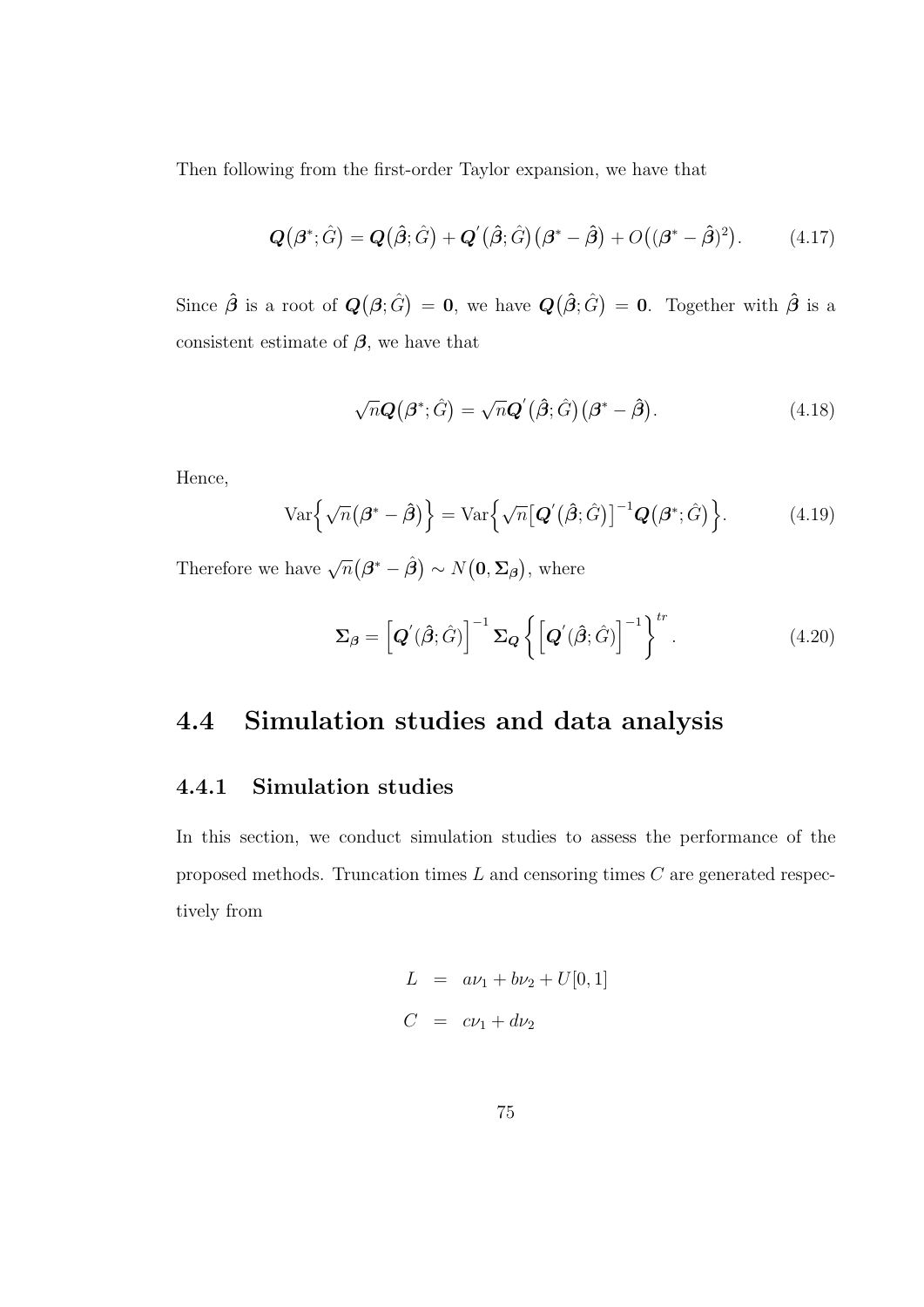where  $\nu_1 \sim U[1,6]$  and  $\nu_2 \sim 5 \cdot Exp(1)$ . We can change the values of  $(a, b, c, d)$ to adjust censoring/truncation probabilities and correlations of  $L$  and  $C$ . Pairs of survival times are generated from the following model to mimic the Edinburgh data in Fu et al. (2007). The cirrhosis time follows  $h(T) = -\mathbf{W}\beta^* + \varepsilon$ , where the true value  $\beta^* = (1.5, 1.0, 0.8)^{tr}$  and the function h is taken to be  $h(T) = 2(\log T - 3.5)$ . The covariate W is defined as:  $W_1 \sim U[1, 4], W_2 \sim \text{Bernoulli}(0.5)$  and  $W_3 \sim$ Bernoulli(0.5). The referral time R follows  $R = 0.6 \cdot T + U[0, 1] + 1.0$ . The observed sample size is set at  $n = 200$  and 100. The replication time is 100. To mimic the proportional hazards model, the distribution function of  $\varepsilon$  is taken to be a standard extreme value distribution, which is

$$
F_{\varepsilon}(t) = 1 - \exp[-\exp(t)].
$$

The estimated regression coefficient vector  $\hat{\boldsymbol{\beta}}$  is calculated iteratively by Newton's method. The simulation results are presented in Table 4.1 and 4.2. We choose different values for  $a, b, c, d$  to achieve different censoring and truncation percentages.

We can see that when sample size is large  $(n = 200)$ , truncation probability is high (around 0.85) and censoring percentage is low (around 20%), the biases of the proposed estimators are (0.021, 0.064, 0.062) respectively, which are very small. In this case, the mean standard deviation estimates and standard deviation for Monte Carlo estimates are very close. When the data are more biased (with around 50% censoring), the biases for the predictor parameters are still acceptable, (0.279, 0.236, 0.207) respectively. We can conclude that when the observed sample is not severely biased (with truncation probability  $\geq 0.5$  and censoring percentage  $\leq 0.5$ ), the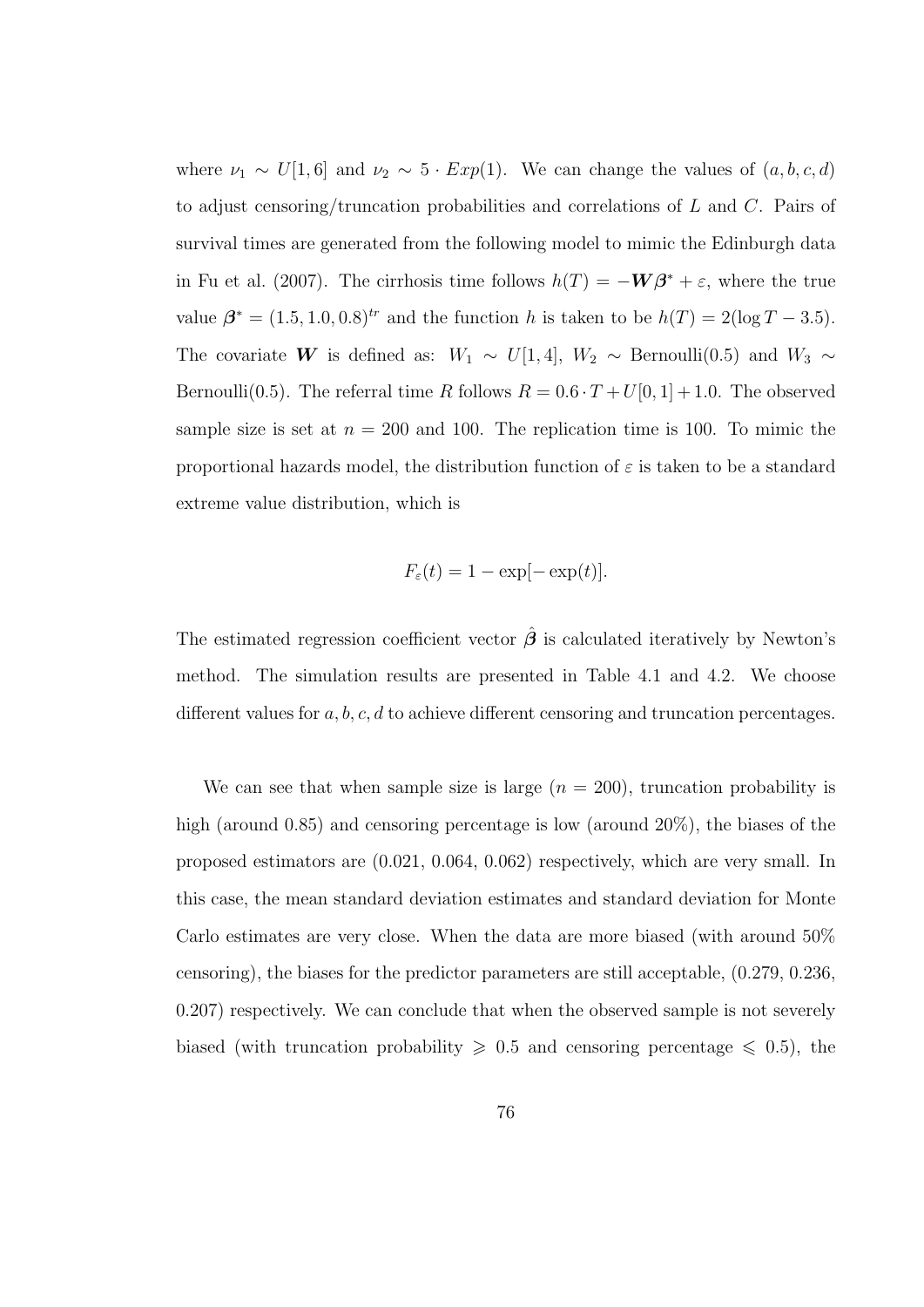|                          |                                                     |                            | и судительного принята с председники и станических и судителях и судителями принятами с принятами с принятами п                                                                                                                                                    |                   |                        |                                                |                 |                        |                                                               |                 |                        |
|--------------------------|-----------------------------------------------------|----------------------------|--------------------------------------------------------------------------------------------------------------------------------------------------------------------------------------------------------------------------------------------------------------------|-------------------|------------------------|------------------------------------------------|-----------------|------------------------|---------------------------------------------------------------|-----------------|------------------------|
|                          |                                                     |                            | standard deviation for $\hat{\beta}$ and $\hat{\beta}$ based on the 100 simulations.                                                                                                                                                                               |                   |                        |                                                |                 |                        |                                                               |                 |                        |
|                          | $n=200\,$                                           |                            | $c\% = 20\%$                                                                                                                                                                                                                                                       |                   |                        | $c\% = 50\%$                                   |                 |                        | $c\% = 80\%$                                                  |                 |                        |
|                          | $\frac{1}{\gamma}$                                  | $\overset{*}{\mathcal{O}}$ | $\Theta$                                                                                                                                                                                                                                                           | $\hat{s}_{\beta}$ | $\hat{\sigma}_{\beta}$ | $\Theta$                                       | $\hat{s}_\beta$ | $\hat{\sigma}_{\beta}$ | $\Theta$                                                      | $\mathcal{C}$   | $\hat{\sigma}_{\beta}$ |
| $\bigoplus$              | 0.85                                                |                            | $1.500$ $1.479(0.021)$ $0.279$ $0.287$ $1.221(0.279)$ $0.204$ $0.218$ $1.124(0.376)$                                                                                                                                                                               |                   |                        |                                                |                 |                        |                                                               | $0.201$ $0.225$ |                        |
|                          | $0.85$<br>0.85                                      | $1.000$<br>$0.800$         |                                                                                                                                                                                                                                                                    |                   |                        | $0.226$ $0.239$ $0.764(0.236)$ $0.207$ $0.223$ |                 |                        | 0.663(0.337)                                                  | 0.214           | 0.237                  |
|                          |                                                     |                            | $0.936(0.064)$ (<br>0.738(0.062) (                                                                                                                                                                                                                                 |                   |                        | $0.239$ $0.242$ $0.593(0.207)$ $0.232$         |                 | 0.251                  | 0.537(0.263)                                                  | $0.232$ $0.261$ |                        |
|                          |                                                     |                            |                                                                                                                                                                                                                                                                    |                   |                        |                                                |                 |                        |                                                               |                 |                        |
| $\widehat{c}$            |                                                     |                            |                                                                                                                                                                                                                                                                    |                   |                        |                                                |                 |                        | $0.316$ $0.318$ $1.144(0.356)$ $0.282$ $0.296$ $1.038(0.462)$ | 0.301           | 0.324                  |
|                          | $\begin{array}{c} 0.5 \\ 0.5 \\ 0.5 \end{array}$    | $\frac{1.500}{1.000}$      |                                                                                                                                                                                                                                                                    | 0.238             | 0.254                  | 0.772(0.228)                                   |                 | 0.286 0.309            | 0.712(0.288)                                                  | 0.338           | 0.347                  |
|                          |                                                     |                            | $\begin{array}{lll} 1.273(0.227) & 0.815(0.185) & 0.709(0.091) & \end{array}$                                                                                                                                                                                      | 0.234             | 0.272                  | 0.644(0.156)                                   | 0.251           | 0.268                  | 0.659(0.141)                                                  | 0.302           | 0.318                  |
|                          |                                                     |                            |                                                                                                                                                                                                                                                                    |                   |                        |                                                |                 |                        |                                                               |                 |                        |
| $\widehat{\mathfrak{B}}$ |                                                     |                            |                                                                                                                                                                                                                                                                    |                   |                        |                                                |                 |                        |                                                               |                 |                        |
|                          | $\begin{array}{c} 0.15 \\ 0.15 \\ 0.15 \end{array}$ | $\frac{1.500}{1.000}$      |                                                                                                                                                                                                                                                                    |                   |                        |                                                |                 |                        |                                                               |                 |                        |
|                          |                                                     |                            | $\begin{array}{cccc} 1.134(0.366) & 0.308 & 0.319 & 0.925(0.575) & 0.311 & 0.389 & 0.772(0.728) & 0.401 & 0.429 \\ 0.713(0.287) & 0.307 & 0.325 & 0.614(0.386) & 0.327 & 0.342 & 0.581(0.419) & 0.437 & 0.453 \\ 0.625(0.175) & 0.310 & 0.323 & 0.598(0.202) & 0.$ |                   |                        |                                                |                 |                        |                                                               |                 |                        |

Table 4.1: Simulation results.  $n = 200$ : observed sample size; (e) estimate (bias in parenthesis).  $\gamma$ : truncation probability;  $\%$ c: censoring percentage;  $\hat{s}_{\beta}$ : means of standard deviation estimates obtained by (4 Table 4.1: Simulation results.  $n = 200$ : observed sample size; (e) estimate (bias in parenthesis).  $\gamma$ : truncation probability; %c: censoring percentage;  $\hat{s}_{\beta}$ : means of standard deviation estimates obtained by (4.20);  $\hat{\sigma}_{\beta}$ : the standard deviation for  $\frac{1}{2}$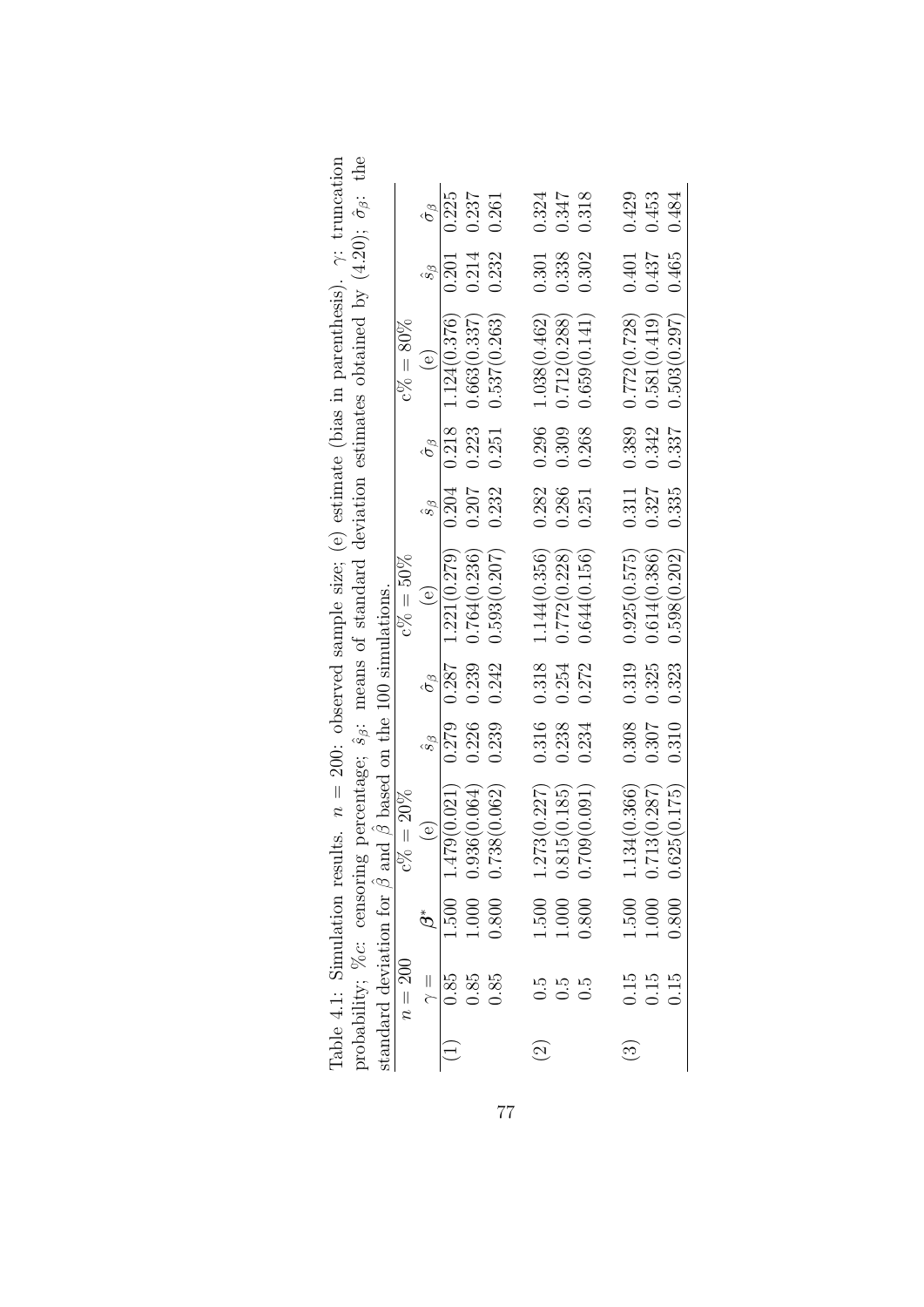|               |                                             |                       | standard deviation for $\hat{\beta}$ and $\hat{\beta}$ based on the 100 simulations.         |                   |                        |                                                                                                                                              |                 |                        |                           |           |                        |
|---------------|---------------------------------------------|-----------------------|----------------------------------------------------------------------------------------------|-------------------|------------------------|----------------------------------------------------------------------------------------------------------------------------------------------|-----------------|------------------------|---------------------------|-----------|------------------------|
|               | $n=100$                                     |                       | $c\% = 20\%$                                                                                 |                   |                        | $c\% = 50\%$                                                                                                                                 |                 |                        | $c\% = 80\%$              |           |                        |
|               | $\frac{1}{\gamma}$                          | $\mathcal{B}^*$       | $\Theta$                                                                                     | $\hat{s}_{\beta}$ | $\hat{\sigma}_{\beta}$ | (e)                                                                                                                                          | $\hat{s}_\beta$ | $\hat{\sigma}_{\beta}$ | (e)                       | $\hat{s}$ | $\hat{\sigma}_{\beta}$ |
|               | $0.85\,$                                    |                       | $1.500$ $1.398(0.102)$ $0.286$ $0.297$ $1.132(0.368)$                                        |                   |                        |                                                                                                                                              |                 | $0.257$ $0.261$        | $1.003(0.\overline{497})$ | 0.223     | 0.238                  |
|               | $0.85\,$                                    |                       |                                                                                              |                   |                        | $0.290$ $0.709(0.291)$ $0.308$                                                                                                               |                 | 0.315                  | 0.587(0.413)              | 0.324     | 0.337                  |
|               | 0.85                                        |                       | $\begin{array}{cc} 1.000 & 0.898(0.102) & 0.283 \\ 0.800 & 0.671(0.129) & 0.290 \end{array}$ |                   | 0.301                  | 0.558(0.242)                                                                                                                                 | 0.329           | 0.337                  | 0.496(0.304)              | 0.351     | 0.380                  |
|               |                                             |                       |                                                                                              |                   |                        |                                                                                                                                              |                 |                        |                           |           |                        |
| $\widehat{c}$ |                                             |                       |                                                                                              | 0.289             |                        | $0.298$ $1.010(0.490)$                                                                                                                       | 0.293           | 0.297                  | 0.989(0.511)              | 0.342     | 0.351                  |
|               | $\begin{array}{c} 0.5 \\ 0.5 \end{array}$   | $\frac{1.500}{1.000}$ |                                                                                              | 0.287             |                        | $0.298$ $0.627(0.373)$                                                                                                                       | 0.310           | 0.314                  | 0.573(0.427)              | 0.338     | 0.349                  |
|               | 0.5                                         |                       | $\begin{array}{c} 1.140(0.360) \\ 0.721(0.279) \\ 0.602(0.198) \end{array}$                  | 0.293             | $0.305\,$              | 0.569(0.231)                                                                                                                                 | 0.335           | 0.342                  | 0.528(0.272)              | 0.337     | 0.385                  |
|               |                                             |                       |                                                                                              |                   |                        |                                                                                                                                              |                 |                        |                           |           |                        |
| $\widehat{c}$ |                                             |                       | 1.009(0.491)                                                                                 | 0.304             |                        | $0.312$ $0.734(0.766)$                                                                                                                       | 0.389           | 0.453                  | 0.658(0.842)              | 0.428     | 0.474                  |
|               | $\begin{array}{c} 0.15 \\ 0.15 \end{array}$ | $\frac{1.500}{1.000}$ |                                                                                              |                   |                        | $\begin{array}{cccc} 0.620(0.380) & 0.308 & 0.327 & 0.573(0.427) & 0.392 \\ 0.593(0.207) & 0.347 & 0.400 & 0.511(0.289) & 0.447 \end{array}$ |                 | 0.447                  | 0.527(0.473)              | 0.453     | 0.486                  |
|               | 0.15                                        |                       |                                                                                              |                   |                        |                                                                                                                                              |                 | 0.461                  | 0.302(0.498)              | 0.455     | 0.497                  |

|                                                                                                                            | percentage; $\hat{s}_{\beta}$ : means of standard deviation estimates obtained by (4.20); $\hat{\sigma}_{\beta}$ : the |                                                                     |
|----------------------------------------------------------------------------------------------------------------------------|------------------------------------------------------------------------------------------------------------------------|---------------------------------------------------------------------|
| lable 4.2: Simulation results. $n = 100$ : observed sample size; (e) estimate (bias in parenthesis). $\gamma$ : truncation | probability; %c: censoring                                                                                             | $\beta$ based on the 100 simulations.<br>nodard deviation for g ar- |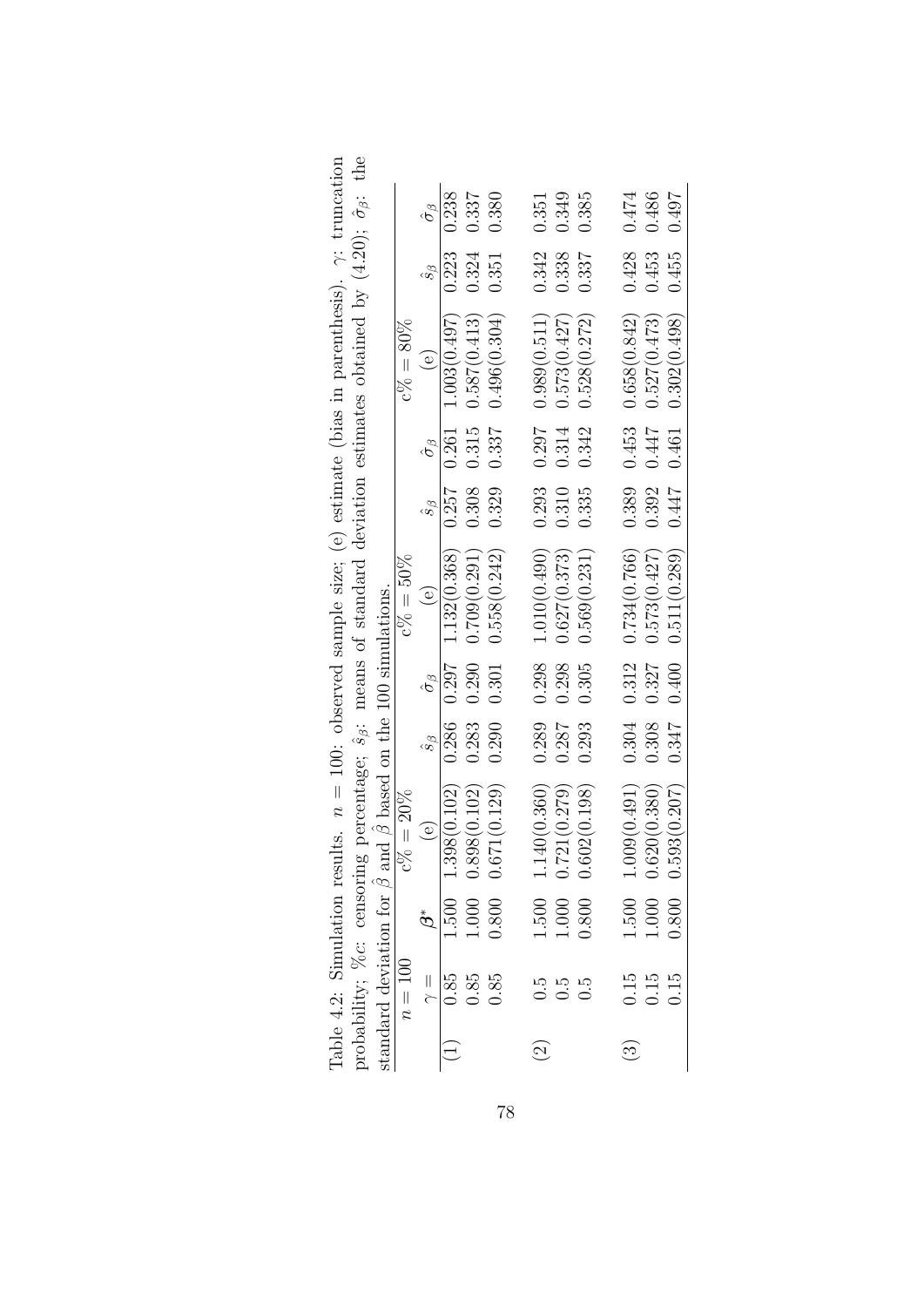proposed estimators work well for large sample sizes.

When the truncation probability is about 0.15 and the censoring percentage is around 80%, the observed sample is severly biased (only 15% of the population can be observed and recruited successfully and among the observed sample 80% are censored, i.e. only about 20% are fully observed). Therefore the biases of the predictors, the mean standard deviation estimates and the standard deviation for Monte Carlo estimates are quite large.

Moreover, the simulation results indicate that for approximately the same observed sample size and approximately the same truncation probability, the biases will increase with the censoring percentage increasing. For approximately the same truncation probability and approximately the same censoring percentage, the standard deviations decrease with the increasing of the observed sample size. For approximately the same observed sample size and approximately the same censoring percentage, the biases will increase with the truncation probability decreasing.

Comparing with the simulation results from the AFT model in Chapter 3, the biases of the predictors from the linear transformation model are relatively larger. This is not surprsing as in AFT model there is an intercept term which has larger biases than the predictors. However, we do agree that the method proposed in this chapter may not be a good choice for severely biased data (with low truncation probability and high censoring percentage).

The predictor estimates are calculated iteratively by the Newton-Raphson's method. Comparing with the WLS method for AFT model in Chapter 3, this iterative method is much more time consuming. Moreover, the convergence of the estimates strongly depends on the choice of the initial estimator  $\hat{\beta}^{(0)}$ . This problem is caused by the Newton-Raphson's method. When the initial estimator  $\hat{\beta}^{(0)}$  is not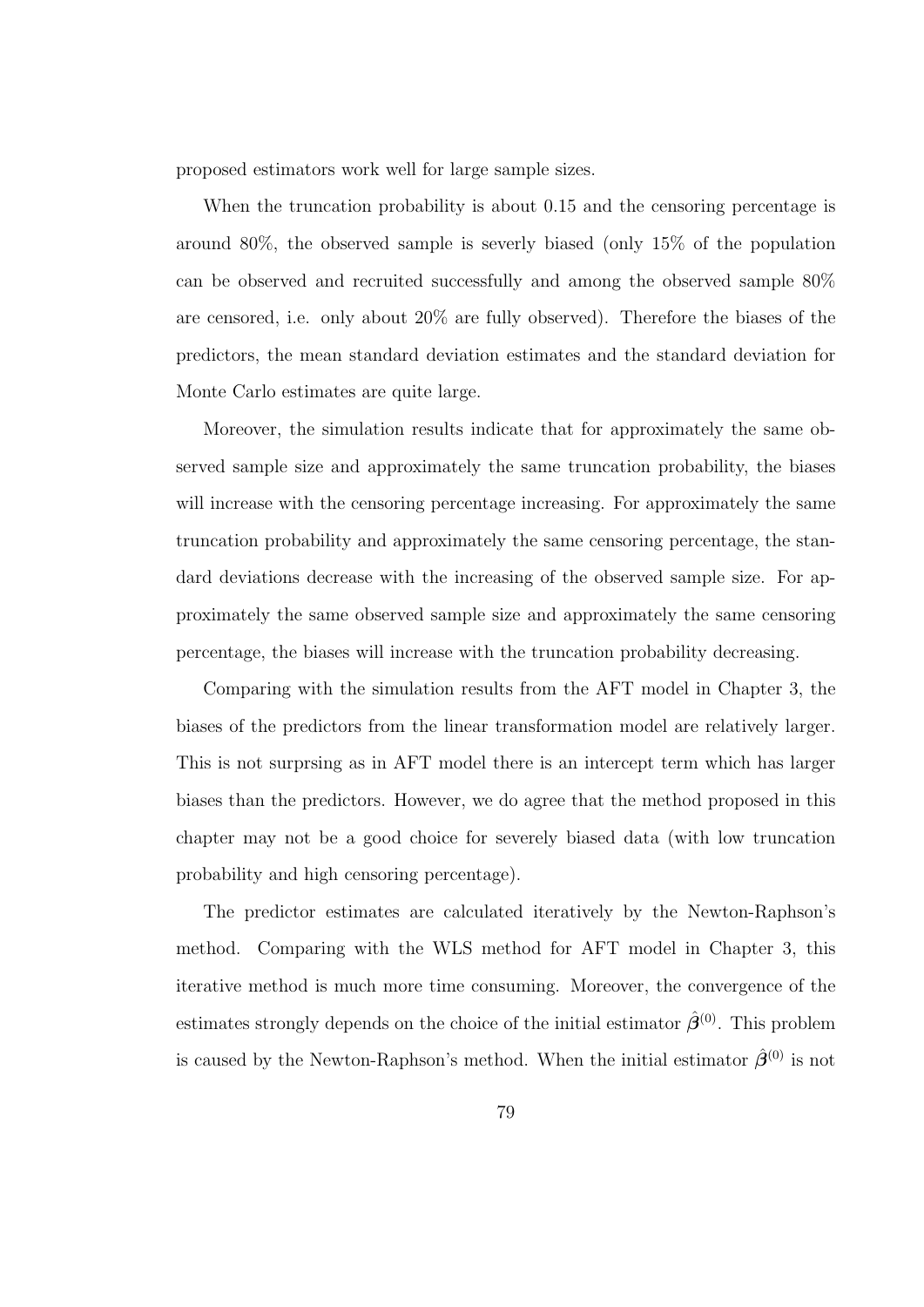close enough to the true value of  $\hat{\beta}$ , the iteration procedure may not converge.

#### 4.4.2 Comparison with the case ignoring the referral bias

To see how well our proposed estimators perform when handle censored survival data with referral bias, we apply the method proposed in (Cheng et al., 1995) to the same simulated datasets in section 4.4.1.

The estimating equation is given by

$$
\mathbf{Q}(\boldsymbol{\beta};\hat{G}) = n^{-2} \sum_{i,j=1}^{n} \mathbf{W}_{ij}^* \left\{ \frac{\delta_j^* I[X_i^* \ge X_j^*]}{\hat{G}^2(X_j^*)} - S_{\eta}(\mathbf{W}_{ij}^* \boldsymbol{\beta}) \right\} = \mathbf{0}.
$$
 (4.21)

Here  $\hat{G}(X_j^*)$  is the Kaplan-Meier estimator for the univariate survival function of the censoring variable C based on the observed data pairs  $(X_j^*, \delta_j^*)$   $(j = 1, \ldots, n)$ . The results of 100 simulations are presented in Table 4.3.

Here we present the simulation results for observed sample size  $(n = 200)$ , different truncation probabilities ( $\gamma = 0.85, 0.5$  and  $0.15$ ) and different censoring percentages ( $c\% = 20\%$  and  $50\%$ ). The results for heavy censoring percentage ( $c\% = 80\%$ ) are not included since for our simulated dataset, the method without considering referral bias already produces severely biased results of the predictor parameter estimates when the censoring percentage  $c\% = 50\%$ .

Comparing with the simulation results shown in Table 4.1, we can see that the predictor parameter estimates are more biased when the referral bias is ignored. This also indicates that our proposed method, which can remove the referral bias, can produce more reasonable estimates for the effects of the covariates.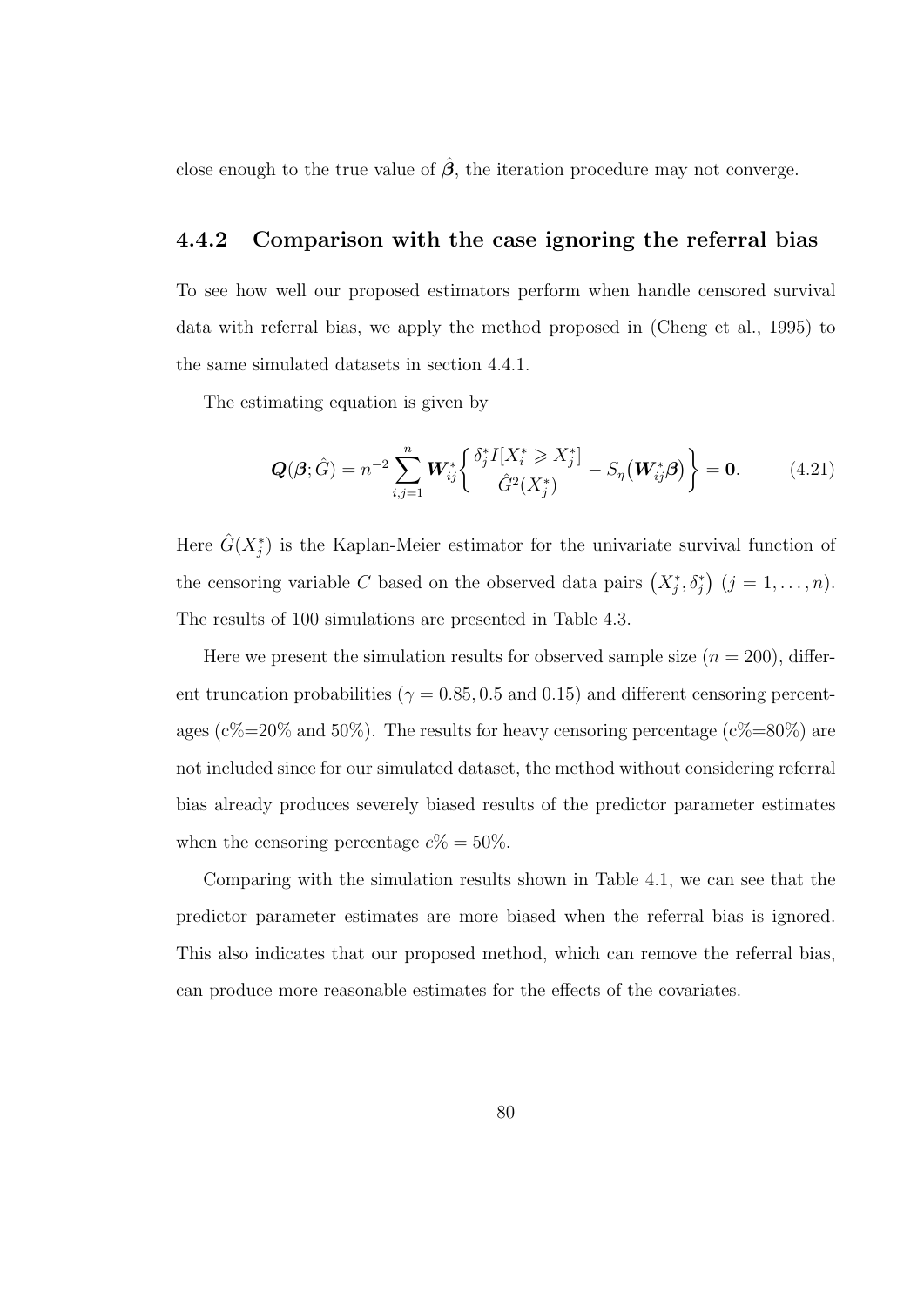|     | $n = 200$  |           | $\overline{c\%} = 20\%$ |                        | $\overline{c\%} = 50\%$ |                        |
|-----|------------|-----------|-------------------------|------------------------|-------------------------|------------------------|
|     | $\gamma =$ | $\beta^*$ | $\vec{\bm{\beta}}$      | $\hat{\sigma}_{\beta}$ | $\beta$                 | $\hat{\sigma}_{\beta}$ |
| (1) | 0.85       | 1.500     | 1.269(0.231)            | 0.335                  | 0.748(0.752)            | 0.206                  |
|     | 0.85       | 1.000     | 0.839(0.161)            | 0.562                  | 0.481(0.519)            | 0.372                  |
|     | 0.85       | 0.800     | 0.615(0.185)            | 0.242                  | 0.420(0.380)            | 0.170                  |
|     |            |           |                         |                        |                         |                        |
| (2) | 0.5        | 1.500     | 1.174(0.326)            | 0.455                  | 0.670(0.830)            | 0.228                  |
|     | 0.5        | 1.000     | 0.793(0.207)            | 0.629                  | 0.462(0.538)            | 0.374                  |
|     | 0.5        | 0.800     | 0.619(0.181)            | 0.278                  | 0.357(0.443)            | 0.213                  |
|     |            |           |                         |                        |                         |                        |
| (3) | 0.15       | 1.500     | 0.804(0.696)            | 0.387                  | 0.569(0.931)            | 0.302                  |
|     | 0.15       | 1.000     | 0.505(0.495)            | 0.622                  | 0.415(0.585)            | 0.482                  |
|     | 0.15       | 0.800     | 0.443(0.357)            | 0.254                  | 0.276(0.524)            | 0.254                  |

Table 4.3: Simulation results for the linear transformation model without considering referral bias.

n: observed sample size;  $\gamma$ : truncation probability; %c: censoring percentage;  $\hat{\sigma}_{\beta}$ : the standard deviation for  $\hat{\beta}$  based on the 100 simulations. (1)  $c = d = 1.0$  corresponding to  $\gamma \approx 0.85$  and  $a = b = 0.7$ ,  $a = b = 0.3$  approxi-

mately corresponding to 20% censoring and 50% censoring, respectively; (2)  $c = d = 0.4$  corresponding to  $\gamma \approx 0.5$  and  $a = b = 0.4$ ,  $a = b = 0.2$  approximately corresponding to 20% censoring and 50% censoring, respectively; (3)  $c = d = 0.2$  corresponding to  $\gamma \approx 0.2$  and  $a = b = 0.2$ ,  $a = b = 0.15$  approximately corresponding to 20% censoring and 50% censoring, respectively.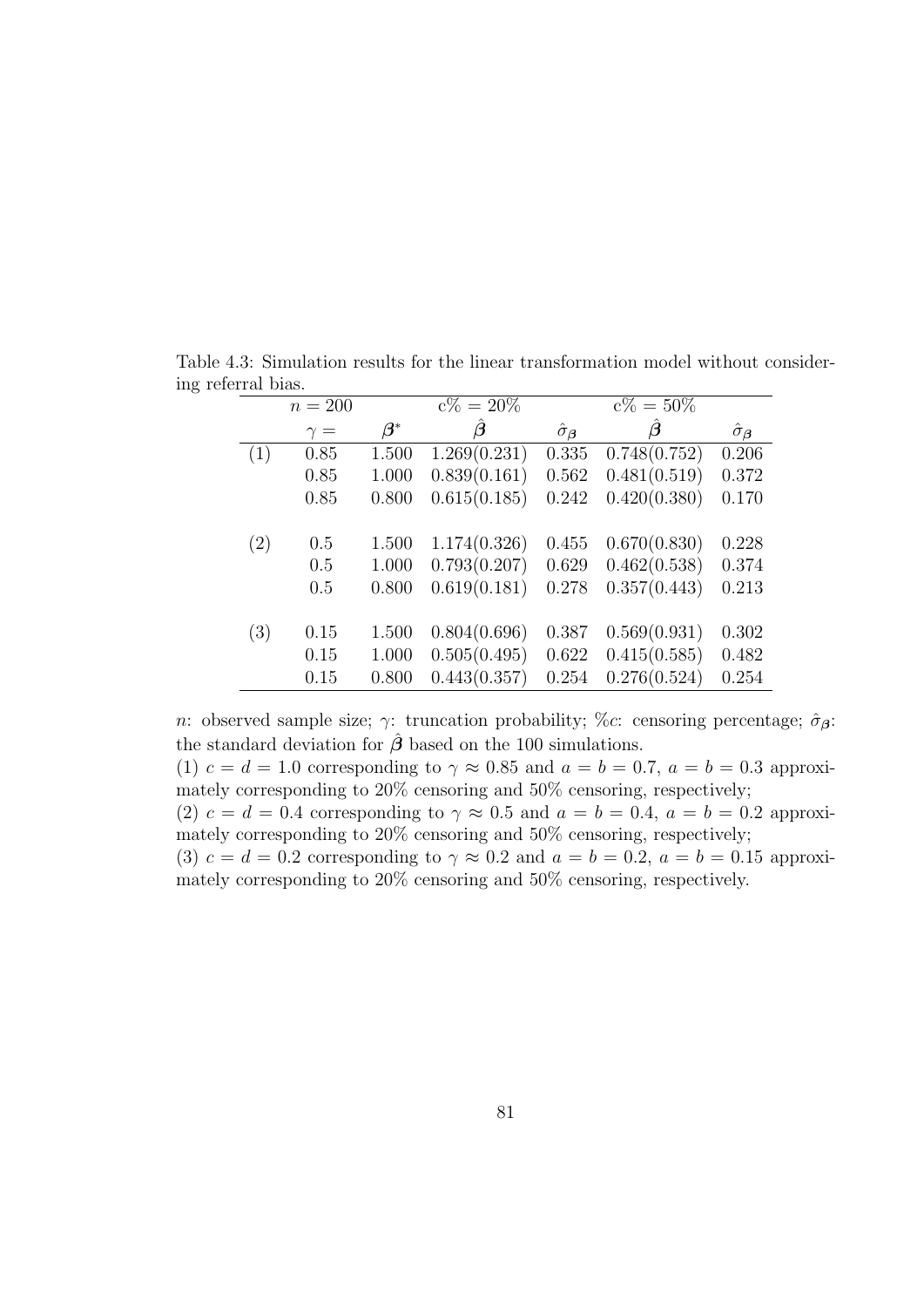#### 4.4.3 Data analysis

We illustrate the proposed method with the Edinburgh hepatitis C data in Fu et al. (2007). The purpose of the study is to determine how the progression to cirrhosis is affected by three covariates: age at infection, HIV co-infection (yes:1 or no:0), and heavy alcohol consumption (yes:1 or no:0). And individual with heavy alcohol intake was defined as one consuming more than 50 units alcohol per week for at least five years.

|            | Table 4.4: Estimation results (SE in parenthesis)          |                                                             |
|------------|------------------------------------------------------------|-------------------------------------------------------------|
|            |                                                            | Considering referral bias Without considering referral bias |
|            | $\beta$ (SE)                                               | $\ddot{\boldsymbol{\beta}}$ (SE)                            |
| Age        | $1.201^* (0.227)$                                          | $1.668*$ $(0.363)$                                          |
| <b>HIV</b> | $0.901*$ $(0.242)$                                         | $1.081*$ $(0.265)$                                          |
| Alcohol    | 0.577(0.301)                                               | 0.881(0.571)                                                |
|            | Note: $*$ means the estimate is significant at $5\%$ level |                                                             |

Note:  $*$  means the estimate is significant at 5% level.

Table 4.4 summarizes the estimates of regression parameters obtained from our method. The coavariate heavy alcohol intake is failed to identified as a risk factor associated with more rapid disease progression no matter we consider the referral bias or not. This is not surprising since the Schoenfeld residuals checking (Collett, 2003) shown in Figure 4.1 implies that the proportional hazards model assumption may be violated for the variable heavy alcohol. Schoenfeld residuals can be thought of as the observed minus the expected values of the covariates at each failure time. Therefore Schoenfeld residuals are only defined for uncensored individuals. If the PH assumption holds, then we would expect the Schoenfeld residuals to display no systematic patterns. Hence in residual plots, we expect the slope of the Schoenfeld residuals with respect to time should be zero. However in Figure 4.1, the fitted smooth curve is not flat for time between 16 years and 30 years, which suggests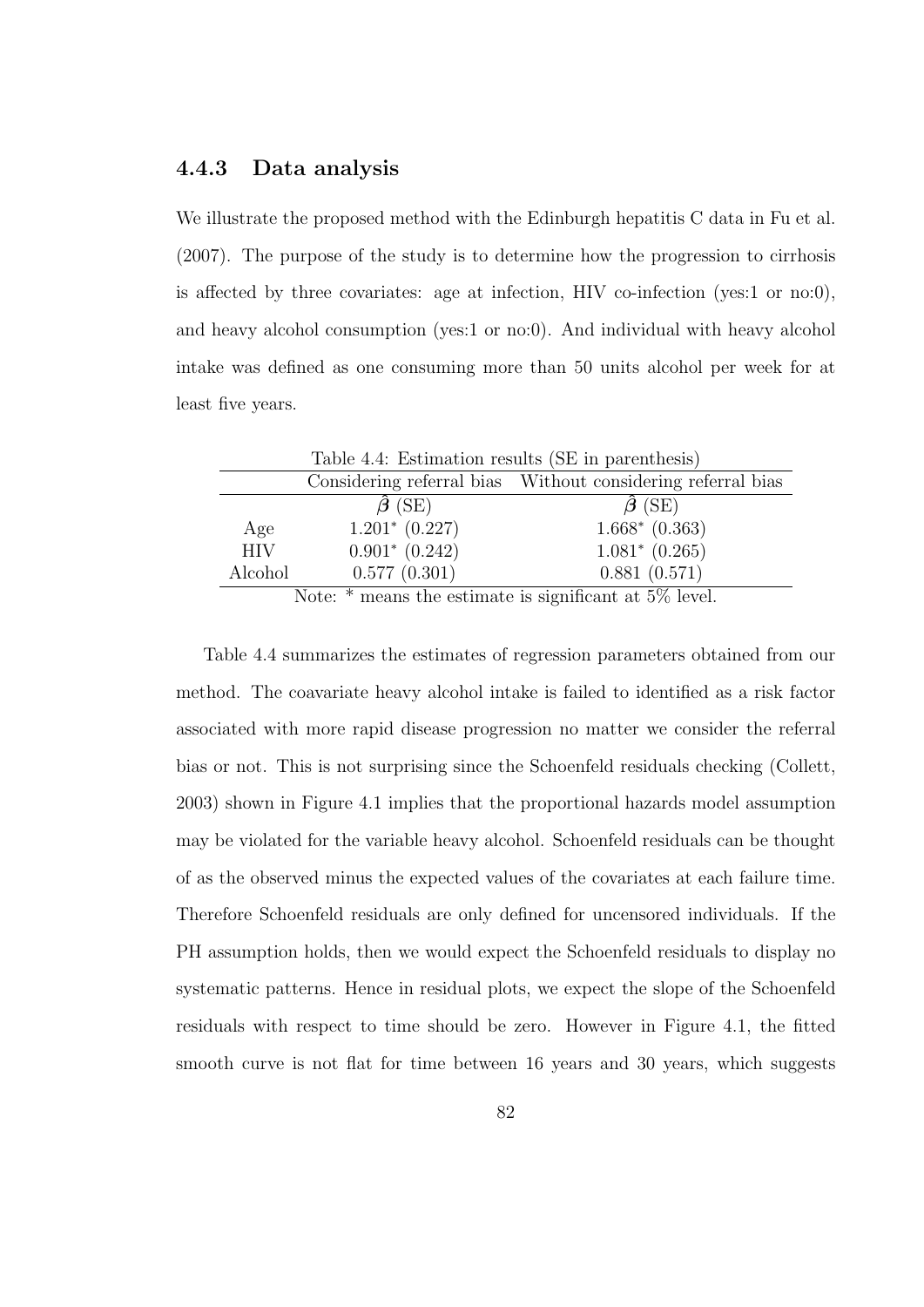that as time passes, the effect of the covariate heavy alcohol is changing. Note that in Figure 4.1 the residual dots fall into two parts (top and bottom), because the covariate heavy alcohol is a 0-1 nominal variable. Even for the residual dots, those at the top of the graph are surely not flat.



Figure 4.1: Plot of Schoenfeld residuals. (It implies that the parameter for Alcohol is not constant over time.)

Comparing the results from the truncated model (where the referral bias is considered) with the results from the non-truncation model, we can see that considering the referral bias will produce smaller values of the estimates and then lead to larger values of progression to cirrhosis. This is reasonable since we have explained before that the patients with more rapid disease progression are preferrentially referred to the liver clinics. Hence the patients within the clinics should have more rapid disease progression and shorter time period from infection to cirrhosis. Our proposed method can remove the referral bias and consequently produce smaller estimates for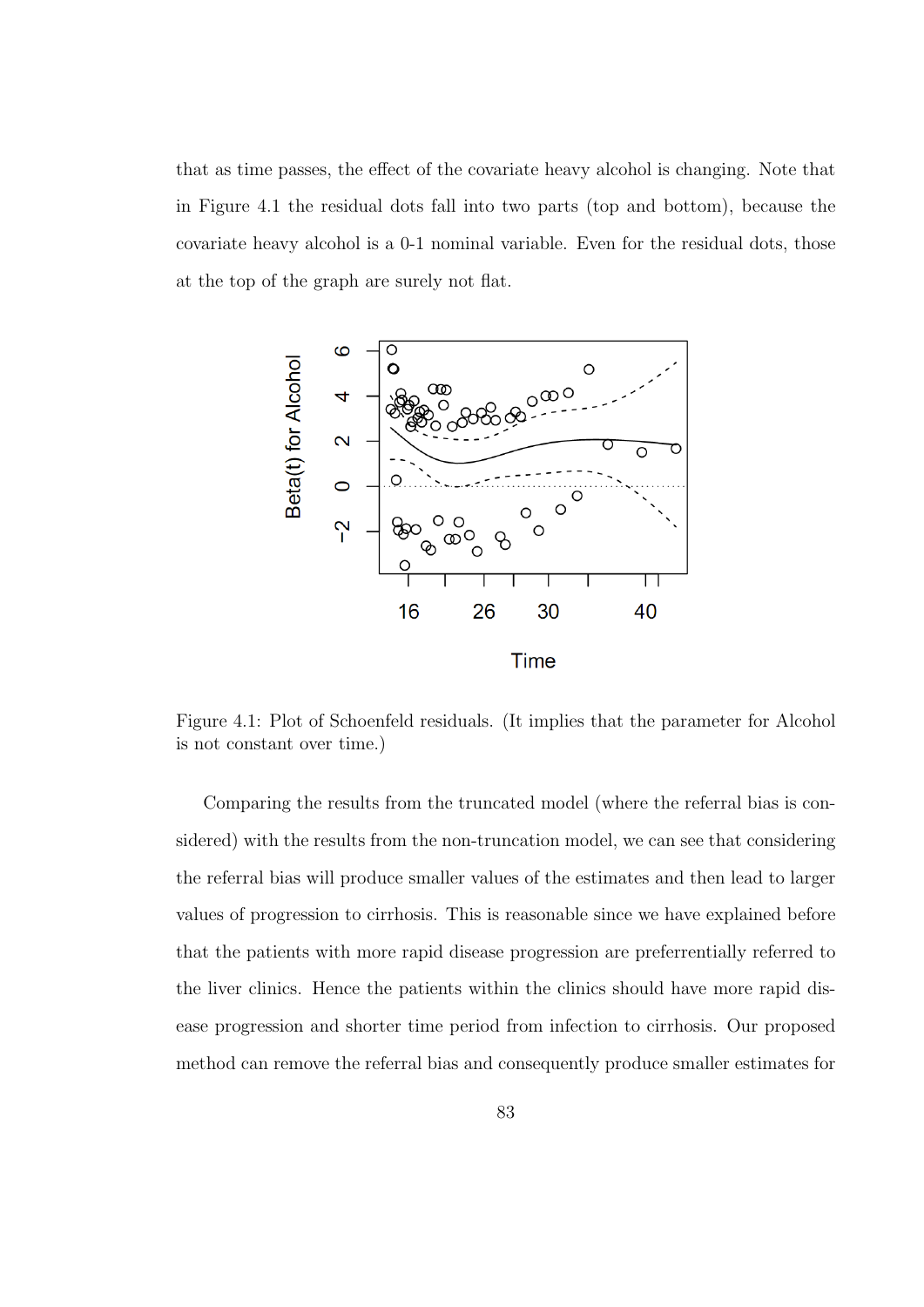the effects of the covariates.

#### 4.5 Conclusion and discussion

In this chapter, we considered a well-known class of semi-parametric linear transformation models, under which an unknown transformation  $h(\cdot)$  of the cirrhosis time T is linearly related to the covariates vector  $W$  with completely unspecified error distributions. An unbiased estimating equation for the regression coefficient vector  $\beta$  is proposed. The referral bias is taken into account by incorporating the bivariate survival function  $G$  of the truncation time and the censoring time into the estimating equation. A heuristic proof of the asymptotic normality of the coefficient estimator is shown. Simulation studies are proposed for the proportional hazards model since it can be treated as a special case of the linear transformation models. The results of the simulation studies show that our proposed methods perform well for the datasets which are not severely biased. We applied our proposed method to analyse the Edinburgh hepatitis C data in Fu et al. (2007). We concluded that older age at HCV infection and HIV co-infection can be identified as risk factors associated with more rapid HCV disease progression. Furthermore, the results indicated that considering the referral bias will lead to longer time period from HCV infection to cirrhosis, which could reach an agreement with Fu et al. (2007).

Comparing with the results of the data analysis for the AFT model, the difference is that the covariate heavy alcohol intake was failed to identified as a risk factor associated with more rapid disease progression although the referral bias has been considered and removed. This is because that the proportional hazards model assumption may be violated for this variable. Of course the Schoenfeld residuals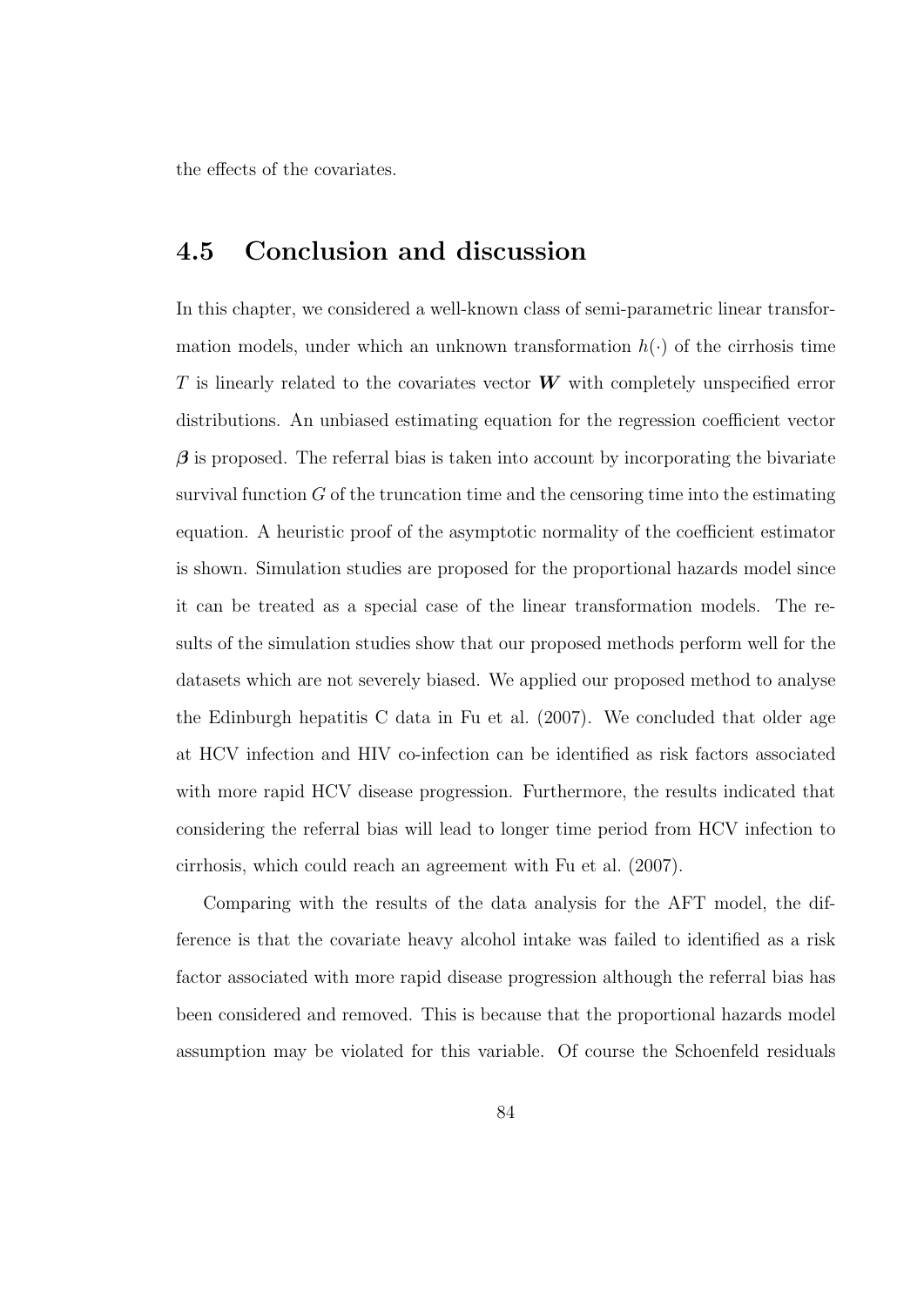checking is just a method based on a graphical method.

Comparison of the values of the estimates in Table 3.9 and 4.4 seems impossible, since  $h(.)$  is an nondecreasing function with an unknown form. It is possible to do the comparison in the simulation studies if the same simulated datasets are applied to these two models. Furthermore, a problem will arise when doing the data anlaysis, which is the convergence of the iterative sequence. In the simulation studies, we have mentioned that it is necessary to choose a starting value  $\hat{\beta}^{(0)}$  close to the true value of  $\beta$ . However, it is not possible to know the true value of  $\beta$  when we analyse real datasets. Therefore for future work it is valuable that we develop the theory that how to choose the starting value as well as how to estimate the function  $h(.)$ .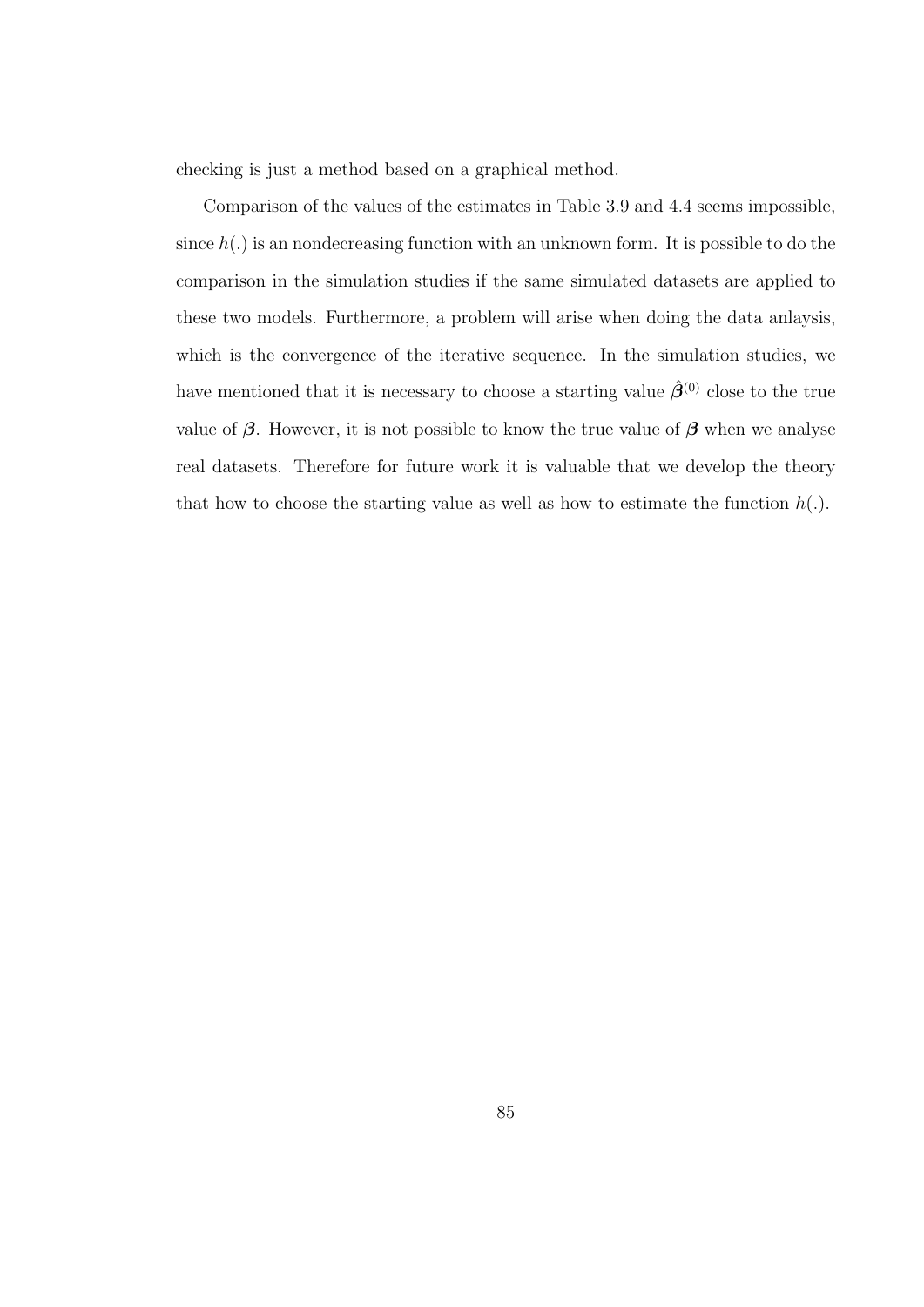## Chapter 5

### Conclusion and future works

The motivation for this thesis arose from a hepatitis C cohort study where the epidemiological interest was to study progression to liver cirrhosis in HCV-infected patients. Paired event times  $(R, T)$  was recorded for each patient in the Edinburgh hepatitis C data studied by Fu et al. (2007). Clinically, the patients with more rapid disease progression are preferentially referred to liver clinics (Dore et al., 2002). Conventional analysis based on liver clinics has been seen to overestimate the community-wide rate of progression to cirrhosis because of the ignorance of the potential referral bias. Therefore, to obtain more reasonable results in estimating the effects of covariates on the progression to cirrhosis, it is necessary to take the referral bias into account.

In this thesis, truncation was involved so that referral bias could be taken into account. The paired event times  $(R, T)$  can be treated as bivariate survival data since the referral time R may be right truncated by the truncation time  $L$ , and the cirrhosis time  $T$  may be right censored by the censoring time  $C$ . Existing methods in survival analysis are not readily available for such a bivariate censoring-truncation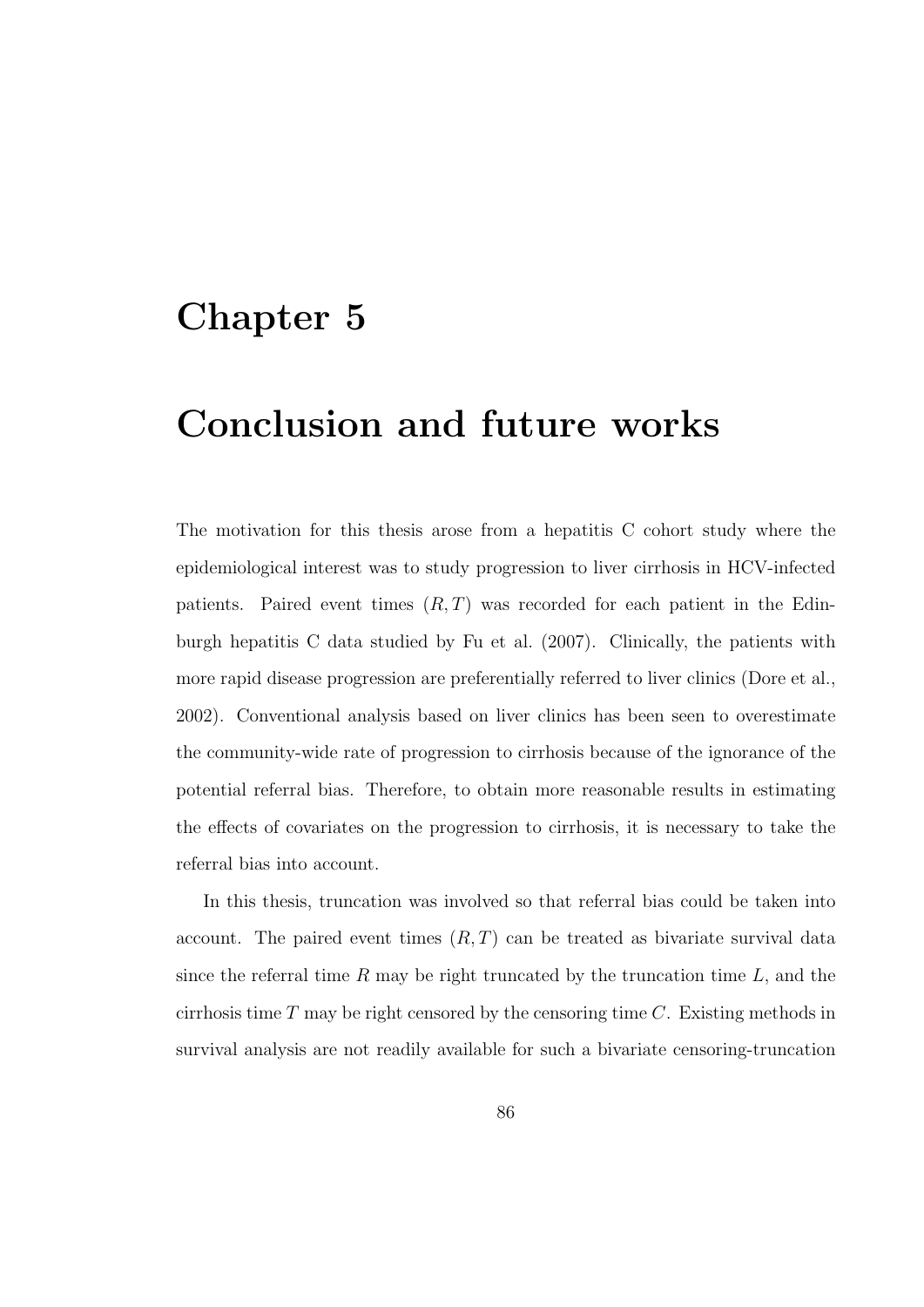model. Therefore, we developed new methodologies for different regression models to handle such kind of censored survival data with referral bias.

In Chapter 3, we considered the AFT model which simply regresses the logarithm of the cirrhosis time  $T$  on the covariates vector  $W$ . A nonparametric method which based on a polar coordinate transformation was proposed to allow a flexible bivariate distribution structure between  $R$  and  $T$ . The dependency of the two event times and the referral bias in the sampling, incorporated by a right truncation on R, were both taken into account. Then the effects of covariates were estimated by employing a weighted least squares method for censored survival data. The estimating equation was modified by including the estimated bivariate survival function of truncation time and censoring time into the weights. The large sample properties of the estimated bivariate function and the estimated vector of covariates effects were also demonstrated.

By carrying out different scenarios of simulations, we found out that our proposed estimator for the effects of covariates and its covariance estimator performed well. We also applied our proposed method to analyse the Edinburgh hepatitis C data in Fu et al. (2007). The results from the truncated model, where the referral bias is considered, implied that age at infection, HIV co-infection and heavy alcohol in-take are significantly identified as risk factors associated with more rapid disease progression. We compared the results with those from a non-truncated model. Ignorance of the referral bias has failed to identify heavy alcohol intake as a significant risk factor. However in medical literatures, older age at infection, HIV co-infection and heavy alcohol intake have all been identified as factors associated with more rapid hepatitis C disease progression (Sharma and Sherker, 2009). Furthermore, based on the estimates of regression parameters for both truncated and non-truncated models,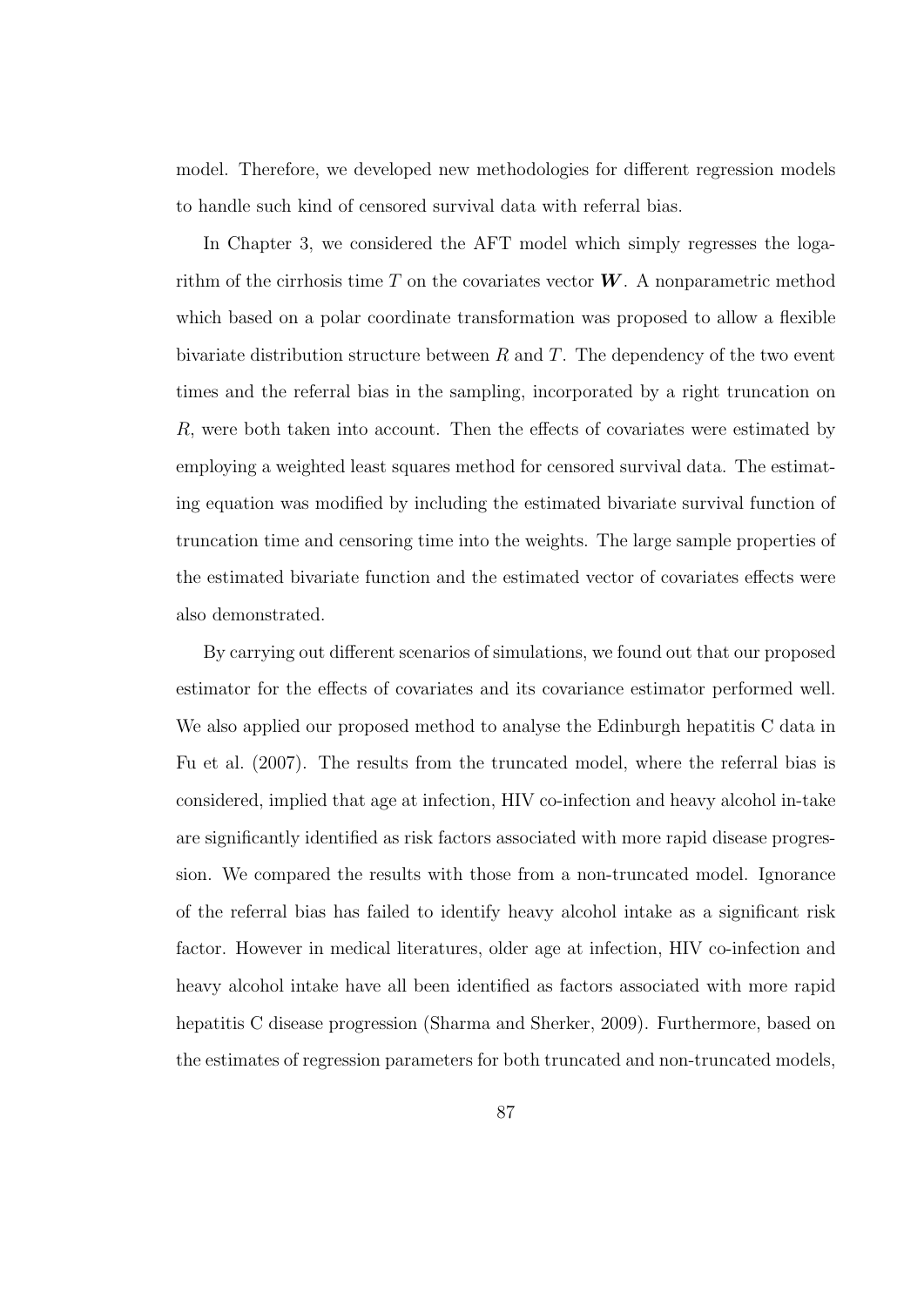we predicted the time period from infection to cirrhosis for individuals with different values of covariates. The prediction results indicated that considering the referral bias would lead to longer time period from HCV infection to cirrhosis, which could reach an agreement with Fu et al. (2007). This also implied that our estimating method can remove the referral bias and get more reliable estimates for the effects of covariates.

In Chapter 4, we considered the semi-parametric linear transformation model which regresses the transformation of cirrhosis time on the covariates vector. By using similar ideas in Chapter 3, we obtained the asymptotically unbiased estimating equation for the regression coefficient vector. Heuristic proofs of the unbiasedness and asymptotic normality of the proposed coefficient estimator were shown. Since the proportional hazards model (Cox, 1972) is a special case of the transformation model, we carried on simulation studies for the proportional hazards model under different sample sizes, different truncation probabilities and different censoring percentages. The results of the simulation studies show that our proposed methods perform well for the datasets which are not severely biased. We applied our proposed method to analyse the Edinburgh hepatitis C data in Fu et al. (2007). We concluded that older age at HCV infection and HIV co-infection can be identified as risk factors associated with more rapid HCV disease progression. Furthermore, the results indicated that considering the referral bias will lead to longer time period from HCV infection to cirrhosis, which could reach an agreement with Fu et al. (2007).

In summary, both the AFT model and the linear transformation model, coupled with the corresponding newly developed theories, are useful techniques to handle censoring survival data with referral bias . Here in this thesis, the AFT model and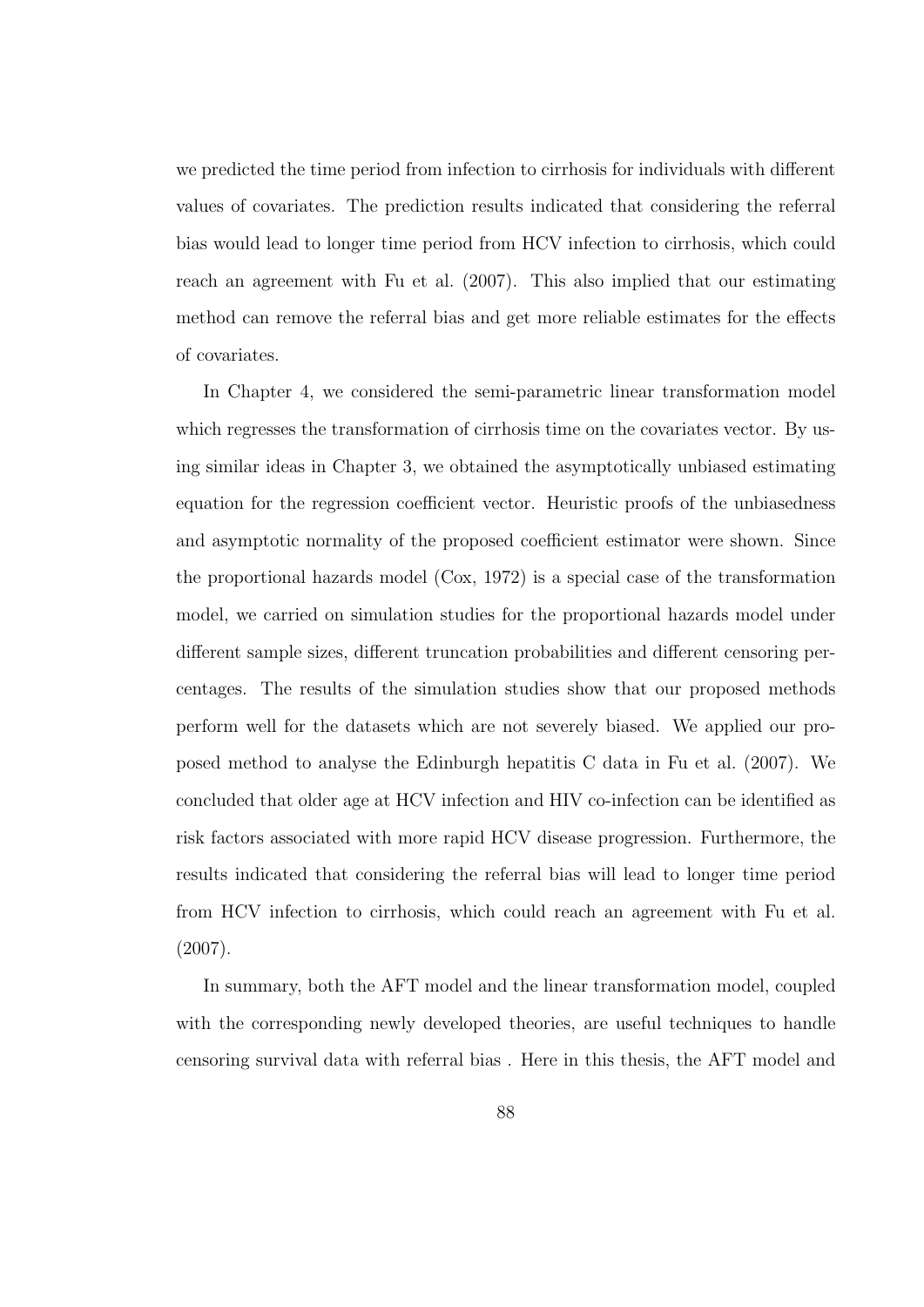the method proposed in Chapter 3 is recommended. This is because:

- The method proposed in Chapter 3 is a non-parametric method, which does not need any assumptions on the distribution of the error terms. This allows our AFT model to have wider applicability and increased robustnees, compared to the semi-parametric linear transformation model in Chapter 4.
- By using the WLS method based on the AFT model, we can directly get the closed-form solution of  $\beta$ . However, for the linear transformation model in Chapter 4, we have to use iterative algorithm such as Newton-Raphson's method to get the estimate of  $\beta$ . The iterative algorithm is much more timeconsuming and the convergence of the iterative sequence depends strongly on how to choose the starting value.
- From the results of the simulation studies, we see that the AFT model can produce estimates with much smaller biases and standard errors, even when the data are severely biased (quite low truncation probability and heavy censoring percentage). This will be helpful and can give more reliable results when handling the real dataset.

For future work, we may extend the KSV method (Koul et al., 1981) for the AFT model by using the polar coordinate transformation method. The KSV method is also based on an inverse probability weighted approach, but it only re-weights the response variable, whereas the weighted least squares method re-weights both the response variable and the predictors. It is worth making further comparisons for these two methods under both censoring and truncation. The independent assumption between  $(C, L)$  and W, required by the KSV or WLS estimator, may not be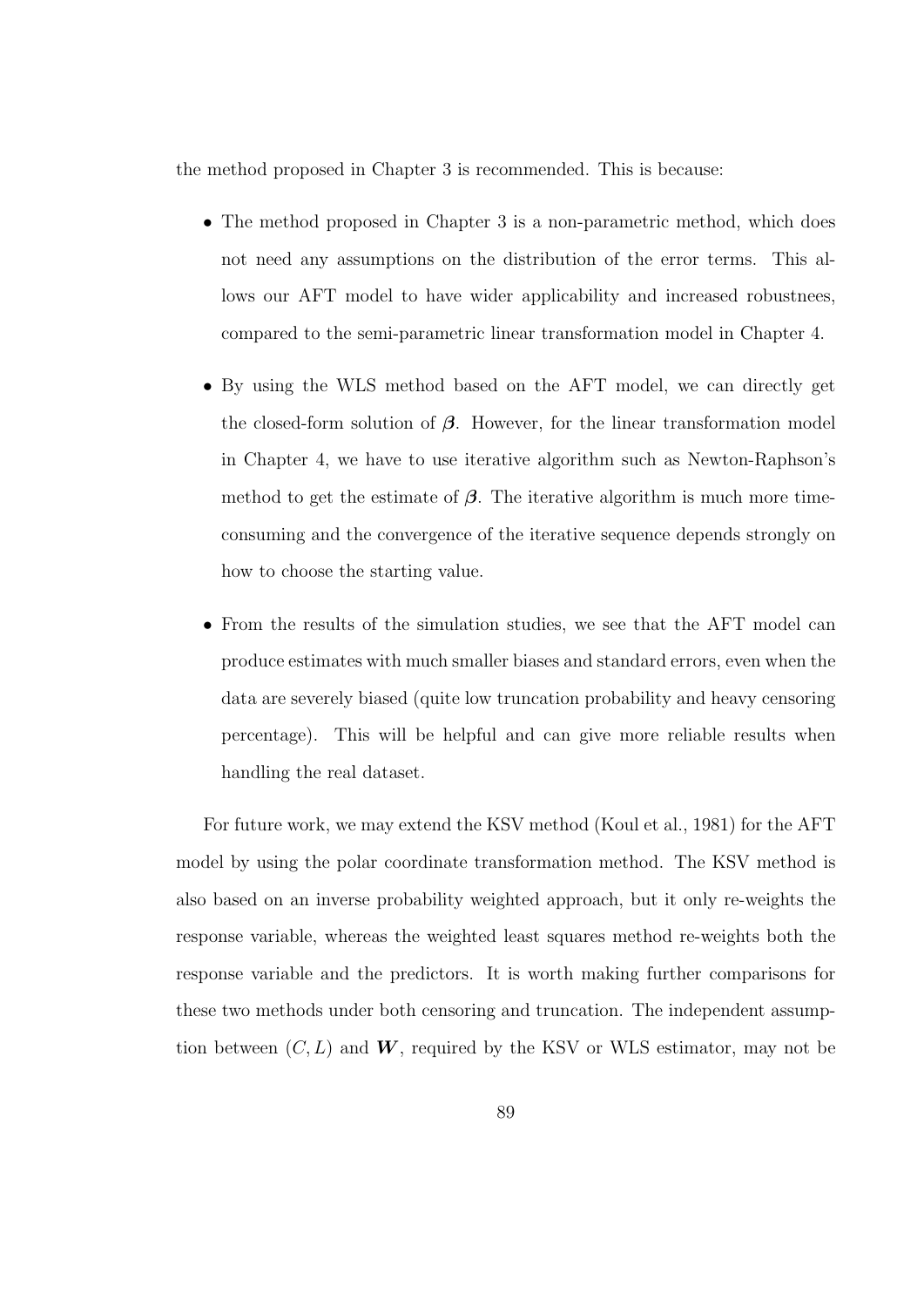appropriate in other studies. It could be possible to adapt our method under a weaker assumption, which assumes that  $(L, C)$  and  $(R, T)$  are independent conditionally on the covariate vector  $W$ . Moreover, another direction of future work is that we may extend our proposed method to the proportional hazards model or the proportional odds model with time-varying coefficients.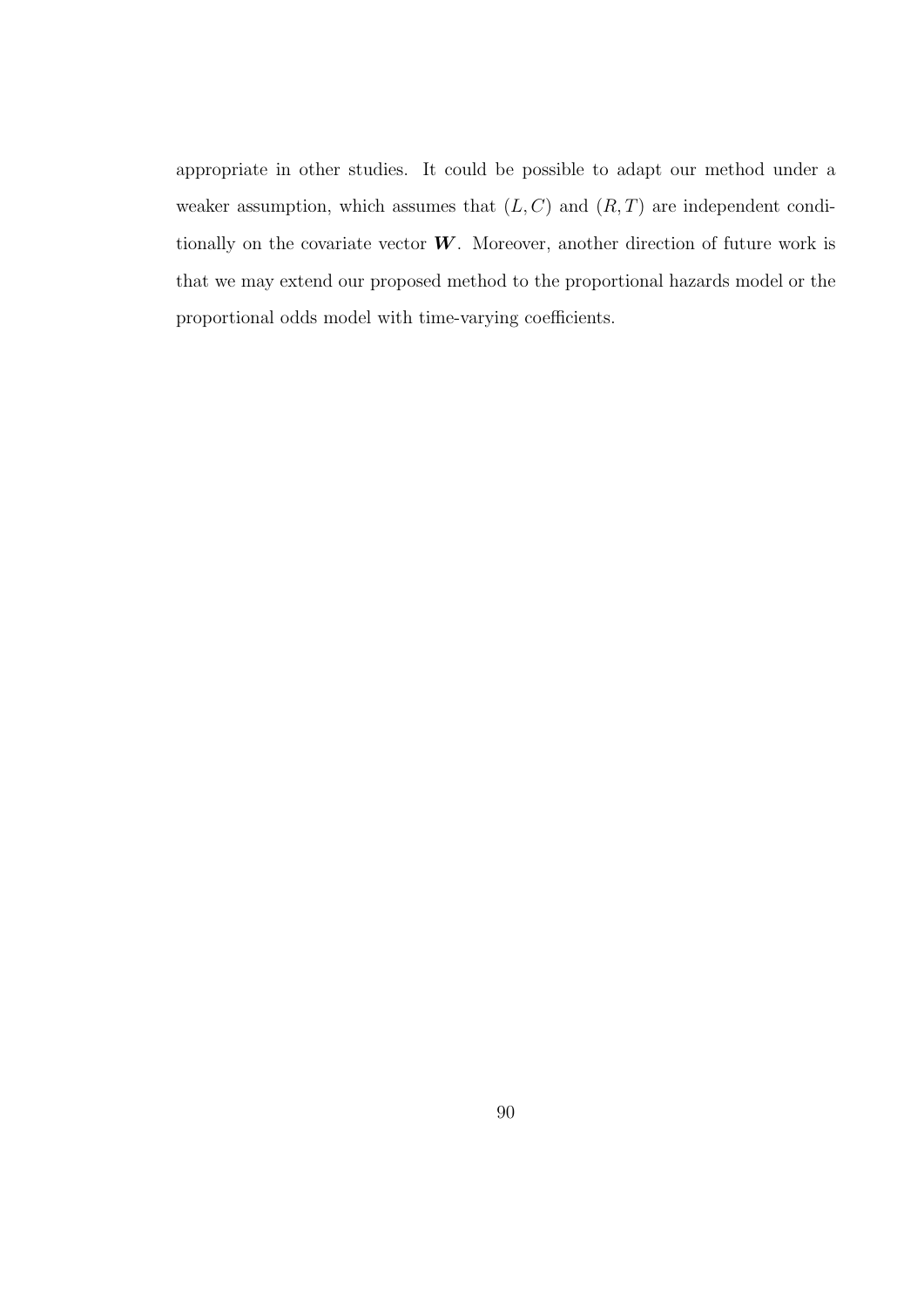# Appendix A

# Proofs in Section 3.3

### A.1 Proof of Lemma 3.2.1

Multiplying both sides of the AFT model equation  $T_i = W_i \beta + \epsilon_i$  by  $W_i^{tr}$  and taking expectation yield (3.7). Let

$$
\hat{F}^*(t_1, t_2, \mathbf{w}) = n^{-1} \sum_{i=1}^n I[R_i^* \leq t_1, X_i^* \leq t_2, \mathbf{W}_i^* \leq \mathbf{w}, \delta_i^* = 1].
$$
 (A.1)

Then from equation (3.6) we know that  $F(t_1, t_2, \mathbf{w})$  can be estimated by

$$
\hat{F}(t_1, t_2, \mathbf{w}) = \hat{\gamma} \int_{s_1 \leq t_1} \int_{s_2 \leq t_2} \int_{\mathbf{u} \leq \mathbf{w}} \frac{1}{G(s_1 - , s_2 -)} \hat{F}^*(ds_1, ds_2, d\mathbf{u}). \quad (A.2)
$$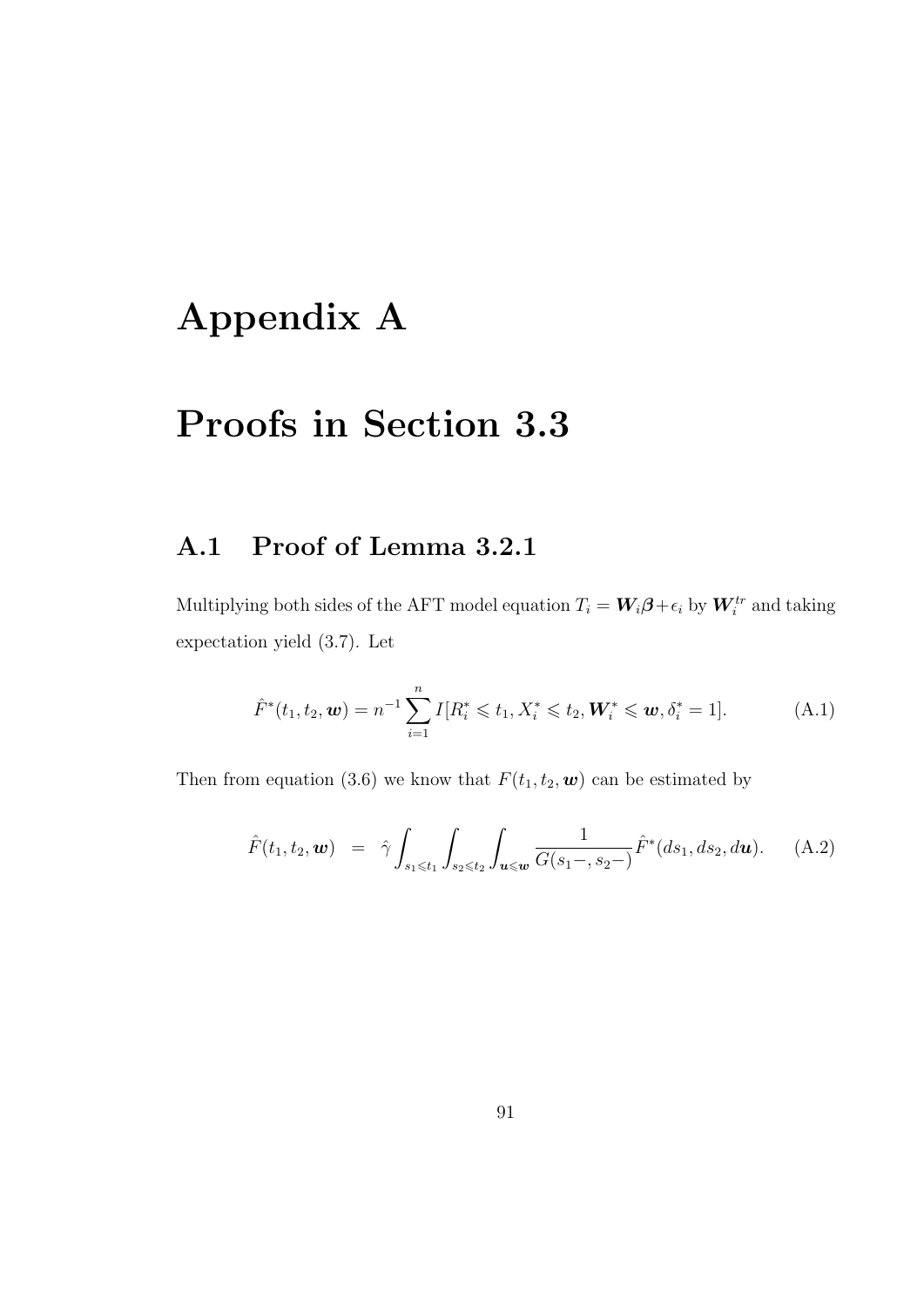Therefore if G is known,  $\varsigma_{0k}$  and  $\varsigma_{jk}$ , can be estimated respectively by the unbiased estimates

$$
\hat{\varsigma}_{0k}(G) = \int t_2 w_k \hat{F}(dt_1, dt_2, d\boldsymbol{w}) = \frac{\hat{\gamma}}{n} \sum_{i=1}^n \frac{X_i^* W_{ik}^* \delta_i^*}{G(R_i^* -, X_i^* -)},
$$
  

$$
\hat{\varsigma}_{jk}(G) = \int w_j w_k F(dt_1, dt_2, d\boldsymbol{w}) = \frac{\hat{\gamma}}{n} \sum_{i=1}^n \frac{W_{ij}^* W_{ik}^* \delta_i^*}{G(R_i^* -, X_i^* -)},
$$

where  $1 \leq j, k \leq p$ , and p is also defined in Lemma 3.2.1.

#### A.2 Proof of Lemma 3.3.1

Let  $Z^*(\alpha) = \min\{L^*\sqrt{\}$  $\overline{1+\alpha^2}, C^*$ √  $(1+\alpha^{-2})$ . Then based on the observed data  $(L^*, R^*, X^*, \delta^*)$ , we have the following cases for the observed transformed data given in (3.12).

- 1. If  $\delta^* = 0$ , then  $X^* = C^* < T^*$ ; and
	- if  $\tilde{L}^* > \tilde{X}^*$ , we have  $\Delta^*(\alpha) = 1$ , L ∗ √  $\sqrt{1 + \alpha^2} > X^*$ √  $\sqrt{1 + \alpha^{-2}} = C^* \sqrt{}$  $\sqrt{1 + \alpha^{-2}} < T^*$ √  $\sqrt{1 + \alpha^{-2}},$ and  $\tilde{Z}^*(\alpha) = Z^*(\alpha) = C^*\sqrt{\alpha}$  $1 + \alpha^{-2};$
	- if  $\tilde{L}^* \leq \tilde{X}^*$ , we have  $\Delta^*(\alpha) = 1$ ,  $L^*\sqrt{1+\alpha^2} \leqslant X^*\sqrt{}$  $\sqrt{1 + \alpha^{-2}} = C^* \sqrt{}$  $\sqrt{1 + \alpha^{-2}} < T^*$ √  $\sqrt{1 + \alpha^{-2}},$ and  $\tilde{Z}^*(\alpha) = Z^*(\alpha) = L^*\sqrt{\alpha}$  $1 + \alpha^2$ .

2. If  $\delta^* = 1$ , then  $X^* = T^* \leqslant C^*$ ; and

• if  $\tilde{L}^* \leq \tilde{X}^*$ , we have  $\Delta^*(\alpha) = 1$ ,  $L^*\sqrt{1+\alpha^2} \leqslant X^*\sqrt{}$  $\overline{1+\alpha^{-2}} = T^* \sqrt{1+\alpha^{-2}} \leq C^* \sqrt{1+\alpha^{-2}}$  $1 + \alpha^{-2},$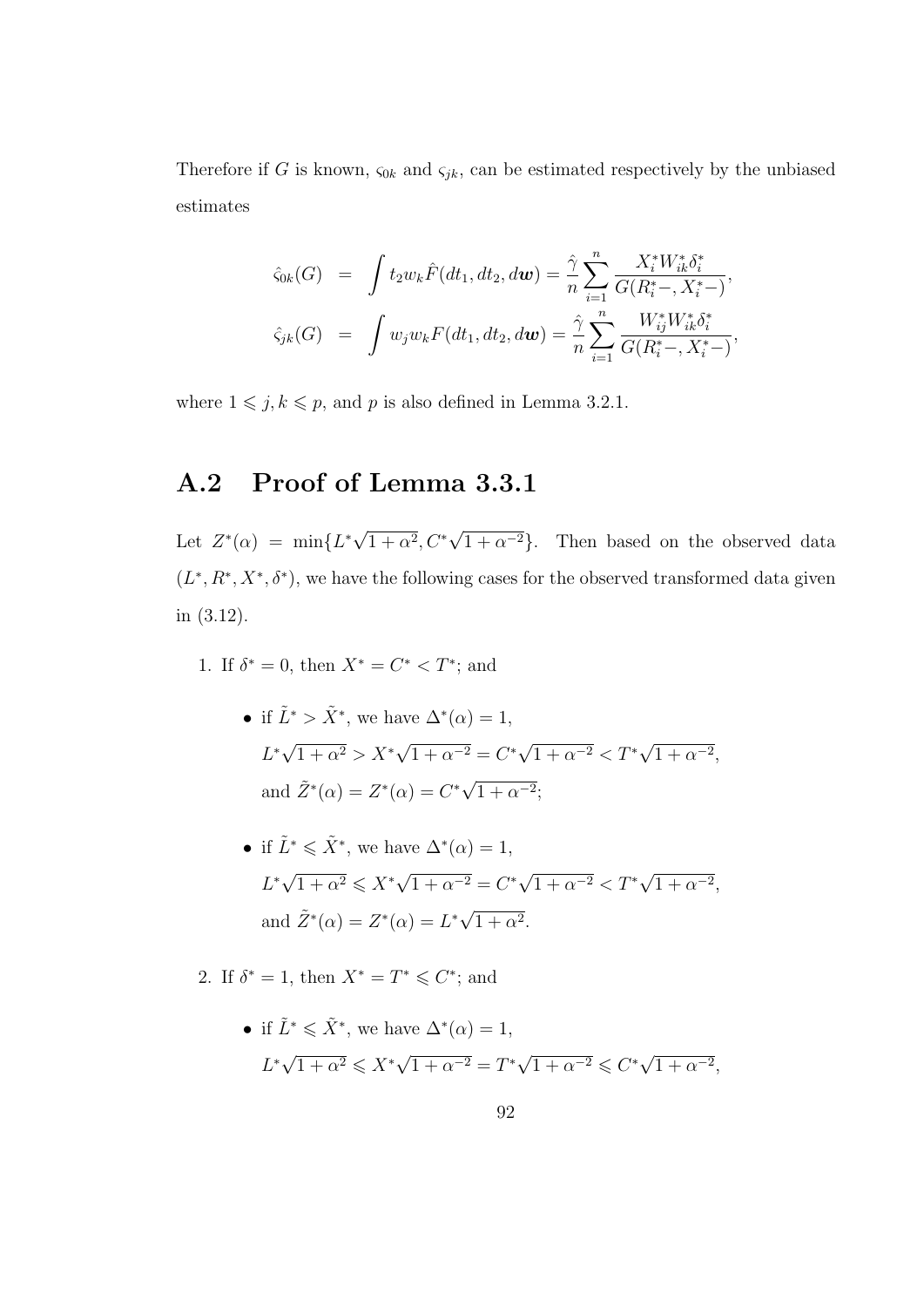and 
$$
\tilde{Z}^*(\alpha) = Z^*(\alpha) = L^*\sqrt{1+\alpha^2};
$$

• if 
$$
\tilde{L}^* > \tilde{X}^*
$$
, we have  $\Delta^*(\alpha) = 0$ ,  
\n $L^* \sqrt{1 + \alpha^2} > X^* \sqrt{1 + \alpha^{-2}} = T^* \sqrt{1 + \alpha^{-2}}, T^* \sqrt{1 + \alpha^{-2}} \le C^* \sqrt{1 + \alpha^{-2}},$   
\nand  $\tilde{Z}^*(\alpha) = T^* \sqrt{1 + \alpha^{-2}} \le \min\{L^* \sqrt{1 + \alpha^2}, C^* \sqrt{1 + \alpha^{-2}}\} = Z^*(\alpha).$ 

In summary, if  $\Delta^*(\alpha) = 1$ , then  $\tilde{Z}^*(\alpha) = Z^*(\alpha)$  and if  $\Delta^*(\alpha) = 0$ , then  $\tilde{Z}^*(\alpha) \leq$ Z<sup>\*</sup>( $\alpha$ ). This implies that  $\tilde{Z}^*(\alpha)$  is an observed value for  $Z^*(\alpha)$  and  $\Delta^*(\alpha) = 0$ implies censoring.

### A.3 Proof of Lemma 3.3.2

From which the lemma follows, we have

$$
\frac{P(\tilde{Z}^*(\alpha) \in dz, z > V^*(\alpha), \Delta^*(\alpha) = 1)}{P(\tilde{Z}^*(\alpha) \geq z > V^*(\alpha))}
$$
\n
$$
= \frac{P(\tilde{Z}(\alpha) \in dz, z > V(\alpha), \Delta(\alpha) = 1 | R \leq L)}{P(\tilde{Z}(\alpha) \geq z > V(\alpha) | R \leq L)}
$$
\n
$$
= \frac{P(z \leq \tilde{Z}(\alpha) < z + dz, z > V(\alpha), \Delta(\alpha) = 1, R \leq L)}{P(\tilde{Z}(\alpha) \geq z > V(\alpha), R \leq L)} \tag{A.3}
$$
\n
$$
= \frac{P(z \leq \tilde{Z}(\alpha) < z + dz, \Delta(\alpha) = 1)}{P(\tilde{Z}(\alpha) \geq z)} \tag{A.4}
$$

Here  $\tilde{Z}(\alpha) = \min\{L\sqrt{\alpha}\}$  $\overline{1+\alpha^2}$ ,  $X\sqrt{1+\alpha^{-2}}\}$  and  $V(\alpha) = R$ √  $\overline{1+\alpha^2}$ . The term  $R \leqslant L$ in (A.3) can be omitted since  $\tilde{Z}(\alpha) \geq z > V(\alpha)$  already implies that. Together with the assumption that  $(R, T, W)$  and  $(L, C)$  are independent, the last equality sign can be obtained.

From the proof of Lemma 3.3.1 we know that  $\{\Delta(\alpha) = 1\} \Leftrightarrow \{\tilde{Z}(\alpha) = Z(\alpha) \leq \alpha\}$ T  $\{\sqrt{1+\alpha^{-2}}\}$  and  $\{\Delta(\alpha) = 0\} \Leftrightarrow \{\tilde{Z}(\alpha) = T\sqrt{1+\alpha^{-2}} \leq Z(\alpha)\}\.$  Hence we have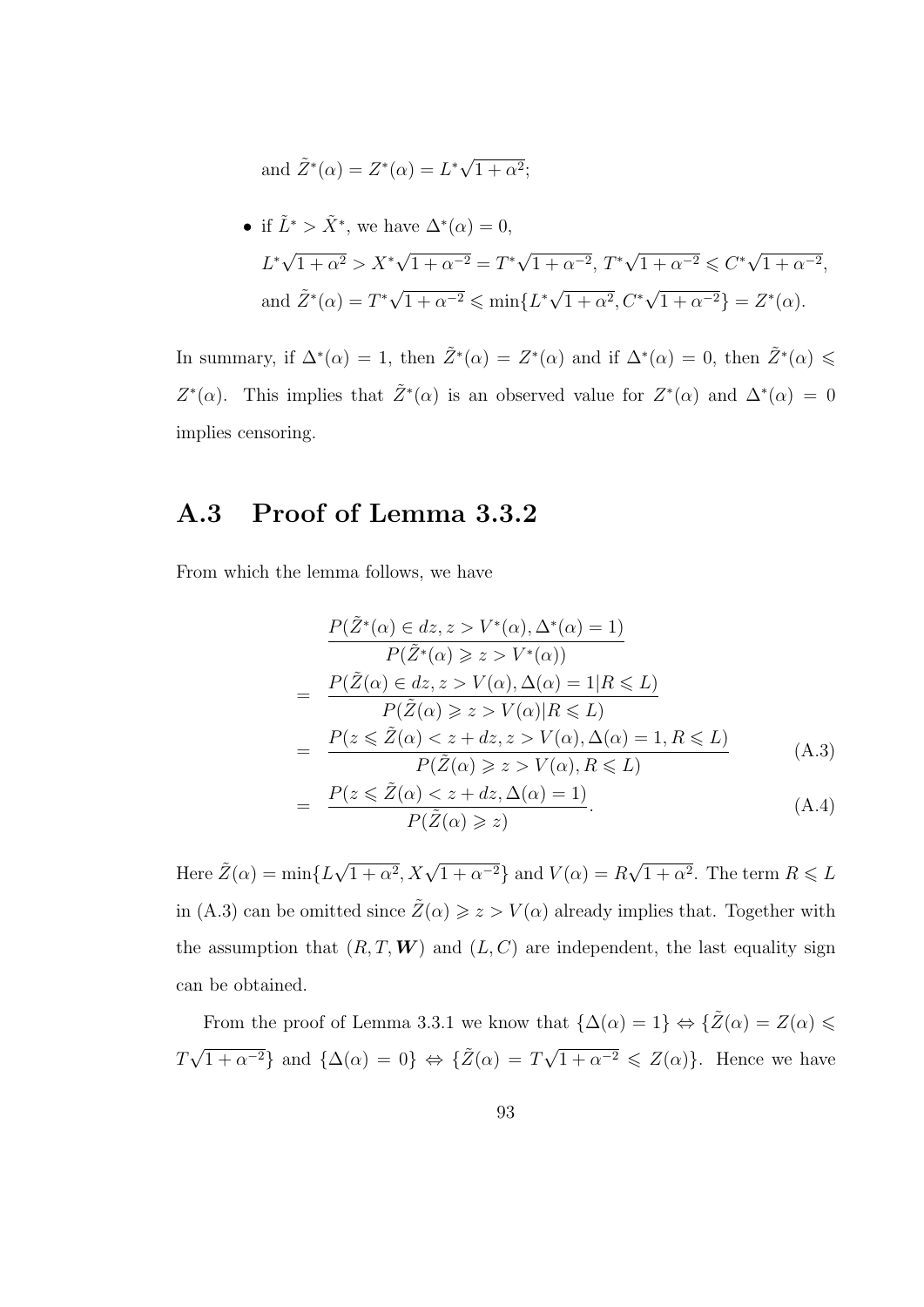that

$$
(A.4) = \frac{P(z \le Z(\alpha) < z + dz)}{P\left(\min\left\{L\sqrt{1 + \alpha^2}, X\sqrt{1 + \alpha^{-2}}\right\} \ge z\right)}
$$
\n
$$
= \frac{P(z \le Z(\alpha) < z + dz, z \le T\sqrt{1 + \alpha^{-2}})}{P\left(\min\left\{L\sqrt{1 + \alpha^2}, T\sqrt{1 + \alpha^{-2}}, C\sqrt{1 + \alpha^{-2}}\right\} \ge z\right)}
$$
\n
$$
= \frac{P(z \le Z(\alpha) < z + dz, z \le T\sqrt{1 + \alpha^{-2}})}{P(Z(\alpha) \ge z, z \le T\sqrt{1 + \alpha^{-2}})}
$$
\n
$$
= P(Z(\alpha) \in dz | Z(\alpha) \ge z)
$$
\n
$$
= \Lambda(dz; \alpha).
$$

Therefore the lemma is proved.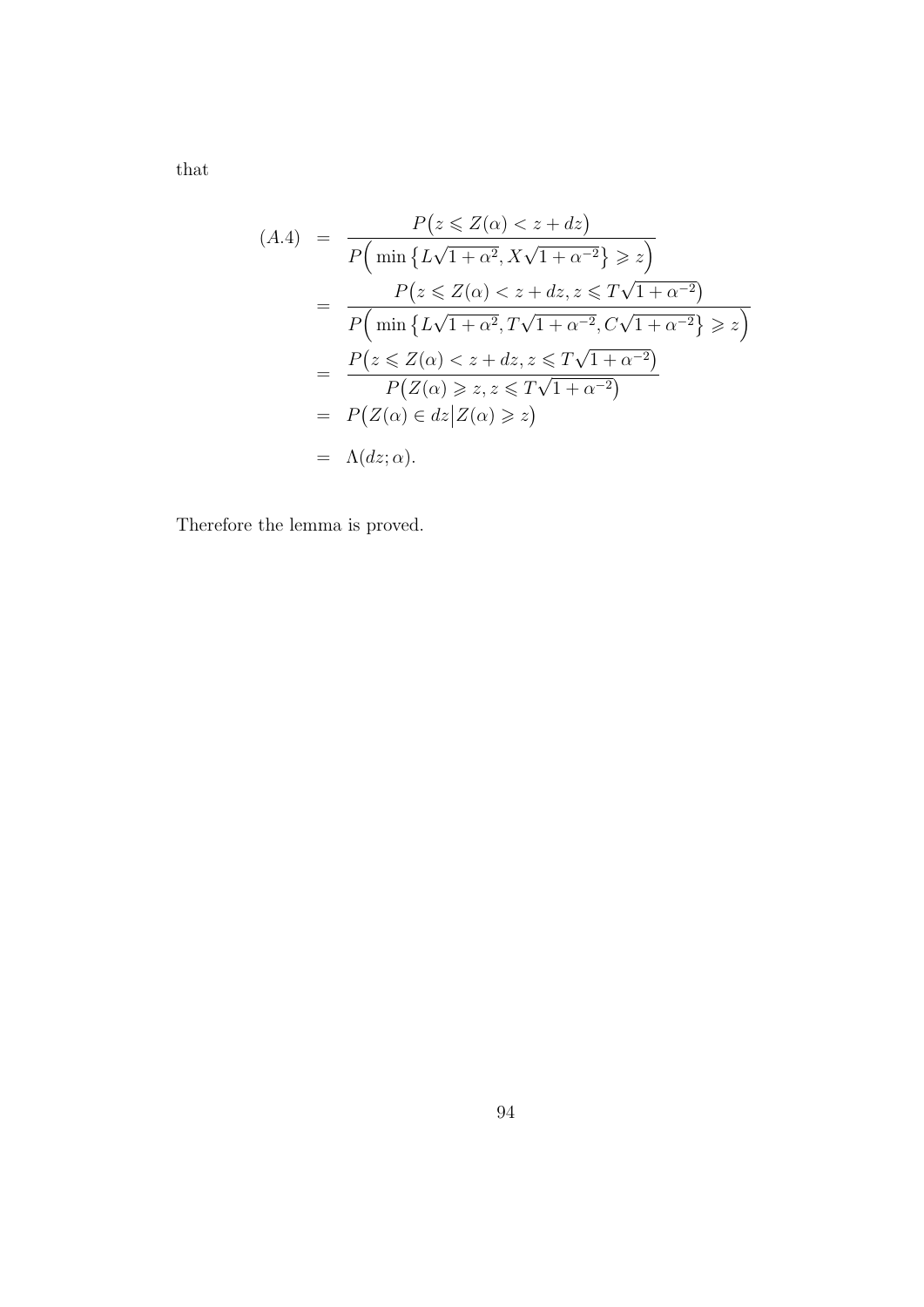# Appendix B

## Proofs in Section 3.4

### B.1 Proof of Lemma 3.4.1

From the definition of  $H(s; \alpha)$  we know that  $H(0; \alpha) = H(\tau_{\alpha}; \alpha) = 0$  and  $H(s; \alpha) > 0$ for  $0 < s < \tau_\alpha$ . Since we assume that H is a continuous function, for  $0 < \kappa < 1/2$ , we can find the curves

$$
\mathbf{c}_1 := \left\{ (y_{n;\alpha}; \alpha) : H(s; \alpha) \leqslant n^{\kappa - 1}, \forall 0 \leqslant s \leqslant y_{n,\alpha} \right\}
$$

and

$$
\mathbf{c}_2:=\left\{(x_{n;\alpha};\alpha):H(s;\alpha)\leqslant n^{\kappa-1},\forall x_{n,\alpha}\leqslant s\leqslant\tau_\alpha\right\}
$$

such that  $H(s; \alpha) \geq n^{\kappa-1}$  for  $y_{n; \alpha} \leq s \leq x_{n; \alpha}$ .

Under the mild conditions that H is differentiable and bounded in  $[0, \tau_{\alpha}] \times [0, \infty]$ ,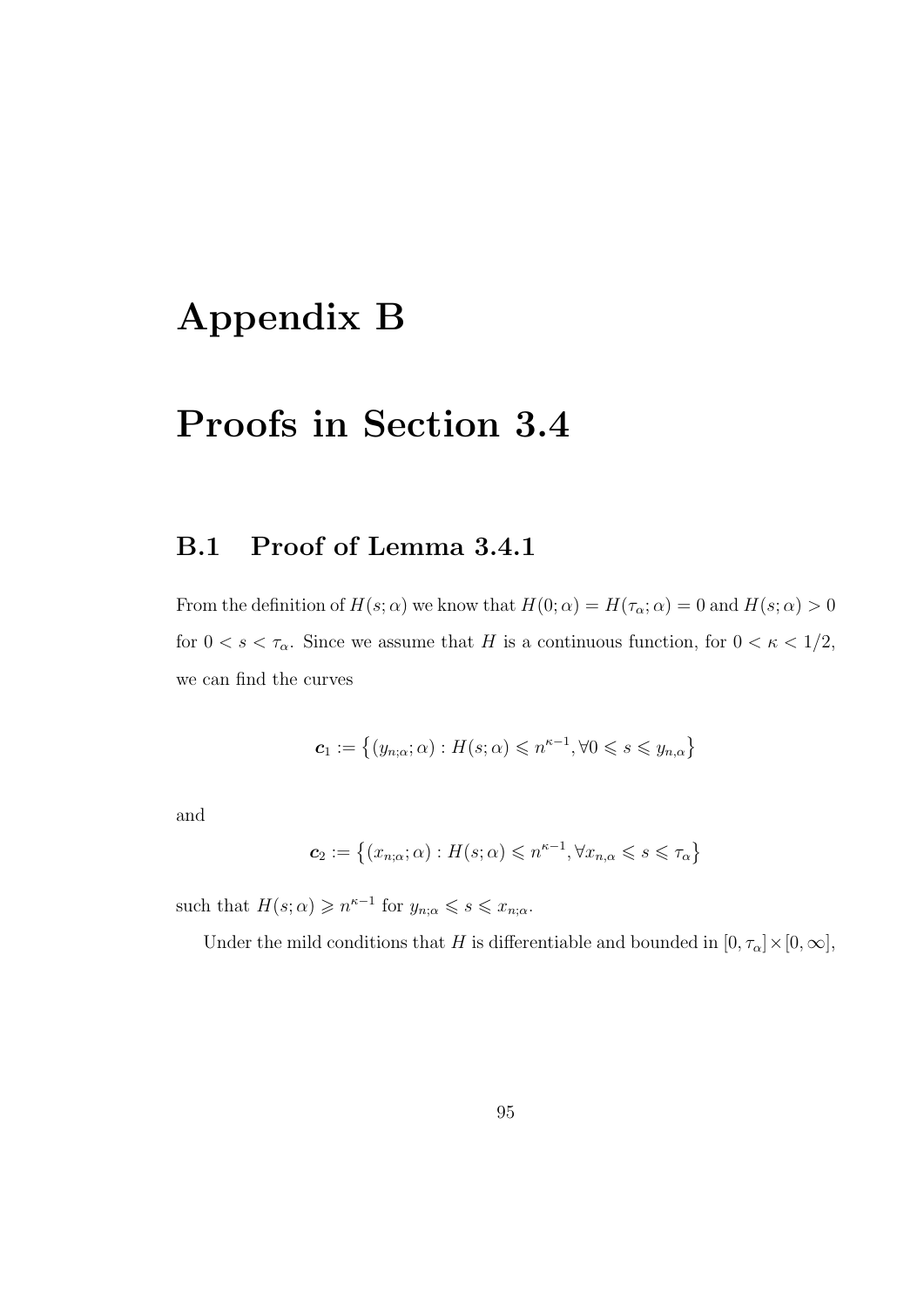we have that for any fixed  $\alpha \in [0, \infty]$ , there exists  $x_{n;\alpha}^*$  and  $y_{n;\alpha}^*$  such that

$$
H(x_{n;\alpha};\alpha) - H(\tau_{\alpha};\alpha) = H'(x_{n;\alpha}^*;\alpha)|x_{n;\alpha} - \tau_{\alpha}|,
$$
  

$$
H(y_{n;\alpha};\alpha) - H(0;\alpha) = H'(y_{n;\alpha}^*;\alpha)|y_{n;\alpha} - 0|,
$$

and also  $|x_{n;\alpha} - \tau_\alpha| = |y_{n;\alpha}| = O(n^{\kappa-1})$ . Similarly, under the mild conditions that  $\Lambda$ is differentiable and bounded in  $[0,\tau_\alpha]\times[0,\infty],$  it is easy to derive that  $\Lambda(\tau_\alpha;\alpha)$  –  $\Lambda(x_{n;\alpha};\alpha) = \Lambda(y_{n;\alpha};\alpha) = O(n^{\kappa-1}).$ 

Then for  $\alpha \in [0,\infty], z \in [0,\tau_\alpha],$  we have that

$$
\sup_{\alpha,z} E\left\{\sqrt{n} \int_0^z I[H_{(n)}(s-;\alpha) = 0] \Lambda(ds;\alpha)\right\}^2
$$
  
\n
$$
\leq n \cdot \text{const} \cdot \sup_{\alpha} E\left\{\int_0^{y_{n;\alpha}} I[H_{(n)}(s-;\alpha) = 0] \Lambda(ds;\alpha)\right\}^2
$$
  
\n
$$
+ n \cdot \text{const} \cdot \sup_{\alpha} E\left\{\int_{y_{n;\alpha}}^{x_{n;\alpha}} I[H_{(n)}(s-;\alpha) = 0] \Lambda(ds;\alpha)\right\}^2
$$
  
\n
$$
+ n \cdot \text{const} \cdot \sup_{\alpha} E\left\{\int_{x_{n;\alpha}}^{x_{\alpha}} I[H_{(n)}(s-;\alpha) = 0] \Lambda(ds;\alpha)\right\}^2
$$
  
\n
$$
\leq O(n^{2\kappa-1}) + n \cdot \text{const} \cdot \sup_{\alpha} E\left\{\int_{y_{n;\alpha}}^{x_{n;\alpha}} I[H_{(n)}(s-;\alpha) = 0] \Lambda(ds;\alpha)\right\}^2
$$
  
\n
$$
:= I + II.
$$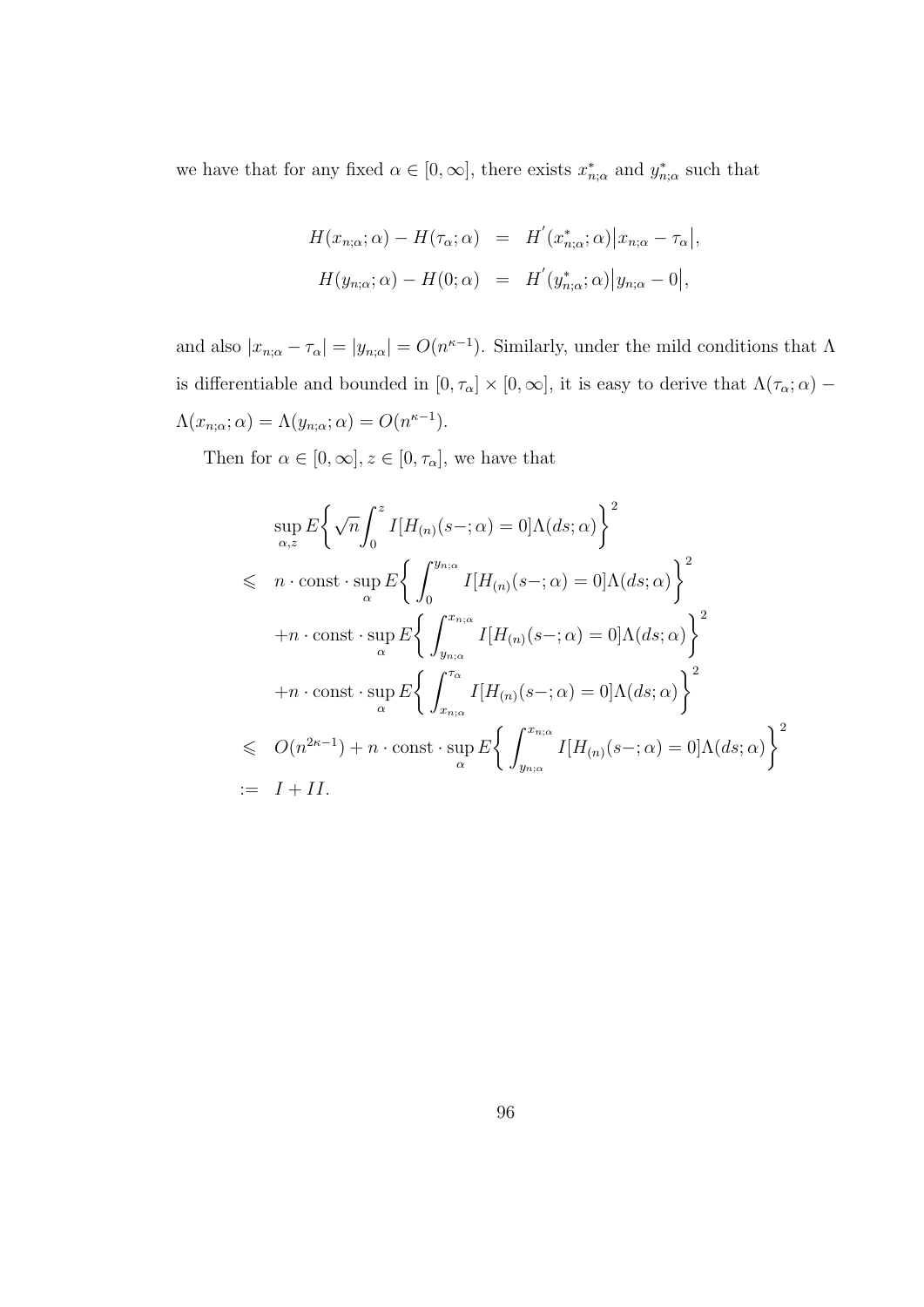Note that

$$
II \leq n \cdot \text{const} \cdot \sup_{\alpha} E \Biggl\{ \int_{y_{n;\alpha}}^{x_{n;\alpha}} I[H_{(n)}(s-;\alpha) = 0] \Lambda(ds; \alpha) \int_{y_{n;\alpha}}^{x_{n;\alpha}} \Lambda(ds; \alpha) \Biggr\}
$$
  
\n
$$
= n \cdot \text{const} \cdot \sup_{\alpha} \Biggl\{ \int_{y_{n;\alpha}}^{x_{n;\alpha}} P\Biggl[\frac{1}{n} \sum_{i=1}^{n} H_i(s-;\alpha) = 0 \Biggr] \Lambda(ds; \alpha) \int_{y_{n;\alpha}}^{x_{n;\alpha}} \Lambda(ds; \alpha) \Biggr\}
$$
  
\n
$$
= n \cdot \text{const} \cdot \sup_{\alpha} \Biggl\{ \int_{y_{n;\alpha}}^{x_{n;\alpha}} \Biggl[P\bigl(H_i(s-;\alpha) = 0\bigr] \Biggr]^n \Lambda(ds; \alpha) \int_{y_{n;\alpha}}^{x_{n;\alpha}} \Lambda(ds; \alpha) \Biggr\}
$$
  
\n
$$
= n \cdot \text{const} \cdot \sup_{\alpha} \Biggl\{ \int_{y_{n;\alpha}}^{x_{n;\alpha}} \Biggl[1 - P\bigl(H_i(s-;\alpha) = 1\bigr] \Biggr]^n \Lambda(ds; \alpha) \int_{y_{n;\alpha}}^{x_{n;\alpha}} \Lambda(ds; \alpha) \Biggr\}
$$
  
\n
$$
= n \cdot \text{const} \cdot \sup_{\alpha} \Biggl\{ \int_{y_{n;\alpha}}^{x_{n;\alpha}} \Biggl[1 - E\bigl[H_i(s-;\alpha)\bigr] \Biggr)^n \Lambda(ds; \alpha) \int_{y_{n;\alpha}}^{x_{n;\alpha}} \Lambda(ds; \alpha) \Biggr\}
$$
  
\n
$$
= n \cdot \text{const} \cdot \sup_{\alpha} \Biggl\{ \int_{y_{n;\alpha}}^{x_{n;\alpha}} \Biggl[1 - H(s-;\alpha) \Biggr]^n \Lambda(ds; \alpha) \int_{y_{n;\alpha}}^{x_{n;\alpha}} \Lambda(ds; \alpha) \Biggr\}
$$
  
\n
$$
\leq \text{const} \cdot \sup_{s \in [y_{n;\alpha}, x_{n;\alpha}], \alpha \in [0, \infty]} \Biggl\{ n \Biggl\{ n \Biggl(1 - n^{\kappa - 1} \Biggr)^n \cdot \Biggl[ \Lambda(x_{n;\alpha}; \alpha) - \Lambda(y_{n;\alpha}; \alpha) \Biggr]^2
$$

when  $n \to \infty$ . The convergence rate is  $n \cdot e^{-n^{\kappa}}$  which does not depend on  $\alpha$ .

Therefore, the term (i) in the lemma converges to 0 since  $I + II \rightarrow 0$  as  $n \rightarrow \infty$ . The convergence of term (ii) follows similarly.

### B.2 Proof of Lemma 3.4.2

We need the following lemma to prove Lemma 3.4.2.

**Lemma B.2.1.** Define  $\tau_{n;\alpha} = \sup_s \{ s : H(s; \alpha) > n^{-\kappa/2} \cdot \log n \}$  for  $\kappa \in (0,1)$ , so that  $\tau_{n;\alpha} \to \tau_\alpha$  as  $n \to \infty$ . Then we have that

$$
\sup_{\alpha \in [0,\infty], s \in [0,\tau_{n;\alpha}]} E\left[\frac{I\left[H_{(n)}(s-;\alpha) > 0\right]}{H_{(n)}^2(s-;\alpha)}\right] \leqslant O(n^{\kappa}).\tag{B.1}
$$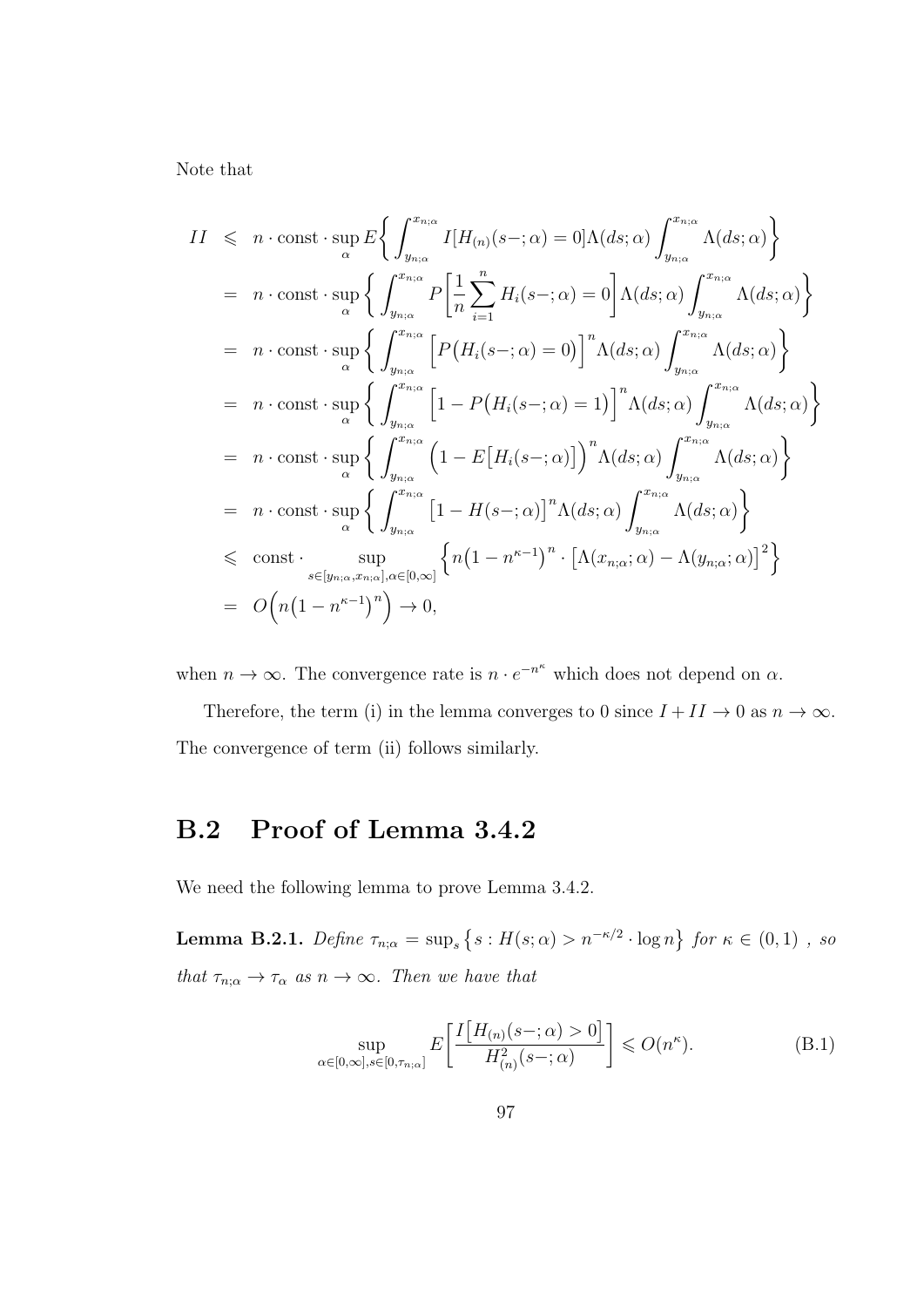*Proof.* Since  $H_{(n)}(s;\alpha) > 0$  implies  $H_{(n)}(s;\alpha) \geq n^{-1}$  as  $n \to \infty$ , we have that for  $\kappa \in (0,1),$ 

$$
E\left[\frac{I\left[H_{(n)}(s-;\alpha)>0\right]}{H_{(n)}^2(s;\alpha)}\right]
$$
\n
$$
= E\left[\frac{I\left[H_{(n)}(s-;\alpha)>n^{-\kappa/2}\right]}{H_{(n)}^2(s-;\alpha)}\right] + E\left[\frac{I\left[n^{-\kappa/2} \geq H_{(n)}(s-;\alpha) \geq n^{-1}\right]}{H_{(n)}^2(s-;\alpha)}\right]
$$
\n
$$
\leq n^{\kappa} + n^2 P\left(H_{(n)}(s-;\alpha) \leq n^{-\kappa/2}\right).
$$
\n(B.2)

Note that  $nH_{(n)}$  is a sum of n Bernoulli variables, since

$$
H_{(n)}(s-; \alpha) = n^{-1} \sum_{i=1}^{n} I[\tilde{Z}_{i}^{*}(\alpha) \geq s > V_{i}^{*}(\alpha)].
$$

Therefore  $H_{(n)}(s-;\alpha) \leqslant n^{-\kappa/2}$  implies that among the Bernoulli variables  $I[\tilde{Z}_{i}^{*}(\alpha) \geqslant$  $s > V_i^*(\alpha)$ ,  $i = 1, \ldots, n$ , there are at most  $n^{1-\kappa/2}$  variables equal to 1. Hence we have

$$
P\big(H_{(n)}(s-;\alpha)\leqslant n^{-\kappa/2}\big)=\sum_{m=1}^{n^{1-\kappa/2}}C_n^mq^m(1-q)^{n-m},
$$

where

$$
q = P[\tilde{Z}_i^*(\alpha) \ge s > V_i^*(\alpha)] = H(s-;\alpha) \ge n^{-\kappa/2} \cdot \log n.
$$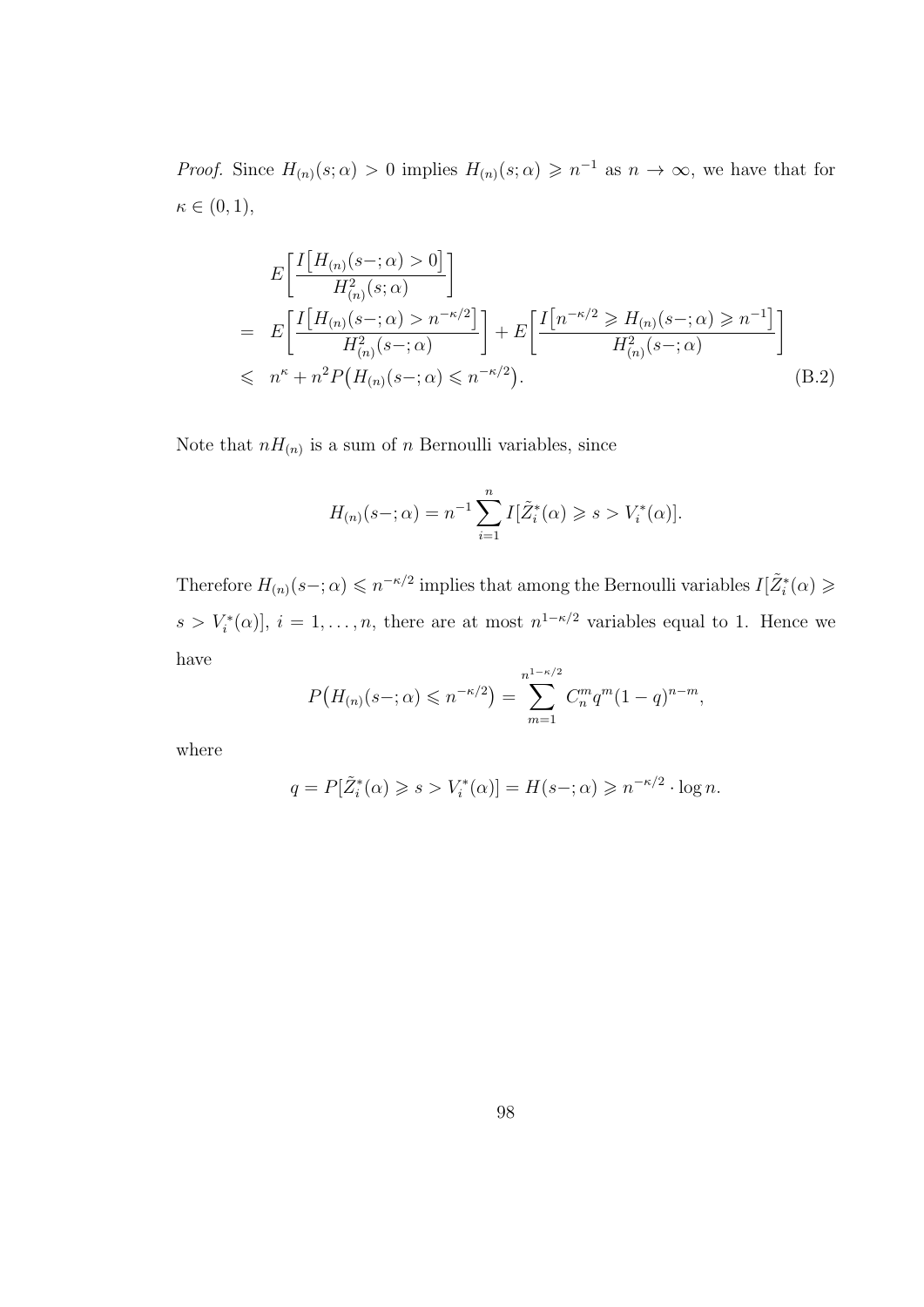Let  $r = \kappa/2$ . For  $\alpha \in [0, \infty], s \in [0, \tau_{n;\alpha}]$ , we have that

$$
n^{2} \sum_{m=1}^{n^{1-\kappa/2}} C_{n}^{m} q^{m} (1-q)^{n-m}
$$
\n
$$
= n^{2} \sum_{m=1}^{n^{1-\kappa}} C_{n}^{m} q^{m} (1-q)^{n-m}
$$
\n
$$
\leq n^{2} \sum_{m=1}^{n^{1-\kappa}} C_{n}^{m} \left(\frac{\log n}{n^{r}}\right)^{m} \left(1 - \frac{\log n}{n^{r}}\right)^{n-m}
$$
\n
$$
= n^{2} \cdot \left(1 - \frac{\log n}{n^{r}}\right)^{n} \cdot \sum_{m=1}^{n^{1-\kappa}} C_{n}^{m} \cdot \left(\frac{n^{-r} \cdot \log n}{1 - n^{-r} \cdot \log n}\right)^{m}
$$
\n
$$
= n^{2} \cdot \left(1 - \frac{\log n}{n^{r}}\right)^{n} \cdot \sum_{m=1}^{n^{1-\kappa}} \frac{n \cdots (n-m+1)}{m!} \cdot \frac{1}{\left(\frac{n^{r}}{\log n} - 1\right)^{m}}
$$
\n
$$
\leq n^{2} \cdot \left(1 - \frac{\log n}{n^{r}}\right)^{n} \cdot \sum_{m=1}^{n^{1-\kappa}} \frac{n \cdots (n-m+1)}{\left(\frac{n^{r}}{\log n} - 1\right)^{m}}
$$
\n
$$
\leq n^{2} \cdot \left(1 - \frac{\log n}{n^{r}}\right)^{n} \cdot \sum_{m=1}^{n^{1-\kappa}} \left(\frac{n}{\frac{n^{r}}{\log n} - 1}\right)^{m}
$$
\n
$$
\leq n^{2} \cdot \left(1 - \frac{\log n}{n^{r}}\right)^{n} \cdot \sum_{m=1}^{n^{1-\kappa}} \left(\frac{n}{\log n} - 1\right)^{n^{1-\kappa}}
$$
\n
$$
\leq n^{2} \cdot e^{-n^{1-r} \cdot \log n} \cdot n^{1-r} \cdot n^{n^{1-r}} \cdot \left(\frac{n^{r}}{\log n} - 1\right)^{-n^{1-r}}.
$$
\n(B.3)

Take logarithm of (B.3), then as  $n\to\infty,$ 

$$
\log(B.3) = 2\log n - n^{1-r} \cdot \log n + (1-r)\log n + n^{1-r} \cdot \log n - n^{1-r} \cdot \log \left(\frac{n^r}{\log n} - 1\right) \to -\infty.
$$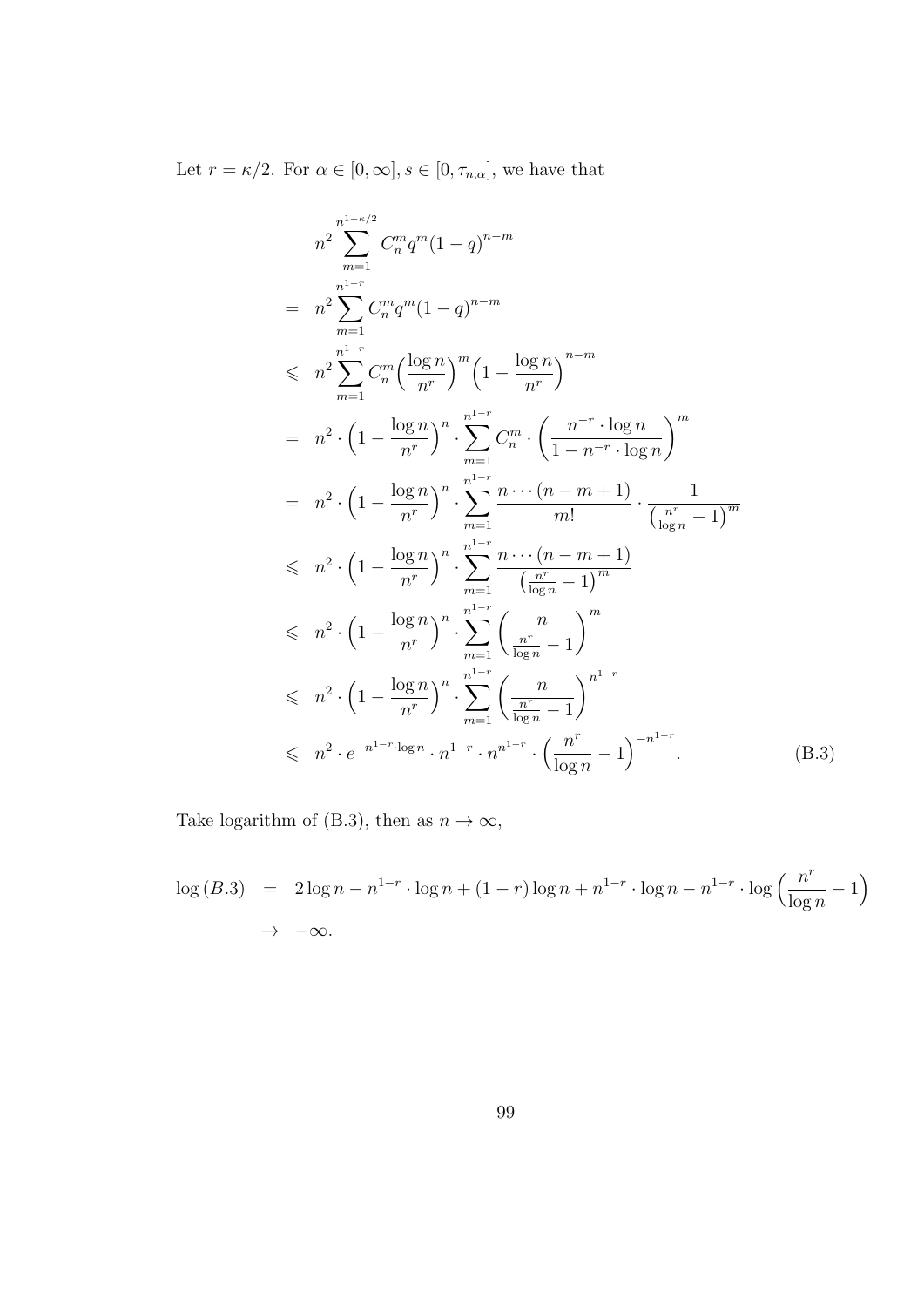Therefore we have that when  $n\to\infty,$ 

$$
\sup_{\alpha \in [0,\infty], s \in [0,\tau_{n;\alpha}]} n^2 P\big(H_{(n)}(s-;\alpha) \leqslant n^{-\kappa/2}\big) \to 0. \tag{B.4}
$$

 $\Box$ 

This result together with (B.2) proves the lemma.

Now we can prove Lemma 3.4.2. Following the definition of  $\omega_n(z;\alpha)$  in (3.22), martingale central limit theorem implies

$$
E\big[\omega_n(z;\alpha)\big]^2 = G^2(z;\alpha) \int_0^z E\left[\frac{\hat{G}(s-\alpha)}{G(s;\alpha)} \frac{I[H_{(n)}(s-\alpha) > 0]}{H_{(n)}(s-\alpha)} - \frac{1}{H(s-\alpha)}\right]^2 H(s-\alpha) \Lambda(ds;\alpha).
$$
\n(B.5)

We also have that

$$
\int_{0}^{z} E\left[\frac{\hat{G}(s-;\alpha)}{G(s;\alpha)} \frac{I[H_{(n)}(s-;\alpha)>0]}{H_{(n)}(s-;\alpha)} - \frac{1}{H(s-;\alpha)}\right]^{2} H(s-;\alpha)\Lambda(ds;\alpha)
$$
  
\n
$$
\leq \int_{0}^{z} 2E\left[\frac{\hat{G}(s-;\alpha)}{G(s;\alpha)} \frac{I[H_{(n)} >0]}{H_{(n)}} - \frac{I[H_{(n)} >0]}{H_{(n)}}\right]^{2} H(s-;\alpha)\Lambda(ds;\alpha)
$$
  
\n
$$
+ \int_{0}^{z} 2E\left[\frac{I[H_{(n)} >0]}{H_{(n)}} - \frac{1}{H}\right]^{2} H(s-;\alpha)\Lambda(ds;\alpha)
$$
  
\n
$$
\leq \text{ const} \cdot \int_{0}^{z} E\left[\frac{\hat{G}(s-;\alpha) - G(s;\alpha)}{G(s;\alpha)} \cdot \frac{I[H_{(n)} >0]}{H_{(n)}}\right]^{2} H(s-;\alpha)\Lambda(ds;\alpha)
$$
  
\n
$$
+ \text{const} \cdot \int_{0}^{z} E\left[\frac{I[H_{(n)} >0]}{H_{(n)}} \cdot \frac{H - H_{(n)}}{H}\right]^{2} H(s-;\alpha)\Lambda(ds;\alpha)
$$
  
\n
$$
+ \text{const} \cdot \int_{0}^{z} E\left[\frac{I[H_{(n)} >0] - 1}{H}\right]^{2} H(s-;\alpha)\Lambda(ds;\alpha)
$$
  
\n
$$
= I(\alpha; z) + II(\alpha; z) + III(\alpha; z). \tag{B.6}
$$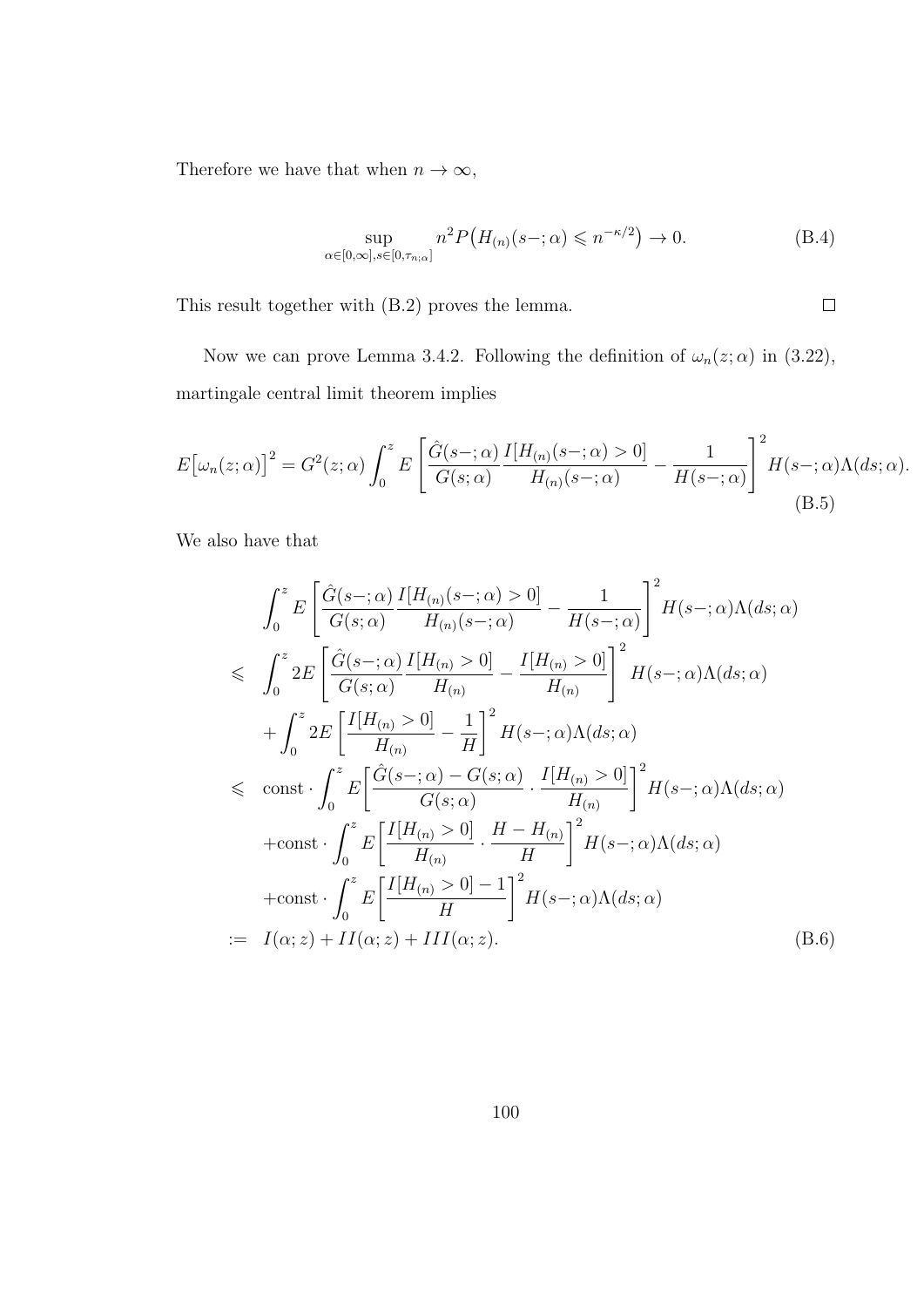For the term  $III(\alpha; z)$  in (B.6), we have that

$$
\sup_{\alpha,z} III(\alpha;z) \leqslant \text{const} \cdot \sup_{\alpha,z} \int_0^z \frac{1}{H(s-;\alpha)} \cdot E\big\{I[H_{(n)}(s-;\alpha) = 0]\big\} \Lambda(ds;\alpha).
$$

Then from Lemma 3.4.1, we have  $\sup_{\alpha \in [0,\infty], z \in [0,\tau_{n;\alpha}]} III(\alpha; z) = o(1)$ .

For  $\tilde{\kappa} \in (0,1/4)$ , the term  $II(\alpha;z)$  in (B.6) can be written as

$$
II(\alpha; z) = \text{const} \cdot \int_0^z E\left\{ \left[ \frac{H - H_{(n)}}{H} \right]^2 \cdot \frac{I[H_{(n)} > n^{-\tilde{\kappa}/2}]}{H_{(n)}^2} \right\} H(s -; \alpha) \Lambda(ds; \alpha)
$$
  
+ const  $\cdot \int_0^z E\left\{ \left[ \frac{H - H_{(n)}}{H} \right]^2 \cdot \frac{I[n^{-1} \le H_{(n)} \le n^{-\tilde{\kappa}/2}]}{H_{(n)}^2} \right\} H(s -; \alpha) \Lambda(ds; \alpha)$   
:= 
$$
II(\alpha; z)_{(1)} + II(\alpha; z)_{(2)}.
$$
 (B.7)

For the term  $II(\alpha; z)_{(1)}$ , we have that for  $\alpha \in [0, \infty]$ ,  $z \in [0, \tau_{n;\alpha}]$ ,

$$
\sup_{\alpha,z} II(\alpha;z)_{(1)} \leq \text{const} \cdot \sup_{\alpha,z} \int_0^z E\left[\frac{H - H_{(n)}}{H} \cdot n^{\tilde{\kappa}/2}\right]^2 H(s - ; \alpha) \Lambda(ds; \alpha)
$$
  
\n
$$
= \text{const} \cdot \sup_{\alpha,z} \int_0^z n^{\tilde{\kappa}-1} \cdot \left[\frac{1}{H(s - ; \alpha)} - 1\right] H(s - ; \alpha) \Lambda(ds; \alpha)
$$
  
\n
$$
= o(1). \tag{B.8}
$$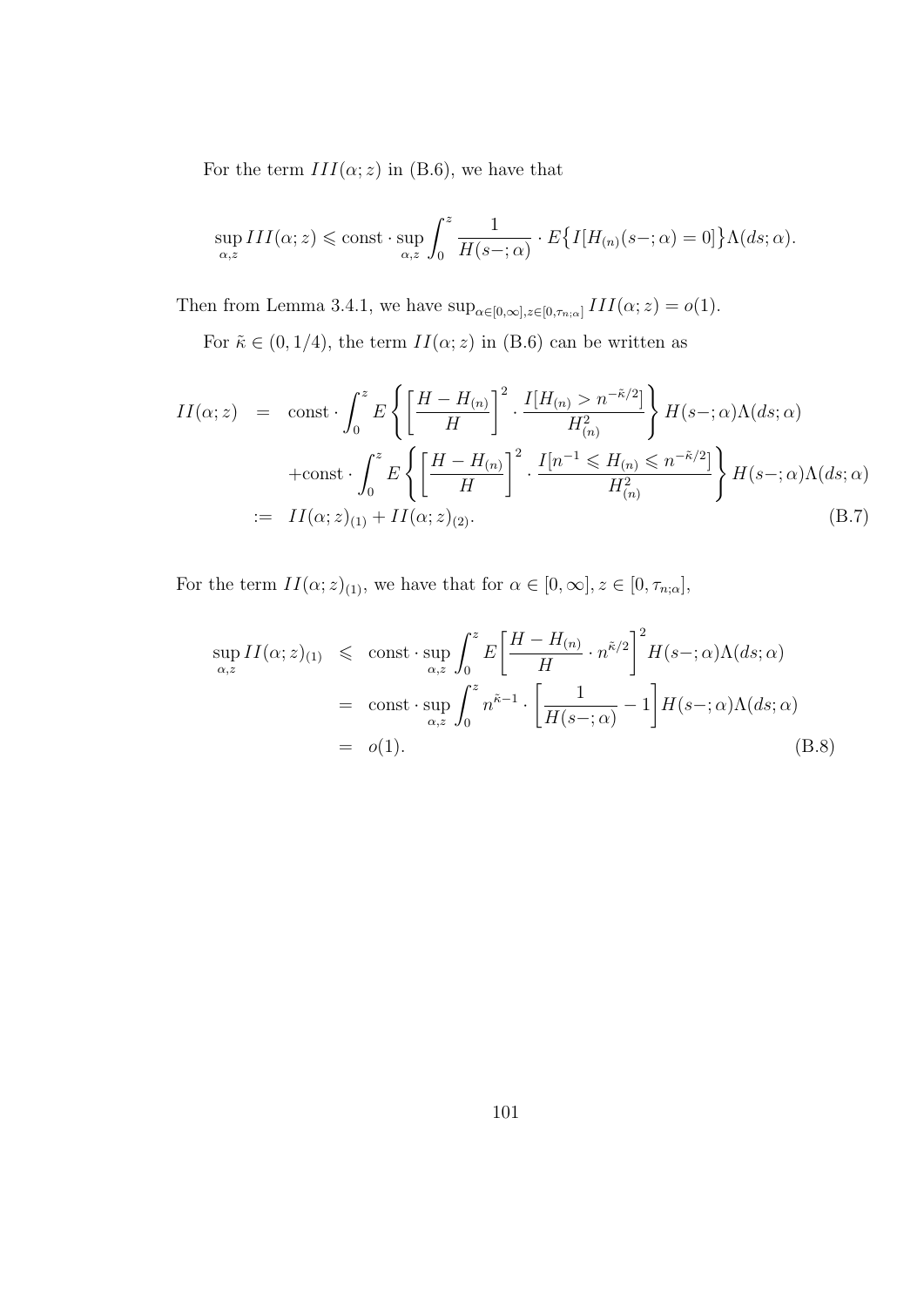In addition, for the term  $II(\alpha; z)_{(2)}$ , we have that

$$
\sup_{\alpha \in [0,\infty], z \in [0,\tau_{\alpha}]} II(\alpha; z)_{(2)}
$$
  
\n
$$
\leq \text{ const} \cdot \sup_{\alpha,z} n^2 \int_0^z E \left\{ \left[ \frac{H - H_{(n)}}{H} \right]^2 \cdot I[n^{-1} \leq H_{(n)} \leq n^{-\tilde{\kappa}/2}] \right\} H(s -; \alpha) \Lambda(ds; \alpha)
$$
  
\n
$$
\leq \text{ const} \cdot \sup_{\alpha,z} n^2 \int_0^z H \cdot E \left\{ I[n^{-1} \leq H_{(n)} \leq n^{-\tilde{\kappa}/2}] \right\} \Lambda(ds; \alpha)
$$
  
\n
$$
+ \text{const} \cdot \sup_{\alpha,z} n^2 \int_0^z 2E \left\{ H_{(n)} \cdot I[n^{-1} \leq H_{(n)} \leq n^{-\tilde{\kappa}/2}] \right\} \Lambda(ds; \alpha)
$$
  
\n
$$
+ \text{const} \cdot \sup_{\alpha,z} n^2 \int_0^z \frac{1}{H} E \left\{ H_{(n)}^2 \cdot I[n^{-1} \leq H_{(n)} \leq n^{-\tilde{\kappa}/2}] \right\} \Lambda(ds; \alpha)
$$
  
\n
$$
\leq \text{ const} \cdot \sup_{\alpha,z} n^2 \int_0^z H \cdot P \left( n^{-1} \leq H_{(n)} \leq n^{-\tilde{\kappa}/2} \right) \Lambda(ds; \alpha)
$$
  
\n
$$
+ \text{const} \cdot \sup_{\alpha,z} n^2 \int_0^z 2n^{-\tilde{\kappa}/2} \cdot P \left( n^{-1} \leq H_{(n)} \leq n^{-\tilde{\kappa}/2} \right) \Lambda(ds; \alpha)
$$
  
\n
$$
+ \text{const} \cdot \sup_{\alpha,z} n^2 \int_0^z \frac{1}{H} \cdot n^{-\tilde{\kappa}} \cdot P \left( n^{-1} \leq H_{(n)} \leq n^{-\tilde{\kappa}/2} \right) \Lambda(ds; \alpha).
$$
 (B.9)

Using similar arguments as Lemma B.2.1,  $\sup_{\alpha \in [0,\infty], z \in [0,\tau_{n,\alpha}]} II(\alpha; z)_{(2)} = o(1)$ . Together with (B.8), we have that  $\sup_{\alpha \in [0,\infty], z \in [0,\tau_{n,\alpha}]} II(\alpha; z) = o(1)$ .

The term  $I(\alpha; z)$  in (B.6) can be written as

$$
I(\alpha; z) = \text{const} \cdot \int_0^z E \left\{ \left[ \frac{\hat{G} - G}{G} \right]^2 \cdot \frac{I[H_{(n)} > n^{-\tilde{\kappa}/2}]}{H_{(n)}^2} \right\} H(s - ; \alpha) \Lambda(ds; \alpha)
$$
  
+ const  $\cdot \int_0^z E \left\{ \left[ \frac{\hat{G} - G}{G} \right]^2 \cdot \frac{I[n^{-1} \leq H_{(n)} \leq n^{-\tilde{\kappa}/2}]}{H_{(n)}^2} \right\} H(s - ; \alpha) \Lambda(ds; \alpha)$   
:=  $I(\alpha; z)_{(1)} + I(\alpha; z)_{(2)}.$  (B.10)

Since  $\frac{\hat{G}(s-1, \alpha)-G(s, \alpha)}{G(s, \alpha)}$  is bounded, we have  $\sup_{\alpha \in [0, \infty], z \in [0, \tau_{n, \alpha}]} I(\alpha; z)_{(2)} = o(1)$ . More-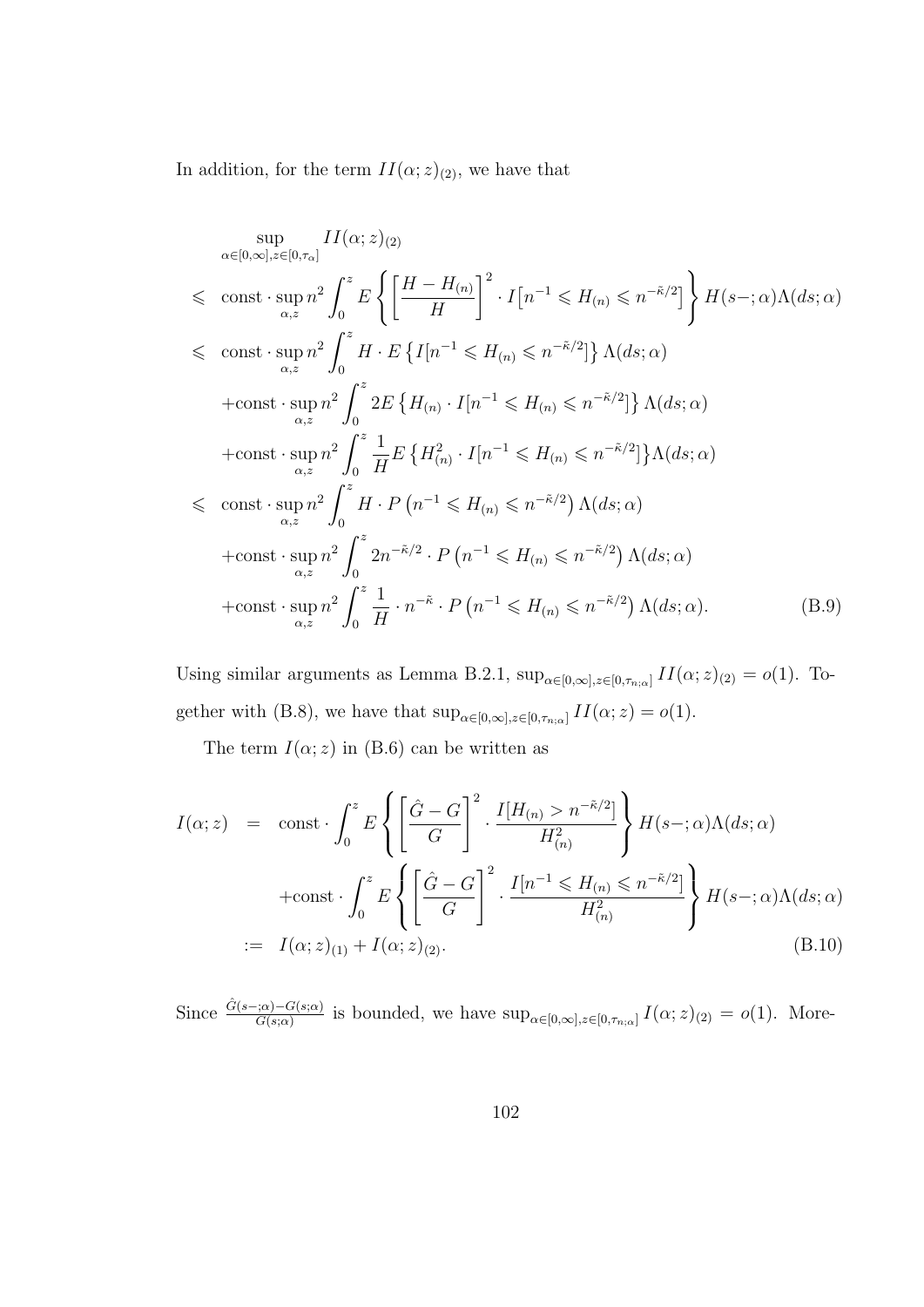over, we have that

$$
\sup_{\alpha,z} I(\alpha;z)_{(1)} \leqslant \text{const} \cdot \int_0^z n^{\tilde{\kappa}} \cdot \sup_{\alpha,s} E\left[\frac{\hat{G} - G}{G}\right]^2 H(s - \tilde{\kappa}) \Lambda(ds;\alpha),\tag{B.11}
$$

where

$$
\sup_{\alpha,s} E\left[\frac{\hat{G}(s-;\alpha)-G(s;\alpha)}{G(s;\alpha)}\right]^2
$$
\n
$$
= \sup_{\alpha,s} E\left\{\int_0^s \frac{\hat{G}(u-;\alpha)}{G(u;\alpha)} \frac{I[H_{(n)}(u-;\alpha)>0]}{H_{(n)}(u-;\alpha)} M(ds;\alpha) + B(s;\alpha)\right\}^2
$$
\n
$$
\leq 2 \sup_{\alpha,s} E\left\{\int_0^s \frac{\hat{G}(u-;\alpha)}{G(u;\alpha)} \frac{I[H_{(n)}(u-;\alpha)>0]}{H_{(n)}(u-;\alpha)} M(ds;\alpha)\right\}^2 + 2 \sup_{\alpha,s} E[B(s;\alpha)]^2
$$
\n
$$
= \frac{2}{n} \cdot \sup_{\alpha,s} \int_0^s E\left\{\frac{\hat{G}(u-;\alpha)}{G(u;\alpha)} \frac{I[H_{(n)}(u-;\alpha)>0]}{H_{(n)}(u-;\alpha)}\right\}^2 H(u-;\alpha) \Lambda(du;\alpha)
$$
\n
$$
+2 \sup_{\alpha,s} E[B(s;\alpha)]^2. \tag{B.12}
$$

Then using the result in Lemma B.2.1, together with  $\hat{G}/G$  is bounded and

$$
\sup_{\alpha \in [0,\infty], z \in [0,\tau_{n;\alpha}]} I(\alpha;z)_{(1)} = o(1),
$$

we have that  $\sup_{\alpha\in[0,\infty],z\in[0,\tau_{n;\alpha}]} I(\alpha;z)\leqslant O(n^{2\tilde{\kappa}-1})$ . Therefore, for  $\alpha\in[0,\infty],z\in\mathbb{C}$  $[0, \tau_{n;\alpha}],$ 

$$
\sup_{\alpha,z} E\big[\omega_n(z;\alpha)\big]^2 = G^2(z;\alpha) \cdot \sup_{\alpha,z} \big[I(\alpha;z) + II(\alpha;z) + III(\alpha;z)\big] = o(1).
$$

The lemma is proved.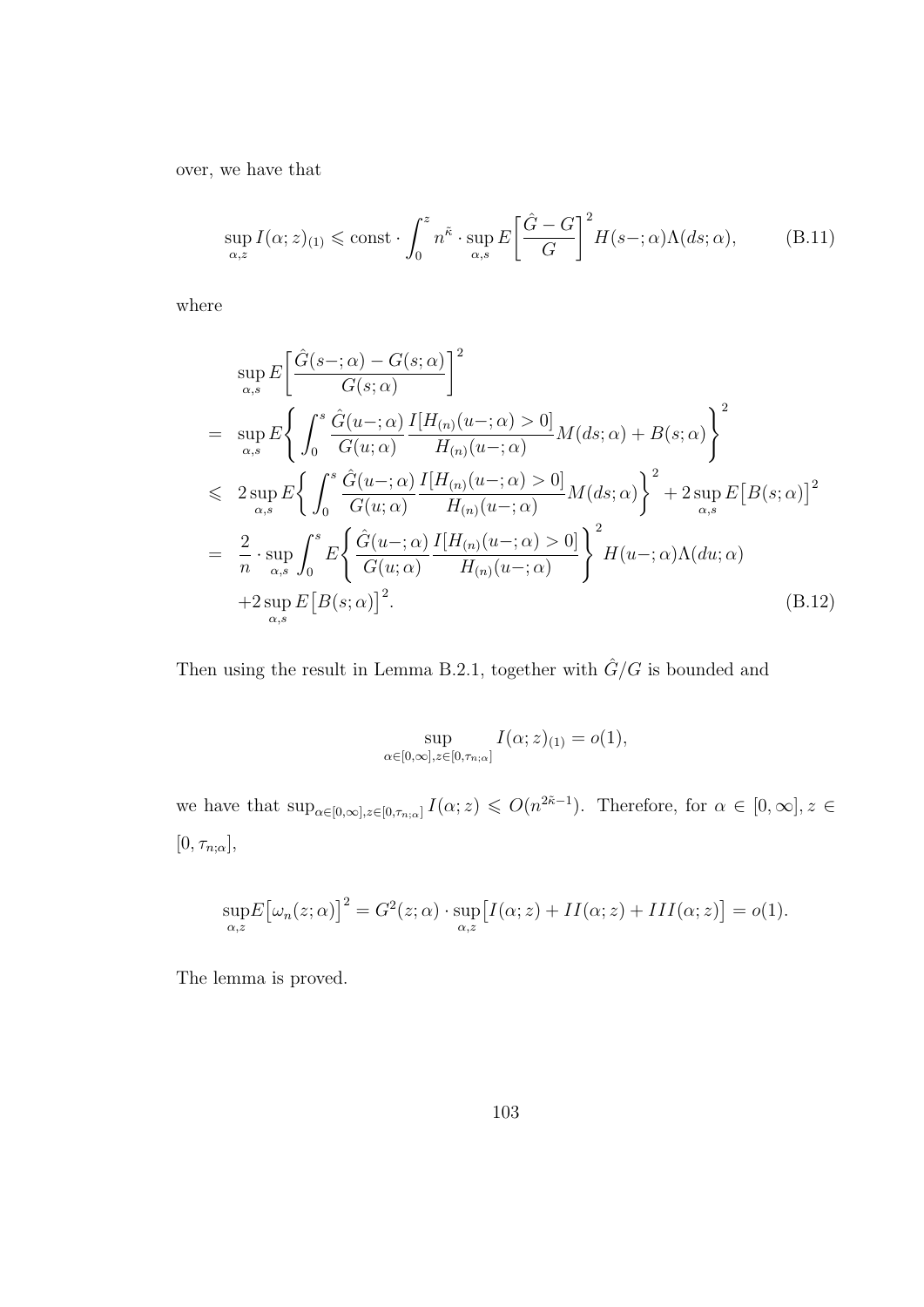## Appendix C

### Proofs in Section 3.5

#### C.1 Lemma in Fleming and Harrington (1991)

**Lemma C.1.1.** Let E be an open convex subset of  $R^p$ , and let  $F_1, F_2, \ldots$ , be a sequence of random concave functions on E and f a real-valued function on E such that, for all  $x \in E$ ,

$$
\lim_{n \to \infty} F_n(x) = f(x)
$$

in probability. Then:

- 1. The function f is concave.
- 2. For all compact subsets A of E,

$$
\sup_{x \in A} |F_n(x) - f(x)| \to 0
$$

in probability, as  $n \to \infty$ .

3. If  $F_n$  has a unique maximum at  $X_n$  and f has one at x, then  $X_n \to x$  in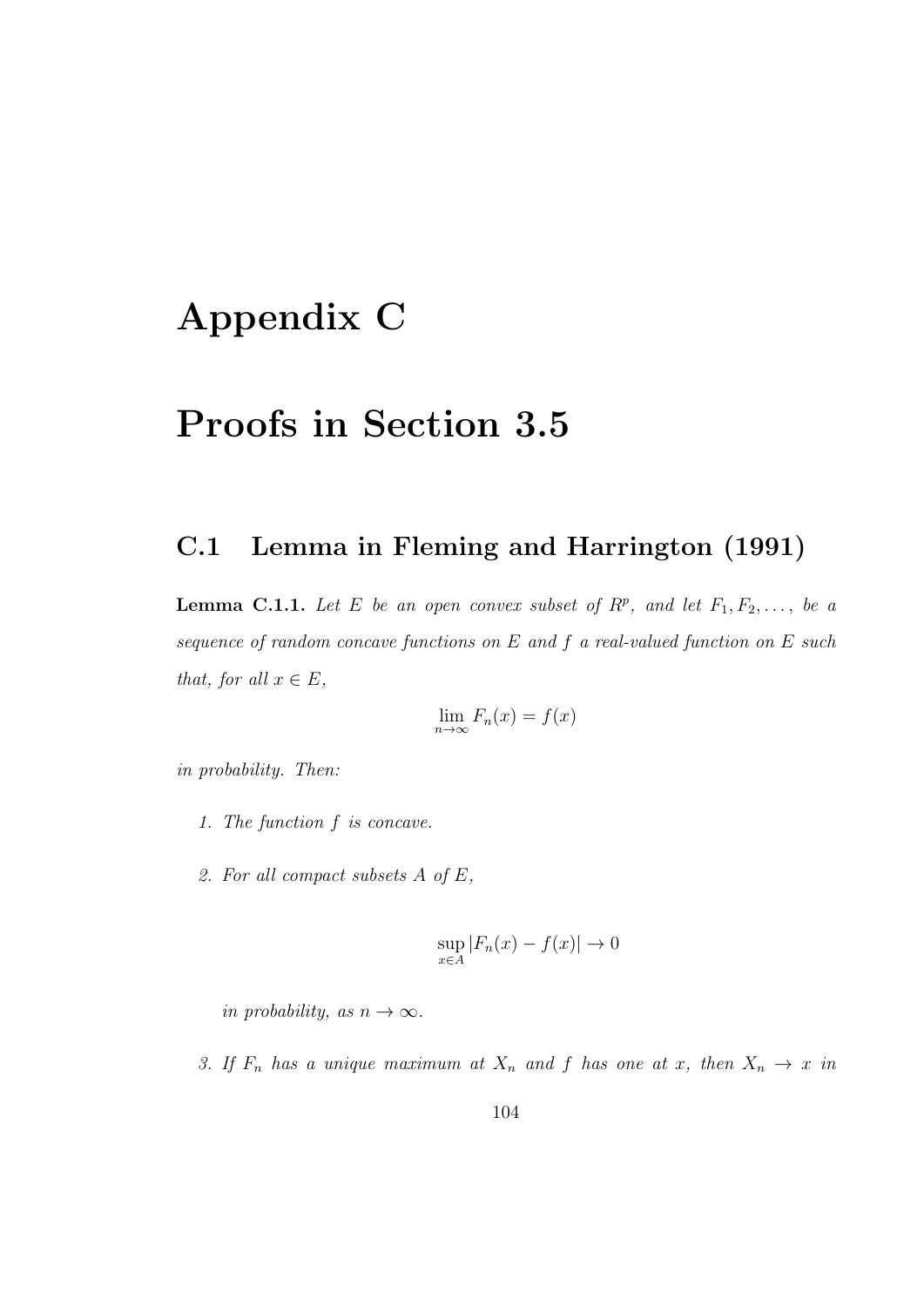probability as  $n \to \infty$ .

### C.2 Proof of Theorem 3.5.1

Let  $\beta^*$  be the true value of  $\beta$ , then

$$
\sqrt{n}\left[\boldsymbol{Q}(\boldsymbol{\beta}^*;\hat{G})\right] = \sqrt{n}\big[\boldsymbol{Q}\left(\boldsymbol{\beta}^*;G\right)\big] + \sqrt{n}\left[\boldsymbol{Q}(\boldsymbol{\beta}^*;\hat{G}) - \boldsymbol{Q}\left(\boldsymbol{\beta}^*;G\right)\right].
$$
 (C.1)

The first term of the right side of (C.1) is a sum of i.i.d. variables since

$$
\sqrt{n} \big[ \mathbf{Q} \left( \mathbf{\beta}^*; G \right) \big] = n^{-1/2} \sum_{i=1}^n \frac{\delta_i^*}{G(R_i^* -, X_i^* -)} (X_i^* - \mathbf{W}_i^* \mathbf{\beta}^*) \mathbf{W}_i^{*tr}.
$$

Now we focus on the second term of the right side of (C.1), which can be written as

$$
\sqrt{n}\left[\mathbf{Q}(\boldsymbol{\beta}^{*};\hat{G})-\mathbf{Q}(\boldsymbol{\beta}^{*};G)\right]
$$
\n
$$
= n^{-1/2}\left\{\sum_{i=1}^{n}\left[\frac{I\left[\hat{G}(R_{i}^{*}-,X_{i}^{*}-)>0\right]}{\hat{G}(R_{i}^{*}-,X_{i}^{*}-)}-\frac{1}{G(R_{i}^{*}-,X_{i}^{*}-)}\right]\delta_{i}^{*}(X_{i}^{*}-\mathbf{W}_{i}^{*}\boldsymbol{\beta}^{*})\mathbf{W}_{i}^{*tr}\right\}
$$
\n
$$
= n^{-1/2}\sum_{i=1}^{n}\left[\frac{G(R_{i}^{*}-,X_{i}^{*}-)-\hat{G}(R_{i}^{*}-,X_{i}^{*}-)}{G^{2}(R_{i}^{*}-,X_{i}^{*}-)}\right]\boldsymbol{\eta}_{i}
$$
\n
$$
+ n^{-1/2}\sum_{i=1}^{n}\frac{G(R_{i}^{*}-,X_{i}^{*}-)-\hat{G}(R_{i}^{*}-,X_{i}^{*}-)}{G(R_{i}^{*}-,X_{i}^{*}-)}\left[\frac{I\left[\hat{G}(R_{i}^{*}-,X_{i}^{*}-)>0\right]}{\hat{G}(R_{i}^{*}-,X_{i}^{*}-)}-\frac{1}{G(R_{i}^{*}-,X_{i}^{*}-)}\right]\boldsymbol{\eta}_{i}
$$
\n
$$
:= I + II.
$$
\n(C.2)

Using the result in (3.27) we have that as  $n \to \infty$ , II in (C.2) should converge to 0 in probability. On the other hand, based on the observed transformed data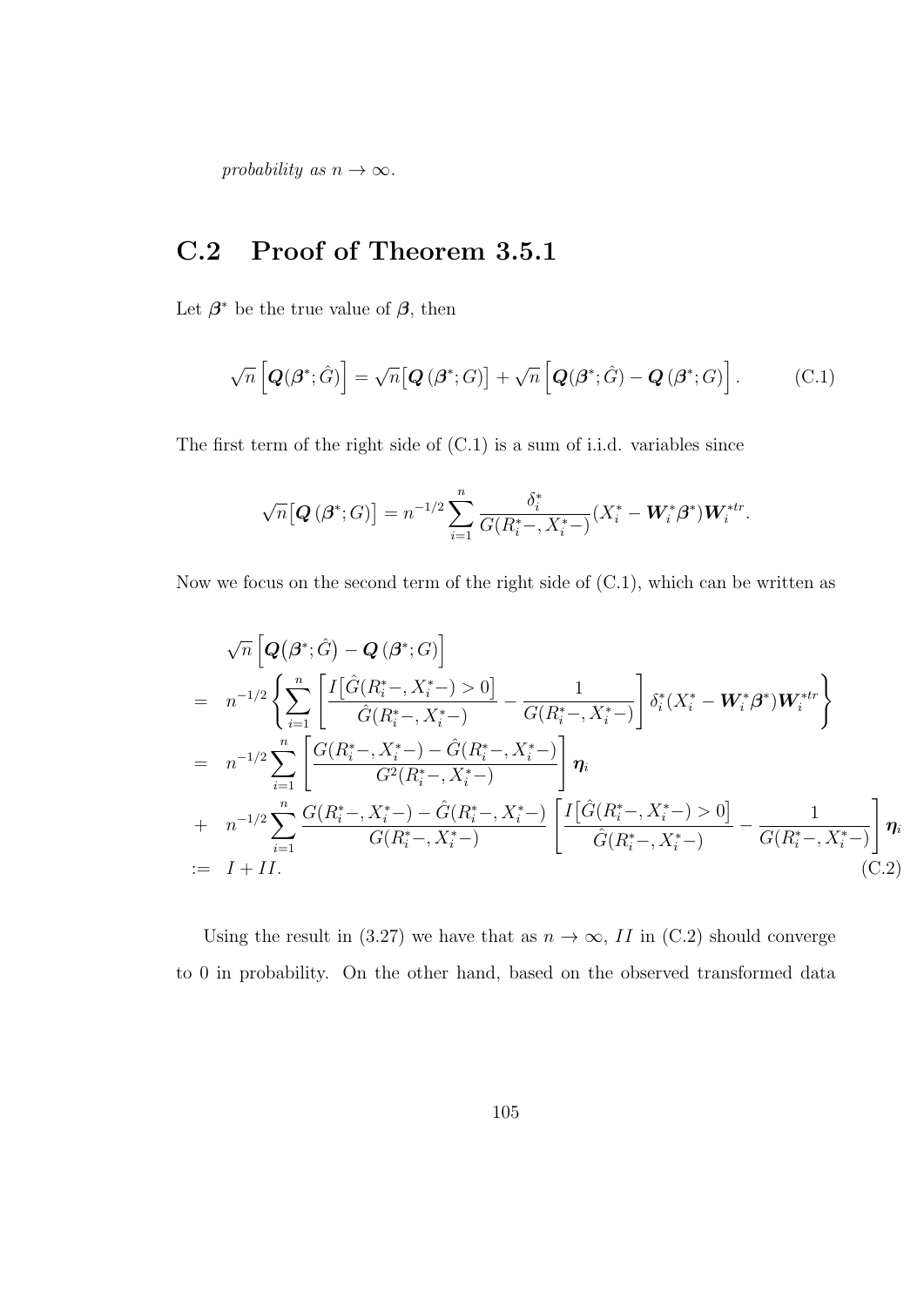defined in  $(3.12)$  and the result in  $(3.27)$ , term I in  $(C.2)$  can be written as

$$
n^{-3/2} \sum_{i=1}^{n} \frac{1}{G(\tilde{Z}_{i}^{*}(\alpha_{i}) -; \alpha_{i})} \left[ \sum_{j=1}^{n} \int_{s < \tilde{Z}_{i}^{*}(\alpha_{i})} \frac{1}{H(s -; \alpha_{i})} M_{j}(ds; \alpha_{i}) + r_{n}(\tilde{Z}_{i}^{*}(\alpha_{i}) -; \alpha_{i}) \right] \eta_{i}
$$
  
\n
$$
= n^{-3/2} \sum_{i=1}^{n} \frac{1}{G(\tilde{Z}_{i}^{*}(\alpha_{i}) -; \alpha_{i})} \left( \sum_{j=1}^{n} \xi_{ji} \right) \eta_{i},
$$
  
\n
$$
= n^{-3/2} \sum_{i=1}^{n} \sum_{j=1}^{n} \frac{\xi_{ji} \eta_{i}}{G(\tilde{Z}_{i}^{*}(\alpha_{i}) -; \alpha_{i})},
$$
  
\n
$$
= n^{-3/2} \sum_{i,j=1}^{n} G^{-1}(R_{i}^{*} -, X_{i}^{*} -) \xi_{ji} \eta_{i},
$$
  
\n
$$
:= U_{n}, \qquad (C.3)
$$

where  $\bm{\eta}_i~=~\delta_i^*(X_i^*-\bm{W}_i^*\bm{\beta}^*)\bm{W}_i^{*tr},~\xi_{ji}~=~\int_{s<\tilde{Z}_i^*(\alpha_i)}$  $\frac{1}{H(s-\alpha_i)}M_j(ds;\alpha_i),$  and  $\boldsymbol{U_n} =$  $n^{-3/2}$   $\sum_{n=1}^{n}$  $i,j=1$  $G^{-1}(R_i^*-, X_i^*)\xi_{ji}\eta_i.$ 

According to the properties of U-statistics Serfling (1980) we have  $\boldsymbol{U_n} = \boldsymbol{\widehat{U}_n} + \boldsymbol{U_n}$  $o(n^{-1}(\log n)^{\rho})$  for some  $\rho > 0$ , where

$$
\widehat{U}_n = \sum_{k=1}^n E\{U_n | \mathcal{D}_k\} \n= \sum_{k=1}^n E\{n^{-3/2} \sum_{i,j=1}^n G^{-1}(R_i^*-, X_i^*)\xi_{ji}\eta_i | \mathcal{D}_k\} \n= n^{-3/2} \sum_{i,j,k=1}^n E\{G^{-1}(R_i^*, X_i^*)\xi_{ji}\eta_i | \mathcal{D}_k\}.
$$
\n(C.4)

Since  $\xi_{ji}$ , defined in (3.35), is a zero-mean martingale with  $\mathcal{D}_i$  given, we have that  $E\{\xi_{ji}|\mathcal{D}_i\} = 0$  (Dai and Fu, 2012).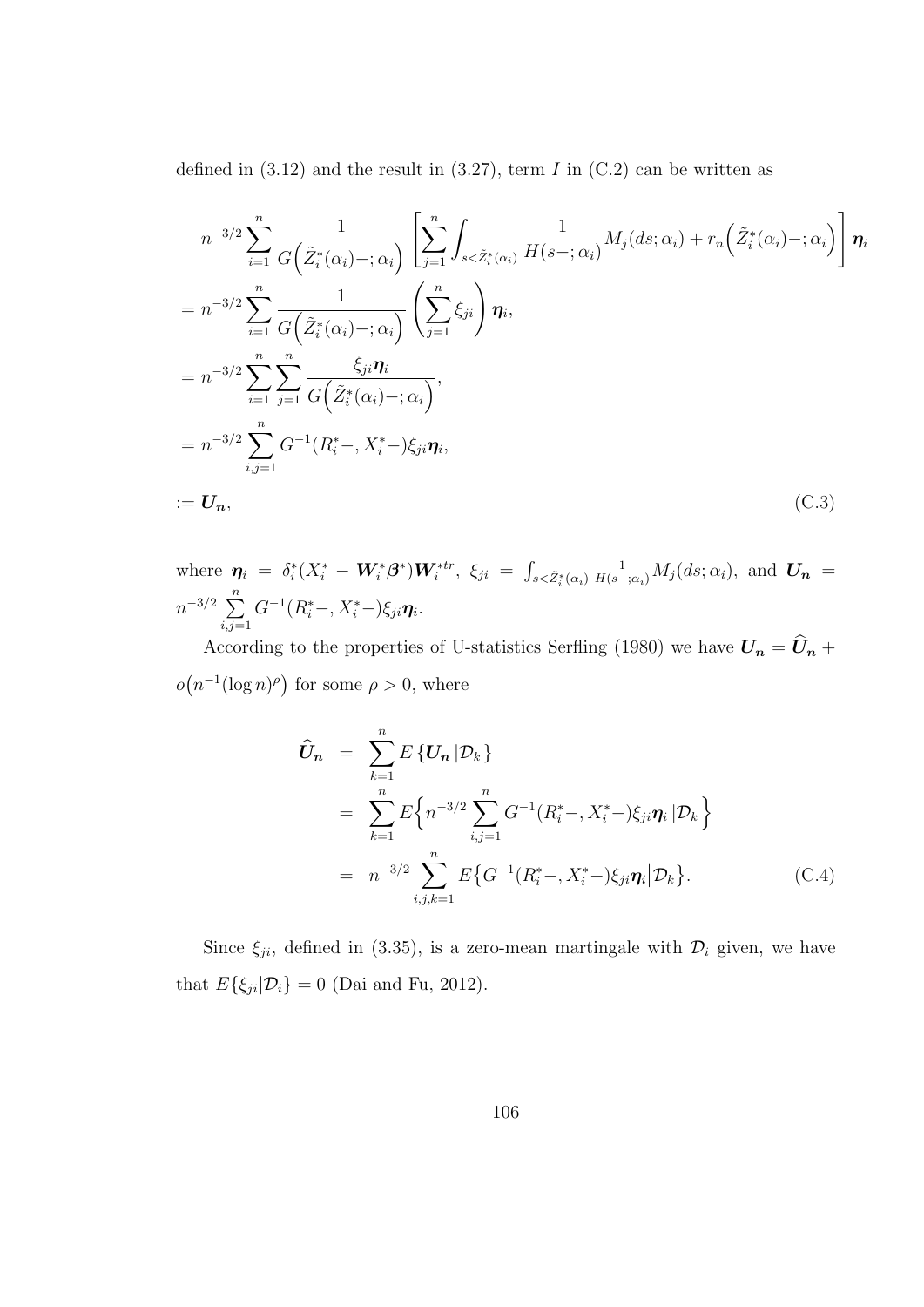Thus if  $i = k, j = k$ , then

$$
E\big\{G^{-1}(R_i^*-,X_i^*)\xi_{ji}\eta_i\big|\mathcal{D}_k\big\}=G^{-1}(R_k^*-,X_k^*)\eta_kE\{\xi_{kk}|\mathcal{D}_k\}=0,
$$

since  $E\{\xi_{kk}|\mathcal{D}_k\}=0$ .

If  $i = k, j \neq k$ , then

$$
E\big\{G^{-1}(R_i^*-,X_i^*)\xi_{ji}\eta_i\big|\mathcal{D}_k\big\}=G^{-1}(R_k^*-,X_k^*)\eta_kE\{\xi_{jk}|\mathcal{D}_k\}=0,
$$

since  $E\{\xi_{jk}|\mathcal{D}_k\}=0$ .

If  $i \neq k, j \neq k$ , then

$$
E\{G^{-1}(R_i^*-, X_i^*)\xi_{ji}\eta_i|\mathcal{D}_k\}
$$
  
=  $E\{G^{-1}(R_i^*-, X_i^*)\xi_{ji}\eta_i\}$   
=  $E\{E[G^{-1}(R_i^*-, X_i^*)\xi_{ji}\eta_i|\mathcal{D}_i]\}$   
=  $E\{G^{-1}(R_i^*-, X_i^*)\eta_iE[\xi_{ji}|\mathcal{D}_i]\}$   
= 0,

since  $E\{\xi_{ji}|\mathcal{D}_i\}=0$ .

Then we have that,

$$
\widehat{U}_n = n^{-1/2} \sum_{k=1}^n \frac{n-1}{n} E\left\{ G^{-1}(R_i^*-, X_i^*) \xi_{ki} \eta_i | \mathcal{D}_k \right\}
$$
  
\n
$$
= n^{-1/2} \sum_{k=1}^n E\left\{ G^{-1}(R_i^*-, X_i^*) \xi_{ki} \eta_i | \mathcal{D}_k \right\} + o_p(1)
$$
  
\n
$$
= n^{-1/2} \sum_{k=1}^n \Phi(\mathcal{D}_k) + o_p(1).
$$
\n(C.5)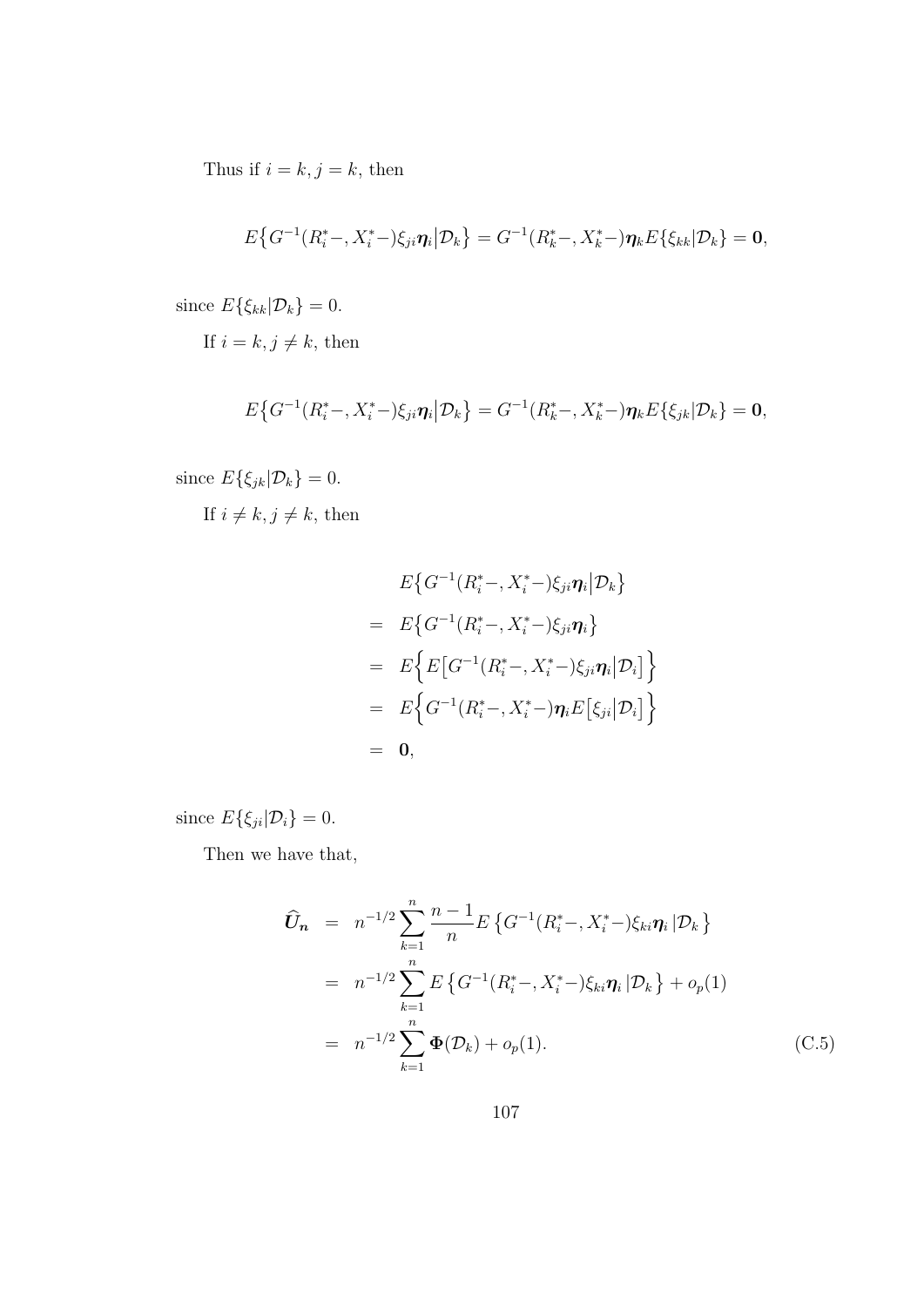Hence in (C.2), term  $I = n^{-1/2} \sum_{n=1}^{\infty}$  $k=1$  $\Phi(\mathcal{D}_k) + o_p(1)$ . This, together with  $II \stackrel{p}{\rightarrow} 0$ , implies that  $\sqrt{n} \left[ \boldsymbol{Q}(\boldsymbol{\beta}^*; \hat{G}) - \boldsymbol{Q}(\boldsymbol{\beta}^*; G) \right] = n^{-1/2} \sum_{i=1}^n$  $k=1$  $\mathbf{\Phi}(\mathcal{D}_k) + o_p(1)$ , which is a sum of i.i.d. terms. Therefore, we have that

$$
\sqrt{n}\Big[\boldsymbol{Q}\big(\boldsymbol{\beta}^*;\hat{G}\big)\Big] = n^{-1/2}\sum_{k=1}^n \bigg[\frac{\boldsymbol{\eta}_i}{G(R_k^*-,X_k^*)} + \boldsymbol{\Phi}(\mathcal{D}_k)\bigg].\tag{C.6}
$$

Then the variance-covariance matrix of  $\sqrt{n} [\mathbf{Q}(\beta^*; \hat{G})]$  is given by

$$
\Sigma_{\mathbf{Q}} = \text{Var}\left\{\sqrt{n}\Big[\mathbf{Q}\big(\boldsymbol{\beta}^*; \hat{G}\big)\Big]\right\},
$$
  
\n
$$
= \text{Var}\left\{\sqrt{n}\big[\mathbf{Q}\big(\boldsymbol{\beta}^*; G\big)\big] + \sqrt{n}\big[\mathbf{Q}\big(\boldsymbol{\beta}^*; \hat{G}\big) - \mathbf{Q}\left(\boldsymbol{\beta}^*; G\right)\big]\right\},
$$
  
\n
$$
= \text{Var}\bigg[\frac{\eta_i}{G(R_i^*-, X_i^*)} + \Phi(D_i)\bigg],
$$

where  $i = 1, \ldots, n$ .

Then following from the first-order Taylor expansion,

$$
\mathbf{Q}(\boldsymbol{\beta}^*,\hat{G}) = \mathbf{Q}(\hat{\boldsymbol{\beta}};\hat{G}) + \mathbf{Q}'(\hat{\boldsymbol{\beta}};\hat{G})(\boldsymbol{\beta}^* - \hat{\boldsymbol{\beta}}) + O((\boldsymbol{\beta}^* - \hat{\boldsymbol{\beta}})^2), \tag{C.7}
$$

where  $\beta^*$  denotes the true value of  $\beta$ . Since  $\hat{\beta}$  is a root of  $Q(\beta; \hat{G}) = 0$ , we have  $\mathbf{Q}(\hat{\boldsymbol{\beta}};\hat{G})=0.$  Together with  $\hat{\boldsymbol{\beta}}$  is a consistent estimate of  $\boldsymbol{\beta}$ , we have that

$$
\sqrt{n}\mathbf{Q}\big(\boldsymbol{\beta}^*;\hat{G}\big) = \sqrt{n}\mathbf{Q}'\big(\hat{\boldsymbol{\beta}};\hat{G}\big)\big(\boldsymbol{\beta}^*-\hat{\boldsymbol{\beta}}\big). \tag{C.8}
$$

Hence

$$
\text{Var}\left\{\sqrt{n}(\boldsymbol{\beta}^*-\hat{\boldsymbol{\beta}})\right\}=\text{Var}\left\{\sqrt{n}[\mathbf{Q}'(\hat{\boldsymbol{\beta}};\hat{G})]^{-1}\mathbf{Q}(\boldsymbol{\beta}^*;\hat{G})\right\}.
$$
 (C.9)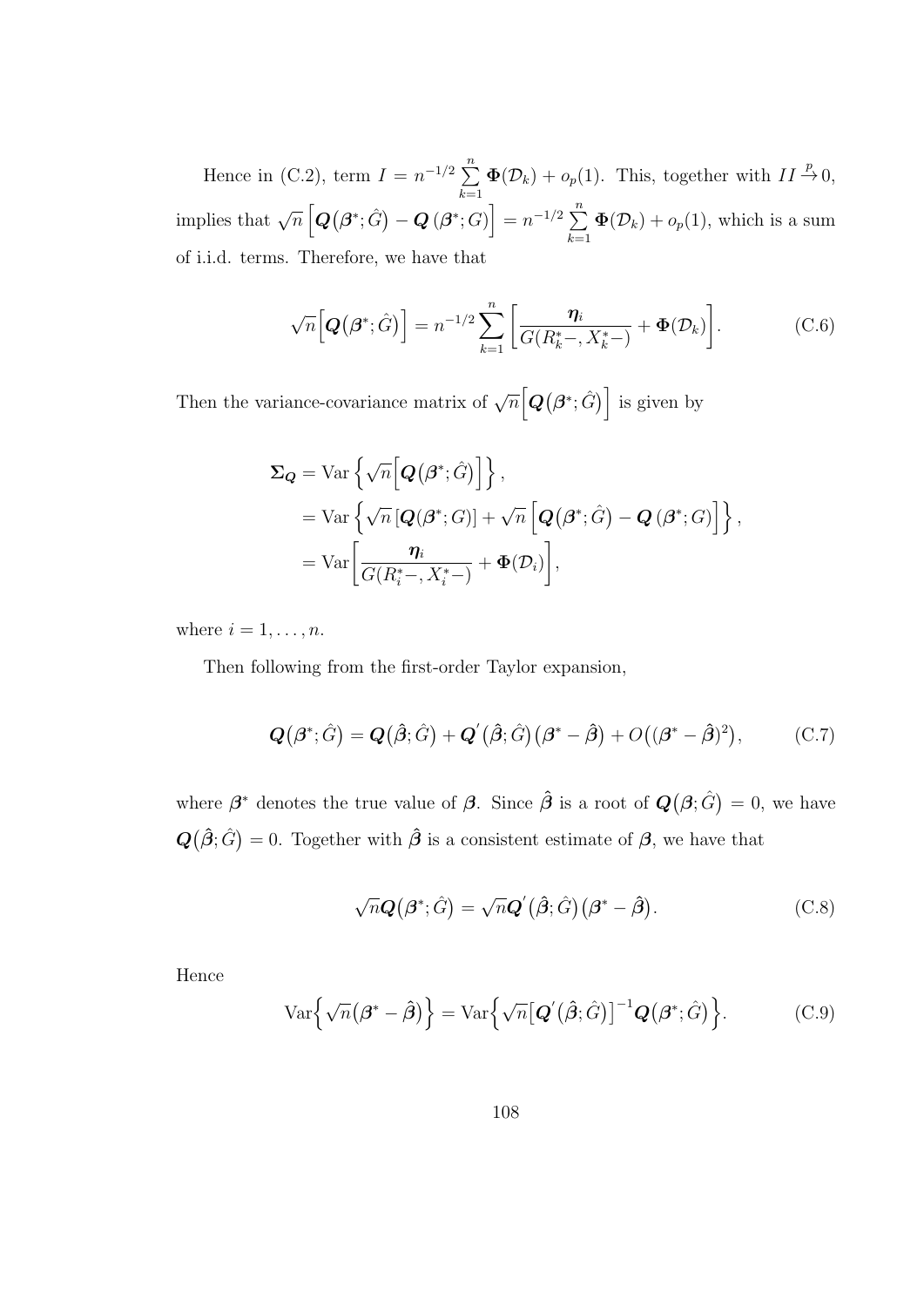Therefore we have  $\mathbf{\Sigma}_{\boldsymbol{\beta}}=\left[\boldsymbol{Q}'(\boldsymbol{\hat{\beta}};\hat{G})\right]^{-1}\mathbf{\Sigma}_{\boldsymbol{Q}}\left\{\left[\boldsymbol{Q}'(\boldsymbol{\hat{\beta}};\hat{G})\right]^{-1}\right\}^{tr}$ , where

$$
\Sigma_{\mathbf{Q}} = \text{Var}\left[\frac{\eta_k}{G(R_k^* -, X_k^*)} + \Phi(\mathcal{D}_k)\right],\tag{C.10}
$$

$$
\mathbf{\Phi}(\mathcal{D}_k) = E\big\{G^{-1}(R_i^*-, X_i^*)\xi_{ki}\boldsymbol{\eta}_i \,|\mathcal{D}_k\big\},\ i \neq k. \tag{C.11}
$$

The theorem is proved.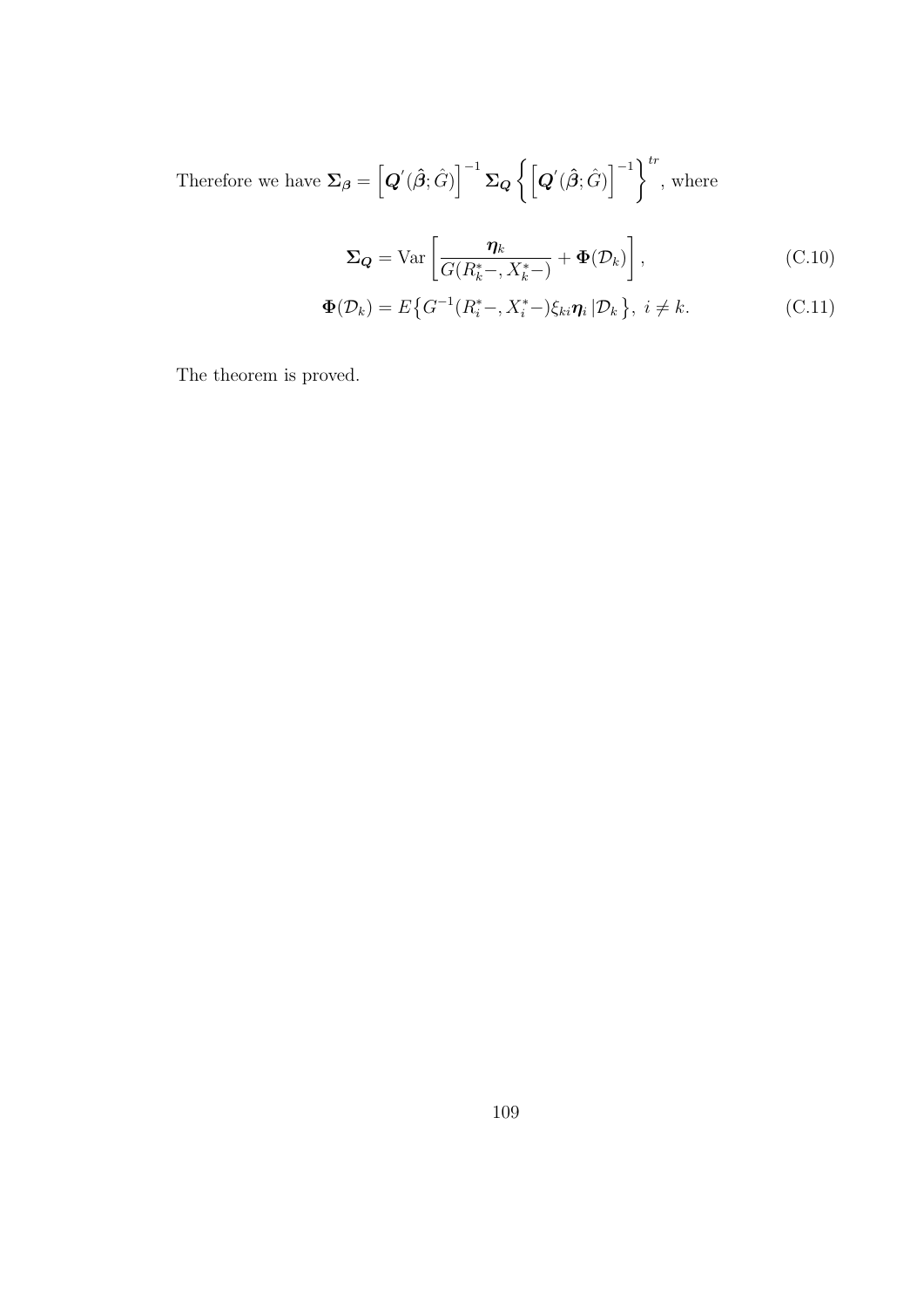# Appendix D

# Proof in Chapter 4

From (4.3) we have that

$$
g\left\{1 - F_T(t|\mathbf{W})\right\} = h(t) + \mathbf{W}\boldsymbol{\beta},
$$

and then

$$
1 - g^{-1}(h(t) + \mathbf{W}\boldsymbol{\beta}) = F_T(t|\mathbf{W}) = Pr(T \leq t|\mathbf{W}).
$$

Since  $h(\cdot)$  is a strictly increasing function, we have that

$$
1 - g^{-1}(h(t) + \mathbf{W}\boldsymbol{\beta}) = Pr(h(T) + \mathbf{W}\boldsymbol{\beta} \leq h(t) + \mathbf{W}\boldsymbol{\beta}|\mathbf{W}).
$$
 (D.1)

If we let  $\varepsilon = h(T) + \mathbf{W}\boldsymbol{\beta}$ , (D.1) can be written as

$$
F_{\varepsilon}(h(t) + \mathbf{W}\boldsymbol{\beta}) = 1 - g^{-1}(h(t) + \mathbf{W}\boldsymbol{\beta}), \tag{D.2}
$$

which leads to the model in (4.4).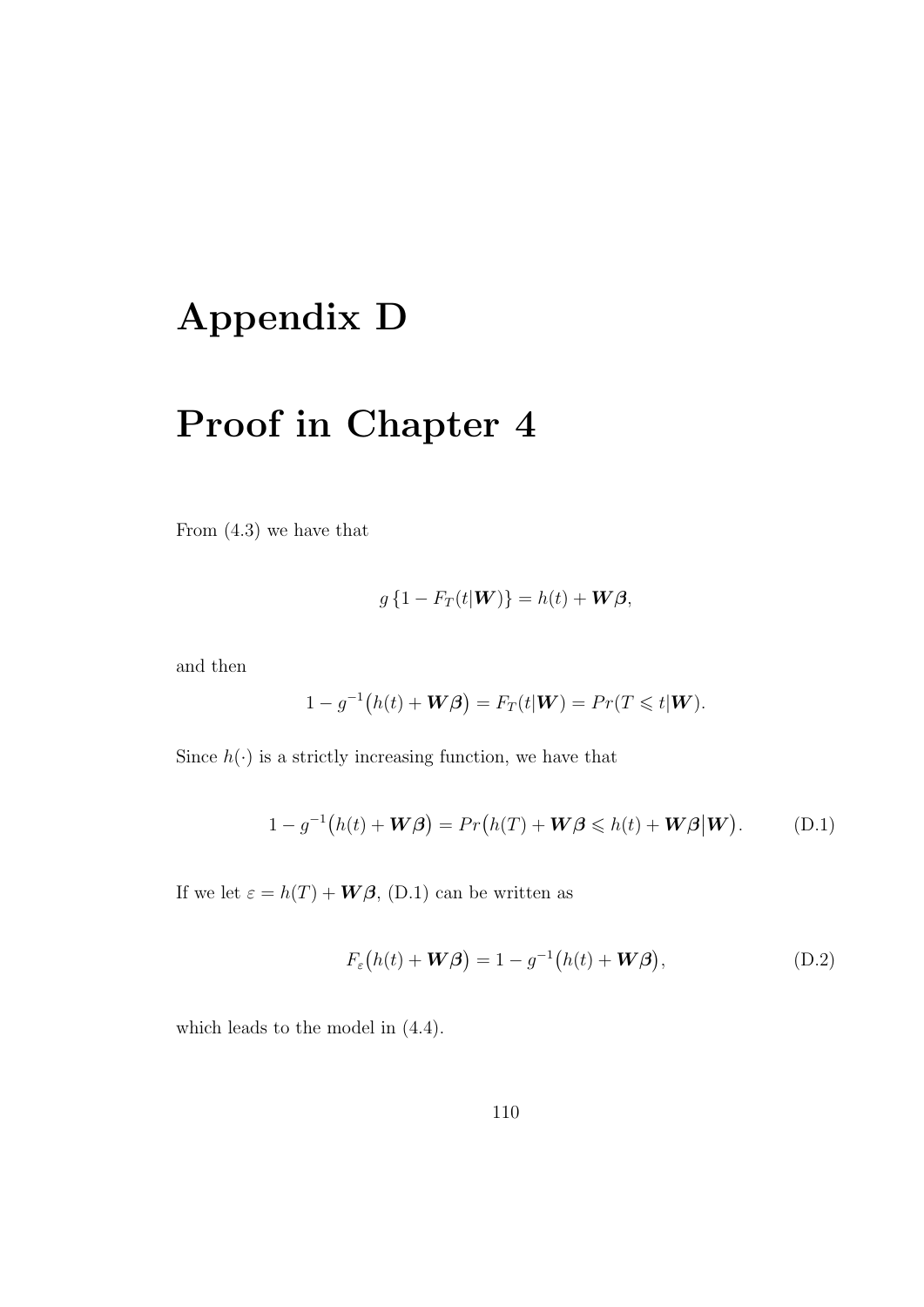### References

- Akritas, M. G. and Keilegom, I. V. (2003). Estimation of bivariate and marginal distributions with censored data. Journal of Royal Statistical Society, 65:457– 471.
- Anderson, P. and Gill, R. (1982). Cox's regression model for counting processes: A large sample study. The Annals of Statistics, 10:1100–1120.
- Bao, Y., He, S., and Mei, C. (2007). The koul-susarla-van ryzin and weighted least squares estimates for censored linear regression model: A comparative study. Computational Statistics & Data Analysis, 51:6488–6497.
- Bennett, S. (1983). Analysis of survival data by the proportional odds model. Statistics in Medicine, 2:273–277.
- Box, G. and Cox, D. (1964). An analysis of transforamtions (with discussion). Journal of Royal Statistical Society, B 26:211–252.
- Buckley, J. and James, I. (1979). Linear regression with censored data. Biometrika, 66:429–436.
- Burke, M. D. (1988). Estimation of a bivariate distribution function under random censorship. Biometrika, 75:379–382.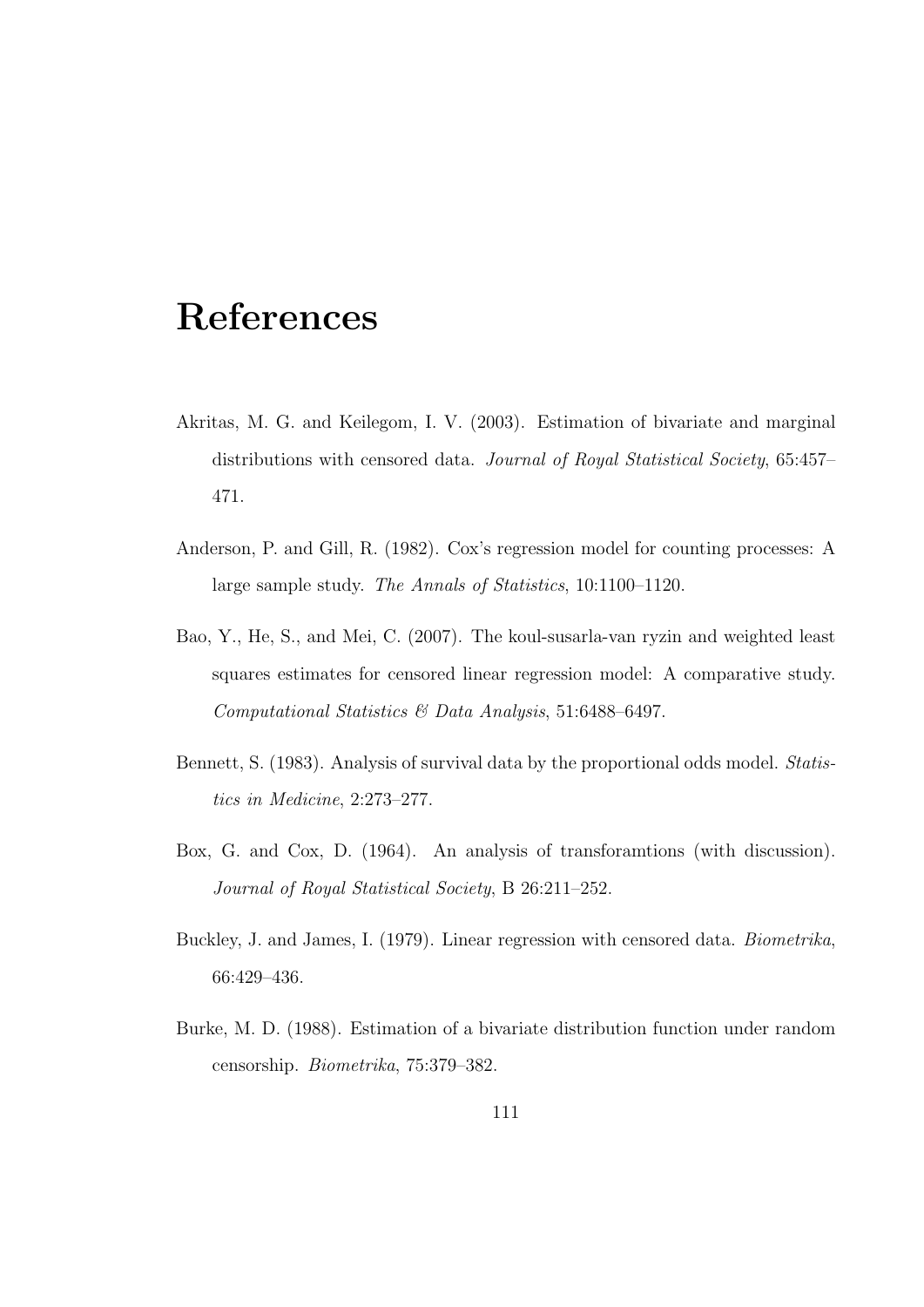- Campbell, G. (1981). Nonparametric bivariate estimation with randomly censored data. Biometrika, 68:417–422.
- Campbell, G. and Földes, A. (1982). Large-sample properties of nonparametric bivariate estimatiors with censored data. Nonparametric Statistical Inference Colloquia Mathematica Societatis Janos Bolyai, 32:103–121.
- Chen, K., Jin, Z., and Ying, Z. (2002). Semiparametric analysis of transformation models with censored data. Biometrika, 89:659–668.
- Cheng, S., Wei, L., and Ying, Z. (1995). Analysis of transformation models with censored data. Biometrika, 82:659–668.
- Cheng, S., Wei, L., and Ying, Z. (1997). Predicting survival probabilities with semiparametric transformation models. Journal of the American Statistical Association, 92:227–235.
- Clayton, D. (1978). A model for association in bivariate life tables and its application in epidemiology studies of familial tendency in chronic disease incidence. Biometrika, 65:141–151.
- Clayton, D. and Cuzick, J. (1986). The semiparametric pareto model for regression analysis of survival times. In Proceedings of the 45th Session of the International Statistical Institute, 23.3:1–18.
- Collett, D. (2003). Modelling Survival Data in Medical Research. Chapman & Hall, second edition.
- Cox, D. (1972). Regression models and life-tables. Journal of Royal Statistical Society, 34:187–202.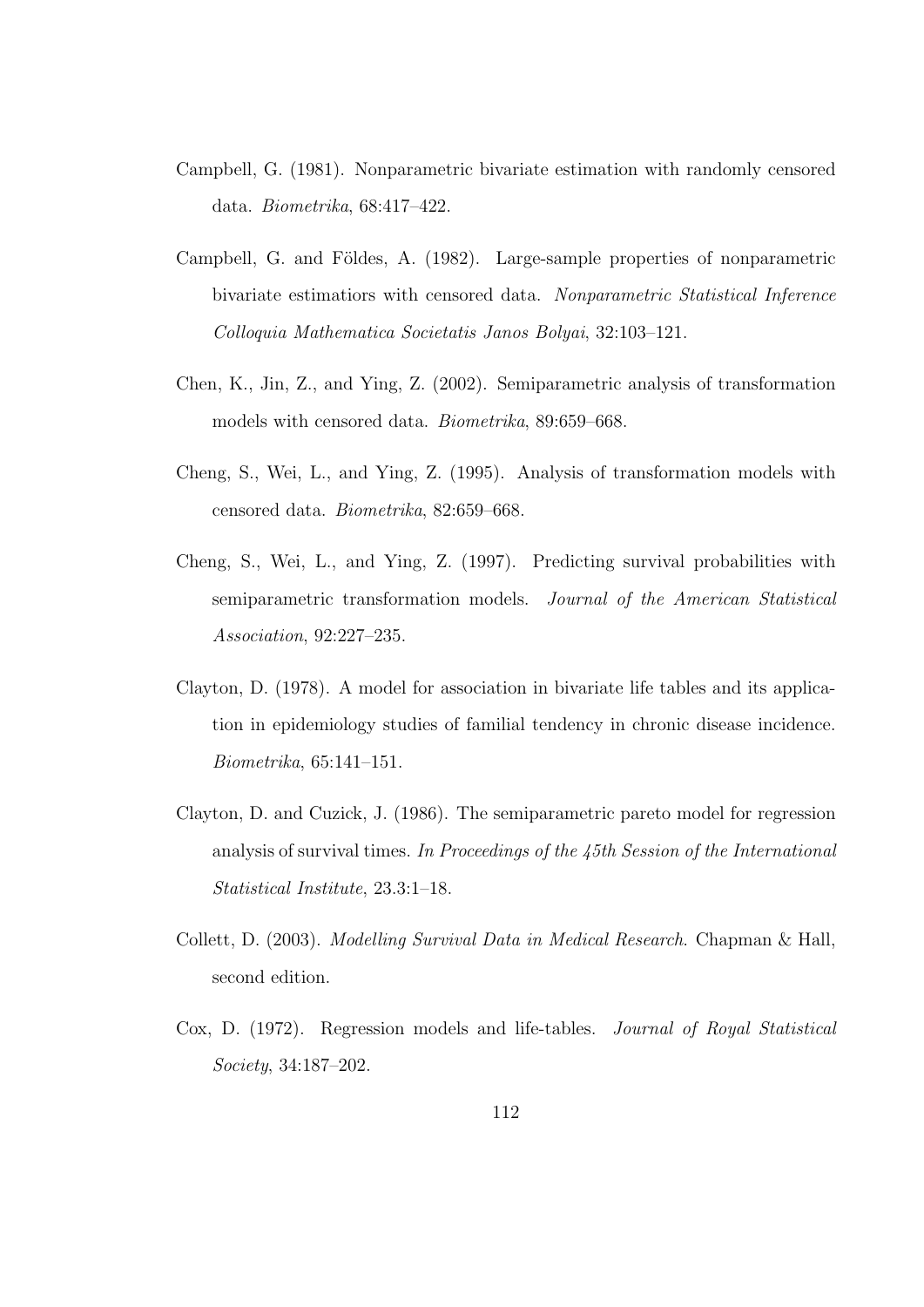Cox, D. (1975). Partial likelihood. Biometrika, 62:269–276.

Cuzick, J. (1988). Rank regression. The Annals of Statistics, 16:1369–1389.

- Dabrowska, D. (1988). Kaplan-meier estimate on the plane. The Annals of Statistics, 16:1475–1489.
- Dabrowska, D. (1989). Kaplan-meier estimate on the plane: weak convergence, lil, and the bootstrap. Journal of Multivariate Analysis, 29:308–325.
- Dabrowska, D. and Doksum, K. (1988). Estimation and testing in the two-sample generalized odds-rate model. Journal of the American Statistical Association, 83:744–749.
- Dabrowska, D. and Doksum, K. (1989). Partial likelihood in transformation models with censored data. *Scandinavian Journal of Statistics*, 15:1–23.
- Dai, H. and Bao, Y. (2009). An inverse probability weighted estimator for the bivariate distribution function under right censoring. Statistics and Probability Letters, 79:1789–1797.
- Dai, H. and Fu, B. (2012). A polar coordinate transformation for estimating bivariate survival functions with randomly censored and truncated data. *Journal of* Statistical Planning and Inference, 142:248–262.
- Dore, G. J., Freeman, A. J., Law, M., and Kaldor, J. M. (2002). Is severe liver disease a common outcome for people with chronic hepatitis c. Journal of Gastroenterology and Hepatology, 17:423–430.
- Fine, J., Ying, Z., and Wei, L. (1998). On the linear transformation model with censored data. Biometrika, 85:980–986.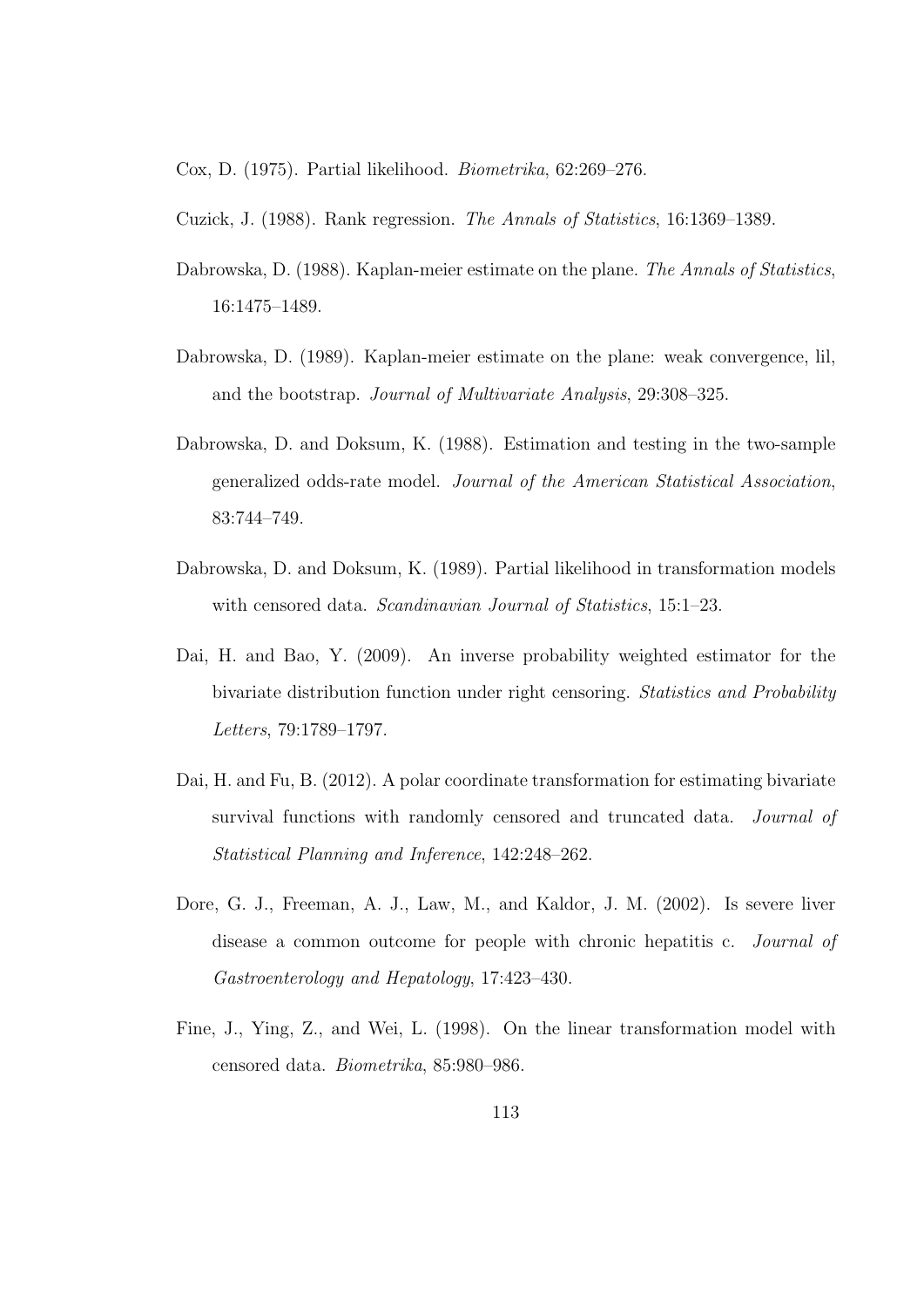- Fleming, T. R. and Harrington, D. P. (1991). Counting processes and survival analysis. John Wiley & Sons.
- Freeman, A., Dore, G., Law, M., Thorpe, M., Overbeck, J., Lloyd, A., Marinos, G., and Kaldor, J. M. (2001). Estimating progression to cirrhosis in chronic hepatitis c virus infection. *Hepatology*, 34:809–816.
- Fu, B., Tom, B. D., Delahooke, T., Alexander, G. J., and Bird, S. M. (2007). Event-biased referral can distort estimation of hepatitis c virus progression rate to cirrhosis and of prognostic influences. Journal of Clinical Epidemiology, 60:1140–1148.
- Fu, B., Wang, W., and Shi, X. (2011). Impact of delayed diagnosis time in estimating progression rates to hepatitis c virus-related cirrhosis and death. Statistical Methods in Medical Research, 0:1–15.
- Fygenson, M. and Zhou, M. (1994). On using stratification in the analysis of linear regression models with right censoring. The Annals of Statistics, 22:747–762.
- Gilbels, I. and Gürler, U. (1998). Covariance function of a bivariate distribution function estimator for left truncated and right censored data. Statistica Sinica, 1998:1219–1232.
- Gross, S. T. and Huber-Carol, C. (1992). Regression models for truncated survival data. Scandinavian Journal of Statistics, 19:193–213.
- Gross, S. T. and Lai, T. L. (1996). Nonparametric estimation and regression analysis with left-truncated and right-censored data. Journal of American Statistical Association, 91:1166–1180.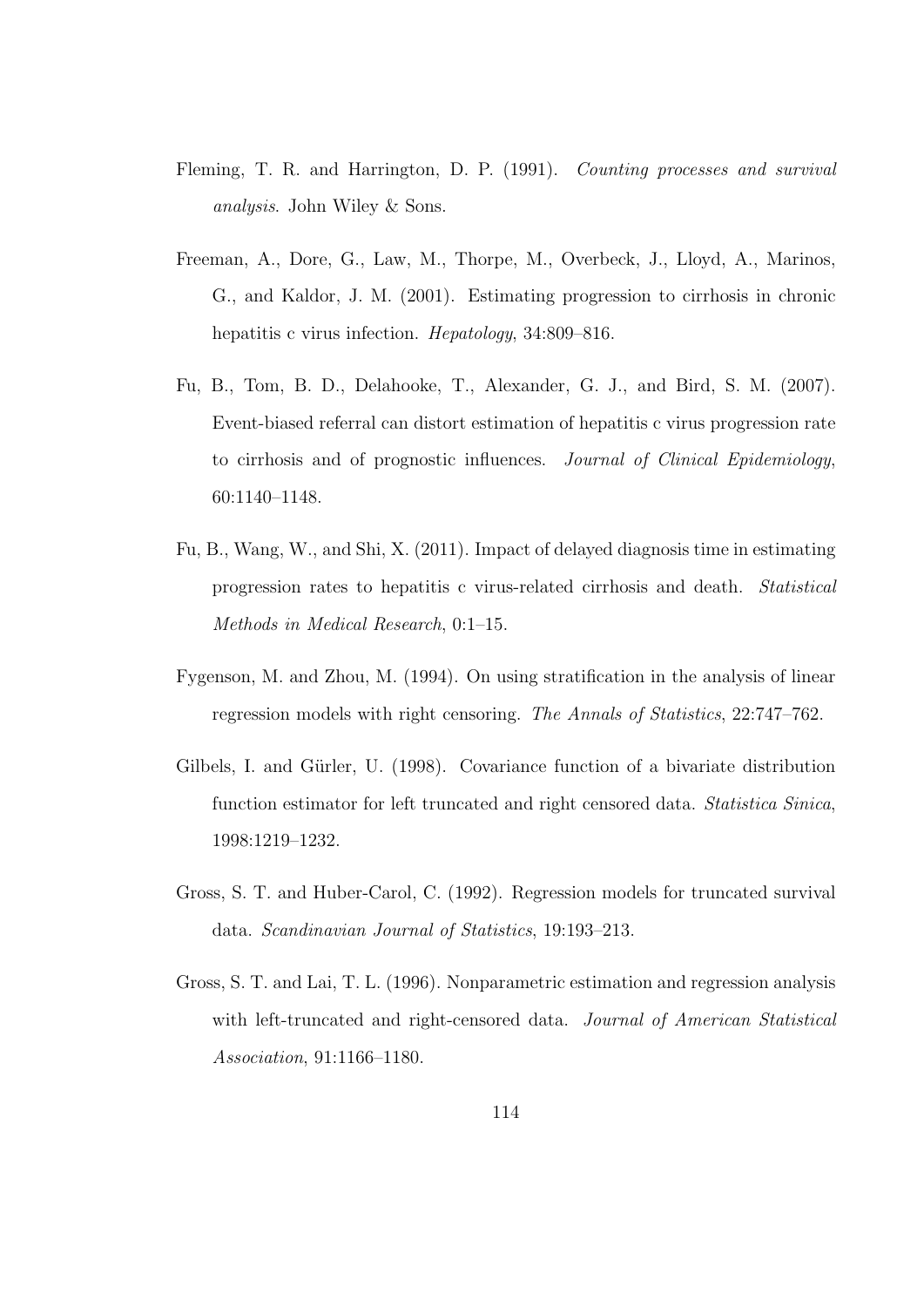- Gürler, U. (1996). Bivariate estimation with right truncated data. Journal of American Statistical Association, 91:1152–1165.
- Gürler, U. (1997). Bivariate distribution and hazard functions when a component is randomly truncated. Journal of Multivariate Analysis, 60:20–47.
- He, S. and Wong, X. (2003). The central limit theorem of linear regression model under right censorship. Science in China Series A, 46:600–610.
- He, S. and Yang, G. (2003). Estimation of regression parameters with left truncated data. Journal of Statistical Planning and Inference, 117:99–122.
- Heller, G. and Simonoff, J. (1990). A comparison of estimators for regression with a censored response variable. Biometrics, 48:101–115.
- Huang, J., Vieland, V., and Wang, K. (2001). Nonparametric estimation of marginal distributions under bivariate truncation with application to testing for age-ofonset anticipation. Statistica Sinica, 11:1047–1068.
- Jin, Z., Lin, D., and Ying, Z. (2006). On least-squares regression with censored data. Biometrika, 93:147–161.
- Kalbfleisch, J. and Prentice, R. (2002). The Statistical Analysis of Failure Time Data. John Wiley & Sons, New York, second edition.
- Kaplan, E. and Meier, P. (1958). Nonparametric estimation from incomplete observations. Journal of the American Statistical Association, 53:457–481.
- Kim, J. H. (1993). Chi-square goodness-of-fit tests for randomly censored data. The Annals of Statistics, 21.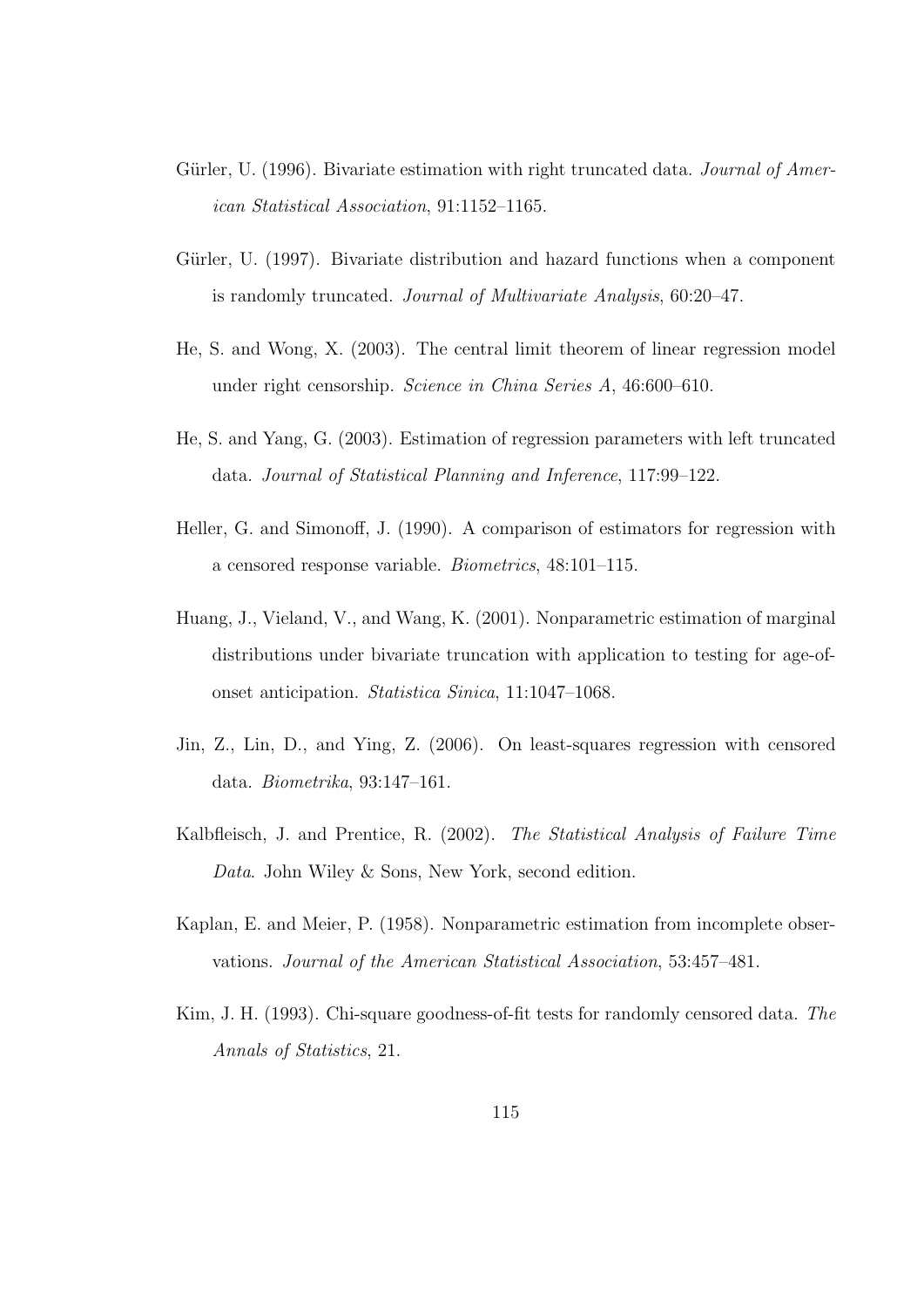- Koul, H., Susarla, V., and Van, R. (1981). Regression analysis with randomly right censored data. The Annals of Statistics, 9:1276–1288.
- Lai, T. and Ying, Z. (1991). Estimating a distribution function with truncated and censored data. The Annals of Statistics, 19(1):417–442.
- Lin, D. and Ying, Z. (1993). A simple nonparametric estimator of the bivariate survival function under univariate censoring. Biometrika, 80:572–581.
- Miller, R. G. (1976). Least square regression with censored data. *Biometrika*, 63:449–464.
- Miller, R. G. and Harplen, J. (1982). Regression with censored data. Biometrika, 69:521–531.
- Pettitt, A. (1982). Inference for the linear model using a likelihood based on ranks. Journal of Royal Statistical Society, B 44:234–43.
- Pettitt, A. (1984). Proportional odds model for survival data and estimates using ranks. Applied Statistics, 33:169–175.
- Prentice, R., Moodie, F., and Wu, J. (2004). Hazard-based nonparametric survivor function estimation. Journal of Royal Statistical Society, B(66):305–319.
- Serfling, R. J. (1980). Approximation Theorems of Mathematical Statistics. John Wiley & Sons.
- Sharma, N. K. and Sherker, A. H. (2009). Epidemiology, risk factors, and natural history of chronic hepatitis c. *Clinical Gastroenterology*, pages 33–70. edited by K. Shetty and G.Y. Wu.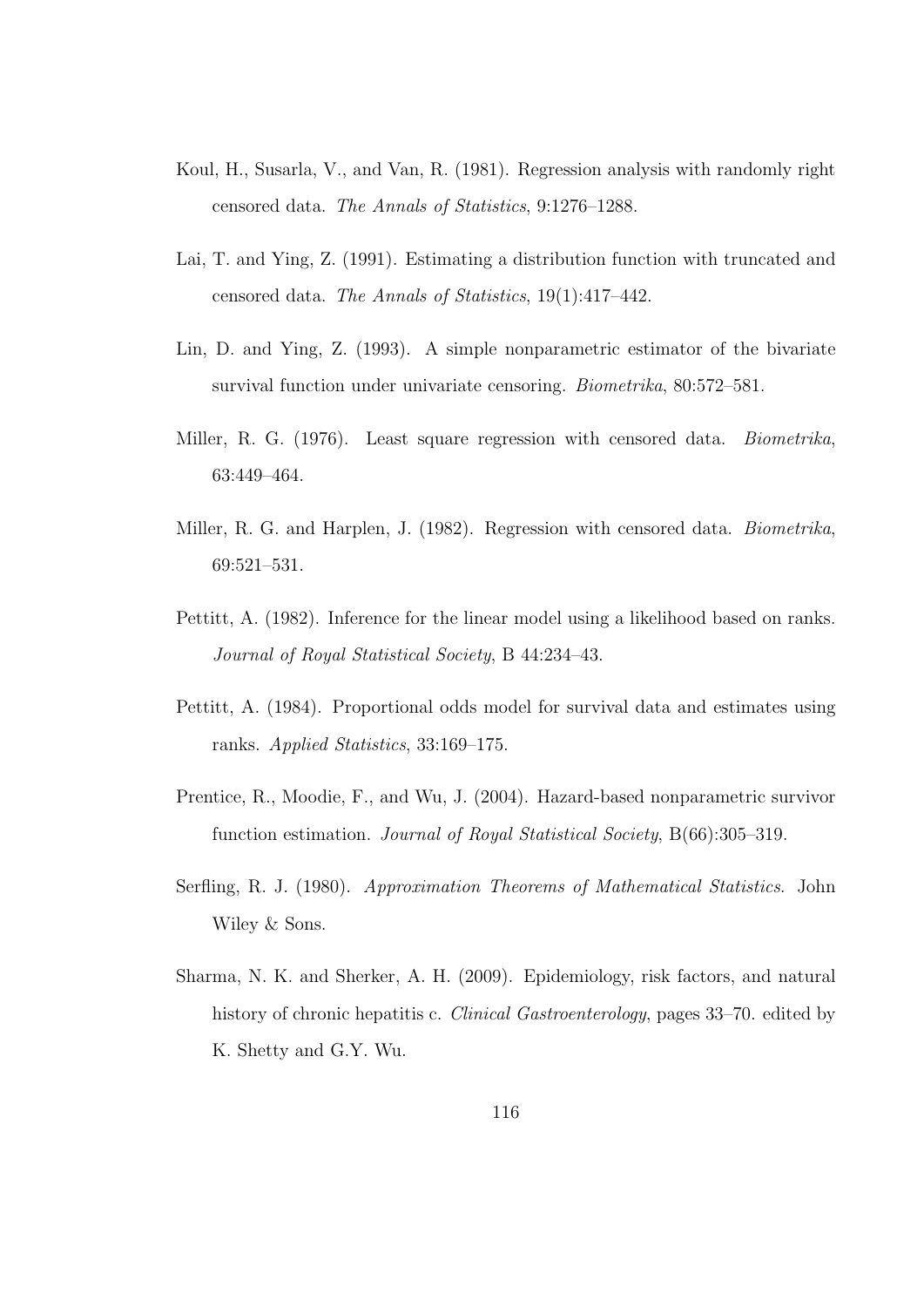- Shen, P. (2006). An inverse-probability-weighted approach to estimation of the bivariate survival function under left-truncation and right-censoring. Journal of Statistical Planning and Inference, 136:4365–4384.
- Shen, P. and Yan, Y. (2008). Nonparametric estimation of the bivariate survival function with left-truncated and right-censored data. Journal of Statistical Planning and Inference, 138:4041–4054.
- Stute, W. (1993). Consistent estimation under random censorship when covariables are present. Journal of Multivariate Analysis, 45:89–103.
- Stute, W. (1996). Distributional convergence under random censorship when covariables are present. Scandinavian Journal of Statistics, 23(4):461–471.
- Sweeting, M., Angelis, D. D., Neal, K., Ramsay, M., Irving, W., and et al., M. W. (2006). Estimated progression rates in three united kingdom hepatitis c cohorts differed according to method of recruitment. Journal of Clinical Epidemiology, 59:144–152.
- Tsai, W., Leurgan, S., and Crowley, J. (1990). Nonparametric estimation of a bivariate survival function in the presence of censoring. The Annals of Statistics, 14:1351–1365.
- van der Laan, M. (1996a). Efficient estimation in the bivariate censoring model and repairing npmle. The Annals of Statistics, 24:596–627.
- van der Laan, M. (1996b). Nonparametric estimation of the bivariate survival function with truncated data. Journal of Multivariate Analysis, 58:107–131.